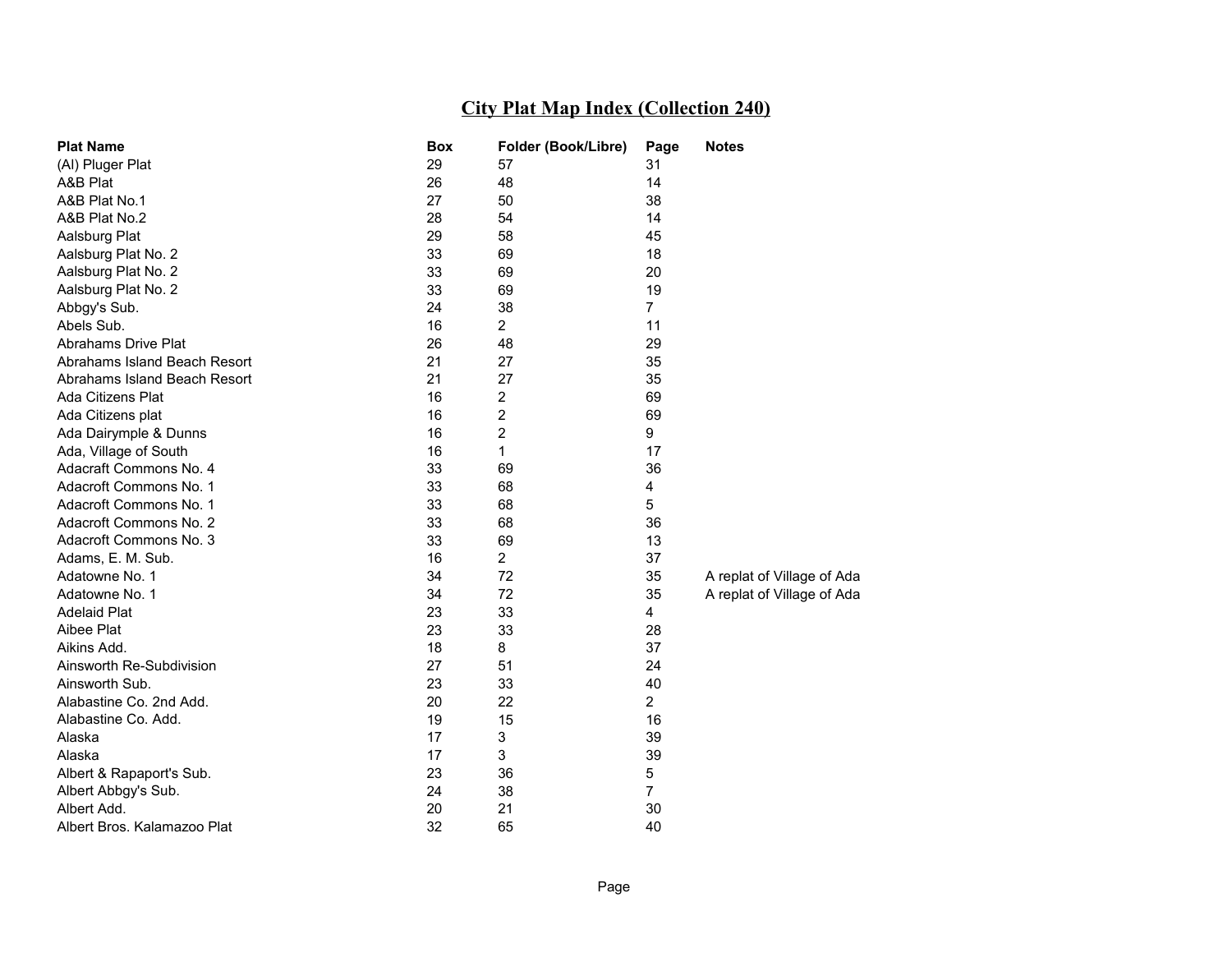| <b>Plat Name</b>                           | Box | Folder (Book/Libre) | Page           | Notes |
|--------------------------------------------|-----|---------------------|----------------|-------|
| Albert Bros. Kalamazoo Plat                | 32  | 65                  | 41             |       |
| Albert Realtors Berkley Hills Plat         | 28  | 55                  | 11             |       |
| Albert Realtors Boston St. Add.            | 28  | 55                  | 5              |       |
| Albert Realtors Boston St. Add. No. 1      | 29  | 56                  | 8              |       |
| Albert Realtors Breton Rd. Add.            | 25  | 43                  | 36             |       |
| Albert Realtors Breton Rd. Add.            | 25  | 43                  | 36             |       |
| Albert Realtors Breton Rd. Add. No.1       | 25  | 44                  | 8              |       |
| Albert Realtors Carlton Ave. Plat          | 27  | 50                  | 48             |       |
| Albert Realtors Edna St. Add.              | 25  | 43                  | 37             |       |
| Albert Realtors Fuller Ave. Add.           | 26  | 47                  | 9              |       |
| Albert Realtors Fuller Ave. Add. No. 1     | 26  | 48                  | 21             |       |
| Albert Realtors Hall St. Sub.              | 25  | 43                  | 41             |       |
| Albert Realtors Hampshire Replat           | 28  | 55                  | 8              |       |
| Albert Realtors Hampshire Replat           | 28  | 55                  | 9              |       |
| Albert Realtors Hollywood St. Plat         | 26  | 47                  | 20             |       |
| Albert Realtors Sweet, St. Plat            | 28  | 53                  | 41             |       |
| Albert Realtors Wyoming Plat               | 27  | 50                  | 25             |       |
| Albert-Bldrs Heather Downs Add             | 29  | 57                  | 4              |       |
| Albert-Bldrs Heather Downs Add, No. 1      | 30  | 60                  | 40             |       |
| Albert's Add. Vacated                      | 18  | 9                   | 36             |       |
| Albin Preusse Plat                         | 26  | 47                  | 1.             |       |
| Alden Park                                 | 23  | 34                  | 34             |       |
| Aldon Plat                                 | 26  | 47                  | 14             |       |
| Alger Mary A. Sub.                         | 19  | 14                  | 15             |       |
| Alger Park (part of plat vacated) 1555-564 | 26  | 47                  | 25             |       |
| Alger Park No. 1                           | 26  | 47                  | 30             |       |
| Alger Park No. 2                           | 26  | 48                  | 18             |       |
| Alger Park No. 2                           | 26  | 48                  | 19             |       |
| Algoma Acres                               | 31  | 62                  | $\overline{7}$ |       |
| Alicia Gardens                             | 23  | 36                  | 15             |       |
| Allen Farm                                 | 21  | 27                  | 18             |       |
| Allen's Myers Lake Gardens                 | 31  | 64                  | 46             |       |
| Allendale Park                             | 23  | 33                  | 24             |       |
| Allyn's Add.                               | 23  | 36                  | 17             |       |
| Alpine Add.                                | 20  | 23                  | $\overline{7}$ |       |
| <b>Alpine Estates</b>                      | 30  | 60                  | 37             |       |
| Alpine Estates No. 10                      | 33  | 69                  | 14             |       |
| Alpine Estates No. 2                       | 30  | 61                  | 25             |       |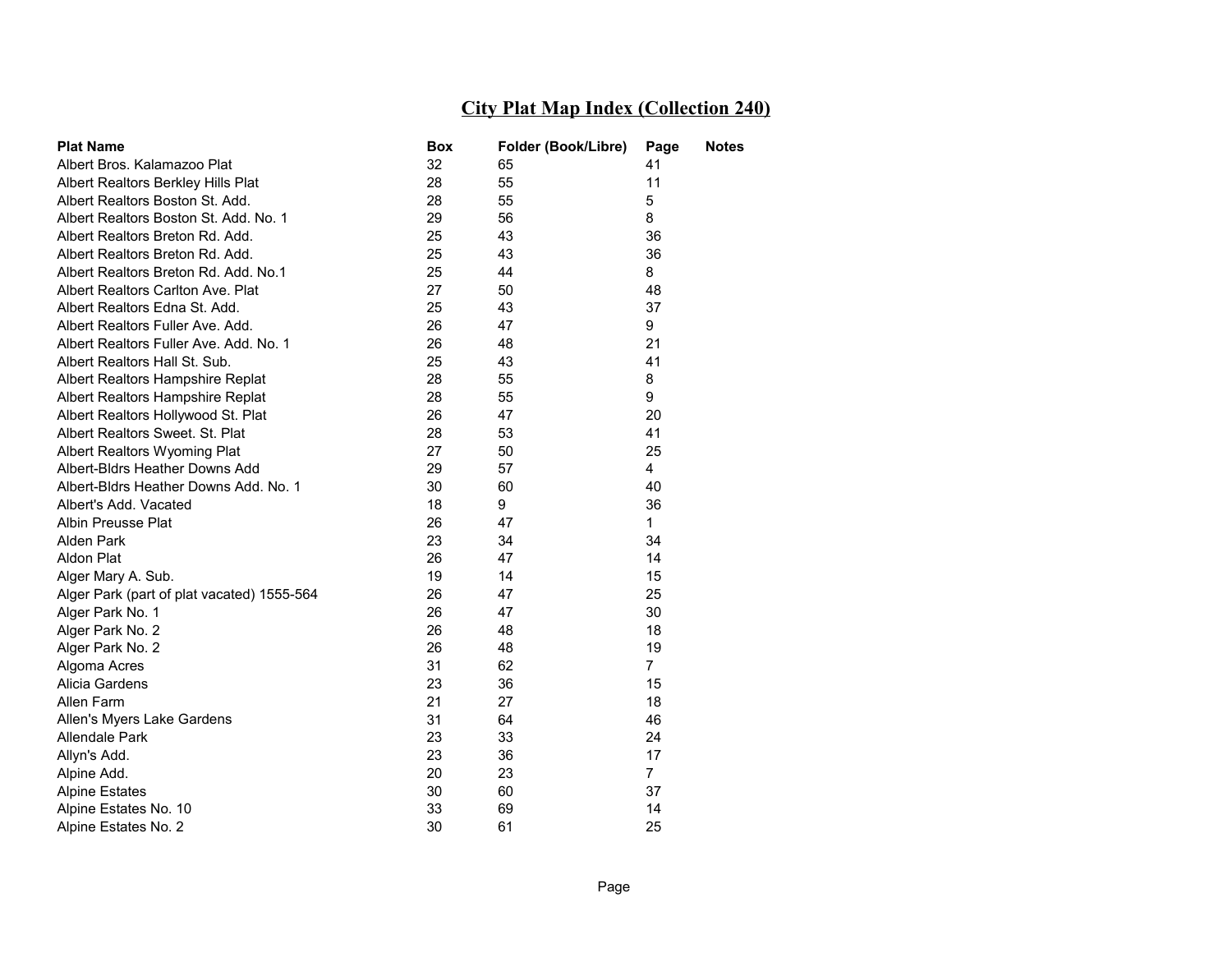| <b>Plat Name</b>                       | <b>Box</b> | Folder (Book/Libre) | Page           | <b>Notes</b> |
|----------------------------------------|------------|---------------------|----------------|--------------|
| Alpine Estates No. 3                   | 30         | 61                  | 48             |              |
| Alpine Estates No. 4                   | 31         | 62                  | 40             |              |
| Alpine Estates No. 5                   | 31         | 64                  | 23             |              |
| Alpine Estates No. 6                   | 32         | 65                  | 26             |              |
| Alpine Estates No. 7                   | 32         | 66                  | $\overline{7}$ |              |
| Alpine Estates No. 8                   | 32         | 67                  | 10             |              |
| Alpine Estates No. 9                   | 32         | 67                  | 49             |              |
| Alpine Estates No.1                    | 30         | 61                  | 24             |              |
| Alpine Hills                           | 23         | 36                  | 36             |              |
| Alta Dale Acres                        | 32         | 65                  | 30             |              |
| Altamont Add.                          | 19         | 12                  | 40             |              |
| Alten Plat                             | 23         | 34                  | 32             |              |
| Alto, Village of                       | 19         | 12                  | 18             |              |
| Ammerman, E. H. Plat                   | 26         | 48                  | 56             |              |
| Ammerman, E. H. Plat No. 1             | 27         | 49                  | 44             |              |
| Anderson & Wandel's Sub.               | 20         | 20                  | 19             |              |
| Anderson Plat                          | 25         | 44                  | 35             |              |
| Andre & Estes Sub.                     | 18         | 10                  | 27             |              |
| Andringa Plat                          | 25         | 44                  | 14             |              |
| Angel Lake Park                        | 22         | 30                  | 17             |              |
| Anncrest                               | 23         | 36                  | 32             |              |
| Annis Plat                             | 27         | 51                  | 16             |              |
| Anoka Plat                             | 28         | 53                  | 11             |              |
| Antisdel & Littlefield Sub.            | 18         | 11                  | 13             |              |
| Apple Plat                             | 22         | 29                  | 11             |              |
| Apple Valley Plat No. 1                | 29         | 57                  | 42             |              |
| Apple Valley Plat No. 3                | 31         | 63                  | 32             |              |
| Apple Valley Plat No. 4                | 33         | 68                  | 9              |              |
| Apple Valley Plat No. 5                | 33         | 69                  | 22             |              |
| Apple Valley Plat No. 5                | 33         | 69                  | 23             |              |
| Apple Valley Plat. No. 2               | 29         | 58                  | 29             |              |
| Apsey-Fletcher Lakeland (Lots 1 to 19) | 25         | 44                  | 19             |              |
| Arcadia                                | 23         | 33                  | 19             |              |
| Arden Hills Plat                       | 26         | 47                  | 3              |              |
| Arndt's, J. W. Sub                     | 17         | 5                   | 31             |              |
| Arnolds Sub.                           | 21         | 27                  | 32             |              |
| Ars, Village of                        | 26         | 46                  | 38             |              |
| Ars, Village of No. 1                  | 27         | 50                  | 36             |              |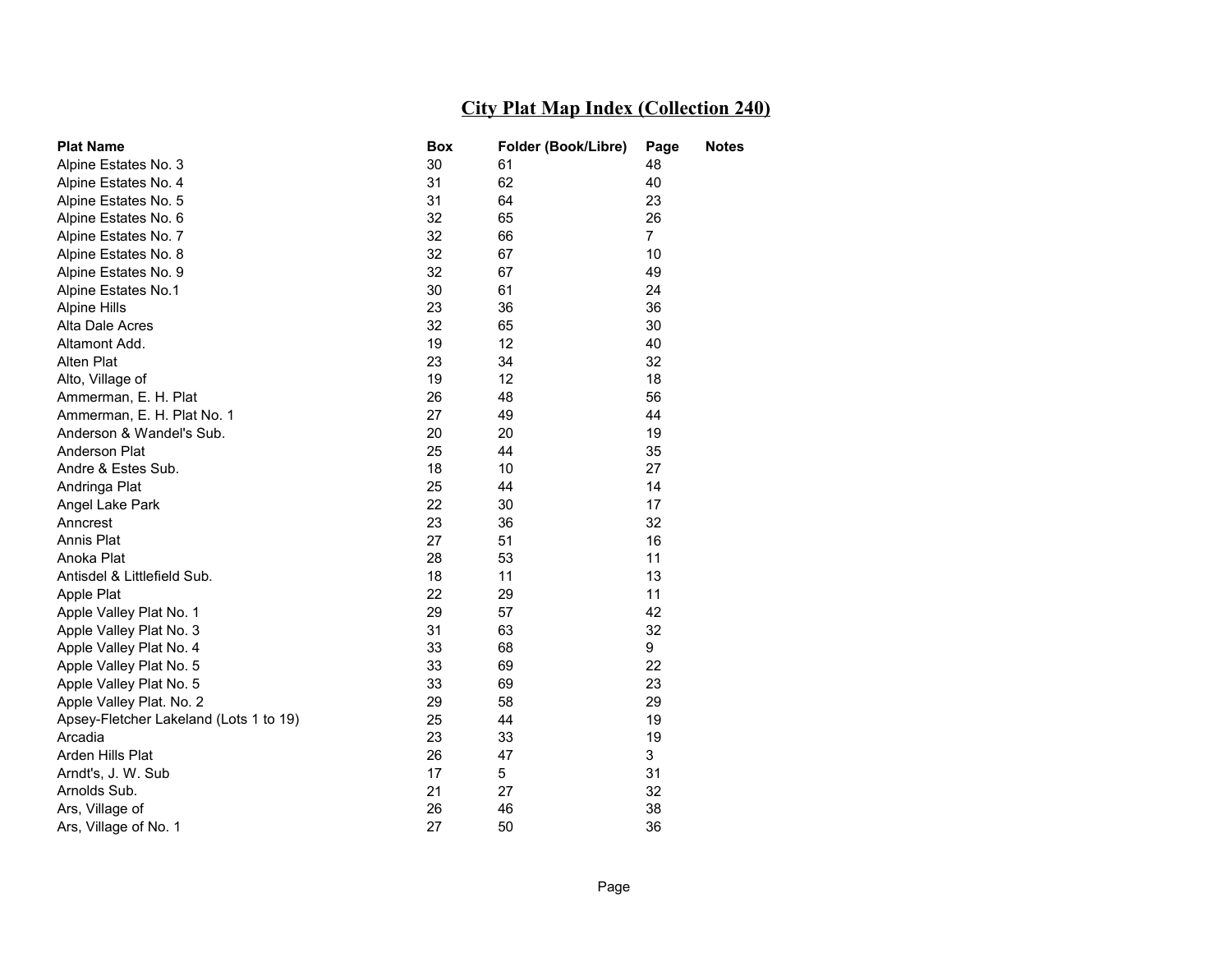| <b>Plat Name</b>                               | Box | Folder (Book/Libre) | Page            | Notes |
|------------------------------------------------|-----|---------------------|-----------------|-------|
| Assessors Plat No. 1 of Breen Park Plat        | 29  | 58                  | 9               |       |
| Assessors Plat No. 2 of Breen Park Plat        | 31  | 62                  | 49              |       |
| Assessors Plat of Acre Grove Plat              | 23  | 36                  | 31              |       |
| Assessors Plat of Breen Park Plat              | 29  | 57                  | 41              |       |
| Assessors Plat of Fair Acres                   | 23  | 36                  | 30              |       |
| Assessors Plat of Findley Park                 | 21  | 28                  | 24              |       |
| Assessors Plat of Grand River Park             | 22  | 31                  | 37              |       |
| Assessors Plat of Longstreet's Unrecorded Plat | 25  | 43                  | 32              |       |
| Assessors Plat of Plymouth Heights             | 27  | 51                  | 36              |       |
| Assessors Plat of Sec. 10, Wyoming Twp.        | 22  | 32                  | 13              |       |
| Atkinson's Add. To Village of Sparta           | 20  | 19                  | 25              |       |
| Atwater & Caplin's Add.                        | 17  | 3                   | 18              |       |
| <b>Auburn Hills</b>                            | 31  | 63                  | 8               |       |
| Auburn Hills No. 1                             | 31  | 64                  | 46              |       |
| Auburn Hills No. 2                             | 32  | 66                  | 12 <sup>2</sup> |       |
| <b>Avalon Acres</b>                            | 23  | 35                  | 15              |       |
| Avery, N. L. Add.                              | 18  | 11                  | 38              |       |
| Avery's Plat of Lowell (Dansville)             | 16  | $\overline{2}$      | 55              |       |
| <b>Aviation Gardens</b>                        | 23  | 34                  | 21              |       |
| Avondale Plat                                  | 23  | 35                  | 33              |       |
| <b>B.C.&amp;S. Add.</b>                        | 19  | 15                  | 27              |       |
| <b>Bailey Park</b>                             | 21  | 25                  | 35              |       |
| <b>Bailey Park</b>                             | 21  | 25                  | 35              |       |
| <b>Bailey Plat</b>                             | 27  | 51                  | 38              |       |
| <b>Baker Huizen Plat</b>                       | 26  | 46                  | 21              |       |
| Baker Huizwn Plat #1                           | 26  | 46                  | 31              |       |
| Baldwin & Seymours                             | 18  | $\overline{7}$      | 6               |       |
| Ball & Dickinsons Sub.                         | 18  | 9                   | 19              |       |
| Ball & Dickinsons Sub.                         | 18  | 9                   | 19              |       |
| Ball, The Park Plat                            | 20  | 18                  | 12              |       |
| <b>Banks Lake Plat</b>                         | 26  | 45                  | 28              |       |
| Banner Land Co's Harrison Park Plat            | 20  | 21                  | 35              |       |
| Banner Land Co's Harrison Park Plat            | 20  | 21                  | 35              |       |
| <b>Barber Plat</b>                             | 22  | 29                  | 16              |       |
| Barclay & Co's                                 | 17  | 3                   | $\overline{2}$  |       |
| Barclay & Robinson Add.                        | 16  | $\mathbf{1}$        | 91              |       |
| Barclay & Stevens Add                          | 17  | 3                   | 29              |       |
| Bardendsen, B.F. Add.                          | 19  | 14                  | $\overline{2}$  |       |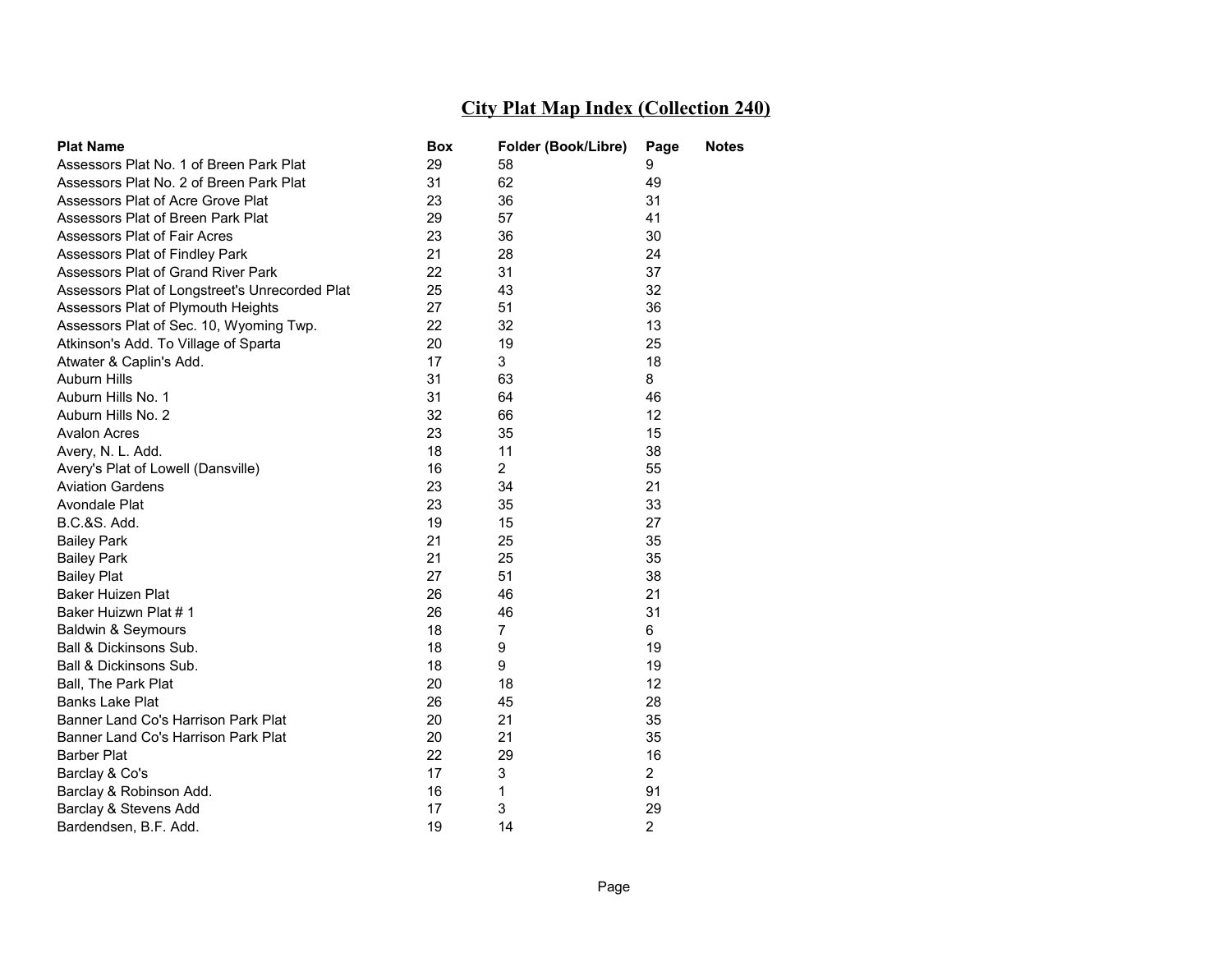| <b>Plat Name</b>                | Box | Folder (Book/Libre) | Page | Notes |
|---------------------------------|-----|---------------------|------|-------|
| Bardendsen, B.F.Add, No. 2      | 19  | 14                  | 40   |       |
| Barker & Vedders Add            | 19  | 14                  | 13   |       |
| Barker G. M                     | 16  | $\overline{2}$      | 53   |       |
| Barnard & Wesselius Sub.        | 18  | 11                  | 8    |       |
| Barnes Add.                     | 27  | 52                  | 11   |       |
| Barnetts Sub.                   | 17  | 6                   | 3    |       |
| Barnharts Sub.                  | 19  | 14                  | 1    |       |
| Barth's Sub.                    | 17  | 4                   | 44   |       |
| <b>Bass Lake Resort</b>         | 21  | 27                  | 1    |       |
| Battjes Park & Blvd. Add        | 23  | 34                  | 40   |       |
| Battjes Plat of Wyoming Park    | 26  | 47                  | 16   |       |
| Battjes Plat of Wyoming Park #1 | 26  | 47                  | 40   |       |
| Battjes Plat of Wyoming Park #2 | 26  | 48                  | 30   |       |
| Baxter Brothers Add.            | 20  | 20                  | 9    |       |
| Baxter Brothers Add. No. 1      | 23  | 33                  | 31   |       |
| Baxter Sub.                     | 17  | 3                   | 17   |       |
| Bayak Plat                      | 26  | 46                  | 19   |       |
| <b>Beachtel Add</b>             | 19  | 16                  | 26   |       |
| Beal Brace & Wights Add         | 19  | 15                  | 10   |       |
| Beal Farm Add                   | 19  | 14                  | 25   |       |
| Beal Sub.                       | 16  | $\overline{2}$      | 87   |       |
| Bear & Kirtlands Add            | 18  | 9                   | 29   |       |
| Beards, F. C. Add               | 19  | 14                  | 32   |       |
| Beascecker Plat                 | 29  | 57                  | 12   |       |
| Beascecker Plat No. 1           | 30  | 60                  | 5    |       |
| Beascecker Plat No. 2           | 30  | 61                  | 8    |       |
| Beascecker Plat No. 3           | 31  | 62                  | 27   |       |
| <b>Beckwith Hills</b>           | 30  | 60                  | 27   |       |
| Beckwith Hills No. 2            | 31  | 62                  | 41   |       |
| Beckwith Hills No. 3            | 31  | 64                  | 43   |       |
| Beckwith Hills No. 4            | 32  | 65                  | 42   |       |
| Beckwith Hills No. 5            | 32  | 67                  | 35   |       |
| Beckwith Hills No. 5            | 32  | 67                  | 36   |       |
| Beckwith Hills No. 6            | 32  | 67                  | 37   |       |
| Beckwith Hills No.1             | 30  | 61                  | 43   |       |
| Beckwiths Sub.                  | 17  | 6                   | 48   |       |
| <b>Bedaki Shores</b>            | 29  | 57                  | 32   |       |
| Bedaki Shores No. 1             | 30  | 61                  | 10   |       |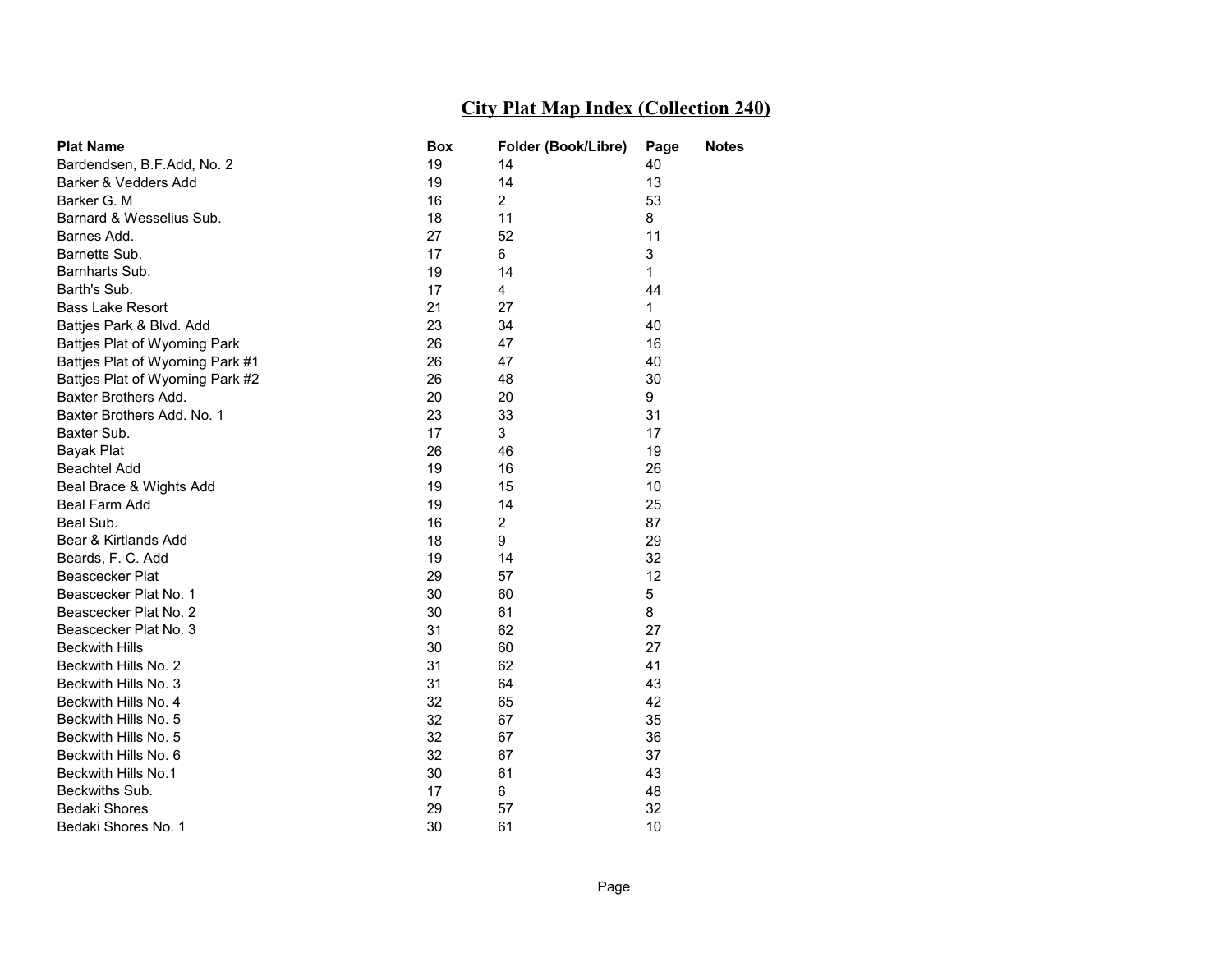| <b>Plat Name</b>                     | Box | Folder (Book/Libre) | Page           | <b>Notes</b> |
|--------------------------------------|-----|---------------------|----------------|--------------|
| Bedaki Shores No. 2                  | 30  | 61                  | 21             |              |
| Bedaki Shores No. 2                  | 30  | 61                  | 21             |              |
| <b>Bekius Add</b>                    | 17  | 6                   | 20             |              |
| Beldens Laura L. Add to Byron Center | 17  | 4                   | 24             |              |
| Bellamy & Foggs Add                  | 19  | 14                  | 37             |              |
| Bellamy & Muirs Sub.                 | 20  | 20                  | 29             |              |
| Bellamy-Trap                         | 26  | 45                  | 37             |              |
| <b>Bellclaire Add</b>                | 20  | 20                  | $\overline{7}$ |              |
| <b>Belle Lake Park</b>               | 24  | 39                  | 8              |              |
| Belle Philo Add                      | 19  | 12                  | 38             |              |
| <b>Belmont Acres</b>                 | 22  | 29                  | 40             |              |
| Belmont Add.                         | 20  | 24                  | 23             |              |
| Belmont Gardens Wyoming Twp.         | 20  | 22                  | 34             |              |
| <b>Belmont Riverview Park</b>        | 21  | 25                  | 25             |              |
| <b>Belshire Acres</b>                | 26  | 47                  | 38             |              |
| <b>Belstra Plat</b>                  | 26  | 47                  | 22             |              |
| Belstra Plat No. 1                   | 26  | 48                  | 49             |              |
| <b>Belvedere Heights</b>             | 22  | 30                  | 32             |              |
| Ben E. West Add                      | 26  | 48                  | 48             |              |
| Benjamin 2nd Boulevard Plat          | 20  | 21                  | 21             |              |
| Benjamin Boulevard Plat              | 20  | 19                  | 29             |              |
| Benjamin Thomas Add                  | 20  | 18                  | 5              |              |
| Benjamin's-Leonard Add               | 19  | 14                  | 39             |              |
| Berhages Sub.                        | 22  | 30                  | 6              |              |
| Berhages Sub. No. 1                  | 24  | 38                  | 34             |              |
| Berkey's Add.                        | 17  | 3                   | 30             |              |
| <b>Berkshire Park</b>                | 29  | 58                  | 23             |              |
| Berkshire Park No. 1                 | 29  | 58                  | 31             |              |
| Berkshire Park No. 2                 | 30  | 59                  | 45             |              |
| Berkshire Park No. 3                 | 30  | 61                  | $\mathbf 1$    |              |
| Berkshire Park No. 4                 | 30  | 61                  | 47             |              |
| <b>Beurman Subdivision</b>           | 30  | 59                  | 13             |              |
| Beverly Add.                         | 19  | 16                  | 10             |              |
| <b>Beverly Hills</b>                 | 22  | 31                  | 17             |              |
| <b>Big Maple Plat</b>                | 33  | 68                  | 45             |              |
| Birch Hill                           | 24  | 37                  | 16             |              |
| Bissell & Davis Sub.                 | 17  | 3                   | 5              |              |
| Bissell & Harlan Add.                | 17  | 3                   | 13             |              |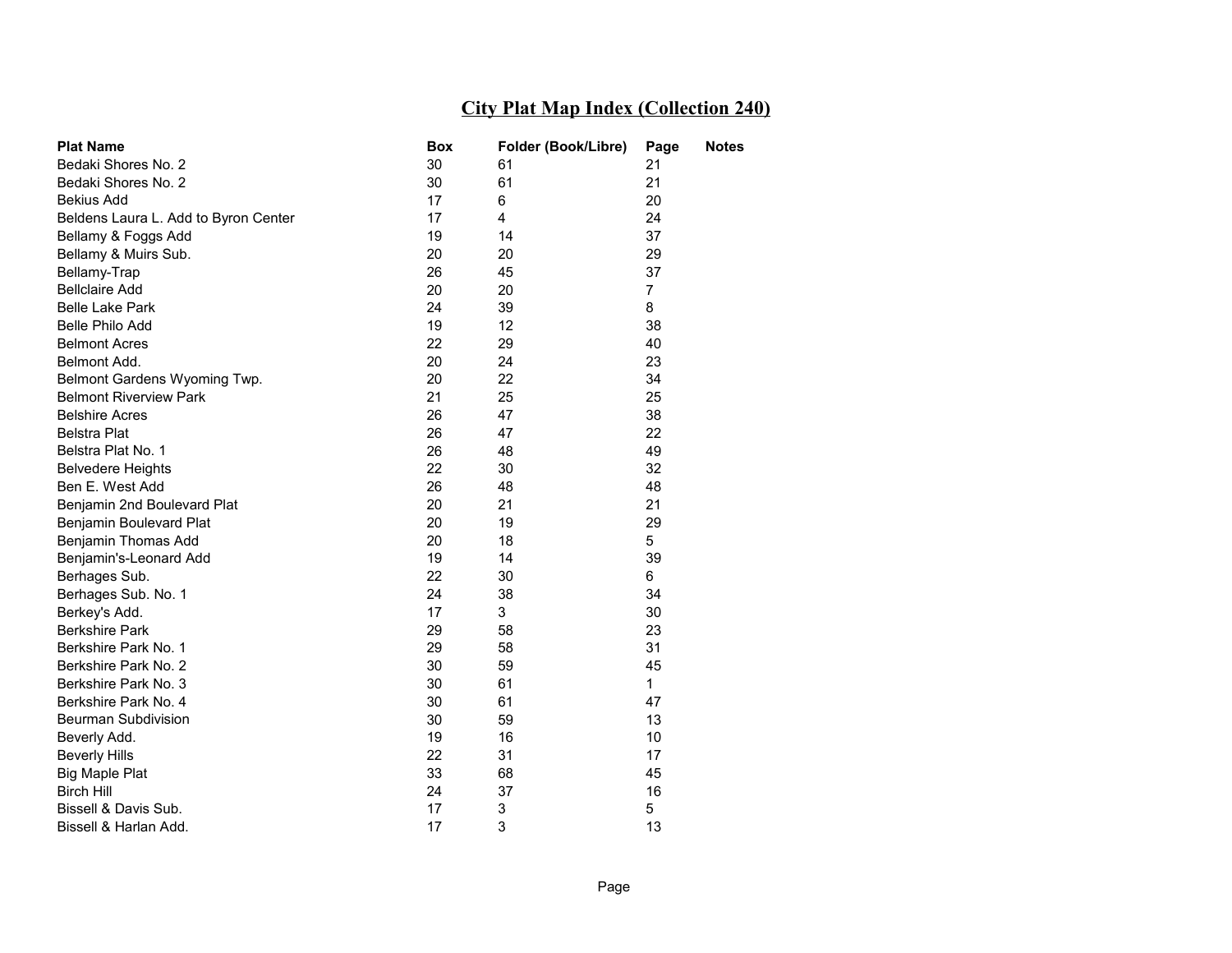| <b>Plat Name</b>                         | Box | Folder (Book/Libre) | Page           | <b>Notes</b> |
|------------------------------------------|-----|---------------------|----------------|--------------|
| Bissell & Sons Sub.                      | 16  | 2                   | 12             |              |
| Bissell & Sons Sub.                      | 16  | $\overline{2}$      | 88             |              |
| Bissell Highland Park Add.               | 18  | 11                  | 25             |              |
| Bissell, O.J                             | 16  | $\overline{2}$      | 87             |              |
| <b>Bittersweet Acres</b>                 | 28  | 54                  | 36             |              |
| <b>Blakeleys</b>                         | 16  | $\mathbf{1}$        | 30             |              |
| Blandford's Add. To Burlingame           | 20  | 22                  | 35             |              |
| <b>Blandford's Plat</b>                  | 20  | 22                  | 5              |              |
| Blass Add to Village of Sparta           | 18  | 11                  | 18             |              |
| <b>Blissfield Homes</b>                  | 24  | 37                  | 1              |              |
| Bloomer & Anderson Add                   | 19  | 15                  | 32             |              |
| <b>Blue Lake Park Plat</b>               | 21  | 27                  | 25             |              |
| <b>Blueberry Hills</b>                   | 29  | 57                  | 22             |              |
| Blueberry Hills No.1                     | 29  | 58                  | 15             |              |
| <b>Blueberry Hills No.2</b>              | 31  | 62                  | 20             |              |
| <b>Blueberry Hills No.2</b>              | 31  | 62                  | 21             |              |
| <b>Blythfield Acres Plat</b>             | 28  | 54                  | $\overline{c}$ |              |
| Blythfield Acres Plat No. 1              | 28  | 55                  | $\overline{2}$ |              |
| Blythfield Acres Plat No. 2              | 28  | 55                  | 28             |              |
| Blythfield Acres Plat No. 3              | 29  | 58                  | 39             |              |
| Blythfield Acres Plat No. 4              | 30  | 61                  | $\overline{2}$ |              |
| Blythfield Acres Plat No. 4              | 30  | 61                  | 3              |              |
| Blythfield Acres Plat No. 5              | 32  | 67                  | $\overline{2}$ |              |
| Blythfield Acres Plat No. 6              | 33  | 68                  | 11             |              |
| Bogema's Sub of lots 49&50 Kroodsma's Ad | 20  | 19                  | 18             |              |
| Bonesteel Coit Rd Plat                   | 24  | 37                  | 19             |              |
| Bonesteel Coit Rd. Plat                  | 24  | 37                  | 19             |              |
| Bonnell's Mary M. Sub.                   | 22  | 29                  | 8              |              |
| <b>Bonnie Homesites</b>                  | 30  | 59                  | 47             |              |
| Boone's Plat                             | 20  | 21                  | 22             |              |
| Bosma Add.                               | 22  | 32                  | 3              |              |
| Bosma Add. No. 1                         | 22  | 32                  | 18             |              |
| Bosma Add. No. 2                         | 22  | 32                  | 30             |              |
| Bosma Add. No. 3                         | 23  | 33                  | 2              |              |
| Bosma Add. No. 4                         | 23  | 33                  | 3              |              |
| Bosma Add. No. 5                         | 23  | 34                  | 10             |              |
| Bosma Add. No. 6                         | 23  | 34                  | 20             |              |
| Bosma and Sterk Plat                     | 27  | 50                  | 22             |              |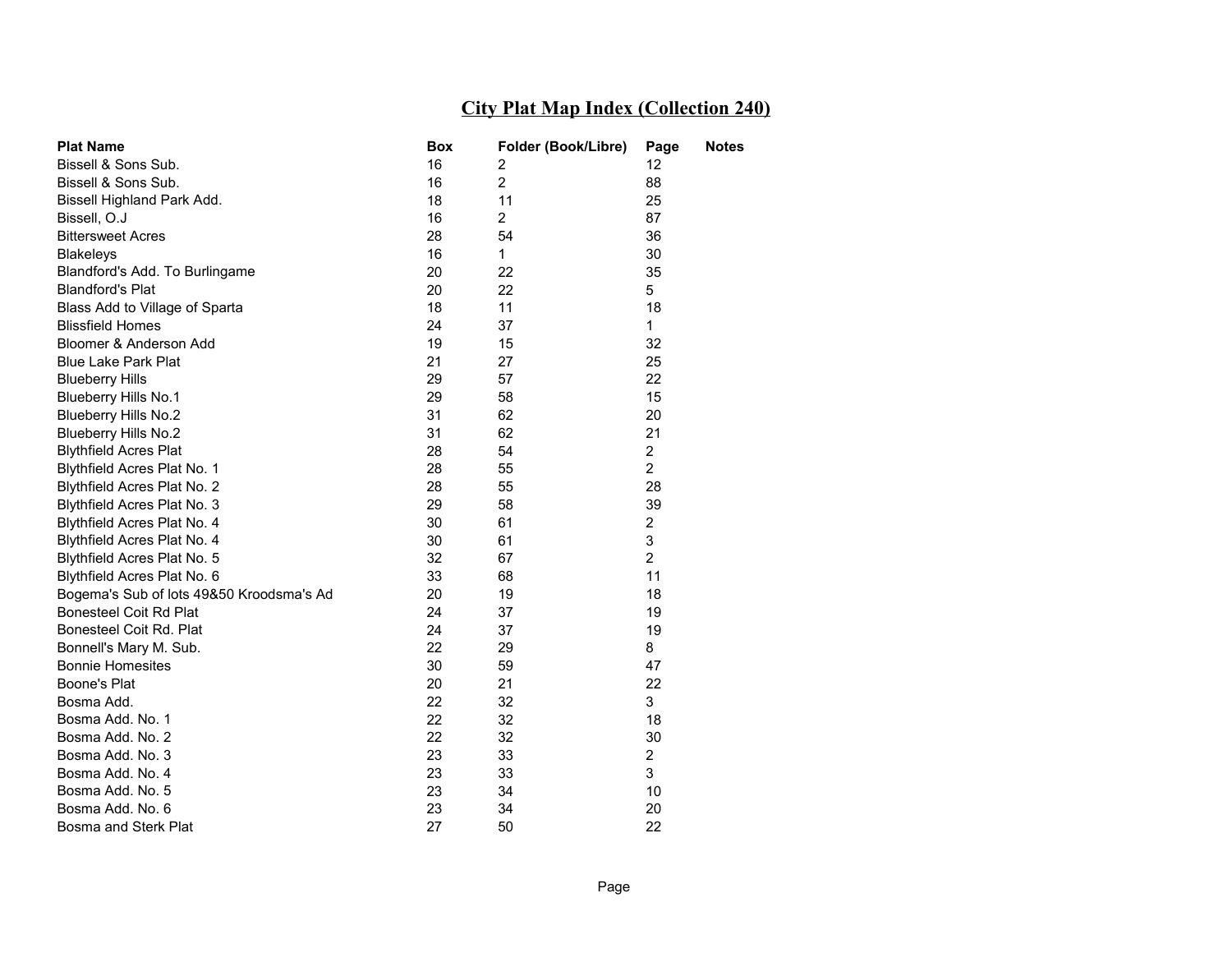| <b>Plat Name</b>                                            | Box | Folder (Book/Libre) | Page           | <b>Notes</b> |
|-------------------------------------------------------------|-----|---------------------|----------------|--------------|
| Boss 2nd Add                                                | 18  | 10                  | 39             |              |
| Boss Add.                                                   | 18  | 9                   | 4              |              |
| Bostwick & Co's                                             | 16  | $\mathbf{1}$        | 83             |              |
| Bostwick acres                                              | 26  | 46                  | $\overline{7}$ |              |
| Bostwick Lake Park, Cannon Twp.                             | 20  | 23                  | 14             |              |
| <b>Bouchard Add</b>                                         | 22  | 29                  | 35             |              |
| Bouma Add.                                                  | 25  | 44                  | 41             |              |
| Bouma, Frank Plat                                           | 27  | 51                  | 5              |              |
| Bouma, Marcia Plat                                          | 29  | 57                  | 18             |              |
| Bouma, Nell                                                 | 27  | 52                  | 15             |              |
| Boumeester Sub.                                             | 18  | 8                   | 25             |              |
| <b>Bouws Plat</b>                                           | 27  | 49                  | 10             |              |
| Boyd & Van Leeuwen 2nd Add                                  | 17  | 4                   | 3              |              |
| Boyd & Van Leeuwen Plat                                     | 16  | $\overline{2}$      | 97             |              |
| Boynton & Judd Lake                                         | 16  | $\overline{2}$      | 24             |              |
| Boynton L. S. Add                                           | 18  | 11                  | 37             |              |
| Boynton's sub of Part of Snell's Add                        | 19  | 12                  | 20             |              |
| Bradford W.C.                                               | 18  | 8                   | $\overline{2}$ |              |
| Bradford, Aruna                                             | 18  | 11                  | 37             |              |
| <b>Brandau Acres</b>                                        | 27  | 50                  | 46             |              |
| Brandau Farm Sub.                                           | 21  | 25                  | 13             |              |
| <b>Brandau Grand River Farms</b>                            | 25  | 44                  | 39             |              |
| <b>Brandau Grand River Farms</b>                            | 25  | 44                  | 39             |              |
| <b>Brandau Plat</b>                                         | 23  | 33                  | 26             |              |
| Brandt & Brewers Add                                        | 20  | 23                  | 26             |              |
| Breas Kate Sub. Of Lots 26,27 of Edna L. Briggs 2nd Add. 21 |     | 25                  | 39             |              |
| <b>Breen Park Plat</b>                                      | 23  | 33                  | $\mathbf{1}$   |              |
| Breen Park Plat No.1                                        | 24  | 37                  | 28             |              |
| Breen, Ted Plat                                             | 28  | 53                  | 42             |              |
| Breeze-Way Heights                                          | 26  | 45                  | 11             |              |
| <b>Breezy Point Park</b>                                    | 23  | 35                  | 22             |              |
| <b>Brenner Plat</b>                                         | 24  | 37                  | $\overline{7}$ |              |
| <b>Brentlea Plat</b>                                        | 23  | 35                  | 24             |              |
| <b>Breton Plat</b>                                          | 30  | 61                  | 17             |              |
| <b>Breton Plat</b>                                          | 30  | 61                  | 18             |              |
| Breton Plat No. 1                                           | 32  | 65                  | 43             |              |
| Breton Plat No. 2                                           | 32  | 67                  | 46             |              |
| Breton Plat No. 2                                           | 32  | 67                  | 47             |              |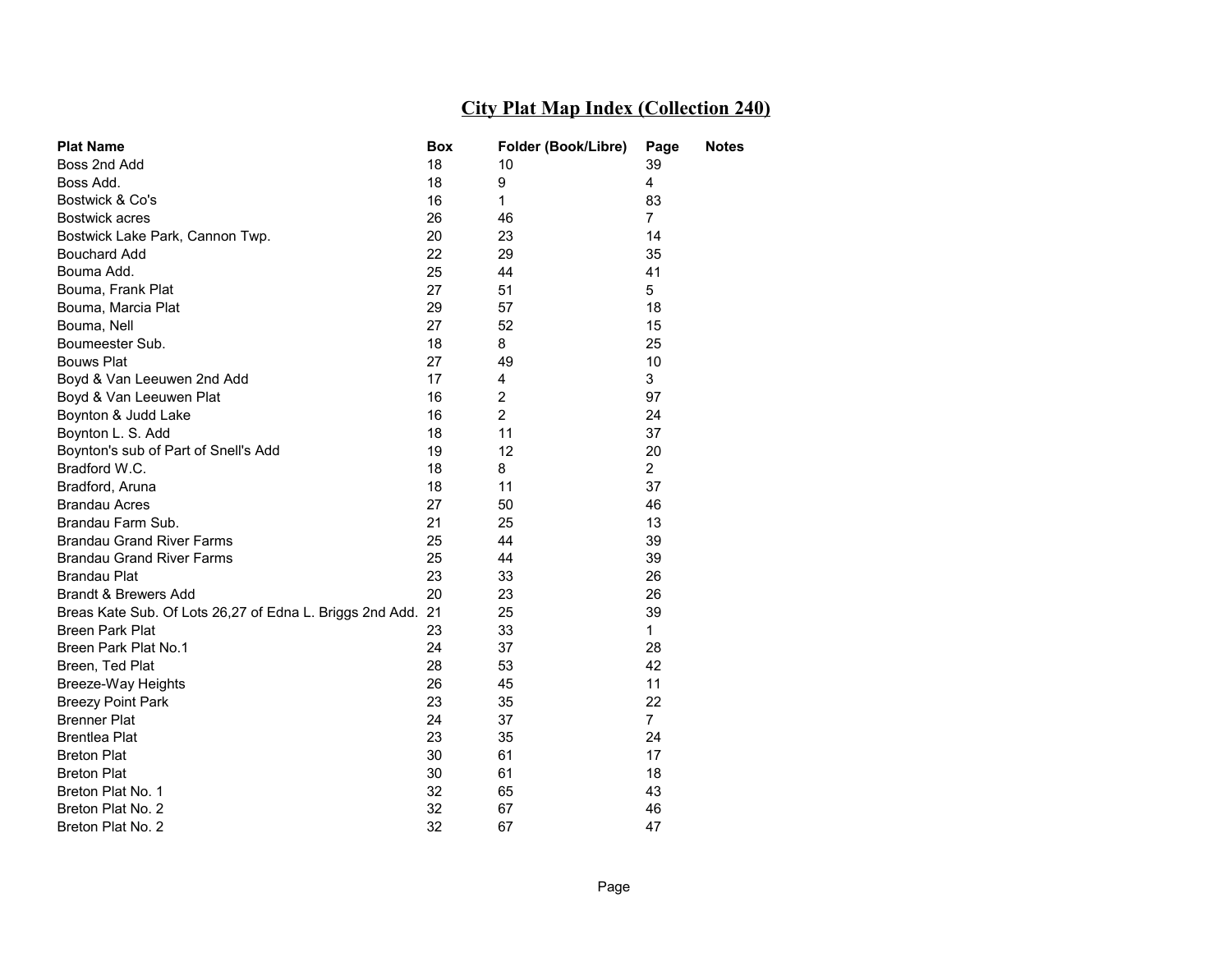| <b>Plat Name</b>                                            | Box | Folder (Book/Libre) | Page           | Notes |
|-------------------------------------------------------------|-----|---------------------|----------------|-------|
| <b>Briar Hills</b>                                          | 30  | 59                  | 48             |       |
| Briar Hills No. 1                                           | 31  | 62                  | 15             |       |
| Briggs & Antisdels Sub                                      | 18  | 10                  | 19             |       |
| Briggs Edna L. 2nd Add                                      | 20  | 19                  | 34             |       |
| Briggs Edna L. Add                                          | 18  | $\overline{7}$      | 10             |       |
| <b>Briggs North Park Plat</b>                               | 19  | 16                  | 39             |       |
| Briggs Sub. (PT. Blk 13, Skinners Add)                      | 18  | 9                   | 6              |       |
| Briggs Sub. Of N 1/2 of Lot 19 Coit & Curtis Partition Plat | 19  | 15                  | 8              |       |
| <b>Brinks Plat</b>                                          | 26  | 48                  | 32             |       |
| Brinks Plat No. 1                                           | 27  | 50                  | 8              |       |
| <b>Brinks Replat</b>                                        | 29  | 56                  | 40             |       |
| <b>Bristol City View add</b>                                | 24  | 38                  | 13             |       |
| <b>Bristol Heights</b>                                      | 23  | 35                  | 32             |       |
| <b>Bristol Park Bass Lake</b>                               | 24  | 39                  | 6              |       |
| <b>Bristol Plat</b>                                         | 23  | 33                  | 30             |       |
| <b>Bristol View</b>                                         | 32  | 67                  | 26             |       |
| <b>Broad Acres</b>                                          | 24  | 37                  | 30             |       |
| <b>Broadmoor Acers</b>                                      | 28  | 53                  | 14             |       |
| <b>Broadmoor Estates</b>                                    | 31  | 63                  | 20             |       |
| <b>Brockmeier Plat</b>                                      | 20  | 21                  | 40             |       |
| <b>Bromley Plat</b>                                         | 33  | 69                  | 5              |       |
| <b>Brookfield Plat</b>                                      | 28  | 54                  | 16             |       |
| <b>Brookmark Gardens</b>                                    | 28  | 55                  | 31             |       |
| Brookmark Gardens No. 1                                     | 28  | 55                  | 37             |       |
| Brookmark Gardens No. 2                                     | 29  | 56                  | $\overline{2}$ |       |
| Brookmark Gardens No. 3                                     | 29  | 56                  | 35             |       |
| Brookmark Gardens No. 4                                     | 29  | 56                  | 35             |       |
| <b>Brookshire Place</b>                                     | 33  | 68                  | 3              |       |
| Brookside Add.                                              | 26  | 47                  | 27             |       |
| <b>Brookside Estates</b>                                    | 28  | 54                  | 17             |       |
| <b>Brookside Estates</b>                                    | 28  | 54                  | 17             |       |
| Brookside Estates No. 1                                     | 29  | 57                  | 19             |       |
| Brookside Estates No. 1                                     | 29  | 57                  | 19             |       |
| Brookside Estates No. 2                                     | 29  | 58                  | 41             |       |
| <b>Brookside Forest</b>                                     | 30  | 60                  | 12             |       |
| Brookside Forest No. 1                                      | 31  | 62                  | 45             |       |
| Brookwood Plat                                              | 31  | 62                  | $\overline{2}$ |       |
| Brotts, A.H. Add                                            | 20  | 22                  | 15             |       |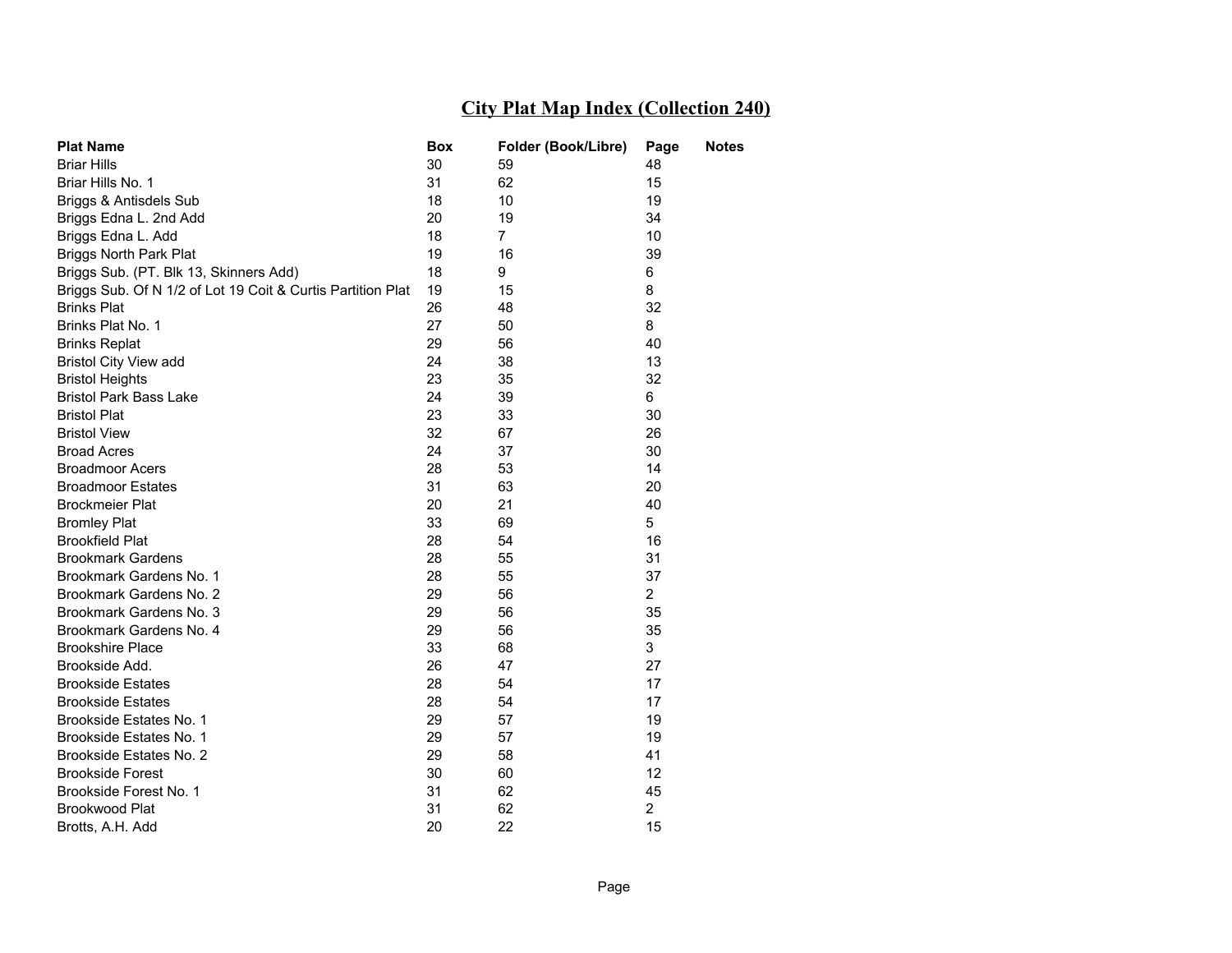| <b>Plat Name</b>                           | Box | Folder (Book/Libre) | Page           | <b>Notes</b> |
|--------------------------------------------|-----|---------------------|----------------|--------------|
| Brough's Sub.                              | 18  | 7                   | 4              |              |
| <b>Brower Lake Park</b>                    | 20  | 23                  | 39             |              |
| Brower Lake Park No. 1                     | 26  | 45                  | 14             |              |
| Brown & Clark's Add                        | 18  | 7                   | $\mathbf 1$    |              |
| Brown, J.H. Add                            | 16  | 2                   | 26             |              |
| Brown, P.H. Sub of Boynton & Judd Lake Add | 17  | 5                   | 25             |              |
| Brown, Thomas R.                           | 24  | 38                  | 38             |              |
| Brown's Add to Wyoming Park                | 20  | 21                  | 28             |              |
| Brown's Frank E. Add                       | 20  | 21                  | $\overline{2}$ |              |
| Brown's Sub.                               | 17  | 3                   | 27             |              |
| Brown's, James W. Sub                      | 16  | 2                   | 71             |              |
| Brown's, R. W. Add                         | 21  | 25                  | 23             |              |
| Brown's, R.W. Add #1                       | 22  | 29                  | 20             |              |
| <b>Browne's Plat</b>                       | 23  | 35                  | 14             |              |
| Browne's, S.A                              | 17  | 4                   | 43             |              |
| <b>Brownville North</b>                    | 17  | 3                   | 39             |              |
| <b>Bruins Slot Add</b>                     | 22  | 32                  | 14             |              |
| <b>Brumels Plat</b>                        | 32  | 66                  | 32             |              |
| Bruner Sub.                                | 16  | $\overline{2}$      | 48             |              |
| <b>Brunsink Add</b>                        | 26  | 45                  | 4              |              |
| <b>Brunswick Add</b>                       | 19  | 15                  | 35             |              |
| Bryan & Balls Sub.                         | 16  | $\overline{2}$      | 17             |              |
| Buena Vista Add. (To Village of S. G. R.)  | 18  | 11                  | $\overline{2}$ |              |
| <b>Buist Plat</b>                          | 24  | 38                  | 6              |              |
| <b>Bulliment Add</b>                       | 28  | 53                  | 21             |              |
| Bulliment Add. No. 1                       | 28  | 55                  | 6              |              |
| Bundy Add.                                 | 19  | 14                  | $\overline{7}$ |              |
| Bundy's Sub.                               | 19  | 16                  | $\overline{2}$ |              |
| <b>Burch Plat</b>                          | 32  | 66                  | 13             |              |
| Burch, Lucius L. Plat                      | 27  | 51                  | 40             |              |
| Burchardts Sub.                            | 21  | 28                  | 6              |              |
| Burns & Spees Plat                         | 24  | 37                  | 6              |              |
| Burton Farm Sub (Paris Twp)                | 20  | 22                  | 4              |              |
| Burton Kalamazoo Heights                   | 23  | 35                  | 20             |              |
| Burton, Josiah & Co.                       | 16  | $\overline{2}$      | 91             |              |
| <b>Bush Plat</b>                           | 22  | 31                  | 25             |              |
| <b>Buth Farms</b>                          | 28  | 53                  | 29             |              |
| <b>Buths Add</b>                           | 21  | 26                  | 32             |              |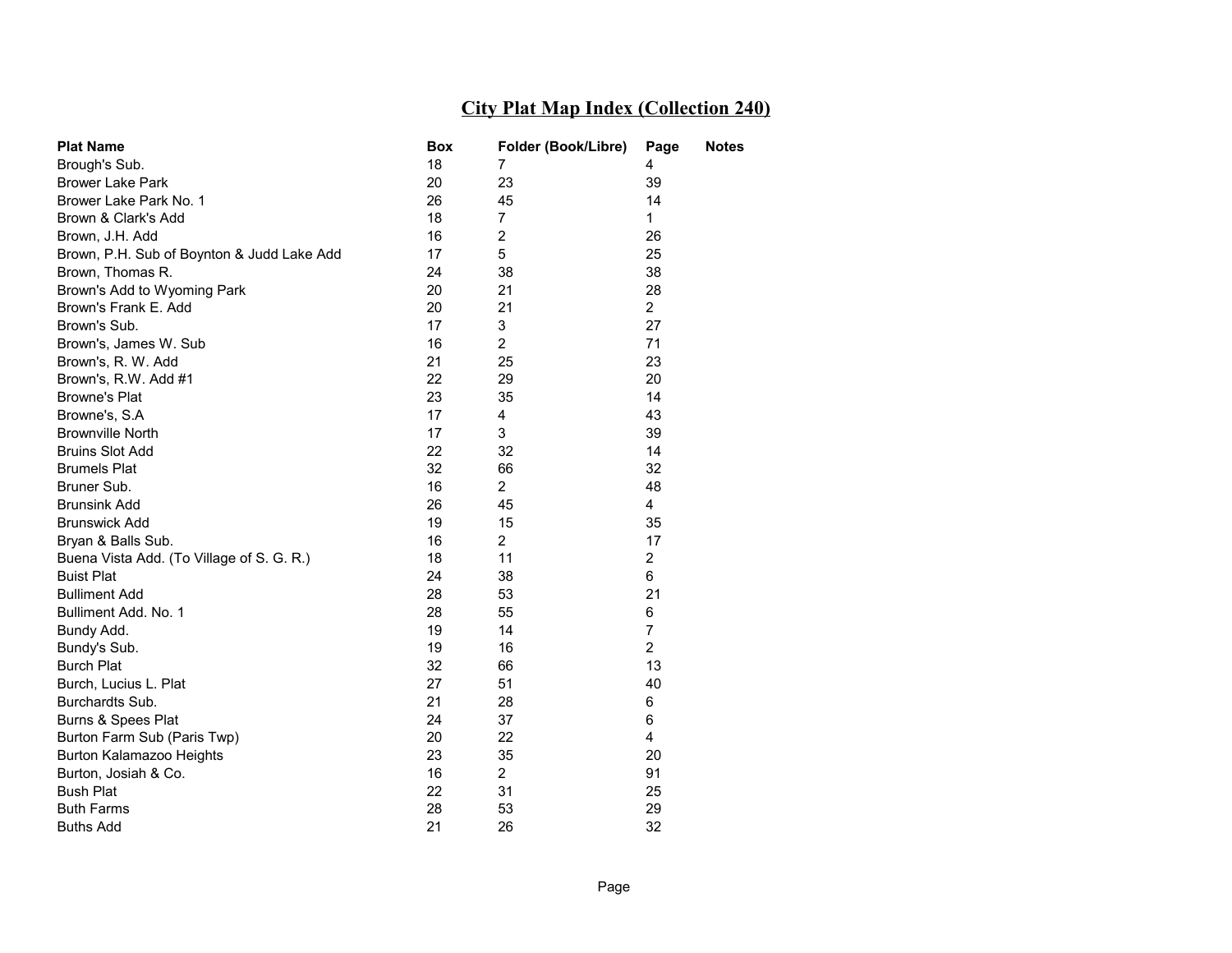| <b>Plat Name</b>                              | <b>Box</b> | Folder (Book/Libre) | Page | <b>Notes</b> |
|-----------------------------------------------|------------|---------------------|------|--------------|
| Butterworth Ave. Add.                         | 18         | 8                   | 19   |              |
| Buttherfields Sub.                            | 19         | 13                  | 10   |              |
| Buys, Adrian Add.                             | 21         | 28                  | 34   |              |
| Buys, Adrian Add. #1                          | 22         | 29                  | 28   |              |
| <b>Byrne Park</b>                             | 21         | 26                  | 41   |              |
| <b>Byron Center</b>                           | 16         | $\overline{2}$      | 42   |              |
| <b>Byron Garden Estates</b>                   | 31         | 62                  | 14   |              |
| Byron Garden Estates No. 1                    | 32         | 66                  | 9    |              |
| Cadds Add.                                    | 21         | 26                  | 8    |              |
| Cadwell, E. B. Add                            | 19         | 12                  | 3    |              |
| Caledonia Station                             | 16         | $\overline{2}$      | 49   |              |
| Caledonia Station                             | 17         | 5                   | 47   |              |
| Calkins Sub.                                  | 17         | 5                   | 44   |              |
| Callan Plat                                   | 26         | 47                  | 41   |              |
| <b>Calvin Crest</b>                           | 31         | 64                  | 4    |              |
| <b>Calvin Crest</b>                           | 31         | 64                  | 5    |              |
| Calvin Crest No. 1                            | 32         | 67                  | 3    |              |
| Calvin Crest No. 1                            | 32         | 67                  | 4    |              |
| Cambridge Add. To Village of East G. R.       | 20         | 23                  | 22   |              |
| Cameron Plat                                  | 32         | 65                  | 37   |              |
| Cameron Plat No. 1                            | 32         | 66                  | 43   |              |
| Cameron Plat No. 2                            | 32         | 67                  | 29   |              |
| Camp Lake Resort                              | 21         | 27                  | 22   |              |
| Camp Potawatami                               | 21         | 25                  | 11   |              |
| Campau A. 3rd                                 | 17         | 5                   | 50   |              |
| Campau A. No. 2                               | 16         | $\overline{2}$      | 45   |              |
| Campau A. Sub.                                | 16         | 1                   | 33   |              |
| Campau Geo Plat                               | 16         | 1                   | 75   |              |
| Campau Haven Plat                             | 30         | 60                  | 4    |              |
| Campau Plat                                   | 16         | 1                   | 1    |              |
| Campau Plat                                   | 16         | 1                   | 81   |              |
| Campau's L. 2nd (See also 24-1) R-314 (Deeds) | 20         | 24                  | 1    |              |
| Campbell & Breeze's Add.                      | 19         | 13                  | 18   |              |
| Campbell & Underwoods                         | 18         | 8                   | 4    |              |
| Campbell & Underwoods 2nd Add.                | 18         | 8                   | 38   |              |
| Campbell & Underwoods replatted               | 18         | 8                   | 24   |              |
| Campbell & Underwoods Windsor Park Add        | 18         | 11                  | 27   |              |
| Cannonsburg, Village                          | 16         | 1                   | 11   |              |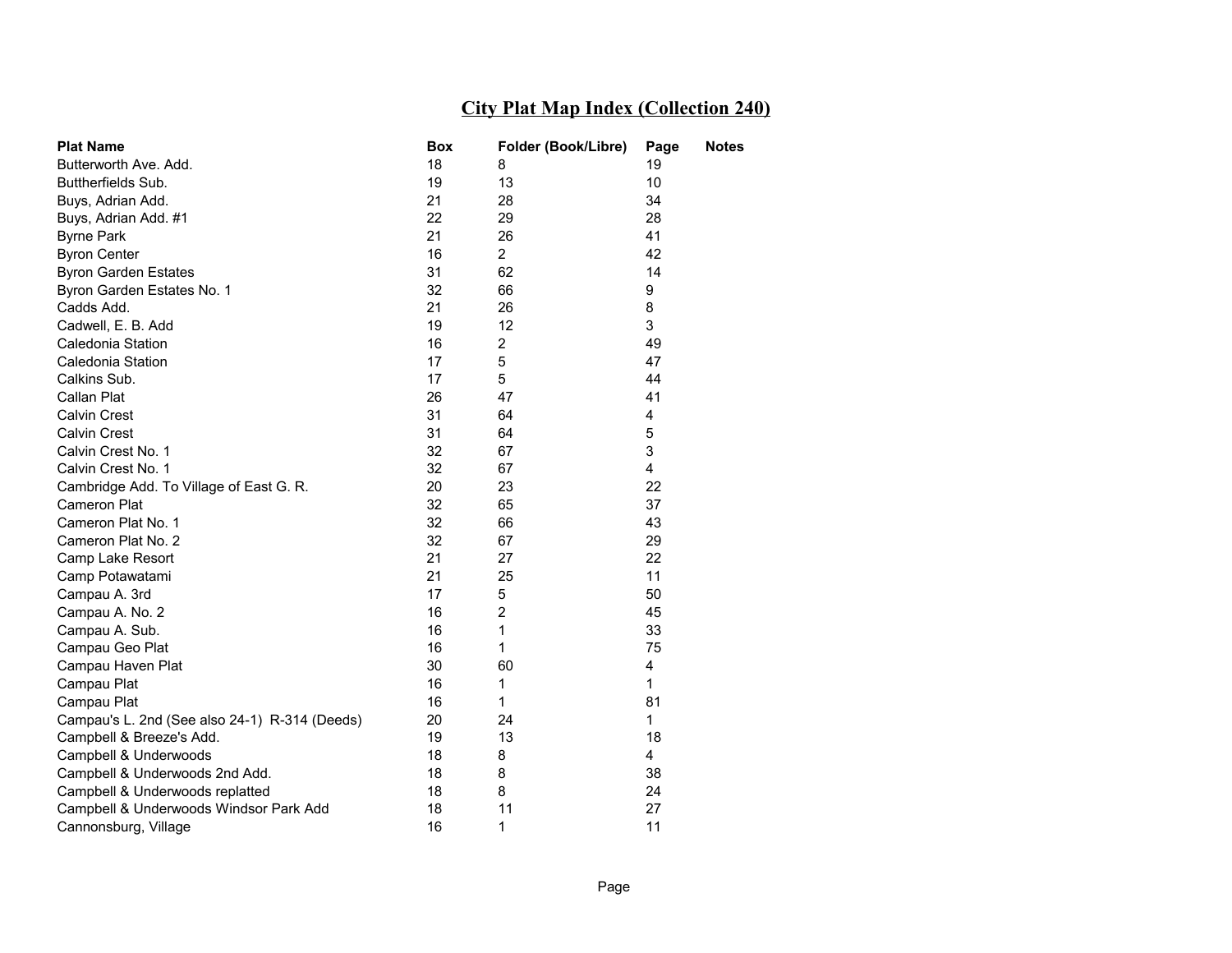| <b>Plat Name</b>                | Box | Folder (Book/Libre) | <b>Notes</b><br>Page    |  |
|---------------------------------|-----|---------------------|-------------------------|--|
| <b>Canrights Riverview Plat</b> | 20  | 20                  | 37                      |  |
| Capens W.F. Sub                 | 16  | $\overline{2}$      | 60                      |  |
| Caravelle Village               | 32  | 67                  | 48                      |  |
| Caravelle Village No. 2         | 33  | 69                  | 11                      |  |
| Cardinal Estate No. 1           | 33  | 69                  | 29                      |  |
| Cardinal Estate No. 1           | 33  | 69                  | 30                      |  |
| Carleton Park                   | 21  | 28                  | 36                      |  |
| <b>Carlson Acres</b>            | 29  | 57                  | 6                       |  |
| <b>Carlton Hills</b>            | 29  | 57                  | 28                      |  |
| Carlton Hills No. 1             | 30  | 60                  | 13                      |  |
| Carman Plat                     | 26  | 45                  | 36                      |  |
| Carman Plat No. 1               | 26  | 46                  | 6                       |  |
| Carman Plat No. 2               | 26  | 46                  | 27                      |  |
| Carol's Plat                    | 27  | 52                  | 45                      |  |
| Carpenters Sub.                 | 17  | 3                   | 3                       |  |
| Carpenters, H.D. 2nd Add.       | 18  | 7                   | 26                      |  |
| Carpenters, H.D. Add.           | 18  | 7                   | 23                      |  |
| Carrier Creek Sub.              | 24  | 38                  | 37                      |  |
| Carrier Creek Sub. No. 1        | 24  | 38                  | $\overline{2}$          |  |
| Carrier Creek Sub. No.2         | 24  | 38                  | 40                      |  |
| Carriers                        | 18  | 7                   | 3                       |  |
| Carrs Add.                      | 17  | 6                   | 30                      |  |
| Carrs Sub.                      | 17  | 3                   | 16                      |  |
| Cascada Point                   | 21  | 26                  | $\overline{4}$          |  |
| Cascada Point No.1              | 26  | 45                  | 22                      |  |
| Cascada Point Subdn.            | 28  | 54                  | 25                      |  |
| Cascade (G.S. Richardson Plat)  | 17  | 3                   | 11                      |  |
| Cascade Acres                   | 29  | 57                  | 8                       |  |
| Cascade Acres                   | 29  | 57                  | 9                       |  |
| Cascade Acres No. 2             | 33  | 70                  | $\overline{\mathbf{c}}$ |  |
| Cascade Acres No. 2             | 33  | 70                  | 3                       |  |
| Cascade Beltline Plat           | 27  | 51                  | 35                      |  |
| Cascade Gardens Sub             | 23  | 35                  | 17                      |  |
| Cascade Hills                   | 21  | 25                  | 40                      |  |
| <b>Cascade Riverview Park</b>   | 25  | 44                  | 12                      |  |
| Cascade Riverview Park No.1     | 25  | 44                  | 28                      |  |
| Cascade Schoolbrook Plat        | 24  | 38                  | 23                      |  |
| Cascade Springs, Village of     | 19  | 12                  | 8                       |  |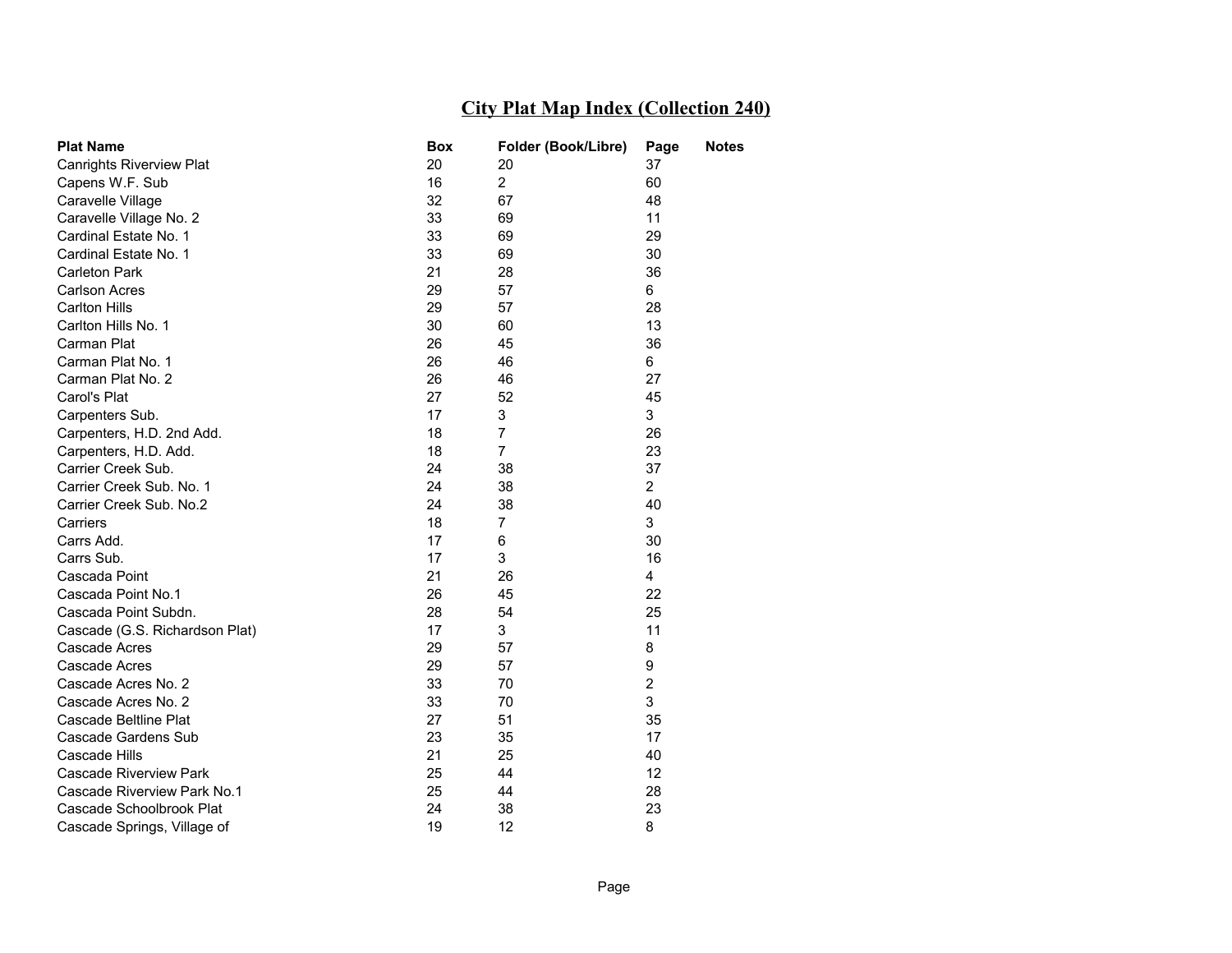| <b>Plat Name</b>                                               | <b>Box</b> | Folder (Book/Libre) | Page                    | Notes |
|----------------------------------------------------------------|------------|---------------------|-------------------------|-------|
| Cascade Terrace                                                | 24         | 38                  | 1                       |       |
| Cascade Terrace                                                | 24         | 38                  | $\overline{\mathbf{c}}$ |       |
| Cascade Terrace                                                | 24         | 38                  | 3                       |       |
| Cascade Terrace                                                | 24         | 38                  | 4                       |       |
| Cascade Terrace No. 1                                          | 31         | 63                  | 17                      |       |
| Cascade Terrace No.2                                           | 31         | 64                  | 32                      |       |
| Cascade Terrace No.3                                           | 33         | 68                  | 26                      |       |
| Cascade Terrace No.3                                           | 33         | 68                  | 27                      |       |
| Cascade, Village of                                            | 16         | 1                   | 7                       |       |
| Cascade, Village of                                            | 16         | 1                   | $\overline{7}$          |       |
| Cascadia - Out Lot A                                           | 23         | 36                  | 8                       |       |
| Cascadia Dells                                                 | 27         | 50                  | 48                      |       |
| Cascadia Dells No.1                                            | 27         | 52                  | 39                      |       |
| Cascadia Meadows                                               | 33         | 68                  | 14                      |       |
| Cascadia No. 1 - Out Lot B                                     | 23         | 36                  | 9                       |       |
| Cascadia No. 2                                                 | 23         | 36                  | 10                      |       |
| Case Sub. Of Richmond Add                                      | 17         | 6                   | 1                       |       |
| Case, John D. Add                                              | 21         | 25                  | 30                      |       |
| Cashin Plat                                                    | 22         | 30                  | 28                      |       |
| Casnovia Village                                               | 16         | 1                   | 41                      |       |
| Castle Fields                                                  | 23         | 34                  | 15                      |       |
| Castle Hills                                                   | 23         | 36                  | 37                      |       |
| Caufields 2nd Add.                                             | 18         | 7                   | 40                      |       |
| Caufields Add.                                                 | 17         | 4                   | 29                      |       |
| Caufields Sub of Part of Blk 7&8 of Caufields Subl of Caufie20 |            | 17                  | 13                      |       |
| Caufields Sub.                                                 | 18         | 9                   | 17                      |       |
| Cedar Springs (Smiths)                                         | 16         | 1                   | 29                      |       |
| Cedar Springs Hinman                                           | 16         | 2                   | 25                      |       |
| Cedar Springs, Village of                                      | 16         | 1                   | 61                      |       |
| Cedar Springs, Village of Replatted                            | 16         | $\overline{c}$      | 75                      |       |
| Cedar Springs, Village of Replatted                            | 16         | $\overline{2}$      | 76                      |       |
| Cederlund & Howell Sub                                         | 25         | 44                  | 1                       |       |
| Cemetery Ahavas Achim                                          | 20         | 23                  | 9                       |       |
| Cemetery, 1st Add. To Pine Woods                               | 20         | 18                  | 4                       |       |
| Cemetery, Alaska                                               | 27         | 52                  | 5                       |       |
| Cemetery, Algoma                                               | 20         | 20                  | 25                      |       |
| Cemetery, Bostwick Lake                                        | 20         | 18                  | 37                      |       |
| Cemetery, Cannonsburg                                          | 20         | 18                  | 38                      |       |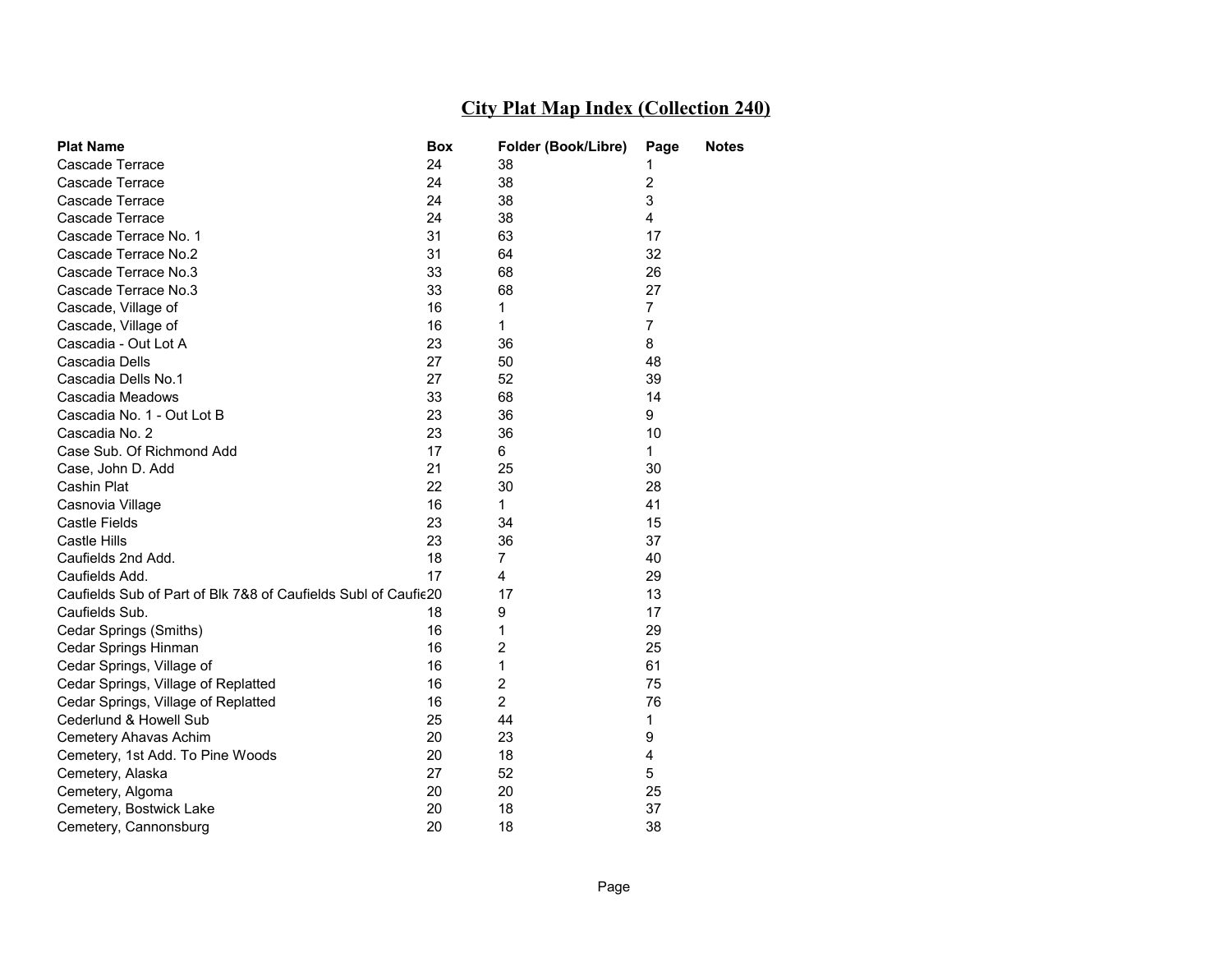| <b>Plat Name</b>                                          | <b>Box</b> | Folder (Book/Libre) | Page           | <b>Notes</b> |
|-----------------------------------------------------------|------------|---------------------|----------------|--------------|
| Cemetery, Fair Plains                                     | 20         | 17                  | 15             |              |
| Cemetery, Fair Plains                                     | 20         | 17                  | 16             |              |
| Cemetery, Fulton St.                                      | 16         | 1                   | 53             |              |
| Cemetery, Fulton St.                                      | 16         | 1                   | 53             |              |
| Cemetery, Fulton St.                                      | 16         | 1                   | 39             |              |
| Cemetery, Fulton St.                                      | 16         | 1                   | 39             |              |
| Cemetery, Garfield Park                                   | 19         | 16                  | 19             |              |
| Cemetery, Greenwood                                       | 16         | $\mathbf{1}$        | $\overline{2}$ |              |
| Cemetery, Greenwood 1st Add.                              | 19         | 16                  | 6              |              |
| Cemetery, Greenwood Sparta                                | 20         | 18                  | 8              |              |
| Cemetery, Kent memorial Garden-Shrines Cemetery, Lithua29 |            | 57                  | $\overline{7}$ |              |
| Cemetery, Lithuanian, Freedon Walker Twp.                 | 20         | 23                  | 30             |              |
| Cemetery, Martin Add to Union Cemetery                    | 20         | 24                  | 30             |              |
| Cemetery, Merriman & 1st Add.                             | 20         | 19                  | 28             |              |
| Cemetery, Oakhill                                         | 19         | 15                  | 31             |              |
| Cemetery, Oakwood (Lowell)                                | 17         | 3                   | 15             |              |
| Cemetery, Oakwood 3rd Add.                                | 20         | 24                  | 37             |              |
| Cemetery, Randall Add to the Union                        | 16         | $\overline{2}$      | 84             |              |
| Cemetery, Rest Lawn                                       | 23         | 34                  | 37             |              |
| Cemetery, Rest Lawn No.1                                  | 23         | 36                  | 6              |              |
| Cemetery, Rest Lawn No.2                                  | 24         | 37                  | 24             |              |
| Cemetery, Rest Lawn to Sparta                             | 24         | 39                  | 14             |              |
| Cemetery, S.E. Add to Fulton St.                          | 16         | $\overline{2}$      | 13             |              |
| Cemetery, Sparta                                          | 19         | 16                  | 8              |              |
| Cemetery, Sub. Of Washington Park                         | 20         | 22                  | 19             |              |
| Cemetery, Temple Emanuel (See also 43-27)                 | 21         | 26                  | 22             |              |
| Cemetery, the 2nd Add to Wyoming                          | 20         | 21                  | 24             |              |
| Cemetery, the 3rd Add to Wyoming                          | 21         | 26                  | 23             |              |
| Cemetery, Valley City                                     | 16         | $\mathbf{1}$        | 19             |              |
| Cemetery, Washington Park                                 | 20         | 17                  | $\overline{7}$ |              |
| Cemetery, Washington Park                                 | 20         | 17                  | 8              |              |
| <b>Centennial Farm Plat</b>                               | 28         | 54                  | 29             |              |
| Centennial Plat                                           | 17         | 5                   | 16             |              |
| Centennial Plat No.2                                      | 20         | 19                  | 30             |              |
| Chamberlains Plymouth Road Plat                           | 23         | 33                  | 5              |              |
| Chamberlains Plymouth Road Plat No. 1                     | 23         | 34                  | 13             |              |
| <b>Channel Park</b>                                       | 26         | 47                  | 32             |              |
| Chapins & Booths (Also 24-13&14)                          | 16         | $\overline{2}$      | 55             |              |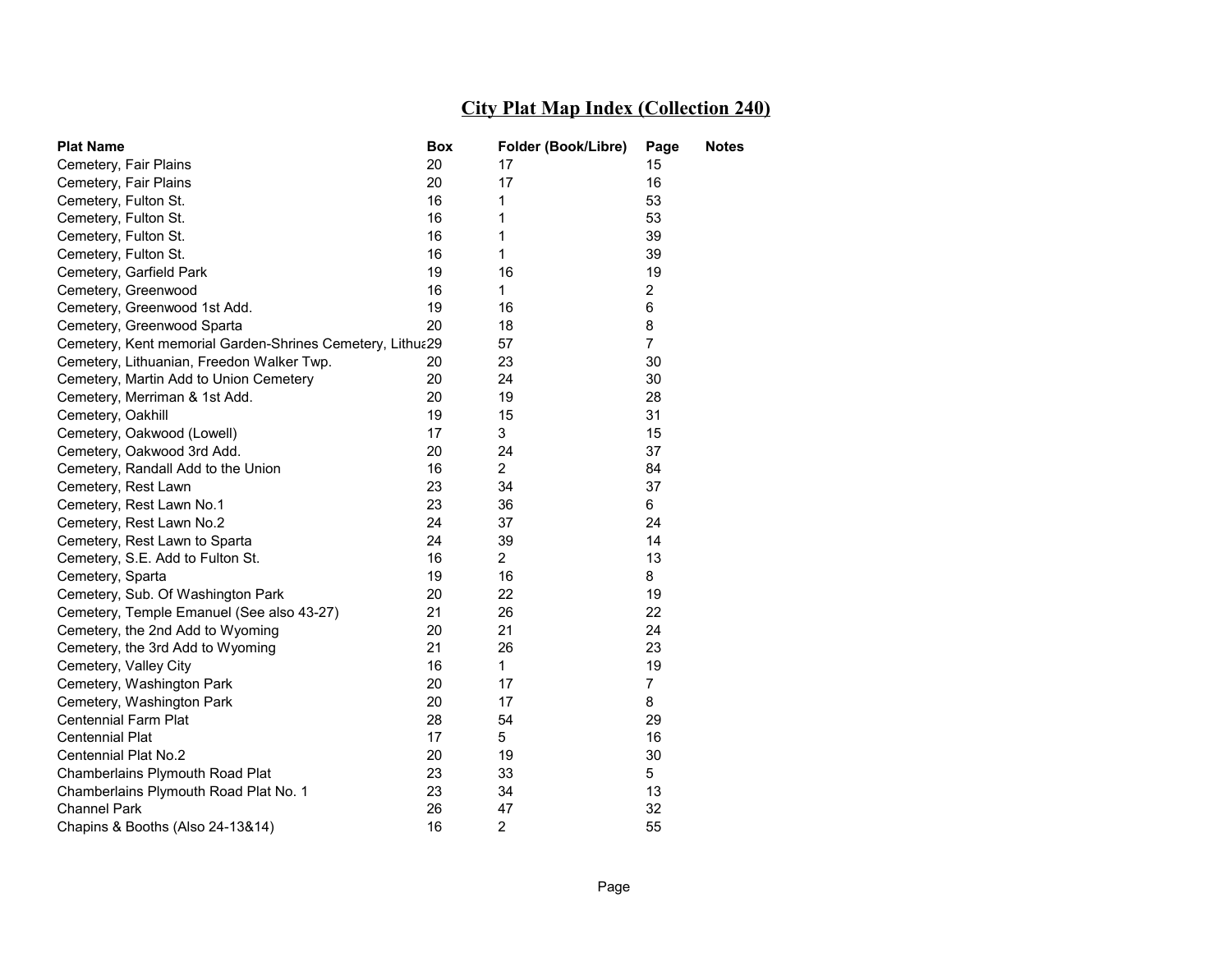| <b>Plat Name</b>                 | Box | Folder (Book/Libre)     | Page | Notes |
|----------------------------------|-----|-------------------------|------|-------|
| <b>Charles Plat</b>              | 28  | 55                      | 20   |       |
| Cheney & Loomis                  | 17  | 5                       | 30   |       |
| Cheney & Stebbins Add to Sparta  | 20  | 19                      | 35   |       |
| Cherry Hill Home Sites           | 21  | 27                      | 3    |       |
| Cherry Hills Home Sites No. 1    | 27  | 49                      | 43   |       |
| Cherry Orchard Addisiton         | 28  | 54                      | 46   |       |
| <b>Chesterfield Heights</b>      | 23  | 36                      | 26   |       |
| Childs Add to Comstock Park      | 20  | 20                      | 13   |       |
| Chipman, H.H. & Co. Add          | 17  | 3                       | 32   |       |
| Chippewa Hills                   | 27  | 50                      | 29   |       |
| Chippewa Hills                   | 27  | 50                      | 30   |       |
| Chippewa Hills No.1              | 28  | 53                      | 13   |       |
| Chopins Add.                     | 21  | 28                      | 29   |       |
| Christs Sub.                     | 17  | 5                       | 12   |       |
| <b>Chrysler Addition</b>         | 31  | 64                      | 37   |       |
| <b>Chrysler Addition</b>         | 31  | 64                      | 38   |       |
| Chubb, A.L. Add                  | 16  | 1                       | 15   |       |
| Chubbs, J.F. 2nd Add.            | 16  | $\overline{\mathbf{c}}$ | 50   |       |
| Chubbs, J.F.Add                  | 16  | 1                       | 27   |       |
| Churchill Downs                  | 32  | 65                      | 47   |       |
| Churchill Downs No. 1            | 32  | 66                      | 37   |       |
| Churchill Downs No. 1            | 32  | 66                      | 38   |       |
| <b>Clancys Add</b>               | 16  | $\overline{2}$          | 56   |       |
| Clara Add.                       | 19  | 14                      | 36   |       |
| Clark & Co's Add                 | 19  | 16                      | 38   |       |
| Clark Grove, Cannon Twp          | 21  | 25                      | 8    |       |
| <b>Clark Hull Addition</b>       | 27  | 52                      | 33   |       |
| Clark's Sub.                     | 17  | 5                       | 1    |       |
| Clarkes Add. To Kent City        | 20  | 23                      | 4    |       |
| Clarkes Sub.                     | 20  | 23                      | 6    |       |
| <b>Clearview Plat</b>            | 26  | 48                      | 13   |       |
| Clearview Plat No.1              | 27  | 52                      | 49   |       |
| Clement's 2nd Add to Belmont     | 18  | 8                       | 27   |       |
| <b>Clement's Parrotts Add</b>    | 20  | 18                      | 33   |       |
| Clement's Suburban Add.          | 17  | 6                       | 43   |       |
| Clement's, G.A. Add to Belmont   | 17  | 4                       | 35   |       |
| Clement's, H.M.Sub               | 17  | 3                       | 12   |       |
| Clements 2nd Add to Grand Rapids | 17  | 5                       | 13   |       |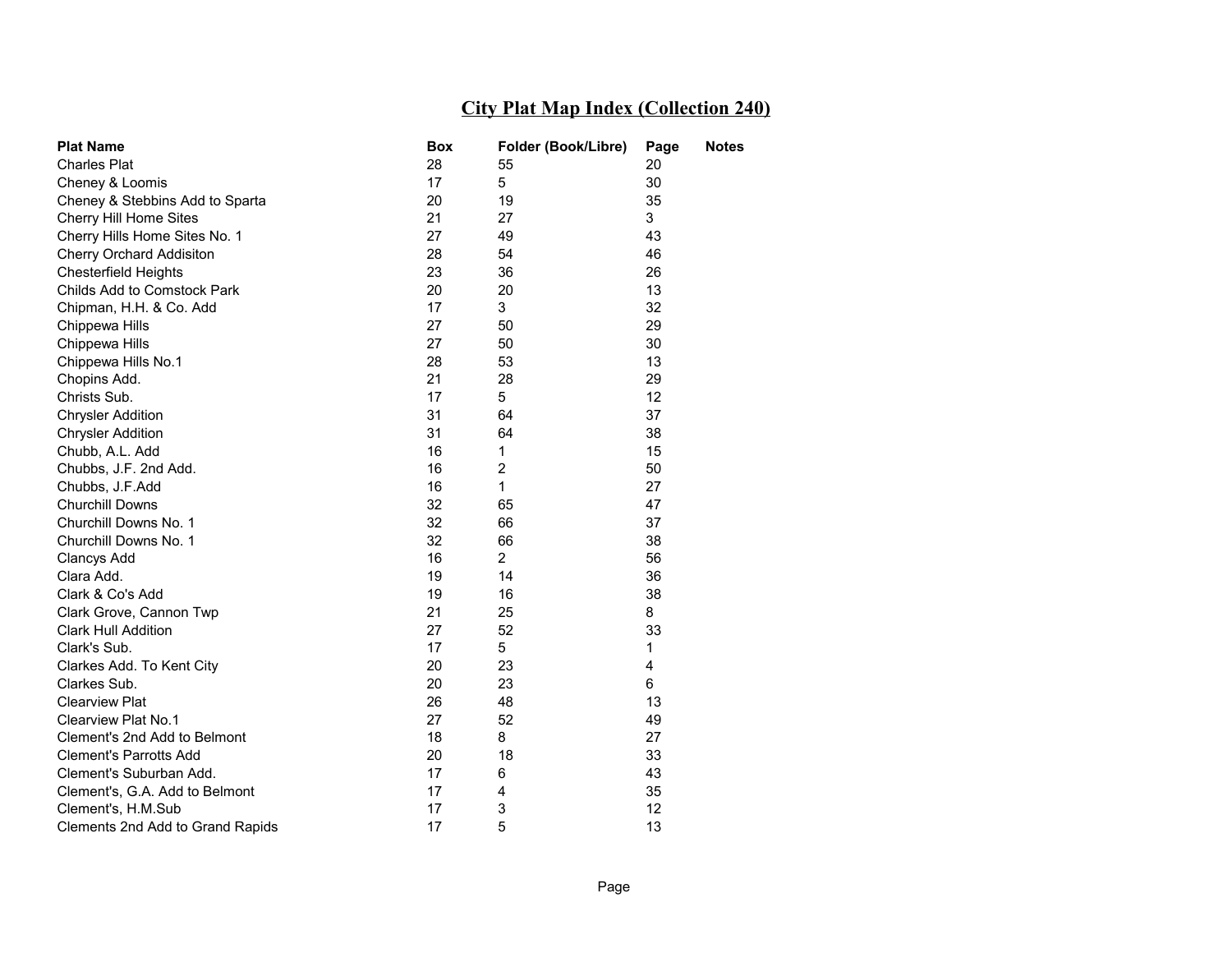| <b>Plat Name</b>                                                 | Box | Folder (Book/Libre) | Page | Notes |
|------------------------------------------------------------------|-----|---------------------|------|-------|
| Clements Add.                                                    | 17  | 4                   | 45   |       |
| <b>Clements Boulevard Add</b>                                    | 18  | $\overline{7}$      | 29   |       |
| Clements, G.A. Sub                                               | 17  | $\overline{4}$      | 46   |       |
| Clifford & Saurs Sparta                                          | 19  | 12                  | 39   |       |
| <b>Clifford Webster Plat</b>                                     | 26  | 48                  | 53   |       |
| Closterhouse & Murrays Sub.                                      | 19  | 13                  | 14   |       |
| Closterhouse & Wilsons 1st Add to Burlingame                     | 20  | 19                  | 22   |       |
| Closterhouse & Wilsons Plat of Burlingame                        | 20  | 17                  | 38   |       |
| Closterhouse & Wilsons Plat of Hamilton Park                     | 20  | 17                  | 3    |       |
| Closterhouse & Wison 1st Add to Hamilton Park                    | 20  | 17                  | 17   |       |
| Closterhouse & Woolston's Plat of Highlands                      | 20  | 20                  | 3    |       |
| Closterhouse Sub of Cross Add                                    | 18  | 11                  | 26   |       |
| <b>Clover Plat</b>                                               | 32  | 66                  | 18   |       |
| Cloverdale Plat                                                  | 23  | 33                  | 21   |       |
| <b>Cloverleaf Plat</b>                                           | 24  | 37                  | 27   |       |
| Clyde Park Add                                                   | 18  | 8                   | 29   |       |
| Clyde Park Hills                                                 | 23  | 34                  | 27   |       |
| Clyde Park Hillsides                                             | 31  | 64                  | 35   |       |
| Clyde Park Hillsides No. 1                                       | 32  | 67                  | 25   |       |
| Clyde Park Plains                                                | 30  | 60                  | 24   |       |
| Clyde Park Woods                                                 | 23  | 35                  | 23   |       |
| Coeling Plat                                                     | 23  | 36                  | 38   |       |
| Coffman Plat                                                     | 26  | 47                  | 10   |       |
| Coffman Plat No. 1                                               | 27  | 52                  | 50   |       |
| Coit & Rumsey's Add                                              | 18  | 11                  | 3    |       |
| Coit Park Add                                                    | 20  | 19                  | 3    |       |
| Coit Park Add                                                    | 20  | 19                  | 3    |       |
| Coit Park Add. No. 1                                             | 21  | 26                  | 9    |       |
| Coit Park Add. No. 3                                             | 27  | 50                  | 15   |       |
| Coit Park Add. No. 4                                             | 29  | 56                  | 37   |       |
| Coit Park Add. No.1                                              | 21  | 26                  | 9    |       |
| Coit Park Add. No.2                                              | 23  | 35                  | 31   |       |
| Coit Sub of Lot 102                                              | 17  | 5                   | 3    |       |
| Coit Sub of Part of Lots 47&48 of Coit & Curtis Partition Plat18 |     | 7                   | 30   |       |
| Coit's & Company Add to G.R                                      | 16  | 1                   | 31   |       |
| Coit's & Company Add. To G.R.                                    | 16  | 1                   | 32   |       |
| Coits & Curtis Partition Plat                                    | 16  | $\overline{2}$      | 22   |       |
| <b>Coits &amp; Curtis Partition Plat</b>                         | 16  | $\overline{2}$      | 22   |       |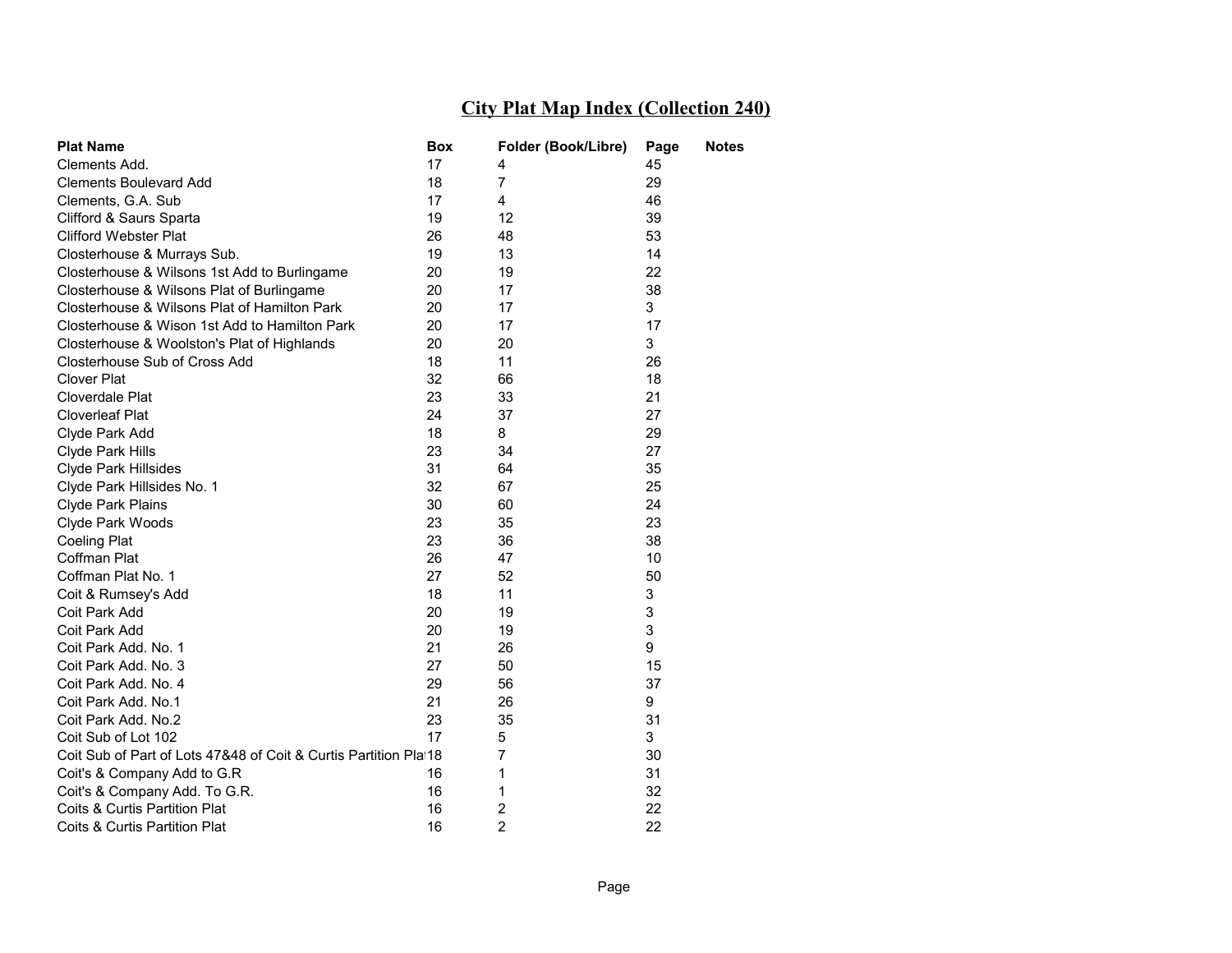| <b>Plat Name</b>                   | Box | Folder (Book/Libre) | Page | Notes |
|------------------------------------|-----|---------------------|------|-------|
| Coits & Curtis Partition Plat      | 16  | 2                   | 22   |       |
| Coits & Curtis Partition Plat      | 16  | $\overline{2}$      | 22   |       |
| Coits & Curtis Partition Plat      | 16  | $\overline{2}$      | 23   |       |
| Coits & Curtis Partition Plat      | 16  | 2                   | 23   |       |
| Coits & Curtis Partition Plat      | 16  | $\overline{2}$      | 23   |       |
| Coits & Curtis Partition Plat      | 16  | $\overline{2}$      | 23   |       |
| Coits Grandville Ave. Add          | 19  | 16                  | 5    |       |
| Coldbrook Sub.                     | 22  | 32                  | 19   |       |
| College Ave Plat                   | 26  | 45                  | 27   |       |
| College Heights Plat               | 29  | 56                  | 21   |       |
| College Heights Plat               | 33  | 71                  | 12   |       |
| <b>Collins Add</b>                 | 20  | 22                  | 8    |       |
| Collinwood Park, Walker Twp        | 20  | 21                  | 16   |       |
| <b>Colonial Acres</b>              | 30  | 59                  | 3    |       |
| <b>Colonial Estates</b>            | 32  | 67                  | 30   |       |
| <b>Colonial Estates</b>            | 32  | 67                  | 31   |       |
| Colonial Park Add to Plainfield    | 20  | 22                  | 14   |       |
| Coltons Gideon (See Also 24-4)     | 16  | $\overline{2}$      | 96   |       |
| Coltons Sub. (Clk 8 Holbrook)      | 17  | 5                   | 5    |       |
| Coltons, J.B. Add                  | 17  | 3                   | 33   |       |
| Comstock's, C.C. Riverside Plat    | 19  | 12                  | 13   |       |
| <b>Comstocks Heirs Sub</b>         | 20  | 18                  | 31   |       |
| <b>Comstocks Heirs Sub</b>         | 20  | 18                  | 31   |       |
| Comstocks Heirs Sub.               | 20  | 18                  | 31   |       |
| Comstocks Heirs Sub.               | 20  | 18                  | 31   |       |
| Comstocks Plat                     | 16  | $\overline{2}$      | 43   |       |
| <b>Comstocks Plat</b>              | 17  | 3                   | 26   |       |
| Comstocks, C.C. Diamond Plat       | 19  | 13                  | 9    |       |
| Conant Sub.                        | 19  | 16                  | 14   |       |
| Conlon's Frank Alger Park Add      | 18  | 9                   | 15   |       |
| Conrad, L.M. Sub of Brockmeir Plat | 21  | 27                  | 10   |       |
| Converse                           | 16  | $\overline{2}$      | 38   |       |
| Converse & Tolfords                | 17  | 3                   | 37   |       |
| Converse & Tolfords                | 17  | 3                   | 38   |       |
| Converse Add to Fisher Station     | 17  | 4                   | 33   |       |
| <b>Converse Replatted Add</b>      | 17  | 6                   | 33   |       |
| Cooks Add                          | 19  | 12                  | 4    |       |
| Cooper & Lucas Plat                | 31  | 62                  | 19   |       |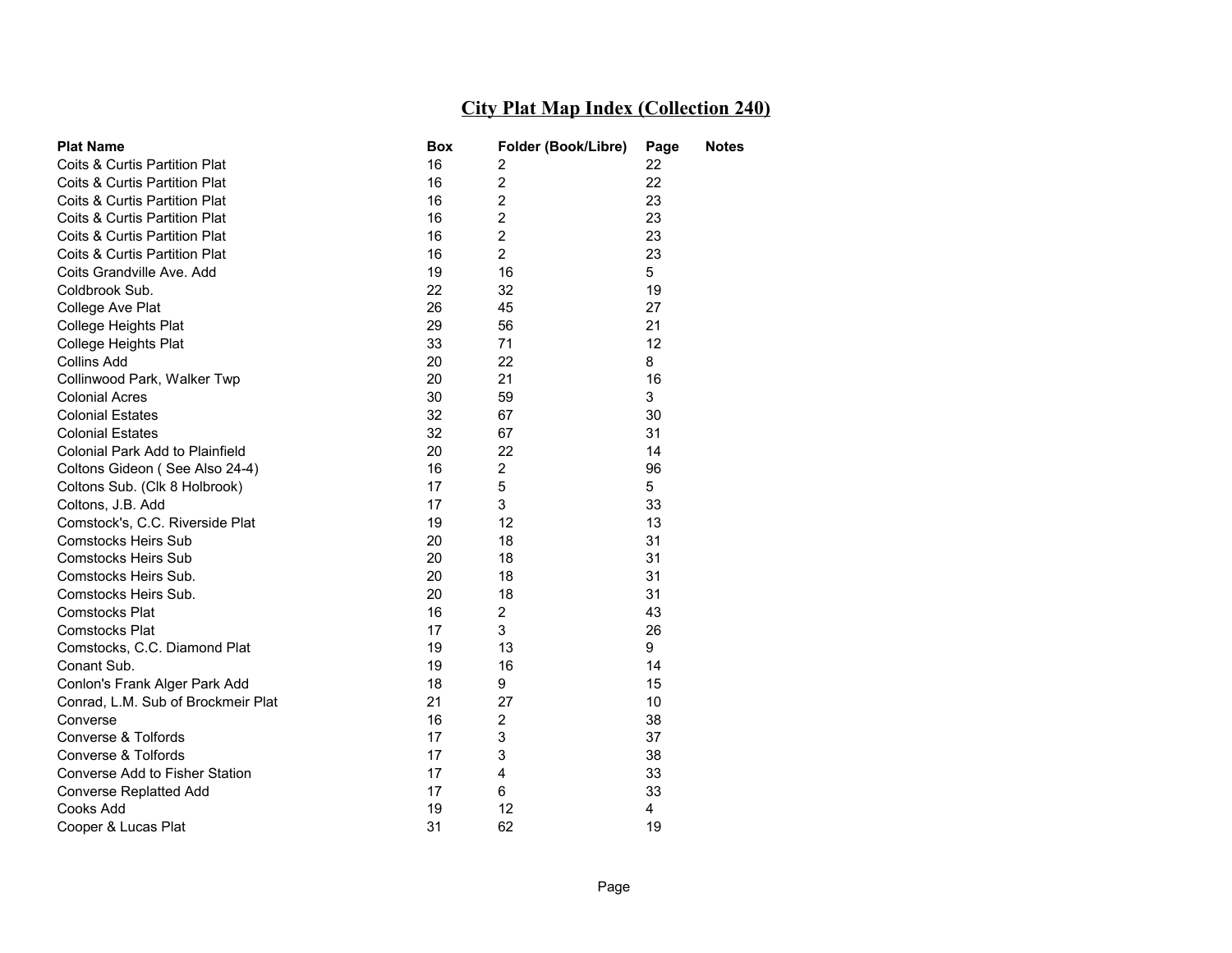| <b>Plat Name</b>                  | <b>Box</b> | Folder (Book/Libre) | Page           | <b>Notes</b> |
|-----------------------------------|------------|---------------------|----------------|--------------|
| Cooper Sub                        | 22         | 31                  | 24             |              |
| Corbit & Co.                      | 16         | $\overline{2}$      | 62             |              |
| <b>Corbitts Fraction</b>          | 16         | $\overline{2}$      | 62             |              |
| Corith, Village of                | 16         | $\overline{2}$      | 70             |              |
| <b>Cornell Plat</b>               | 20         | 23                  | 36             |              |
| Country Club Plat                 | 20         | 24                  | 25             |              |
| <b>Country Estates</b>            | 24         | 38                  | 35             |              |
| <b>Country Gardens</b>            | 27         | 52                  | 13             |              |
| <b>Country Gardens No.1</b>       | 28         | 55                  | $\overline{7}$ |              |
| <b>Country Meadows</b>            | 30         | 60                  | 17             |              |
| Country Meadows No.2              | 33         | 68                  | 43             |              |
| <b>Country Meadows No.2</b>       | 33         | 68                  | 44             |              |
| Courtneys Add                     | 19         | 15                  | 19             |              |
| Covells, C.L.                     | 17         | 6                   | 31             |              |
| Cowan Lake Plat                   | 28         | 55                  | 15             |              |
| Cowan Lake Plat No.1              | 29         | 56                  | 25             |              |
| Cowan Lake Plat No.2              | 32         | 65                  | 8              |              |
| Cowan Lake Plat No.2              | 32         | 65                  | 8              |              |
| <b>Cowles Newell Plat</b>         | 25         | 44                  | $\overline{7}$ |              |
| Crabb, Geo F. Sub                 | 21         | 25                  | 37             |              |
| <b>Cranberry Lake Park</b>        | 21         | 26                  | 17             |              |
| <b>Creekside Homesites</b>        | 29         | 58                  | 21             |              |
| <b>Crescent Heights</b>           | 20         | 23                  | 28             |              |
| <b>Crest View Plat</b>            | 31         | 63                  | 21             |              |
| <b>Crestline Addition</b>         | 30         | 59                  | 41             |              |
| <b>Creston Hills Sub</b>          | 21         | 27                  | 33             |              |
| Creston Hills Sub.                | 21         | 27                  | 33             |              |
| Crickside Plat                    | 27         | 52                  | 10             |              |
| <b>Crooked Lake Plat</b>          | 21         | 25                  | 19             |              |
| Cross Eli Add                     | 19         | 16                  | 36             |              |
| Crowleys Add                      | 17         | 5                   | 29             |              |
| Crozier, A.O. Add                 | 19         | 12                  | $\overline{2}$ |              |
| <b>Crystal Springs Park</b>       | 22         | 31                  | 32             |              |
| Culham Park                       | 22         | 30                  | 27             |              |
| Culham Park Subdn                 | 27         | 49                  | $\overline{7}$ |              |
| Cuming & Ferrys (Also S23 T7 R12) | 20         | 24                  | 9              |              |
| <b>Cummings Plat</b>              | 27         | 51                  | 17             |              |
| <b>Curtiss Add</b>                | 17         | 4                   | 7              |              |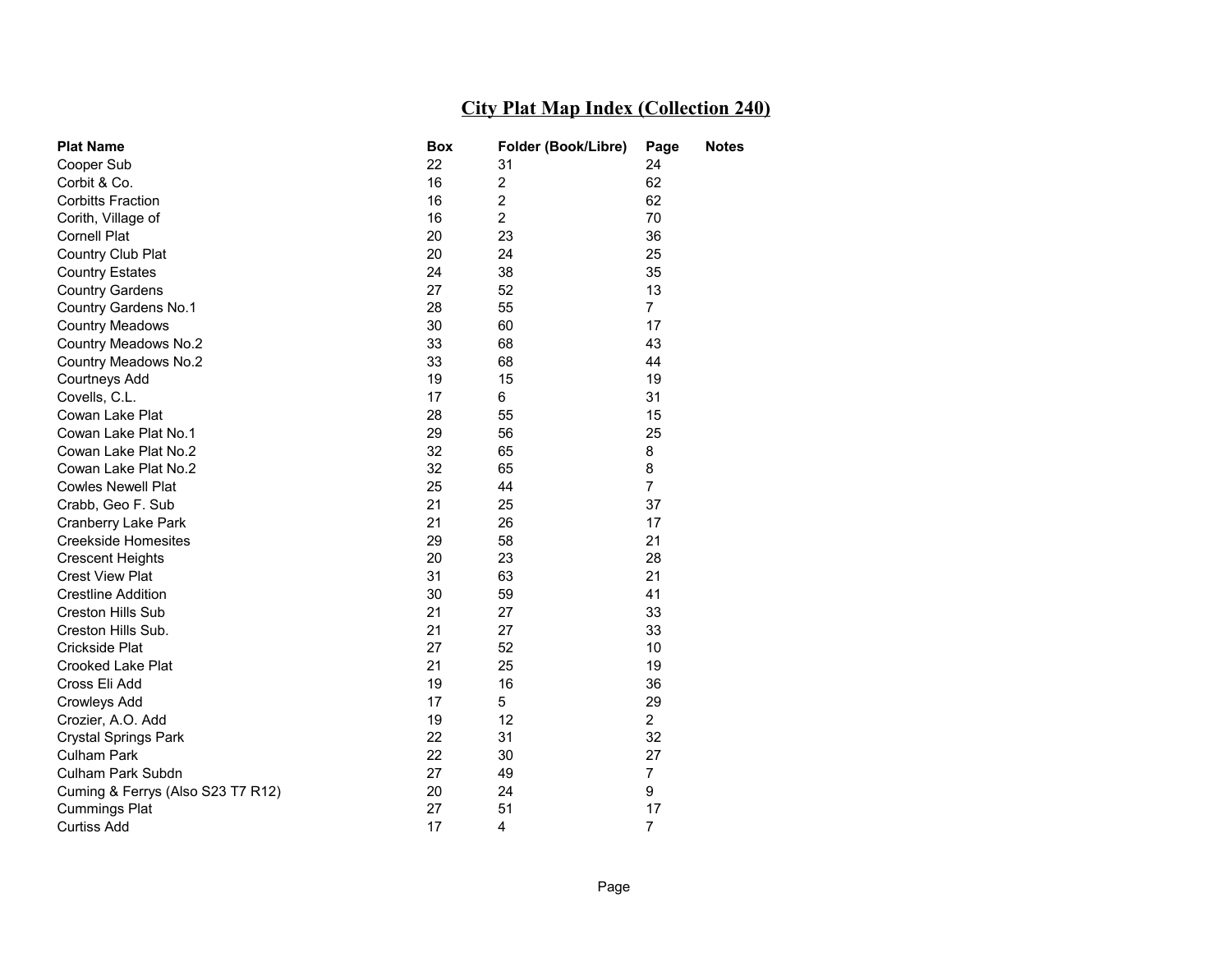| <b>Plat Name</b>                   | Box | Folder (Book/Libre) | Page | Notes |
|------------------------------------|-----|---------------------|------|-------|
| Cusick Bros & Thomasma Add         | 20  | 19                  | 31   |       |
| <b>Cusick Bros Add</b>             | 20  | 19                  | 20   |       |
| Cutcheon & Underwood Add           | 19  | 15                  | 20   |       |
| Cutcheon & Underwood Add           | 19  | 15                  | 20   |       |
| <b>Cutler Gardens</b>              | 24  | 37                  | 17   |       |
| Cutler, F.D. Plat                  | 21  | 28                  | 9    |       |
| Cutler, F.D. Plat No.1             | 22  | 31                  | 16   |       |
| Cutler, F.D. Plat No.2             | 23  | 36                  | 28   |       |
| <b>Cutlerview Plat</b>             | 30  | 61                  | 37   |       |
| <b>Cutlerville Hills</b>           | 31  | 63                  | 43   |       |
| Cutlerville Hills No. 4            | 33  | 69                  | 21   |       |
| Cutlerville Hills No.1             | 32  | 65                  | 4    |       |
| Cutlerville Hills No.2             | 32  | 66                  | 34   |       |
| Cutlerville Hills No.3             | 33  | 68                  | 30   |       |
| Cutlerville Hills No.3             | 33  | 68                  | 31   |       |
| <b>Cutlerville Homesites</b>       | 28  | 55                  | 27   |       |
| Cutlerville Homesites No.1         | 30  | 61                  | 14   |       |
| Cutter's Frederick O. Sub          | 21  | 25                  | 26   |       |
| D and B Plat                       | 30  | 59                  | 31   |       |
| D and J. Van Singel Addition       | 28  | 54                  | 4    |       |
| D and J. Van Singel Addition No. 3 | 32  | 66                  | 1    |       |
| D and J. Van Singel Addition No.1  | 30  | 60                  | 22   |       |
| D and J. Van Singel Addition No.2  | 31  | 62                  | 16   |       |
| Dansville, Village of (W-163)      |     |                     |      |       |
| Darby Sharpsteen Plat              | 22  | 32                  | 29   |       |
| Darby Sharpsteen Plat. No.1        | 24  | 37                  | 11   |       |
| Darlymple & Dunn                   | 16  | $\overline{c}$      | 9    |       |
| Darlymple & Dunn                   | 16  | $\overline{2}$      | 9    |       |
| Darmouth Farms No.3                | 34  | 73                  | 41   |       |
| Dartmouth Farms                    | 32  | 65                  | 45   |       |
| Dartmouth Farms                    | 32  | 65                  | 46   |       |
| Dartmouth Farms No. 2              | 32  | 67                  | 32   |       |
| Dartmouth Farms No.1               | 32  | 66                  | 11   |       |
| Dartmouth Farms No.2               | 32  | 67                  | 33   |       |
| Darts, Mrs. Additions              | 18  | 11                  | 30   |       |
| Davidson Plat                      | 20  | 18                  | 30   |       |
| Davies Subdn.                      | 22  | 30                  | 37   |       |
| Davis Turner & Carrolls            | 18  | 8                   | 8    |       |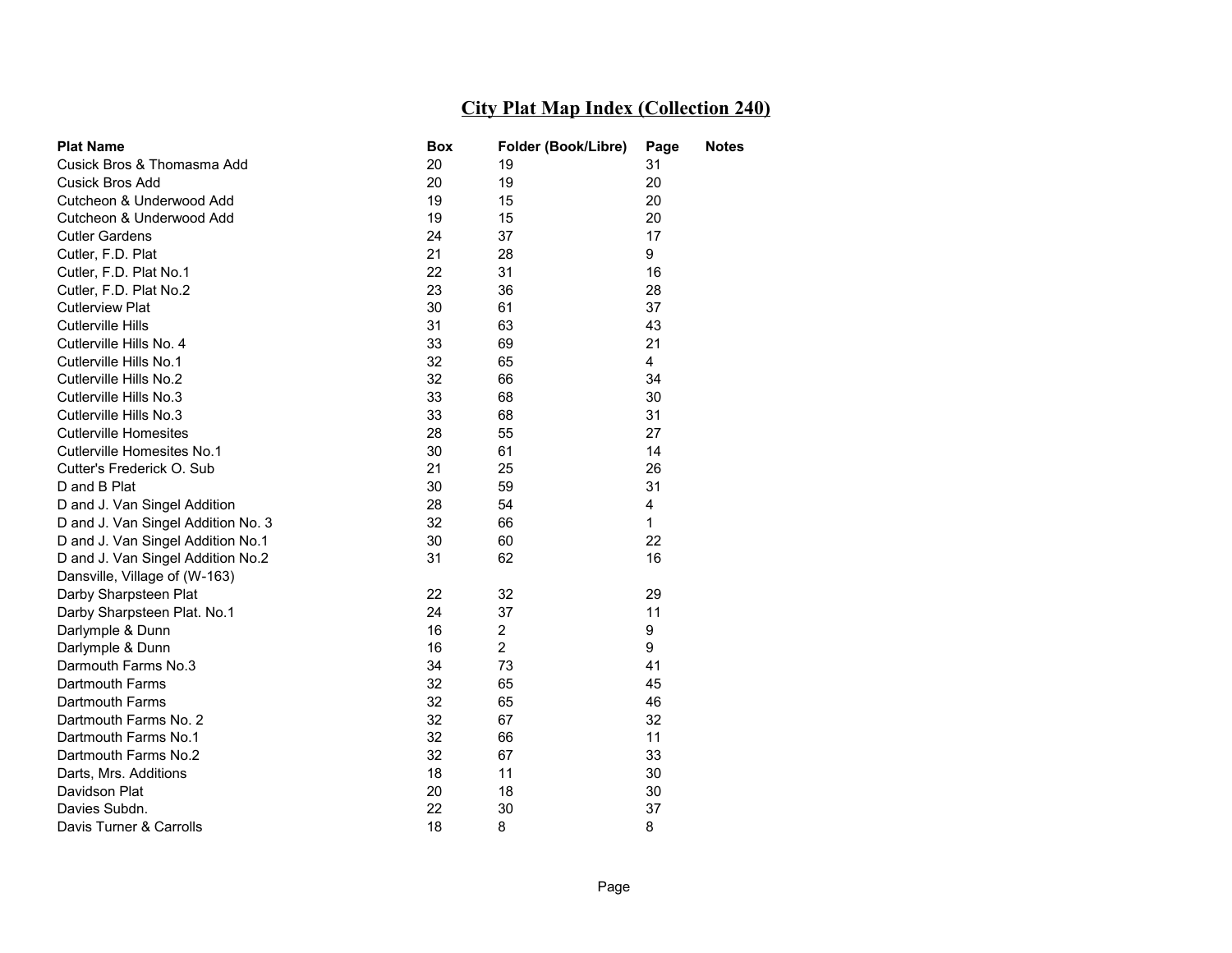| <b>Plat Name</b>                           | Box | Folder (Book/Libre) | Page                    | <b>Notes</b>     |
|--------------------------------------------|-----|---------------------|-------------------------|------------------|
| Davis Turner & Carrolls 8th Ward Addition  | 18  | 8                   | 13                      |                  |
| Davis Turner & Carrolls Sibley St.         | 19  | 14                  | 17                      |                  |
| Davis Turner & Carrols 2nd Addition        | 19  | 13                  | 40                      |                  |
| Davis Turner & Carrols Cherry St. Addition | 19  | 12                  | 31                      |                  |
| Dawes Avenue Addition                      | 32  | 66                  | 41                      |                  |
| Days, Mrs. Sub                             | 22  | 32                  | 17                      |                  |
| De Bruine, J. Sub                          | 22  | 32                  | 15                      |                  |
| De Camp's Sub                              | 16  | $\overline{2}$      | 21                      |                  |
| De Graaf & Elhart's Addition               | 20  | 23                  | 23                      |                  |
| De Graaf Addition                          | 22  | 29                  | 29                      |                  |
| De Meester Plat                            | 30  | 59                  | 14                      |                  |
| De Van Addisiton                           | 29  | 58                  | 44                      |                  |
| De Vries 2nd Add                           | 18  | 10                  | 40                      |                  |
| De Vries 3rd Add                           | 18  | 11                  | 12                      |                  |
| De Vries 4th Add                           | 19  | 12                  | 23                      |                  |
| De Vries Add                               | 18  | 10                  | 34                      |                  |
| De Witt Addition                           | 33  | 68                  | 41                      |                  |
| De Witt Addition                           | 33  | 68                  | 42                      | page is missing. |
| Deans Acre Addiditon                       | 19  | 14                  | 26                      |                  |
| Deen's D. J. Sub                           | 17  | 3                   | 8                       |                  |
| Deer Ridge Estates                         | 33  | 68                  | 37                      |                  |
| Deer Ridge Estates                         | 33  | 68                  | 38                      |                  |
| Delange Plat                               | 28  | 53                  | 5                       |                  |
| Deming Addition                            | 21  | 28                  | 19                      |                  |
| Deming's Add C.H. to Dutton                | 20  | 20                  | 35                      |                  |
| Demull Addisiton                           | 26  | 45                  | 25                      |                  |
| Dennis Sub. H.H. (also see 4-2)            | 17  | 3                   | 21                      |                  |
| Devendorf, Franklin                        | 23  | 33                  | 9                       |                  |
| <b>Dexter Fraction</b>                     | 16  | 1                   | $\overline{\mathbf{4}}$ |                  |
| Dexter Fraction (also see 39-12)           | 16  | 1                   | 4                       |                  |
| Diekema & Berkenpas Plat                   | 30  | 61                  | 13                      |                  |
| Diekema Addition                           | 20  | 23                  | 15                      |                  |
| Dietrich's Add                             | 17  | 3                   | 35                      |                  |
| Dietz Addisiton                            | 19  | 15                  | 23                      |                  |
| Dinger Add, A.M.                           | 19  | 16                  | 37                      |                  |
| Dinsmore's Addition                        | 18  | 10                  | 11                      |                  |
| Dipple, C.W. Sub.                          | 17  | 4                   | 4                       |                  |
| Dise Add.                                  | 21  | 25                  | 21                      |                  |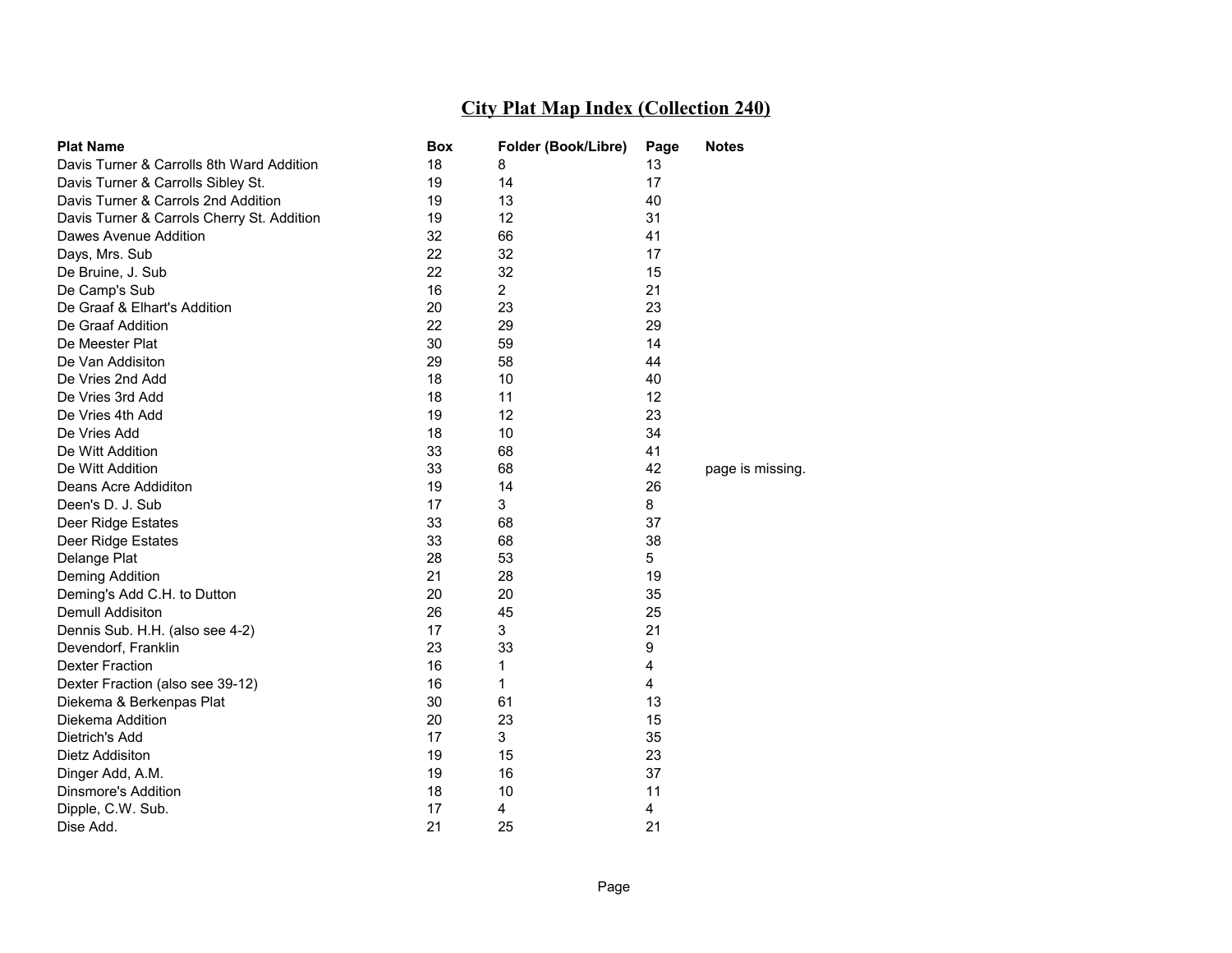| <b>Plat Name</b>                                        | <b>Box</b> | Folder (Book/Libre) | Page           | <b>Notes</b> |
|---------------------------------------------------------|------------|---------------------|----------------|--------------|
| Doezema Plat                                            | 27         | 52                  | 20             |              |
| Dok Park Plat                                           | 30         | 59                  | 27             |              |
| Dok Park Replat                                         | 30         | 60                  | 31             |              |
| Dok, John L. Jr. Replat                                 | 28         | 55                  | 24             |              |
| Doland Plat                                             | 25         | 43                  | 42             |              |
| Dolbee's 1st Dunham Farm Add                            | 18         | 9                   | 31             |              |
| Dolbee's 3rd Dunham Farm Add                            | 18         | 11                  | 10             |              |
| Dolbee's Addition                                       | 17         | 4                   | $\mathbf{1}$   |              |
| Doornbos Plat                                           | 23         | 33                  | 32             |              |
| Doran's Assessors Plats, Plat No. 1, Lots 1 to 8        | 25         | 42                  | 24             |              |
| Doran's Assessors Plats, Plat No. 10, Lots 273 to 377   | 25         | 43                  | 15             |              |
| Doran's Assessors Plats, Plat No. 11, Lots 378 to 390   | 25         | 42                  | 29             |              |
| Doran's Assessors Plats, Plat No. 12, Lots 391 to 425   | 25         | 42                  | 30             |              |
| Doran's Assessors Plats, Plat No. 13, Lots 426 to 433   | 25         | 42                  | 32             |              |
| Doran's Assessors Plats, Plat No. 14, Lots 434 to 443   | 25         | 42                  | 32             |              |
| Doran's Assessors Plats, Plat No. 15, Lots 444 to 516   | 25         | 43                  | 16             |              |
| Doran's Assessors Plats, Plat No. 16, Lots 517 to 535   | 25         | 43                  | 17             |              |
| Doran's Assessors Plats, Plat No. 17, Lots 536 to 600   | 25         | 43                  | 18             |              |
| Doran's Assessors Plats, Plat No. 18, Lots 601 to 612   | 25         | 42                  | 33             |              |
| Doran's Assessors Plats, Plat No. 19, Lots 613 to 649   | 25         | 43                  | 19             |              |
| Doran's Assessors Plats, Plat No. 2, Lots 9 to 20       | 25         | 43                  | 11             |              |
| Doran's Assessors Plats, Plat No. 20, Lots 650 to 662   | 25         | 43                  | 20             |              |
| Doran's Assessors Plats, Plat No. 21, Lots 663 to 687   | 25         | 42                  | 34             |              |
| Doran's Assessors Plats, Plat No. 22, Lots 688 to 742   | 25         | 43                  | 21             |              |
| Doran's Assessors Plats, Plat No. 23, Lots 743 to 757   | 25         | 43                  | 22             |              |
| Doran's Assessors Plats, Plat No. 24, Lots 758 to 768   | 25         | 42                  | 35             |              |
| Doran's Assessors Plats, Plat No. 25, Lots 769 to 792   | 25         | 42                  | 36             |              |
| Doran's Assessors Plats, Plat No. 26, Lots 793 to 801   | 25         | 42                  | 37             |              |
| Doran's Assessors Plats, Plat No. 27, Lots 802 to 808   | 25         | 42                  | 38             |              |
| Doran's Assessors Plats, Plat No. 28, Lots 809 to 871   | 25         | 43                  | 23             |              |
| Doran's Assessors Plats, Plat No. 29, Lots 872 to 911   | 25         | 43                  | 24             |              |
| Doran's Assessors Plats, Plat No. 3, Lots 21 to 51      | 25         | 42                  | 25             |              |
| Doran's Assessors Plats, Plat No. 30, Lots 912 to 1018  | 25         | 42                  | 39             |              |
| Doran's Assessors Plats, Plat No. 31, Lots 1019 to 1035 | 25         | 42                  | 40             |              |
| Doran's Assessors Plats, Plat No. 32, Lots 1036 to 1043 | 25         | 42                  | 41             |              |
| Doran's Assessors Plats, Plat No. 33, Lots 1044 to 1094 | 25         | 43                  | 25             |              |
| Doran's Assessors Plats, Plat No. 34, Lots 1095 to 1137 | 25         | 43                  | $\mathbf{1}$   |              |
| Doran's Assessors Plats, Plat No. 35, Lots 1138 to 1150 | 25         | 43                  | $\overline{2}$ |              |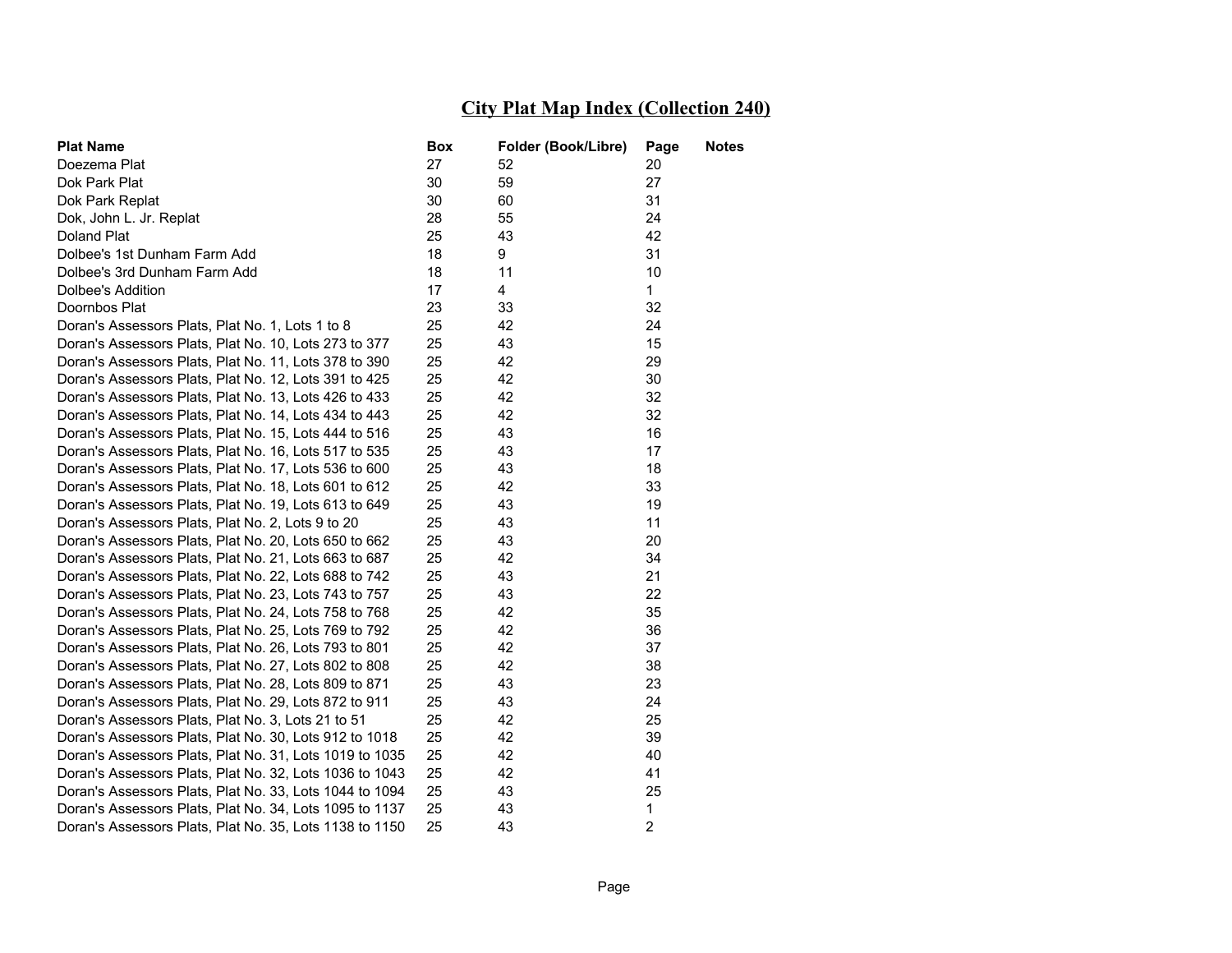| <b>Plat Name</b>                                        | Box | Folder (Book/Libre) | Page                    | Notes |
|---------------------------------------------------------|-----|---------------------|-------------------------|-------|
| Doran's Assessors Plats, Plat No. 36, Lots 1151 to 1156 | 25  | 43                  | 3                       |       |
| Doran's Assessors Plats, Plat No. 37, Lots 1157 to 1170 | 25  | 43                  | 4                       |       |
| Doran's Assessors Plats, Plat No. 38, Lots 1171 to 1193 | 25  | 43                  | 5                       |       |
| Doran's Assessors Plats, Plat No. 39, Lots 1194 to 1202 | 25  | 43                  | 6                       |       |
| Doran's Assessors Plats, Plat No. 4, Lots 52 to 156     | 25  | 43                  | 12                      |       |
| Doran's Assessors Plats, Plat No. 40, Lots 1203 to 1214 | 25  | 43                  | 26                      |       |
| Doran's Assessors Plats, Plat No. 41, Lots 1215 to 1222 | 25  | 43                  | $\overline{7}$          |       |
| Doran's Assessors Plats, Plat No. 42, Lots 1223 to 1229 | 25  | 43                  | 8                       |       |
| Doran's Assessors Plats, Plat No. 43, Lots 1230 to 1243 | 25  | 43                  | 9                       |       |
| Doran's Assessors Plats, Plat No. 44, Lots 1244 to 1250 | 25  | 43                  | 10                      |       |
| Doran's Assessors Plats, Plat No. 5, Lots 157 to 172    | 25  | 42                  | 26                      |       |
| Doran's Assessors Plats, Plat No. 6, Lots 173 to 191    | 25  | 43                  | 13                      |       |
| Doran's Assessors Plats, Plat No. 7, Lots 192 to 224    | 25  | 43                  | 14                      |       |
| Doran's Assessors Plats, Plat No. 8, Lots 225 to 253    | 25  | 42                  | 27                      |       |
| Doran's Assessors Plats, Plat No. 9, Lots 254 to 272    | 25  | 42                  | 28                      |       |
| Douglas Addition                                        | 21  | 26                  | 33                      |       |
| Douma Plat                                              | 27  | 49                  | 47                      |       |
| Doyle plat                                              | 29  | 56                  | 32                      |       |
| Drew & Brown's Addition                                 | 16  | $\mathbf{1}$        | 13                      |       |
| Dreyer Plat                                             | 27  | 49                  | 37                      |       |
| Drieborg's John Addition                                | 19  | 13                  | 21                      |       |
| Drieborg's, Nicholas 1st Add                            | 20  | 18                  | 35                      |       |
| Drieborg's, Nicholas 2nd Add.                           | 20  | 21                  | 36                      |       |
| <b>Driscoll Plat</b>                                    | 24  | 39                  | 10                      |       |
| Dudley & Robinson's Addition                            | 19  | 15                  | 3                       |       |
| Duke & Hanrahan's Addition                              | 19  | 14                  | $\overline{\mathbf{4}}$ |       |
| Dunham Farm Addition                                    | 18  | 9                   | 23                      |       |
| Dunton's Addition                                       | 18  | 8                   | 20                      |       |
| Dunton's Sub of                                         | 18  | 11                  | 40                      |       |
| Dupree's, Gerritt Add                                   | 18  | 11                  | 16                      |       |
| Dupree's, Sub of Part of Stewarts Add                   | 18  | $\overline{7}$      | 11                      |       |
| Dutcher's Sub.                                          | 23  | 36                  | 35                      |       |
| <b>Dutton Dales</b>                                     | 31  | 64                  | 10                      |       |
| Dutton, Hammond Station                                 | 17  | 5                   | 19                      |       |
| Dygert Plat                                             | 29  | 56                  | 19                      |       |
| Dygert Plat                                             | 29  | 56                  | 19                      |       |
| Dykema's Sub of Remington Addition                      | 20  | 24                  | 28                      |       |
| <b>Eardley Hillcrest</b>                                | 30  | 59                  | 49                      |       |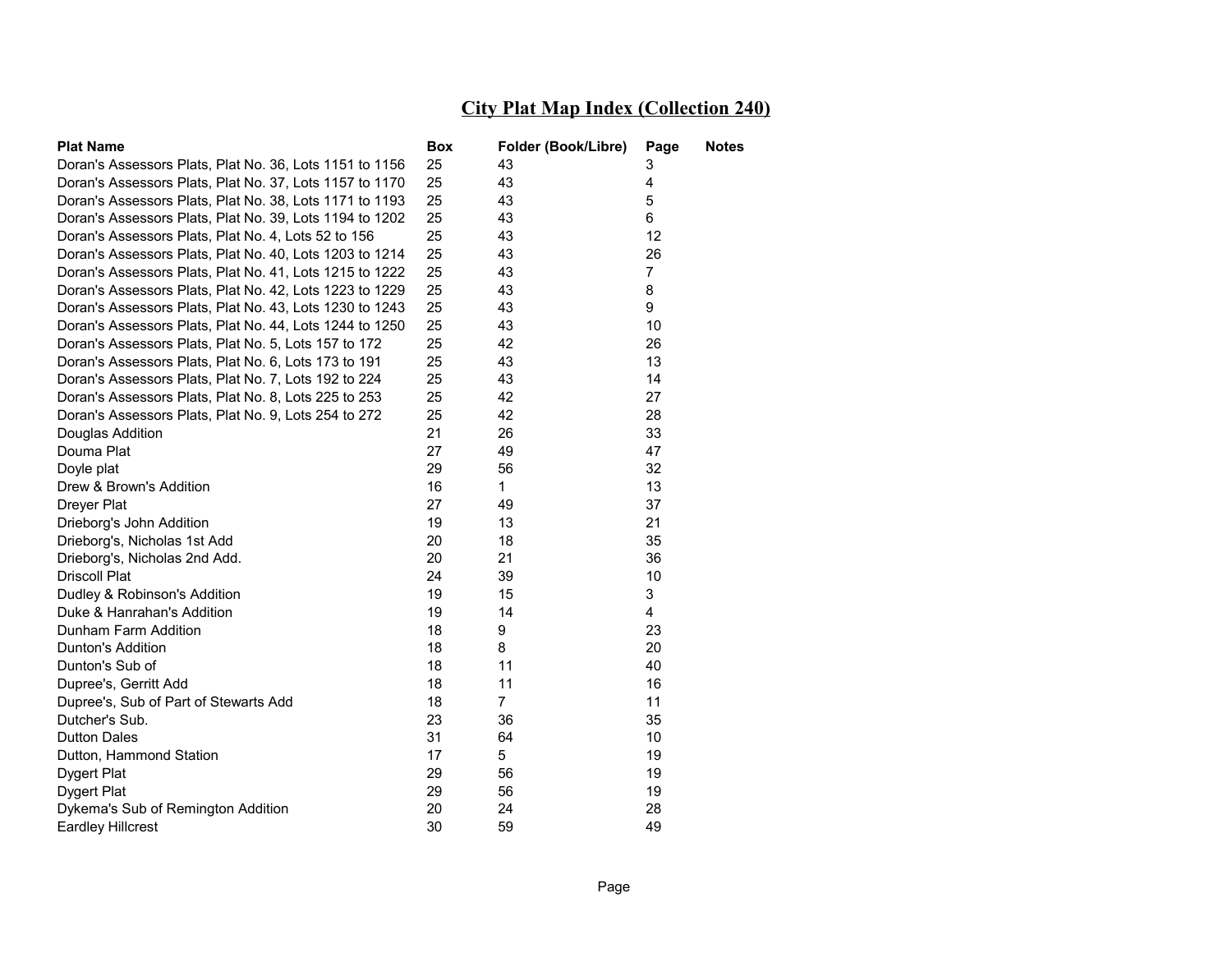| <b>Plat Name</b>            | Box | Folder (Book/Libre) | Page         | <b>Notes</b> |
|-----------------------------|-----|---------------------|--------------|--------------|
| Eardley Hillcrest No. 1     | 31  | 64                  | 44           |              |
| <b>Eardley Ranch Sites</b>  | 27  | 49                  | 50           |              |
| Eardley Ranch Sites No. 1   | 28  | 54                  | 50           |              |
| Eardley Ranch Sites No. 2   | 31  | 63                  | 40           |              |
| Earle's Subd.               | 18  | 8                   | 28           |              |
| <b>East Belmont</b>         | 28  | 54                  | 8            |              |
| East Belmont No. 1          | 30  | 60                  | 9            |              |
| East End Add.               | 19  | 14                  | 29           |              |
| East Land Add.              | 20  | 22                  | 26           |              |
| East Lawndale               | 22  | 31                  | 38           |              |
| East Mont                   | 23  | 35                  | 27           |              |
| <b>East Paris Homesites</b> | 30  | 60                  | 42           |              |
| East Park Add.              | 20  | 22                  | $\mathbf{1}$ |              |
| East St. Add.               | 19  | 13                  | 31           |              |
| <b>Eastbrook Gardens</b>    | 33  | 69                  | 8            |              |
| Eastern Heights             | 27  | 50                  | 37           |              |
| Eastern Heights No. 1       | 27  | 51                  | 26           |              |
| Eastern Heights No. 2       | 27  | 52                  | 43           |              |
| Eastern Heights No. 3       | 28  | 53                  | 39           |              |
| Eastern Heights No. 4       | 28  | 54                  | 30           |              |
| Eastern Heights No. 5       | 28  | 55                  | 25           |              |
| Eastern Heights No. 6       | 29  | 57                  | 20           |              |
| Eastern Heights No. 7       | 30  | 59                  | 50           |              |
| Eastgate                    | 28  | 53                  | 18           |              |
| Eastgate No. 1              | 28  | 53                  | 19           |              |
| Eastgate Woods              | 33  | 69                  | 41           |              |
| Eastgate Woods II           | 33  | 70                  | 9            |              |
| <b>Eastwood Estates</b>     | 25  | 43                  | 28           |              |
| <b>Eastwood Gardens</b>     | 23  | 36                  | 11           |              |
| Eastwood Plat               | 22  | 31                  | 14           |              |
| Eaton's Add.                | 16  | $\overline{c}$      | 14           |              |
| <b>Eberhard Oakair Plat</b> | 27  | 51                  | 13           |              |
| <b>Eberhard Oakair Plat</b> | 27  | 51                  | 14           |              |
| Echo Park                   | 21  | 27                  | 28           |              |
| <b>Ecklund Plat</b>         | 23  | 35                  | 28           |              |
| Edge, B.F.                  | 28  | 53                  | 37           |              |
| Edgehill Plat               | 26  | 46                  | 32           |              |
| Edgehill Plat No. 1         | 26  | 48                  | 28           |              |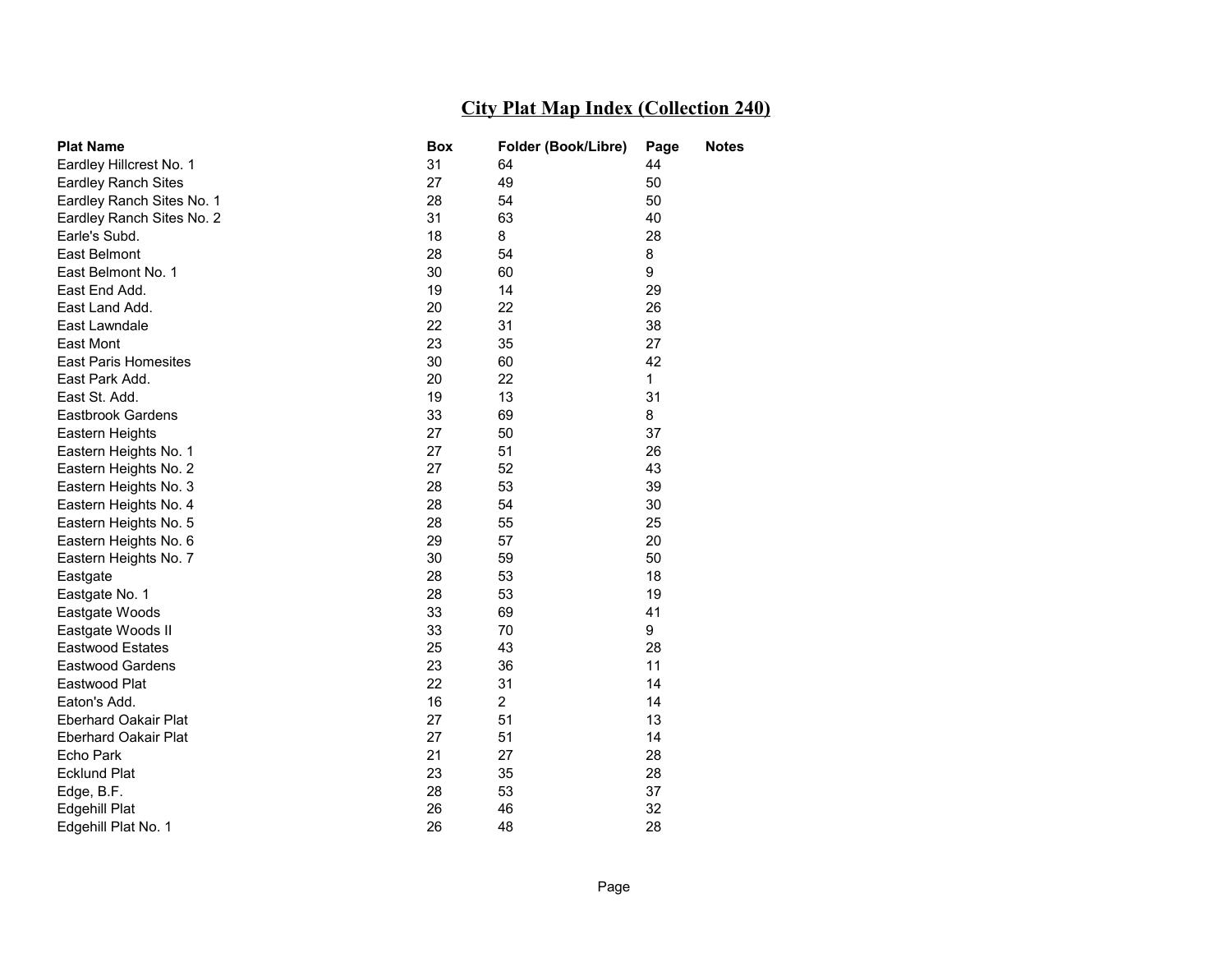| <b>Plat Name</b>                              | <b>Box</b> | Folder (Book/Libre) | Page           | <b>Notes</b> |
|-----------------------------------------------|------------|---------------------|----------------|--------------|
| Edgehill Plat No. 2                           | 27         | 49                  | 3              |              |
| Edgehill Plat No. 3                           | 28         | 55                  | 21             |              |
| Edgewater, Village of East Grand Rapids       | 20         | 22                  | 36             |              |
| Edgewood Acres                                | 25         | 44                  | 31             |              |
| Edgewood Park                                 | 27         | 50                  | 10             |              |
| Edgewood Park No. 1                           | 28         | 54                  | 41             |              |
| Edison Highlands                              | 29         | 56                  | 5              |              |
| Edison Highlands                              | 29         | 56                  | 5A             |              |
| Edison, L.W. Plat                             | 22         | 32                  | $\overline{7}$ |              |
| Edison, R.L. Plat                             | 22         | 32                  | 6              |              |
| <b>Edison's Green Bluffs</b>                  | 22         | 30                  | 30             |              |
| Edna Plat                                     | 27         | 52                  | 40             |              |
| Edna Plat No. 1                               | 28         | 54                  | 26             |              |
| Edward R. Kocos Plat                          | 31         | 63                  | 16             |              |
| Eichelsdoerfer's Sub.                         | 19         | 13                  | 27             |              |
| Ekhart's Sub. Of E 1/2 and Blk 1 Stewarts Add | 20         | 24                  | 18             |              |
| El Mora Park                                  | 22         | 32                  | 9              |              |
| Eldred Park, Cannon Twp                       | 20         | 24                  | 40             |              |
| Ell & Dee Plat                                | 22         | 32                  | 34             |              |
| Ell & Dee Plat No. 1                          | 23         | 34                  | 31             |              |
| Ellsworth Add.                                | 16         | $\mathbf{1}$        | 25             |              |
| Ellsworth, Lowell                             | 16         | $\overline{2}$      | 33             |              |
| Elm Dells                                     | 28         | 54                  | 42             |              |
| Elm Grove Add.                                | 18         | 10                  | $\overline{2}$ |              |
| Elm Ridge                                     | 27         | 49                  | 14             |              |
| Elmwood Add.                                  | 20         | 18                  | $\overline{7}$ |              |
| Elston's 2nd Add                              | 19         | 15                  | 9              |              |
| Elston's Add                                  | 18         | 11                  | 20             |              |
| <b>Emanouil Plat</b>                          | 27         | 51                  | 27             |              |
| <b>Emerald Lake Gardens</b>                   | 24         | 38                  | 28             |              |
| <b>Emerald Lake Terraces</b>                  | 24         | 38                  | 33             |              |
| <b>Engelhurst Plat</b>                        | 26         | 48                  | 12             |              |
| <b>Engle Heights</b>                          | 24         | 38                  | 24             |              |
| <b>Englerth Gardens</b>                       | 26         | 47                  | 34             |              |
| Englerth Gardens No. 1                        | 29         | 57                  | 23             |              |
| Englewood Plat                                | 34         | 73                  | 43             |              |
| Englewood Plat                                | 34         | 73                  | 44             |              |
| English Hills                                 | 30         | 61                  | 38             |              |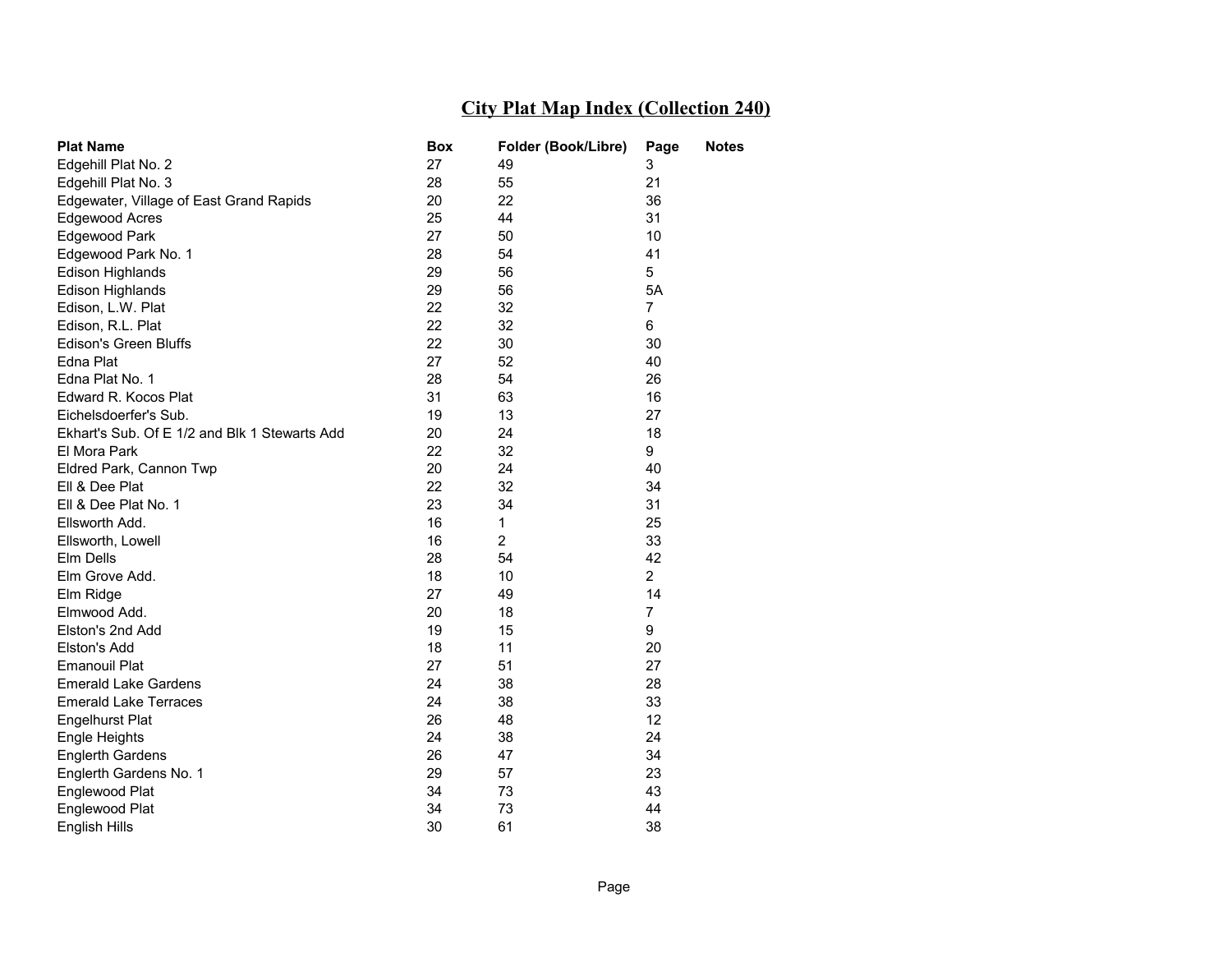| <b>Plat Name</b>                     | <b>Box</b> | Folder (Book/Libre) | Page           | <b>Notes</b>           |
|--------------------------------------|------------|---------------------|----------------|------------------------|
| <b>English Hills</b>                 | 30         | 61                  | 39             |                        |
| English Hills No. 1                  | 31         | 64                  | $\overline{c}$ |                        |
| Eppingtown                           | 23         | 33                  | 35             |                        |
| Estelle's 2nd Add.                   | 20         | 18                  | 16             |                        |
| Estelle's Add.                       | 18         | 8                   | 39             |                        |
| <b>Evelyn Plains</b>                 | 32         | 66                  | 46             |                        |
| Everetts Add.                        | 17         | 4                   | 41             |                        |
| Evergreen Add. (Eichelsdoerfer Sub.) | 19         | 12                  | 28             |                        |
| Everse Plat.                         | 25         | 44                  | 26             |                        |
| Extension of Island Add.             | 17         | $\overline{4}$      | 21             |                        |
| Factory Sites Add.                   | 19         | 15                  | 29             |                        |
| <b>Faget Addition</b>                | 27         | 49                  | 9              |                        |
| Fahrbach's sub.                      | 18         | 8                   | 10             |                        |
| Fairchilds, Lowell                   | 16         | $\overline{2}$      | 55             | 4-553 Liber 4 of Deeds |
| Fairfax Add.                         | 20         | 20                  | 23             |                        |
| Fairlane Add.                        | 28         | 54                  | 37             |                        |
| <b>Fairlawns Plat</b>                | 29         | 57                  | 39             |                        |
| Fairmeadows Plat                     | 27         | 49                  | 11             |                        |
| Fairmount Edgewood Add               | 20         | 17                  | 23             |                        |
| <b>Fairmount Park Replat</b>         | 20         | 17                  | 40             |                        |
| Fairview Add.                        | 20         | 21                  | 5              |                        |
| <b>Fairview Homesites</b>            | 29         | 56                  | 28             |                        |
| Fairview Homesites No. 1             | 30         | 59                  | 24             |                        |
| <b>Fairview Park</b>                 | 21         | 28                  | 30             |                        |
| <b>Fannon Plat</b>                   | 30         | 59                  | 40             |                        |
| Farmer's Add.                        | 18         | 8                   | 16             |                        |
| Fayne Add                            | 19         | 15                  | 14             |                        |
| Fennema Plat                         | 27         | 52                  | 24             |                        |
| Fennema Plat No. 1                   | 29         | 58                  | 34             |                        |
| Fenske Plat                          | 30         | 61                  | 16             |                        |
| Fenske Plat No. 1                    | 31         | 64                  | 1              |                        |
| Fiarmount Park, Kent Co.             | 20         | 17                  | 10             |                        |
| <b>Filkens Plat</b>                  | 26         | 46                  | 1              |                        |
| Finch, Mary J. 2nd Add.              | 18         | 10                  | 17             |                        |
| Finch, Mary J. 3rd Add.              | 18         | 10                  | 12             |                        |
| Finch, Mary J. Add                   | 18         | 10                  | 17             |                        |
| Findley Park Blue & Cedar Lakes      | 21         | 28                  | 24             |                        |
| Finn Add                             | 20         | 19                  | 39             |                        |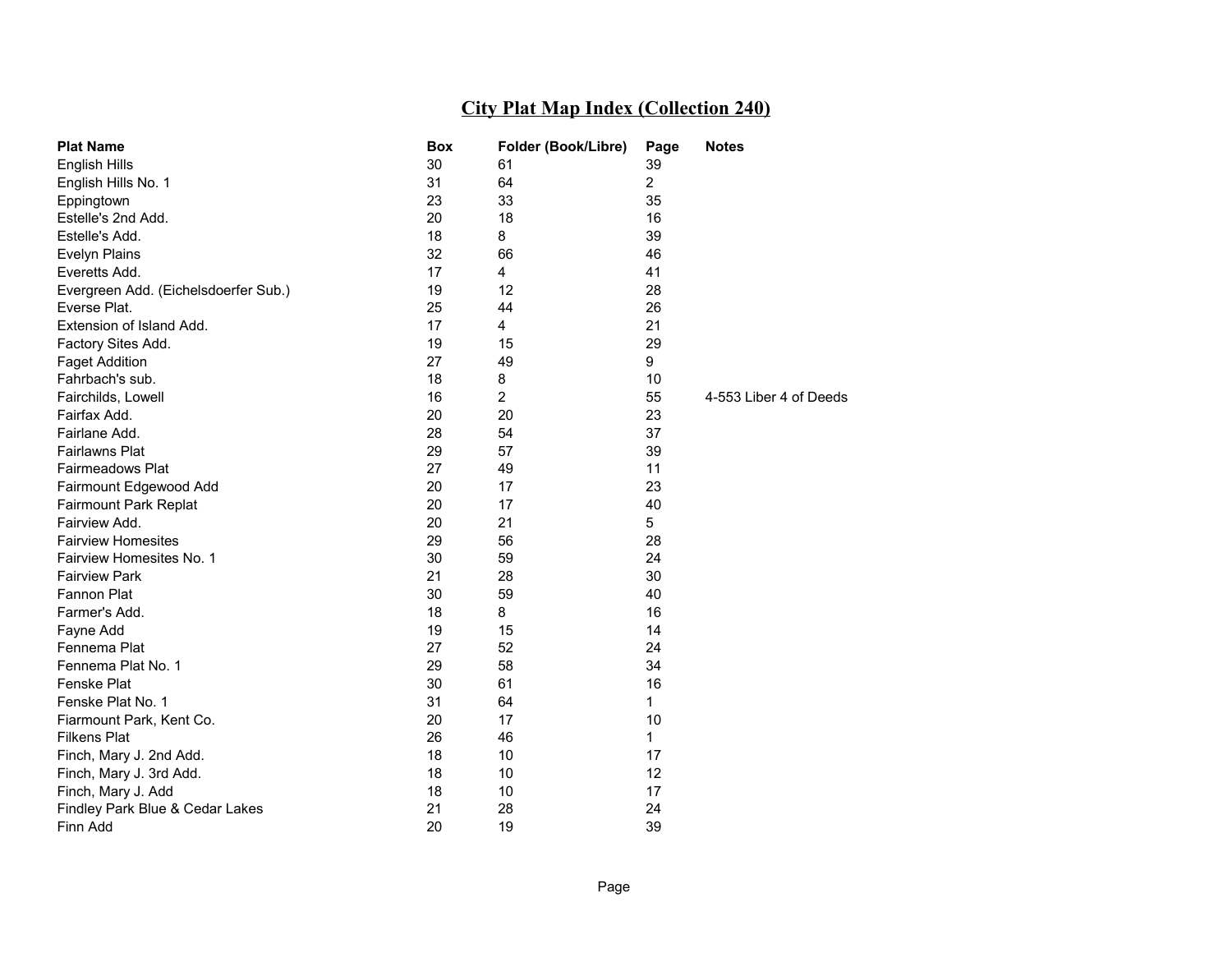| <b>Plat Name</b>             | Box | Folder (Book/Libre) | Page | Notes |
|------------------------------|-----|---------------------|------|-------|
| <b>Fisher Homesite</b>       | 29  | 56                  | 29   |       |
| <b>Fisher Station</b>        | 17  | 3                   | 34   |       |
| Fisher's Sub.                | 18  | 8                   | 32   |       |
| Fishers 2nd Add.             | 17  | 5                   | 15   |       |
| <b>Fishers Add</b>           | 16  | $\overline{2}$      | 79   |       |
| Fisk Lake Gardens Sub.       | 23  | 36                  | 13   |       |
| Fisk Lake Gardens Sub. No. 1 | 31  | 63                  | 35   |       |
| Fitch Sub.                   | 17  | 6                   | 15   |       |
| Fitch, Geo. Co. Add.         | 17  | 5                   | 23   |       |
| Fitch, James Add.            | 20  | 17                  | 31   |       |
| Fitch, L. Add.               | 16  | 1                   | 36   |       |
| Fitz Patrick Add.            | 18  | 9                   | 20   |       |
| Fitz Patrick, M. Add.        | 19  | 15                  | 13   |       |
| <b>Fletcher Farms</b>        | 27  | 50                  | 5    |       |
| Fletcher Farms No. 1         | 27  | 51                  | 29   |       |
| Flora Plat                   | 22  | 32                  | 38   |       |
| Fontenelle Gardens           | 22  | 32                  | 38   |       |
| Fontenelle Gardens No. 1     | 23  | 33                  | 36   |       |
| Ford Sub.                    | 17  | 4                   | 11   |       |
| <b>Forest Hill Meadows</b>   | 30  | 60                  | 45   |       |
| Forest Hill Meadows No. 1    | 31  | 62                  | 22   |       |
| <b>Forest Hills</b>          | 21  | 27                  | 29   |       |
| <b>Forest Hills Gardens</b>  | 29  | 58                  | 17   |       |
| Forest Hills Gardens No. 1   | 29  | 58                  | 49   |       |
| Forest Hills Gardens No. 2   | 30  | 61                  | 27   |       |
| Forest Hills Gardens No. 3   | 32  | 65                  | 22   |       |
| Forest Hills Gardens No. 4   | 32  | 66                  | 47   |       |
| Forest Hills No. 1           | 27  | 52                  | 44   |       |
| Forest Hills No. 1           | 27  | 52                  | 44   |       |
| Forest Hills No. 10          | 33  | 69                  | 27   |       |
| Forest Hills No. 10          | 33  | 69                  | 28   |       |
| Forest Hills No. 10          | 33  | 69                  | 27   |       |
| Forest Hills No. 10          | 33  | 69                  | 28   |       |
| Forest Hills No. 2           | 29  | 56                  | 24   |       |
| Forest Hills No. 3           | 29  | 58                  | 47   |       |
| Forest Hills No. 3           | 29  | 58                  | 47   |       |
| Forest Hills No. 4           | 30  | 60                  | 3    |       |
| Forest Hills No. 5           | 30  | 60                  | 44   |       |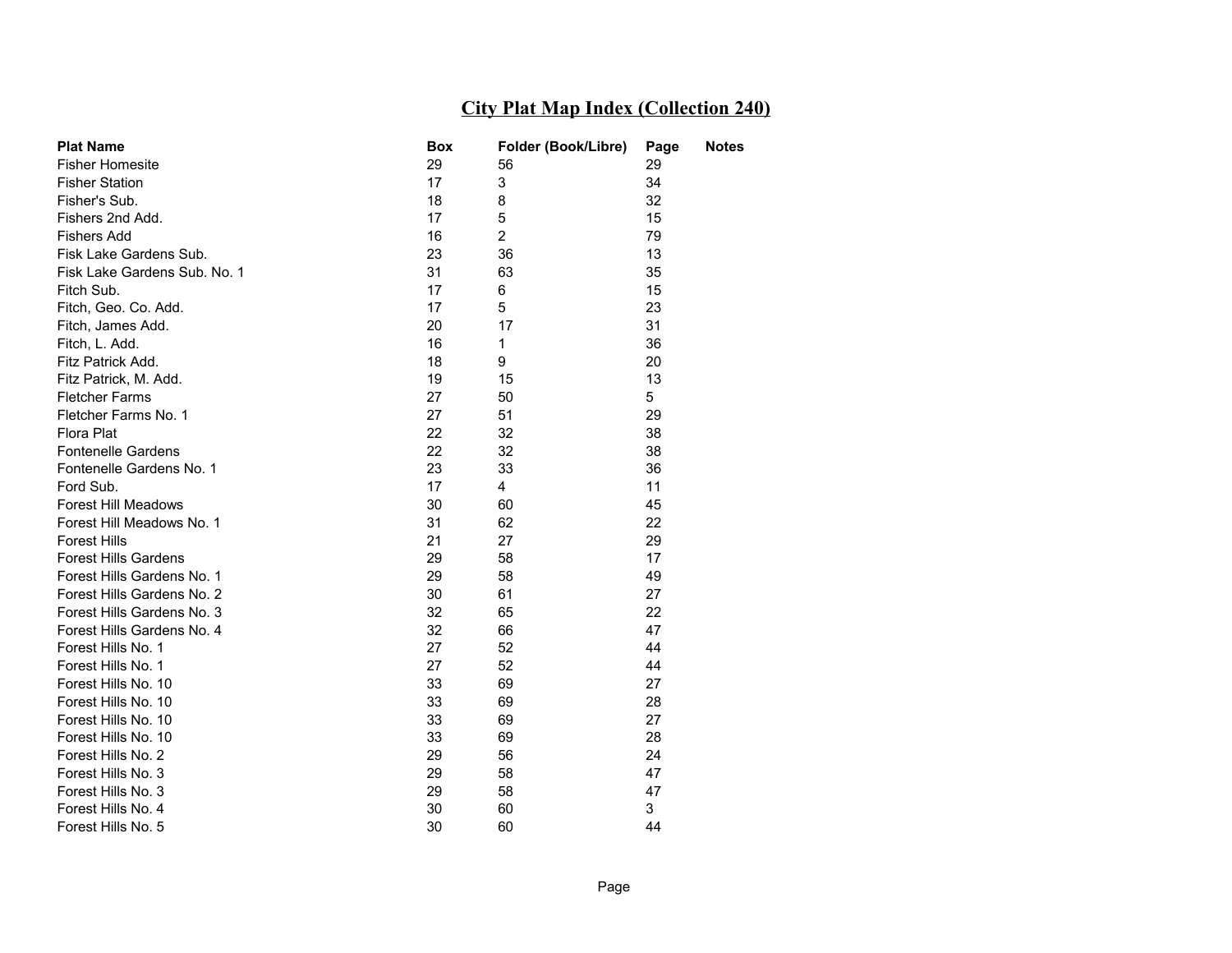| <b>Plat Name</b>            | <b>Box</b> | Folder (Book/Libre) | Page         | <b>Notes</b> |
|-----------------------------|------------|---------------------|--------------|--------------|
| Forest Hills No. 5          | 30         | 60                  | 44           |              |
| Forest Hills No. 6          | 31         | 62                  | 37           |              |
| Forest Hills No. 6          | 31         | 62                  | 37           |              |
| Forest Hills No. 6          | 31         | 62                  | 37           |              |
| Forest Hills No. 7          | 32         | 65                  | $\mathbf{1}$ |              |
| Forest Hills No. 8          | 32         | 66                  | 44           |              |
| Forest Hills No. 9          | 33         | 68                  | 15           |              |
| Forest Hills No. 9          | 33         | 68                  | 16           |              |
| Forest Hills Road Plat      | 27         | 50                  | 39           |              |
| <b>Forest Park Addition</b> | 31         | 63                  | 49           |              |
| Forest Park Addition No. 1  | 31         | 64                  | 28           |              |
| <b>Forest Ridge Estates</b> | 33         | 69                  | 32           |              |
| <b>Forest Ridge Estates</b> | 33         | 69                  | 33           |              |
| Forest Ridge Estates No. 2  | 34         | 72                  | 44           |              |
| Forest Ridge Estates No. 2  | 34         | 72                  | 45           |              |
| Forest Ridge Park Add       | 20         | 21                  | 25           |              |
| Forest Ridge Park Add       | 20         | 21                  | 25           |              |
| <b>Forrester Gardens</b>    | 28         | 54                  | 35           |              |
| <b>Foster Plat</b>          | 24         | 37                  | 18           |              |
| Fountain Plat               | 25         | 44                  | 36           |              |
| Fountain Plat No. 1         | 27         | 51                  | 11           |              |
| Fox & Burch Add.            | 18         | $\overline{7}$      | 5            |              |
| Fox & Burch Sub.            | 18         | $\overline{7}$      | 24           |              |
| Fox Hill Plat               | 22         | 32                  | 22           |              |
| Fox, Charles 2nd Add.       | 20         | 17                  | 6            |              |
| Fox, Charles 3rd Add.       | 20         | 17                  | 28           |              |
| Fox, Charles 4th Add.       | 20         | 17                  | 29           |              |
| Fox, Charles Add.           | 19         | 16                  | 23           |              |
| Fox, Lowell                 | 16         | $\overline{c}$      | 3            |              |
| Fralick & Worden Add.       | 17         | 3                   | 31           |              |
| Fralick & Worden Sub.       | 19         | 14                  | 6            |              |
| Fralick Add.                | 17         | 4                   | 31           |              |
| Fralick Sub.                | 17         | 4                   | 8            |              |
| Francis Add                 | 20         | 23                  | 40           |              |
| Frandsen's Acres            | 26         | 45                  | 10           |              |
| Franklin Davendorf Add.     | 23         | 33                  | 9            |              |
| Franklins Add.              | 20         | 20                  | 33           |              |
| Freeman Plat                | 26         | 47                  | 21           |              |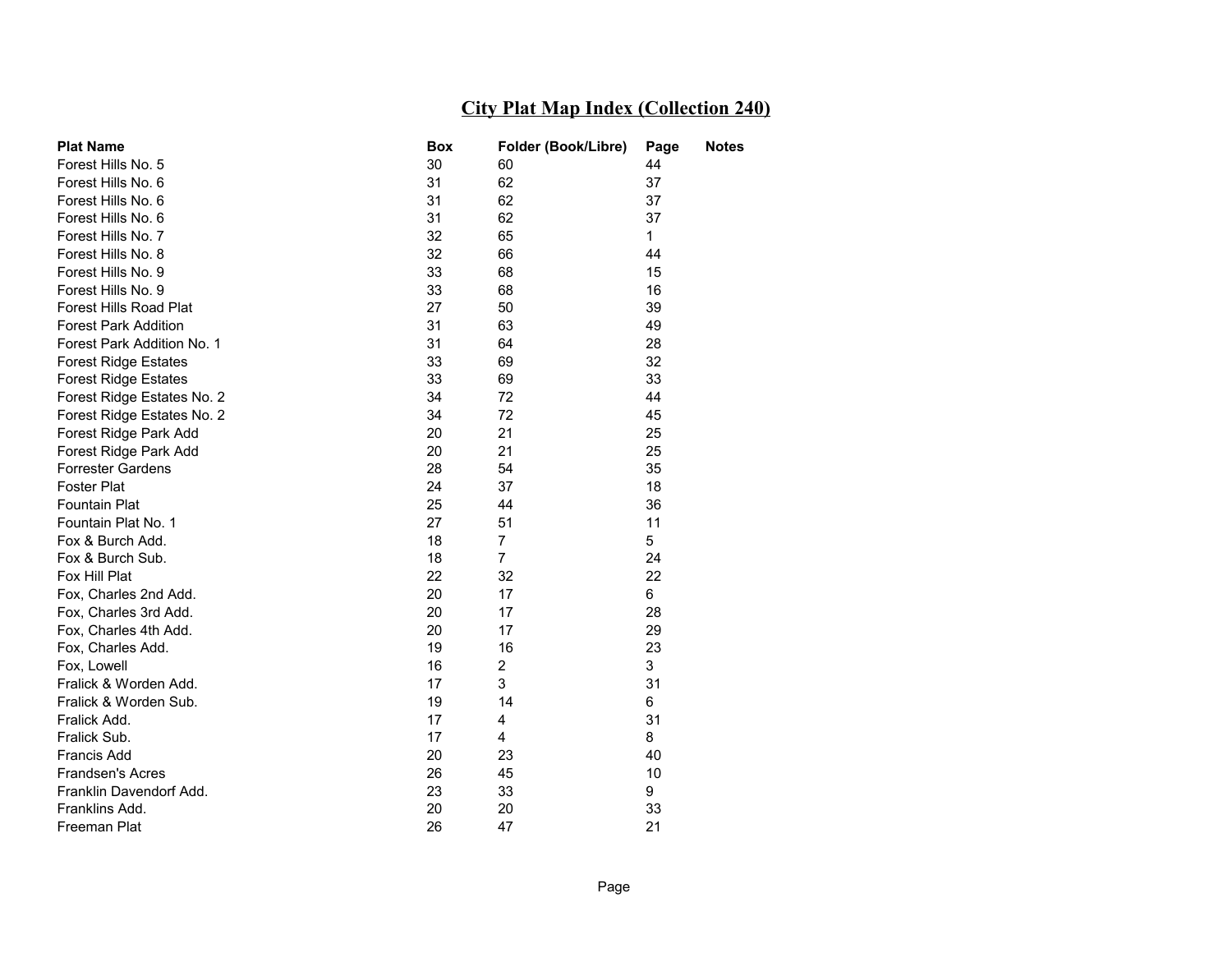| <b>Plat Name</b>                        | <b>Box</b> | Folder (Book/Libre) | Page | <b>Notes</b> |
|-----------------------------------------|------------|---------------------|------|--------------|
| Freska Lake Gardens                     | 31         | 62                  | 24   |              |
| Friar, James Add.                       | 22         | 32                  | 24   |              |
| Fruitridge Add (vacated)                | 20         | 17                  | 18   |              |
| Fuller & Rice 2nd Add.                  | 19         | 16                  | 40   |              |
| Fuller & Rice Add.                      | 19         | 14                  | 23   |              |
| <b>Fuller Heights</b>                   | 24         | 39                  | 19   |              |
| Fuller, E.P. Sub.                       | 16         | $\overline{2}$      | 30   |              |
| Fuller, S.L. Est Add.                   | 19         | 15                  | 39   |              |
| Fultonwood                              | 27         | 50                  | 9    |              |
| Furniture City Gardens Plat             | 26         | 46                  | 41   |              |
| G. Leppink Sub.                         | 23         | 33                  | 12   |              |
| G.M. Plat                               | 24         | 39                  | 20   |              |
| Gabrielle Add. No. 1                    | 31         | 63                  | 27   |              |
| Gabrielle Add. No. 2                    | 32         | 65                  | 32   |              |
| Gabrielle Add. No. 3                    | 32         | 66                  | 45   |              |
| Gabrielle Add. No. 4                    | 33         | 68                  | 46   |              |
| <b>Gabrielle Addition</b>               | 31         | 62                  | 3    |              |
| Galewood Park                           | 23         | 34                  | 11   |              |
| Garbow Plat                             | 28         | 55                  | 34   |              |
| Garbow Plat No. 1                       | 29         | 58                  | 20   |              |
| Garbow Plat No. 1                       | 29         | 58                  | 20   |              |
| Garbow Plat No. 2                       | 32         | 66                  | 10   |              |
| Garden Farm Add                         | 20         | 21                  | 20   |              |
| Garden Park                             | 23         | 34                  | 23   |              |
| Gardentown Village                      | 32         | 67                  | 13   |              |
| Gardner's 2nd Add. To Village of Sparta | 17         | 6                   | 36   |              |
| Gardner's Add. To Village of Sparta     | 16         | $\overline{2}$      | 92   |              |
| Garfield Park Add Replatted             | 19         | 13                  | 25   |              |
| Garfield Park Add.                      | 18         | 9                   | 16   |              |
| Garfield Park Cemetery                  | 19         | 16                  | 19   |              |
| Garfield Park Heights                   | 21         | 25                  | 15   |              |
| Gay's Sub.                              | 20         | 17                  | 5    |              |
| Gelock & Van Bree's Add.                | 18         | $\overline{7}$      | 8    |              |
| Gelock & Van Bree's Add. (Re-Record)    | 18         | 7                   | 25   |              |
| Gelock & Van Bree's Add. No. 2          | 18         | 7                   | 36   |              |
| Gelocks Add.                            | 17         | 6                   | 47   |              |
| George's Sub.                           | 22         | 31                  | 31   |              |
| Georgetown Plat                         | 32         | 66                  | 29   |              |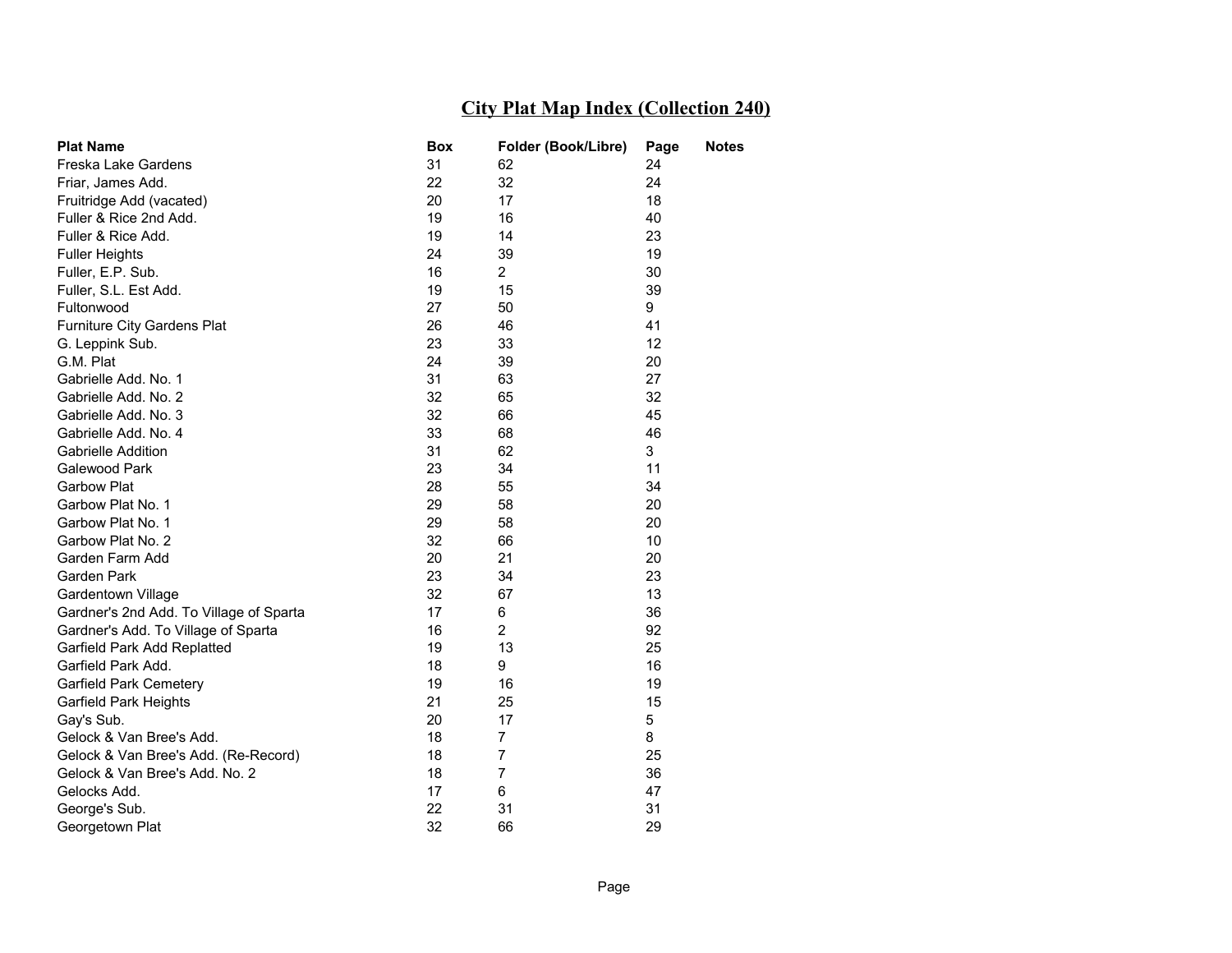| <b>Plat Name</b>                   | Box | Folder (Book/Libre) | Page           | Notes |
|------------------------------------|-----|---------------------|----------------|-------|
| Germeraad Plat                     | 26  | 46                  | 3              |       |
| Gezon's Add.                       | 18  | 8                   | 22             |       |
| Gezon's Wyoming Park Plat          | 25  | 44                  | 13             |       |
| Giddings Add. J.A.                 | 18  | 10                  | 22             |       |
| Giddings, J.A. 2nd Add.            | 18  | 11                  | 39             |       |
| Giddings, J.A. Fifth Ave. Add.     | 20  | 20                  | 30             |       |
| Giddings, J.A. Fulton St. Add      | 20  | 21                  | 34             |       |
| Giddings, J.A. Hall St. Add        | 19  | 12 <sup>2</sup>     | 17             |       |
| Giddings, J.A. Logan St. Add.      | 19  | 14                  | 5              |       |
| <b>Gilbert Gardens</b>             | 29  | 56                  | 39             |       |
| Gilbert Hopson & Griffiths Sub.    | 18  | 9                   | 34             |       |
| Gilbert William H. Add.            | 19  | 15                  | 7              |       |
| Gilberts Add.                      | 17  | 6                   | 49             |       |
| Gilberts Sub.                      | 18  | $\overline{7}$      | $\overline{2}$ |       |
| Gilberts W. H. Sub of Jackson Sub. | 20  | 20                  | 15             |       |
| Gildersleeve & Herrington's Sub.   | 18  | 9                   | 18             |       |
| Gildersleeve Sub.                  | 19  | 13                  | 26             |       |
| Giles Add                          | 20  | 18                  | 29             |       |
| Gillette, Frank M. Plat            | 26  | 45                  | 15             |       |
| Gilner's Add.                      | 18  | $\overline{7}$      | 14             |       |
| Glass & Koster                     | 23  | 35                  | 4              |       |
| Glauz Plat                         | 31  | 62                  | 34             |       |
| Glauz Plat                         | 31  | 62                  | 35             |       |
| Glauz plat No. 2                   | 33  | 68                  | 18             |       |
| Gleason, W.S. Sub                  | 23  | 33                  | 34             |       |
| Glenbrook Add.                     | 19  | 13                  | $\overline{7}$ |       |
| Glendale Plat                      | 22  | 31                  | 20             |       |
| Glendale Plat #1                   | 22  | 31                  | 40             |       |
| Glengarry Add.                     | 21  | 25                  | 32             |       |
| Glenwood Forest                    | 30  | 60                  | 36             |       |
| Glenwood Forest No. 1              | 30  | 61                  | 23             |       |
| Glenwood Forest No. 10             | 31  | 64                  | 41             |       |
| Glenwood Forest No. 11             | 32  | 65                  | $\overline{7}$ |       |
| Glenwood Forest No. 2              | 30  | 61                  | 40             |       |
| Glenwood Forest No. 3              | 30  | 61                  | 49             |       |
| Glenwood Forest No. 4              | 31  | 62                  | 26             |       |
| Glenwood Forest No. 5              | 31  | 62                  | 28             |       |
| Glenwood Forest No. 6              | 31  | 62                  | 36             |       |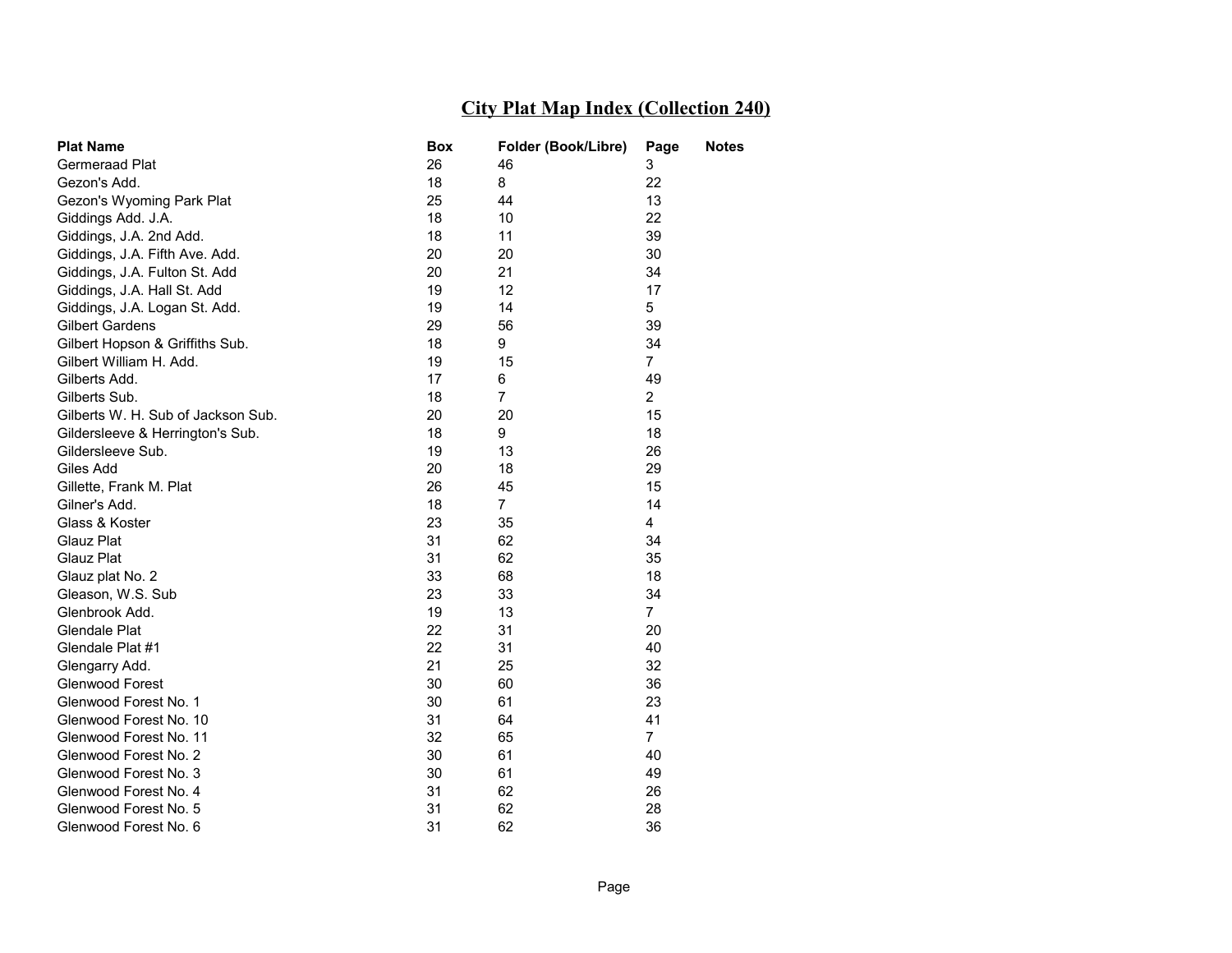| <b>Plat Name</b>                            | Box | Folder (Book/Libre) | Page           | <b>Notes</b> |
|---------------------------------------------|-----|---------------------|----------------|--------------|
| Glenwood Forest No. 7                       | 31  | 63                  | 6              |              |
| Glenwood Forest No. 8                       | 31  | 63                  | 34             |              |
| Glenwood Forest No. 9                       | 31  | 64                  | 21             |              |
| Glenwood Road Add.                          | 20  | 17                  | 34             |              |
| Glenwood Road Sub.                          | 20  | 22                  | 3              |              |
| Godfrey & White                             | 17  | 4                   | 18             |              |
| Godfrey Add.                                | 16  | $\overline{2}$      | 82             |              |
| Godfrey's 2nd Add.                          | 20  | 22                  | 30             |              |
| Godfrey's 3rd Add.                          | 20  | 24                  | 17             |              |
| Godrey Freeman Add.                         | 19  | 13                  | 33             |              |
| Godwin Heights Add                          | 25  | 43                  | 39             |              |
| Goebel Plat                                 | 28  | 55                  | 33             |              |
| Golden Oak Park                             | 23  | 33                  | 27             |              |
| Golden Oak Park                             | 23  | 33                  | 27             |              |
| Golf Ridge Plat                             | 27  | 49                  | 48             |              |
| Goodman Plat                                | 31  | 64                  | 27             |              |
| Goodwood Plat                               | 26  | 47                  | 23             |              |
| Gordon's Add.                               | 24  | 39                  | 9              |              |
| Gortsema Add.                               | 28  | 53                  | 35             |              |
| Gortsema Add. #1                            | 32  | 65                  | $\overline{2}$ |              |
| Goudzwaard Plat                             | 26  | 45                  | 9              |              |
| Graceland Memorial Park & Mausoleum Revised | 23  | 34                  | 30             |              |
| Graceland Memorial Park & Mausoleum Revised | 22  | 29                  | 23             |              |
| Graceland Memorial Park & Mausoleum Revised | 22  | 29                  | 24             |              |
| Graceland Memorial Park & Mausoleum Revised | 23  | 34                  | 29             |              |
| Grachen Plat                                | 27  | 49                  | 26             |              |
| Grachen Plat No. 2                          | 33  | 69                  | 38             |              |
| Grachen Plat No. 2                          | 33  | 69                  | 39             |              |
| Graff Add.                                  | 18  | 9                   | 38             |              |
| <b>Graham Estates</b>                       | 25  | 44                  | 11             |              |
| <b>Grand Estates</b>                        | 32  | 66                  | $\overline{2}$ |              |
| Grand Estates No. 2                         | 33  | 68                  | 47             |              |
| <b>Grand Island View Park</b>               | 23  | 33                  | 8              |              |
| Grand Rapids Gravel Co. Industrial Park     | 32  | 65                  | 5              |              |
| Grand Rapids Gravel Co. Industrial Park     | 32  | 65                  | 6              |              |
| Grand Rapids Gravel Co. Industrial Park #1  | 32  | 65                  | 20             |              |
| Grand Rapids Gravel Co. Industrial Park #1  | 32  | 65                  | 21             |              |
| Grand Rapids Home Bldrs Sub.                | 29  | 56                  | 45             |              |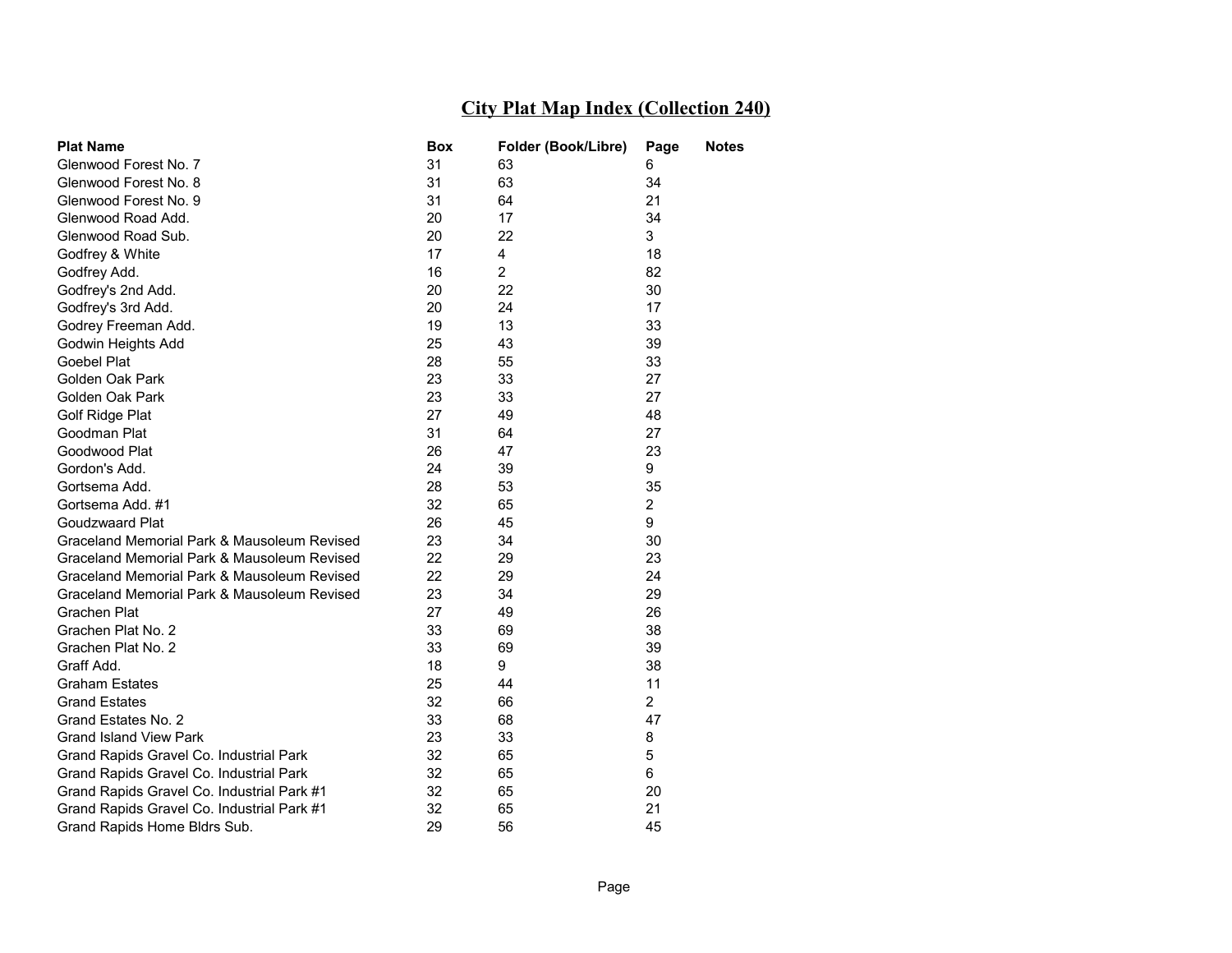| <b>Plat Name</b>                        | Box | Folder (Book/Libre) | Page           | <b>Notes</b> |
|-----------------------------------------|-----|---------------------|----------------|--------------|
| Grand Rapids Home Bldrs Sub.            | 29  | 56                  | 45             |              |
| Grand Rapids Homestead Ass'n Sub        | 16  | $\mathbf{2}$        | 51             |              |
| Grand Rapids, Village of South          | 18  | $\overline{7}$      | 18             |              |
| Grand River Park #1                     | 21  | 25                  | $\overline{a}$ |              |
| Grand River Park #2                     | 21  | 27                  | 41             |              |
| Grand River Park #3                     | 22  | 29                  | 21             |              |
| <b>Grand River Park Assessors Plat</b>  | 22  | 31                  | 38             |              |
| <b>Grand River Park Plat</b>            | 20  | 24                  | 22             |              |
| <b>Grand River Park Plat</b>            | 20  | 24                  | 22             |              |
| <b>Grand Riverview Plat</b>             | 22  | 29                  | 22             |              |
| <b>Grand Valley Subdivision</b>         | 33  | 69                  | 35             |              |
| Grandview Add.                          | 18  | 10                  | 25             |              |
| <b>Grandview Development</b>            | 30  | 61                  | 4              |              |
| Grandville (Also 24-15)                 | 16  | 1                   | 9              |              |
| Grandville (Also 24-15)                 | 16  | 1                   | 10             |              |
| Grandville (Also 24-15)                 | 16  | 1                   | 9              |              |
| Grandville (Also 24-15)                 | 16  | 1                   | 10             |              |
| <b>Grandville Assessors Plat</b>        | 26  | 45                  | 39             |              |
| Grandville Eastern Add.                 | 24  | 39                  | 9              |              |
| <b>Grandville Gardens</b>               | 29  | 56                  | 47             |              |
| Grandville Heights Add.                 | 20  | 17                  | 39             |              |
| <b>Grandville Highlands</b>             | 32  | 66                  | 35             |              |
| Grandville Improvement Co. Plat         | 19  | 13                  | 17             |              |
| Grandville Western Add (Also See 24-15) | 19  | 15                  | 34             |              |
| Grandville Western Add (Also See 24-15) | 19  | 15                  | 34             |              |
| <b>Grants Add</b>                       | 16  | $\mathbf{1}$        | 23             |              |
| Grapewood Park Add                      | 20  | 22                  | 16             |              |
| Grassmid Plat                           | 27  | 50                  | 19             |              |
| <b>Grattan Center</b>                   | 16  | 1                   | 87             |              |
| Graves Add                              | 18  | 10                  | 30             |              |
| <b>Great View Park</b>                  | 23  | 34                  | 1              |              |
| Green Acres Plat                        | 30  | 61                  | 31             |              |
| Green Acres Plat No. 1                  | 31  | 63                  | 38             |              |
| Green Acres Plat No. 2                  | 31  | 64                  | 20             |              |
| Green Ridge                             | 26  | 47                  | 6              |              |
| Green Ridge                             | 26  | 47                  | $\overline{7}$ |              |
| Green Ridge No. 1                       | 28  | 54                  | 31             |              |
| Green Ridge No. 1                       | 28  | 54                  | 32             |              |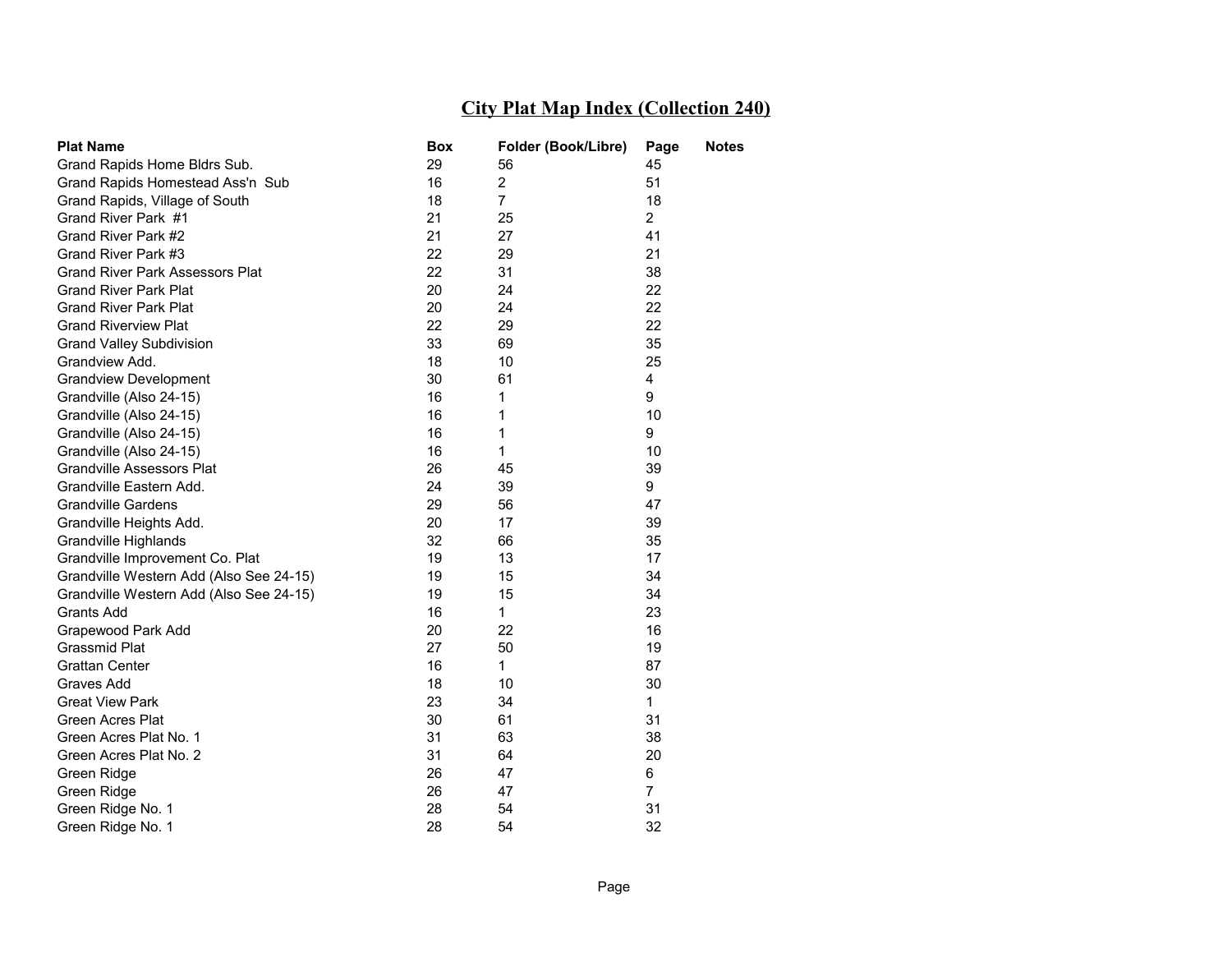| <b>Plat Name</b>               | <b>Box</b> | Folder (Book/Libre) | Page           | <b>Notes</b> |
|--------------------------------|------------|---------------------|----------------|--------------|
| Green Ridge No. 1              | 28         | 54                  | 31             |              |
| Green Ridge No. 1              | 28         | 54                  | 32             |              |
| <b>Greenview Gardens</b>       | 30         | 59                  | 17             |              |
| Greenview Gardens No. 1        | 30         | 59                  | 42             |              |
| Greenview Gardens No. 2        | 31         | 62                  | 38             |              |
| <b>Greenview Plat</b>          | 28         | 55                  | 18             |              |
| Greenview Plat No. 1           | 29         | 57                  | 18             |              |
| Greenview Plat No. 2           | 29         | 58                  | 48             |              |
| Gregware Park                  | 31         | 63                  | 44             |              |
| Gregware Park                  | 31         | 63                  | 44             |              |
| <b>Griffiths Lake Park Add</b> | 20         | 23                  | $\overline{2}$ |              |
| Groen Plat                     | 26         | 46                  | 29             |              |
| <b>Grooters Plat</b>           | 25         | 44                  | 22             |              |
| Grooters Plat No. 1            | 26         | 48                  | 55             |              |
| Grooters Plat No. 2            | 27         | 49                  | 40             |              |
| <b>Gross Point</b>             | 26         | 45                  | 21             |              |
| <b>Gross Point Farms</b>       | 28         | 54                  | 10             |              |
| <b>Gross Point Gardens</b>     | 27         | 49                  | 30             |              |
| <b>Gross Point Groves</b>      | 27         | 50                  | 24             |              |
| Gross Point No. 1              | 26         | 46                  | 37             |              |
| <b>Gross Point Orchards</b>    | 26         | 48                  | 31             |              |
| <b>Grosse Pointe Estates</b>   | 31         | 62                  | 11             |              |
| Grosse Pointe Estates No. 1    | 31         | 62                  | 12             |              |
| Grosse Pointe Estates No. 2    | 31         | 64                  | 24             |              |
| Grove & Brewer's Add           | 17         | 4                   | 34             |              |
| Grove Park Add                 | 18         | 8                   | 30             |              |
| Grove St. Sub.                 | 16         | $\overline{2}$      | 59             |              |
| Groveland Add.                 | 18         | 11                  | 23             |              |
| Groves Sub.                    | 19         | 16                  | 34             |              |
| Groves Sub. No. 1              | 21         | 26                  | 14             |              |
| Guild, H.M Plat                | 22         | 32                  | 28             |              |
| Gunn Add to Grand Rapids       | 19         | 12                  | 12             |              |
| Gunn Add to Sparta (Vacated)   | 18         | 10                  | 24             |              |
| Gunnison's Place               | 19         | 14                  | 38             |              |
| Gunnison's Sub.                | 16         | $\overline{2}$      | 41             |              |
| H & T Sub.                     | 26         | 48                  | 6              |              |
| Haadsma Plat                   | 24         | 38                  | 15             |              |
| <b>Hachmuth Plat</b>           | 27         | 52                  | 8              |              |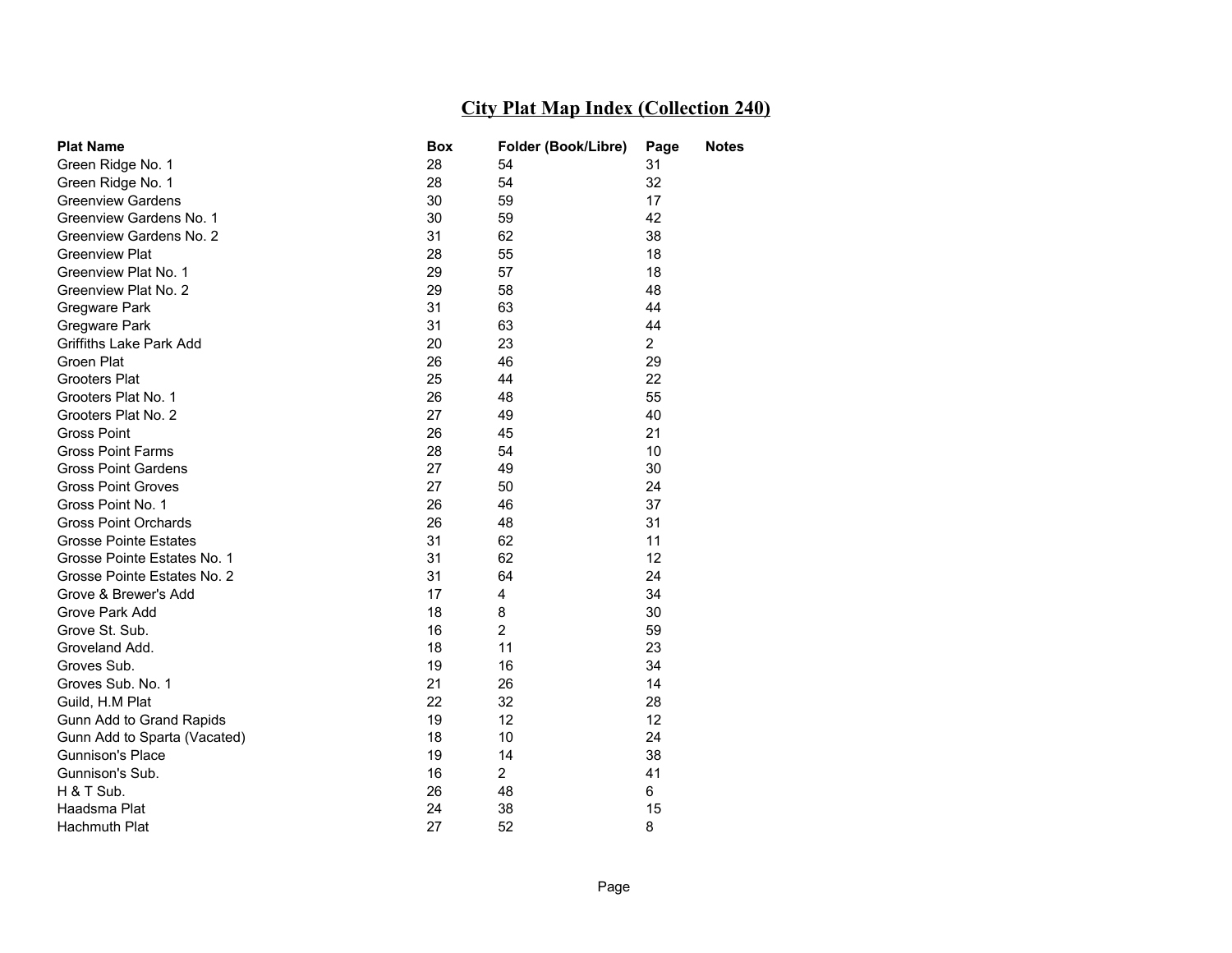| <b>Plat Name</b>                               | Box | Folder (Book/Libre) | Page           | <b>Notes</b> |
|------------------------------------------------|-----|---------------------|----------------|--------------|
| Hachmuth Plat                                  | 27  | 52                  | 9              |              |
| Haftenkamp's, H. Add.                          | 20  | 21                  | 3              |              |
| Hahn & Devries Sub. Of Griffiths Lake Park Add | 20  | 24                  | 26             |              |
| Haig Plat                                      | 25  | 44                  | 18             |              |
| Haizman, A. Sub.                               | 17  | 4                   | 48             |              |
| Hake & Coach's Add                             | 19  | 13                  | $\mathbf{1}$   |              |
| Hale's Plat                                    | 22  | 29                  | 10             |              |
| <b>Hall Plat</b>                               | 29  | 57                  | 48             |              |
| Halls C.A. Add to Village of Lowell            | 25  | 44                  | 24             |              |
| Halls Sub. Of Lot 50                           | 17  | 4                   | 12             |              |
| Halls, Silas Sub.                              | 16  | $\overline{2}$      | 68             |              |
| Hamelink Plat                                  | 24  | 37                  | 20             |              |
| <b>Hamilton Plat</b>                           | 20  | 22                  | 13             |              |
| Hammond Station                                | 17  | 5                   | 19             |              |
| Hampshire Highlands                            | 24  | 37                  | 32             |              |
| Hampshire Park                                 | 24  | 38                  | 25             |              |
| Hanchetts Add.                                 | 20  | 24                  | 39             |              |
| Hanna Centennial Plat                          | 27  | 52                  | 22             |              |
| Hannafords Suburban Homesites Vacated          | 21  | 28                  | 12             |              |
| Hannah, Alfred Add.                            | 21  | 25                  | $\mathbf{1}$   |              |
| Hannahs Park                                   | 23  | 36                  | 25             |              |
| Hannas, J.S. Add                               | 23  | 36                  | 25             |              |
| Hanrahan, J.F. Add.                            | 20  | 21                  | 37             |              |
| Hansen Plat                                    | 30  | 61                  | 6              |              |
| Hansens Grove                                  | 21  | 28                  | 3              |              |
| Hansonia Plat                                  | 33  | 69                  | 47             |              |
| Hansonia Plat                                  | 33  | 69                  | 48             |              |
| Hansons Subervisors Plat                       | 29  | 56                  | 33             |              |
| Happy Acres Add.                               | 29  | 58                  | 8              |              |
| Happy Allen Park                               | 21  | 25                  | 22             |              |
| Hardendorf & Konkle Add.                       | 20  | 24                  | 31             |              |
| Harley Pierce Sub.                             | 20  | 20                  | 16             |              |
| <b>Harper Hills</b>                            | 23  | 35                  | 34             |              |
| Harper Newhof Add.                             | 24  | 38                  | 22             |              |
| Harper, W. C. Plat                             | 23  | 33                  | 25             |              |
| Harrigan Add                                   | 30  | 61                  | $\overline{7}$ |              |
| Harris Add. Cedar Springs                      | 25  | 44                  | 25             |              |
| Harris Add. No. 1                              | 26  | 47                  | 33             |              |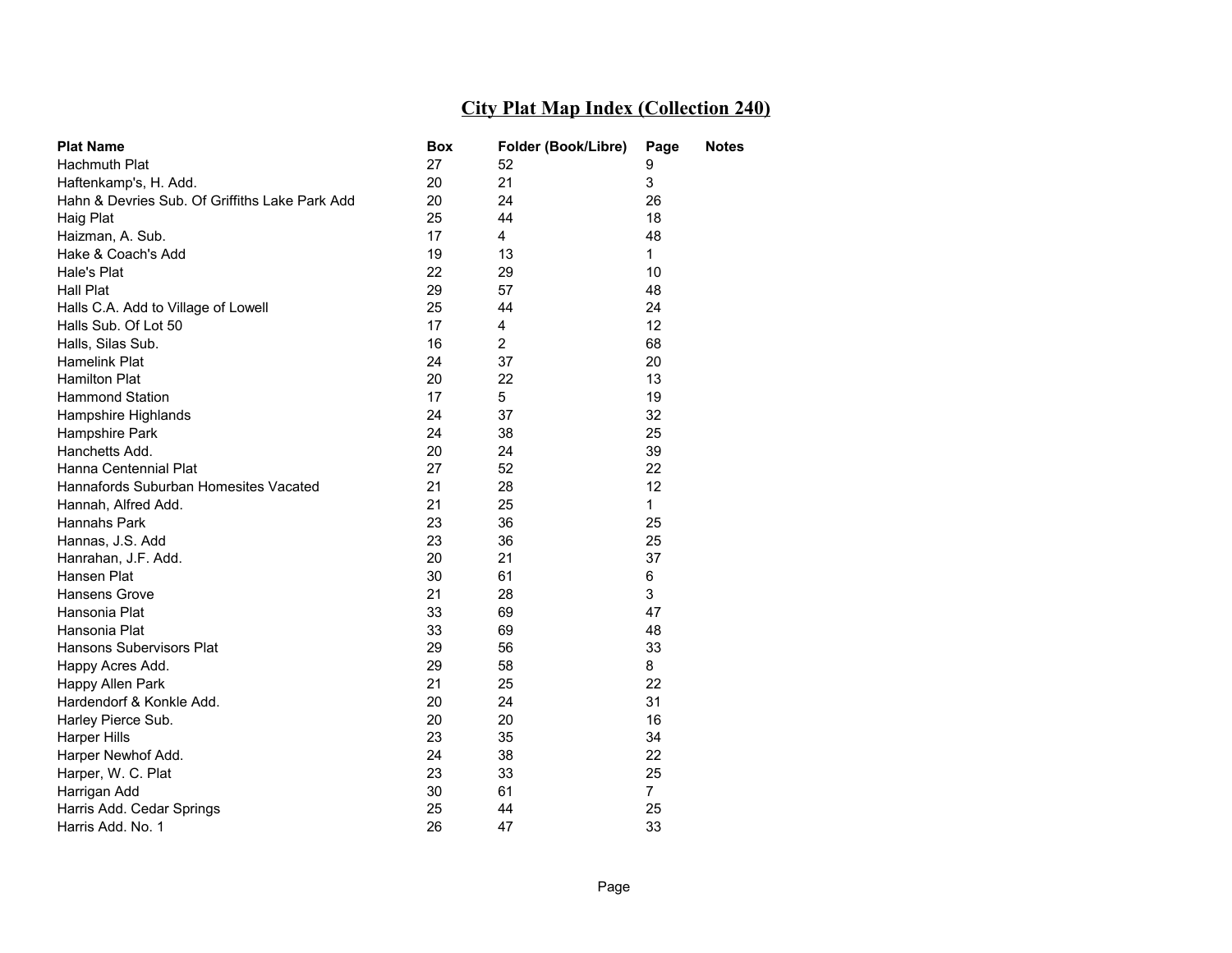| <b>Plat Name</b>                   | Box | Folder (Book/Libre) | Page           | <b>Notes</b> |
|------------------------------------|-----|---------------------|----------------|--------------|
| Harris Add, No. 2                  | 28  | 54                  | 15             |              |
| Harris Add, No. 3                  | 31  | 63                  | $\overline{7}$ |              |
| Harris Farm Plat                   | 31  | 62                  | 30             |              |
| <b>Harrison Park Plat</b>          | 20  | 20                  | 34             |              |
| Harrison Park Plat Vacated         | 18  | 10                  | 18             |              |
| Harrisons 2nd Add.                 | 20  | 18                  | $\overline{2}$ |              |
| Harrisons 3rd Add.                 | 20  | 18                  | 3              |              |
| Harrisons 4th Add.                 | 20  | 21                  | 32             |              |
| Harrisons Add.                     | 20  | 18                  | 1              |              |
| Hartmans Add.                      | 20  | 18                  | 28             |              |
| Harts Oak Park No. 1               | 26  | 48                  | 10             |              |
| Harts Oak Park Plat                | 26  | 45                  | 13             |              |
| Harts, Charles Add.                | 20  | 20                  | 17             |              |
| Harts, Charles Sub.                | 20  | 20                  | 18             |              |
| Harvey Add.                        | 20  | 19                  | 33             |              |
| Hathaway, WM. M. Sub.              | 24  | 38                  | 8              |              |
| Hawes Sub.                         | 20  | 17                  | 9              |              |
| Haydens Sub.                       | 17  | 6                   | 40             |              |
| <b>Hazel Dale Plat</b>             | 22  | 29                  | 6              |              |
| Hazen Heights                      | 21  | 27                  | 15             |              |
| <b>Heagels Plat</b>                | 23  | 36                  | 4              |              |
| Heald Add.                         | 19  | 13                  | 4              |              |
| <b>Heatherwood Hills</b>           | 29  | 56                  | 23             |              |
| <b>Heatherwood Hills Extension</b> | 31  | 62                  | 32             |              |
| Heaths Add.                        | 19  | 12                  | 16             |              |
| <b>Hebard Plat</b>                 | 26  | 46                  | 25             |              |
| Heights, The Add.                  | 20  | 21                  | 12             |              |
| Helena Park                        | 24  | 37                  | 29             |              |
| <b>Helsel Plat</b>                 | 23  | 33                  | 33             |              |
| Hemlock Park                       | 22  | 30                  | $\overline{7}$ |              |
| Hendricks, G.A. Sub                | 22  | 31                  | 3              |              |
| <b>Henreksens Park</b>             | 21  | 26                  | 3              |              |
| Herman Plat                        | 26  | 48                  | 20             |              |
| Hermanville, Village of            | 16  | $\mathbf{1}$        | 77             |              |
| Hessler Plat                       | 28  | 55                  | 38             |              |
| Hesslers Cottege Grove Park        | 22  | 29                  | 31             |              |
| Hi-Park Add.                       | 23  | 36                  | 29             |              |
| Hi-Point Park                      | 23  | 34                  | 16             |              |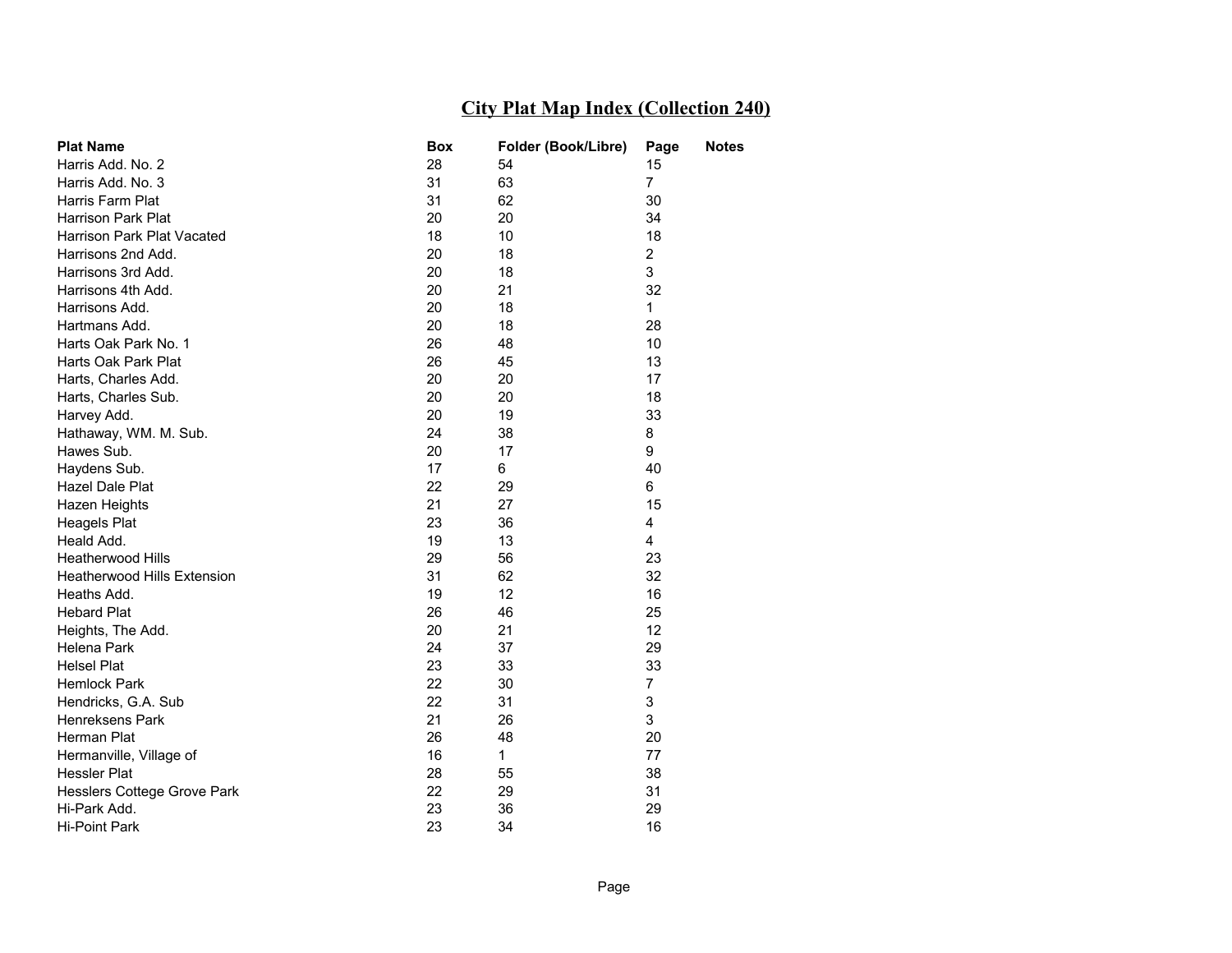| <b>Plat Name</b>             | <b>Box</b> | Folder (Book/Libre) | Page           | <b>Notes</b> |
|------------------------------|------------|---------------------|----------------|--------------|
| Hiawatha Hills               | 22         | 30                  | 26             |              |
| <b>Hickory Grove</b>         | 22         | 30                  | 40             |              |
| Hickory Hill Plat            | 22         | 31                  | 30             |              |
| <b>Hickory Ridge</b>         | 24         | 37                  | 13             |              |
| Hidden Hills                 | 33         | 68                  | 34             |              |
| Hidden Hills                 | 33         | 68                  | 35             |              |
| Hidden Hills #2              | 33         | 70                  | 33             |              |
| <b>Highland Club Plat</b>    | 24         | 38                  | 12             |              |
| <b>Highland Estates</b>      | 29         | 58                  | 40             |              |
| <b>Highland Gardens</b>      | 31         | 63                  | 42             |              |
| Highland Hills #1            | 22         | 30                  | 14             |              |
| Highland Hills #2            | 26         | 45                  | 29             |              |
| Highland hills #3            | 27         | 49                  | 28             |              |
| Highland Hills Add.          | 21         | 28                  | 17             |              |
| <b>Highlands Addition</b>    | 29         | 58                  | 36             |              |
| Highlands Addition No. 1     | 30         | 59                  | 12             |              |
| Highlands of Oak Ridge       | 31         | 63                  | 9              |              |
| <b>Hightree Plat</b>         | 26         | 48                  | 8              |              |
| Hightree Plat No. 1          | 26         | 48                  | 35             |              |
| <b>Hill Crest</b>            | 20         | 21                  | 9              |              |
| <b>Hill Top Acres</b>        | 30         | 60                  | 38             |              |
| Hill Top Add.                | 21         | 26                  | 24             |              |
| Hill-Wa-Son Sub              | 20         | 20                  | 26             |              |
| <b>Hillcrest Estates</b>     | 32         | 67                  | 15             |              |
| Hillding Add.                | 20         | 17                  | 14             |              |
| Hills and Dales              | 23         | 35                  | 18             |              |
| Hills and Dales              | 23         | 35                  | 19             |              |
| Hillsboro Plat               | 32         | 65                  | 36             |              |
| Hillside Park #1             | 22         | 29                  | 34             |              |
| Hillside Park, Murray Lake   | 21         | 25                  | 5              |              |
| <b>Hines Park</b>            | 25         | 44                  | 29             |              |
| Hinmans 2nd Add Sparta       | 17         | 6                   | $\overline{2}$ |              |
| Hinmans Add to Cedar Springs | 16         | $\overline{2}$      | 25             |              |
| Hinmans to Sparta            | 17         | 4                   | 16             |              |
| Hodynpyl Park Add            | 21         | 27                  | 17             |              |
| Hoekstra & Co.               | 17         | 4                   | 38             |              |
| Hoekstra Add                 | 18         | 8                   | 7              |              |
| Hogebooms 2nd Add.           | 17         | 4                   | 6              |              |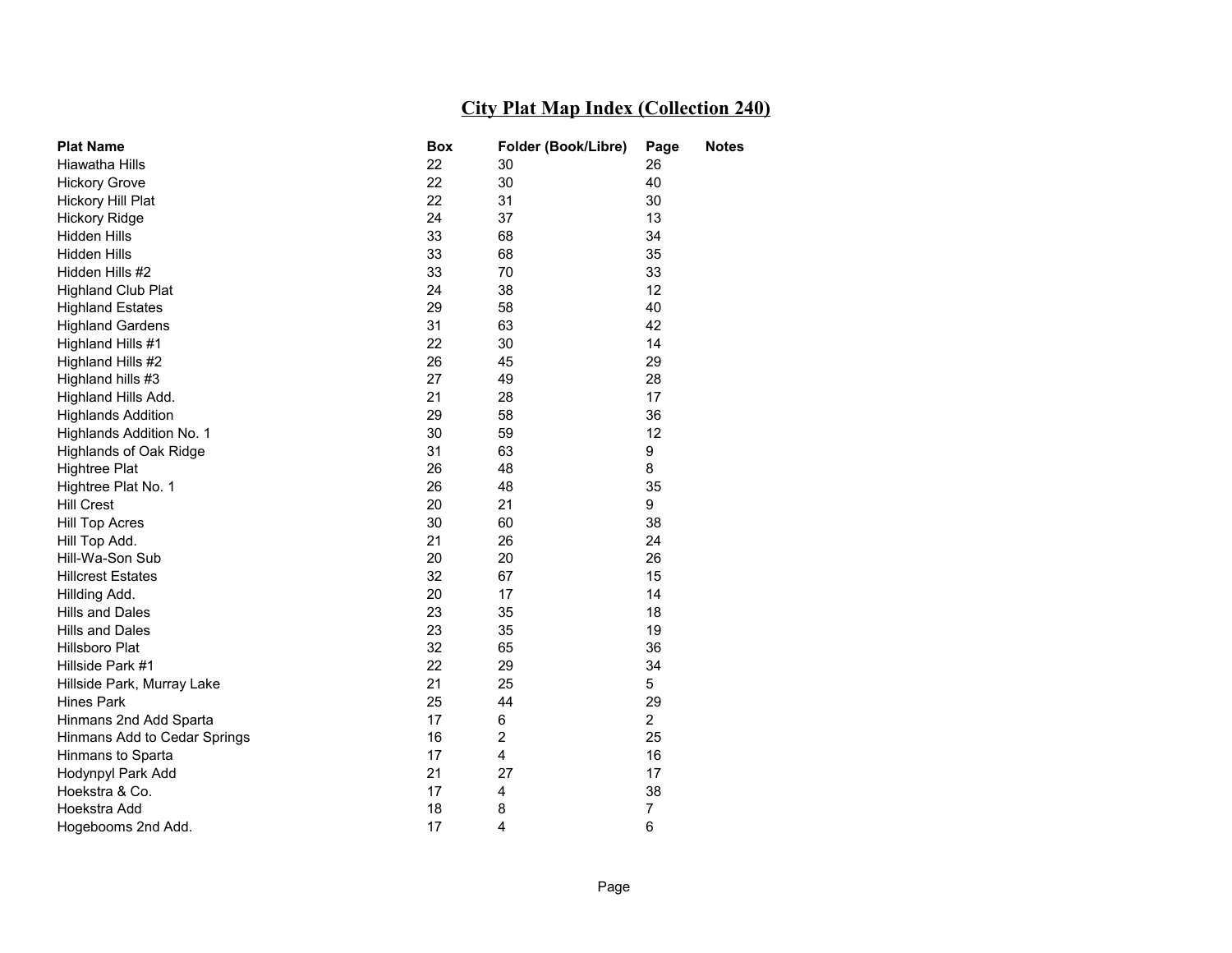| <b>Plat Name</b>                                          | Box | Folder (Book/Libre) | Page           | <b>Notes</b> |
|-----------------------------------------------------------|-----|---------------------|----------------|--------------|
| Hogebooms Add.                                            | 16  | 2                   | 98             |              |
| Hojnacki, J. Sub.                                         | 21  | 27                  | 36             |              |
| Holbrooks Add.                                            | 16  | 1                   | 49             |              |
| Holcomb, S.&J. Butlers Sub.                               | 16  | 2                   | 39             |              |
| Hollister & Boyds Add.                                    | 17  | 6                   | 23             |              |
| Hollsema-Dummering                                        | 21  | 28                  | 14             |              |
| Hollywood Park                                            | 22  | 30                  | 4              |              |
| Holtmans, Louis Plat                                      | 23  | 34                  | 19             |              |
| Holtmans, Louis plat #1                                   | 23  | 36                  | $\overline{2}$ |              |
| Holts, F.E. Sub.                                          | 20  | 23                  | 32             |              |
| Home Acres                                                | 21  | 26                  | 21             |              |
| Home Acres #1                                             | 22  | 29                  | 1              |              |
| Home Acres #2                                             | 22  | 30                  | 13             |              |
| Home Builders Park                                        | 21  | 28                  | $\mathbf{1}$   |              |
| Home Owners Add.                                          | 21  | 25                  | 41             |              |
| <b>Homecrafters Plat</b>                                  | 25  | 41                  | 39             |              |
| Homecrest                                                 | 23  | 35                  | 11             |              |
| Homer Cooper Plat                                         | 30  | 60                  | 34             |              |
| Homestead, Ass'n Sub.                                     | 16  | $\overline{2}$      | 51             |              |
| Homewood Park Plat, Wyoming Twp                           | 20  | 20                  | 24             |              |
| Honeywell Gardens                                         | 24  | 37                  | 15             |              |
| <b>Hoogewind Plat</b>                                     | 28  | 54                  | 49             |              |
| Hopp's Floral Park                                        | 23  | 35                  | 30             |              |
| Hopson, W.C. Ad.                                          | 18  | 9                   | 33             |              |
| Hornberger Add.                                           | 20  | 23                  | 16             |              |
| Hornberger Add. No. 1                                     | 28  | 53                  | 22             |              |
| Horseshoe Plat of Murray Lake                             | 25  | 44                  | $\overline{2}$ |              |
| Horton & Kirtland's Sub.                                  | 19  | 13                  | 39             |              |
| Hoskin, J. B.                                             | 18  | 10                  | 36             |              |
| Houseman's Add.                                           | 18  | 10                  | 20             |              |
| Houseman's Fair Ground Add.                               | 19  | 12                  | 25             |              |
| Houseman's Sub                                            | 18  | 8                   | 34             |              |
| Houseman's Sub of Vacated Pt. of Houseman's Fair Groun(19 |     | 15                  | 11             |              |
| Hoyt & Adam's                                             | 17  | 4                   | 28             |              |
| Hoyt & Hooker's                                           | 18  | 10                  | 5              |              |
| Hoyt Add.                                                 | 16  | $\mathbf{1}$        | 73             |              |
| Hudson's Add.                                             | 18  | 10                  | 1              |              |
| Huisman's, John Add.                                      | 19  | 14                  | 33             |              |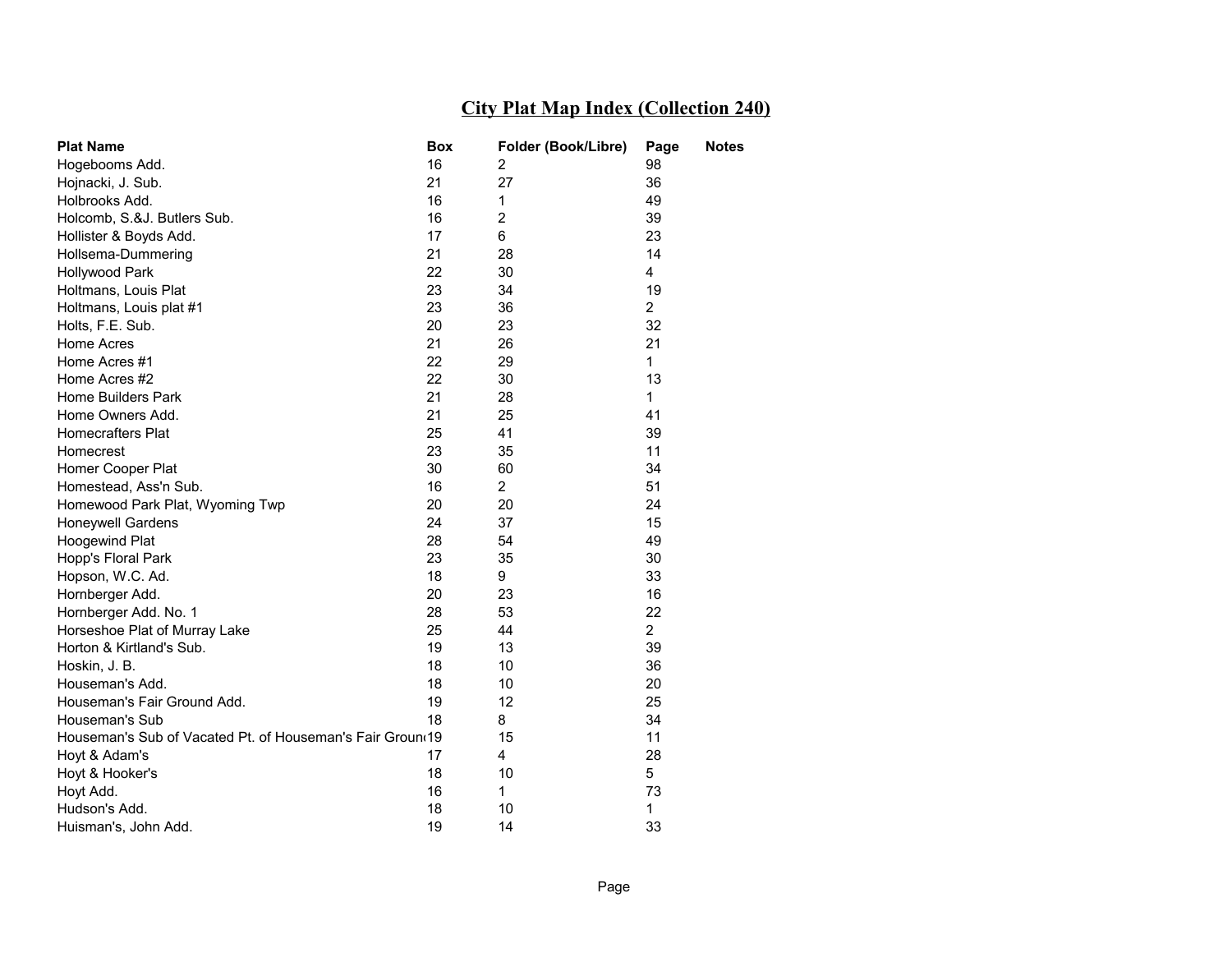| <b>Plat Name</b>              | Box | Folder (Book/Libre) | Page | <b>Notes</b> |
|-------------------------------|-----|---------------------|------|--------------|
| Huizen & Hoogterf Add.        | 20  | 23                  | 17   |              |
| Huizen Add.                   | 20  | 18                  | 34   |              |
| Huizenga Plat                 | 26  | 47                  | 4    |              |
| Hunneman & Reed Add.          | 18  | 9                   | 35   |              |
| Hunsberger Place Plat         | 29  | 56                  | 4    |              |
| Hunter's Sub.                 | 19  | 12                  | 29   |              |
| Huntings Sub.                 | 20  | 21                  | 38   |              |
| Huylands Plat                 | 27  | 51                  | 10   |              |
| <b>Hyde Addition</b>          | 30  | 59                  | 32   |              |
| Iden's Add                    | 20  | 24                  | 20   |              |
| Idlewild Plat of Algoma       | 20  | 24                  | 38   |              |
| Imperial Park Addition        | 31  | 62                  | 17   |              |
| Indian Lakes Plat             | 31  | 64                  | 33   |              |
| Indian Lakes Plat             | 31  | 64                  | 33   |              |
| Indian Trail, Plainfield Twp  | 21  | 25                  | 27   |              |
| Indian Trail, Plainfield Twp  | 21  | 25                  | 27   |              |
| Indian Trails Park Plat       | 27  | 52                  | 31   |              |
| Indian Trails Park Plat No. 1 | 28  | 54                  | 19   |              |
| Indian Trails Park Plat No. 2 | 31  | 62                  | 18   |              |
| Indian Village                | 29  | 56                  | 43   |              |
| Indian Village No. 1          | 29  | 58                  | 4    |              |
| Indian Village No. 2          | 29  | 58                  | 6    |              |
| Indian Village No. 3          | 30  | 60                  | 28   |              |
| Indian Village No. 4          | 30  | 61                  | 9    |              |
| Indian Village No. 5          | 31  | 62                  | 47   |              |
| Indian Village No. 6          | 31  | 64                  | 18   |              |
| Indian Village No. 6          | 31  | 64                  | 19   |              |
| Indian Village No. 7          | 32  | 67                  | 44   |              |
| Indian Village Park           | 30  | 61                  | 46   |              |
| Innes & Mc Reynolds           | 17  | 4                   | 15   |              |
| Innes, Mc Connell & Barnard   | 17  | 4                   | 42   |              |
| Innes, WM. P. Add             | 18  | 10                  | 38   |              |
| Innes, WM.P. Add. To Ada      | 16  | $\mathbf{1}$        | 43   |              |
| Irving J. Bissell Plat        | 30  | 59                  | 15   |              |
| Irving J. Bissell Plat        | 30  | 59                  | 15   |              |
| Irving J. Bissell Plat        | 30  | 59                  | 16   |              |
| Irving J. Bissell Plat        | 30  | 59                  | 16   |              |
| Isenhoff and Osborn Plat      | 30  | 59                  | 5    |              |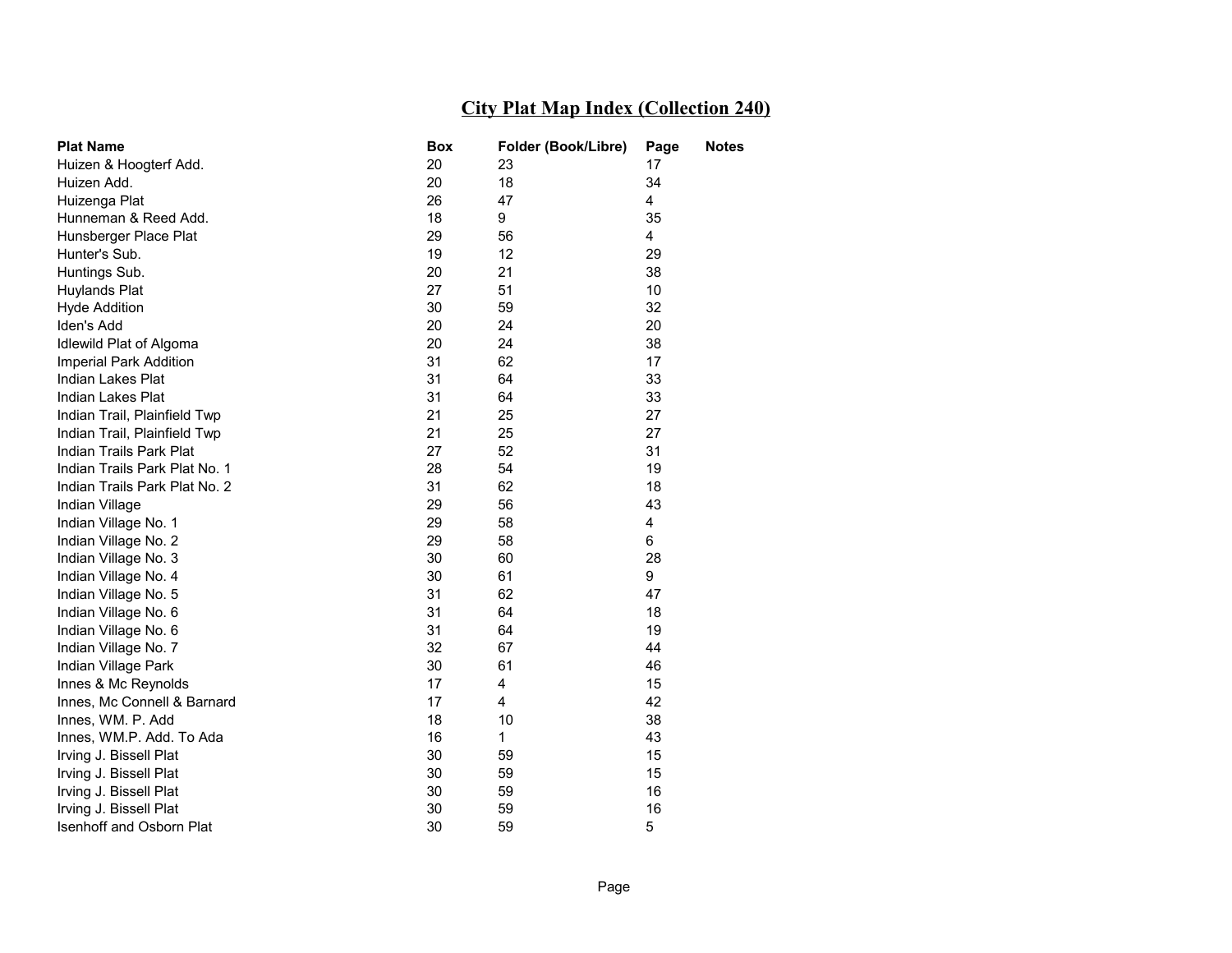| <b>Plat Name</b>                                   | Box | Folder (Book/Libre) | Page           | <b>Notes</b> |
|----------------------------------------------------|-----|---------------------|----------------|--------------|
| Island Add.                                        | 16  | 2                   | 15             |              |
| <b>Island Extension</b>                            | 17  | 4                   | 21             |              |
| Island Park, Murray Lake                           | 21  | 27                  | 37             |              |
| Island Park, Murray Lake                           | 21  | 27                  | 38             |              |
| Island Park, Murray Lake No. 1                     | 25  | 44                  | 17             |              |
| <b>Island View Park</b>                            | 22  | 30                  | 33             |              |
| <b>Isleview Acres</b>                              | 30  | 60                  | 29             |              |
| <b>Isleview Acres</b>                              | 30  | 60                  | 29             |              |
| <b>Isleview Acres</b>                              | 30  | 60                  | 29             |              |
| <b>Ivanrest</b>                                    | 18  | 11                  | 29             |              |
| Ives & Lutton Add.                                 | 18  | 9                   | 26             |              |
| <b>Ivy Heights</b>                                 | 23  | 35                  | 8              |              |
| J & G Plat                                         | 25  | 43                  | 30             |              |
| Jack & Mary Plat                                   | 26  | 45                  | 38             |              |
| Jackobson's Blue Lake Sub.                         | 22  | 29                  | $\mathbf{2}$   |              |
| Jackson's, C.D. Sub.                               | 19  | 12                  | 30             |              |
| Jacobson's Plat, Blue Lake                         | 21  | 26                  | 40             |              |
| Jacobson's Plat, Blue Lake                         | 21  | 26                  | 40             |              |
| Jakeway, C. Kent Addition                          | 22  | 31                  | 9              |              |
| Jamestown Village                                  | 33  | 68                  | 20             |              |
| Jamestown Village                                  | 33  | 68                  | 21             |              |
| Janes Addition                                     | 27  | 49                  | 32             |              |
| Janes Northmont                                    | 31  | 62                  | 31             |              |
| Janes Westmont Addition                            | 27  | 52                  | 43             |              |
| Jansma Plat                                        | 22  | 32                  | $\overline{2}$ |              |
| Jansma Plat No. 1                                  | 24  | 38                  | 17             |              |
| Jelsma Plat                                        | 26  | 46                  | 40             |              |
| Jelsma Plat No. 1                                  | 29  | 57                  | 33             |              |
| Jenesen Addition                                   | 19  | 15                  | 1              |              |
| Jenison's Addition                                 | 17  | 6                   | 6              |              |
| Jenison's Chicago Drive Plat                       | 28  | 54                  | 22             |              |
| Jenison's Sub of Gore Lot (Smith & Van Allens Add) | 17  | 6                   | 8              |              |
| Jenison's Sub, (Smith & Van Allens)                | 17  | 6                   | $\overline{7}$ |              |
| Jenks, Drew & Nichols                              | 17  | 3                   | 25             |              |
| Jennings Addition                                  | 17  | 5                   | 35             |              |
| Joan G. Jansma Addition                            | 30  | 59                  | 22             |              |
| John Ball Park Plat                                | 20  | 18                  | 11             |              |
| Johnson & Averills Addition                        | 20  | 20                  | 12             |              |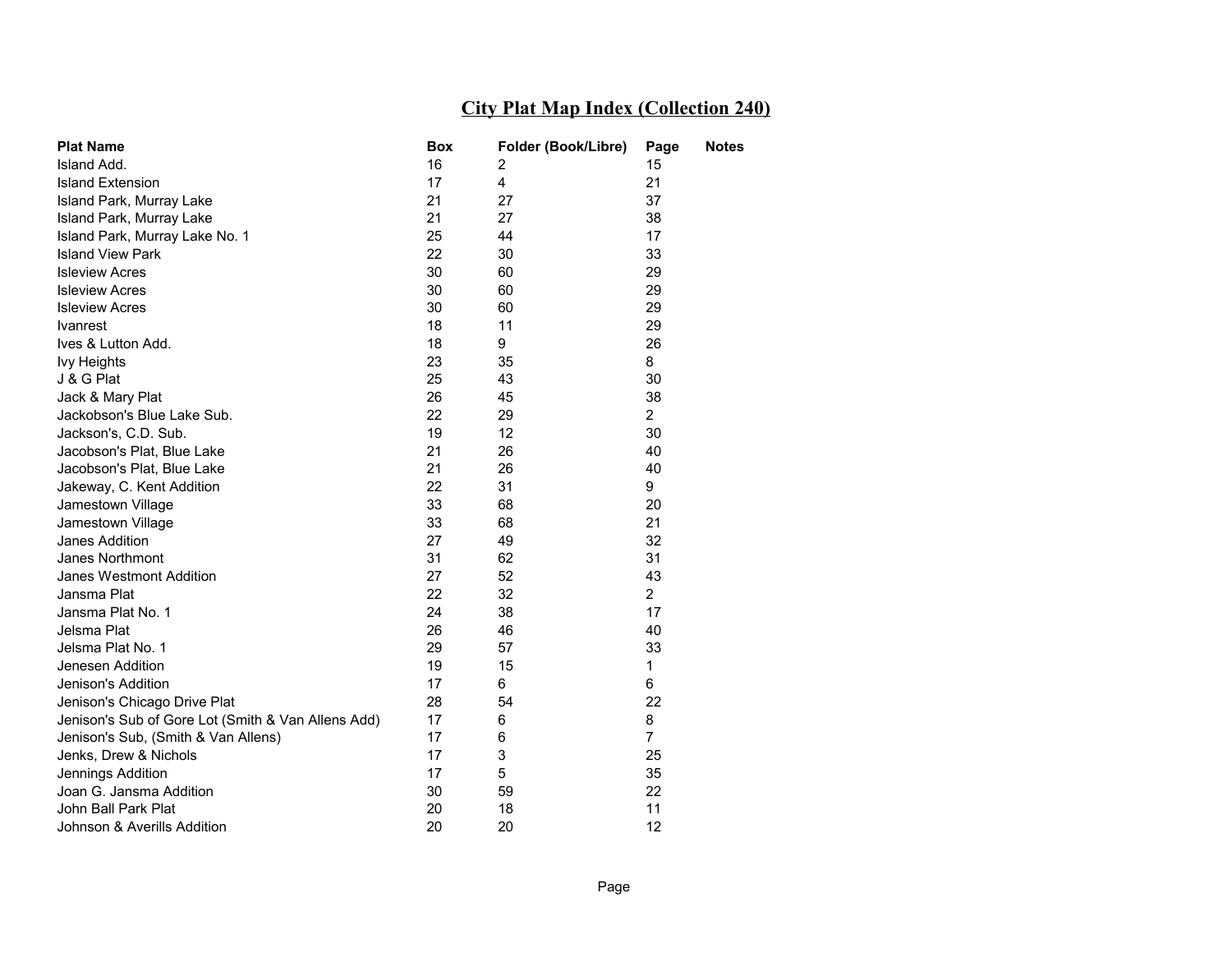| <b>Plat Name</b>                | Box | Folder (Book/Libre) | Page           | <b>Notes</b> |
|---------------------------------|-----|---------------------|----------------|--------------|
| Johnson Park                    | 21  | 28                  | 16             |              |
| Johnson, C.A. Suburban Addition | 20  | 20                  | 40             |              |
| Johnson's Lake View Lots        | 25  | 44                  | 30             |              |
| Joldersma and Van Zoeren Add.   | 20  | 19                  | 4              |              |
| Jones Addition                  | 17  | 6                   | 5              |              |
| Jones Almon Sub.                | 17  | 6                   | 35             |              |
| Jones, C.K. Plat                | 22  | 30                  | 38             |              |
| Jones, Chas: Addition           | 17  | 5                   | 24             |              |
| Jordan's plat                   | 21  | 28                  | 5              |              |
| Judd's Sub.                     | 17  | 5                   | 22             |              |
| Judson's Sub.                   | 19  | 14                  | 9              |              |
| Kamps Addition                  | 19  | 13                  | 6              |              |
| Kamps Park                      | 21  | 28                  | 11             |              |
| <b>Karel Plat</b>               | 26  | 45                  | 12             |              |
| Karmic Plat                     | 26  | 47                  | 15             |              |
| Karmic Plat                     | 26  | 47                  | 15             |              |
| Karmic Plat No. 1               | 26  | 47                  | $\overline{7}$ |              |
| Karmic Plat No. 1               | 26  | 47                  | $\overline{7}$ |              |
| <b>Katy Plat</b>                | 26  | 45                  | $\overline{7}$ |              |
| Kawaka Heights                  | 26  | 45                  | $\overline{7}$ |              |
| Kawaka Heights No. 1            | 27  | 51                  | 18             |              |
| Kawaka Heights No. 2            | 28  | 53                  | 32             |              |
| Kazma Addition                  | 29  | 56                  | 49             |              |
| Kehoe's Park                    | 21  | 27                  | 39             |              |
| Keiser Plat                     | 23  | 36                  | 12             |              |
| Keiser Plat No. 1               | 24  | 38                  | 18             |              |
| Keisers Park, Campau Lake       | 23  | 34                  | 17             |              |
| Kellogg & Bemis 2nd Add         | 20  | 17                  | 20             |              |
| Kellogg & Bemis Add.            | 18  | 8                   | 26             |              |
| Kellogg & Calkins Add           | 18  | 10                  | 6              |              |
| Kellogg, Elisha Sub.            | 17  | 4                   | 25             |              |
| Kellogg, O.C. Add.              | 20  | 17                  | 22             |              |
| Kelloggsville Heights           | 22  | 29                  | 5              |              |
| <b>Kelsey Estates</b>           | 21  | 28                  | 8              |              |
| Ken-O-Sha Heights               | 25  | 44                  | 23             |              |
| Ken-O-Sha Heights No. 1         | 26  | 48                  | 11             |              |
| Ken-O-Sha Heights No. 2         | 28  | 53                  | $\overline{7}$ |              |
| Ken-O-Sha Park Plat             | 31  | 63                  | 48             |              |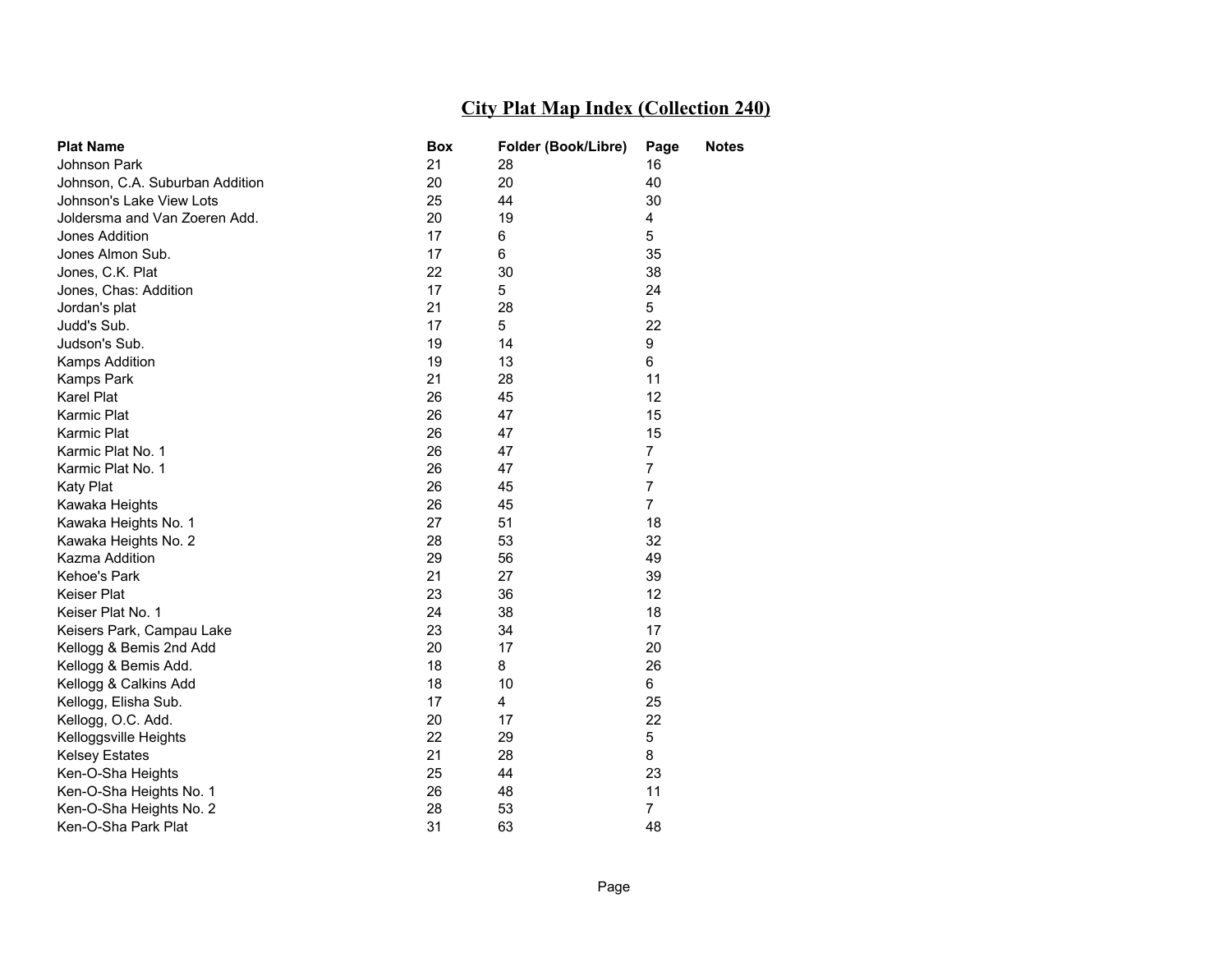| <b>Plat Name</b>                       | Box | Folder (Book/Libre) | Page           | <b>Notes</b> |
|----------------------------------------|-----|---------------------|----------------|--------------|
| Kendall's 2nd Add.                     | 16  |                     | 79             |              |
| Kendall's Add.                         | 16  | $\mathbf{1}$        | 55             |              |
| Kendrick Plat                          | 30  | 59                  | $\overline{7}$ |              |
| Kennedy's Add to Caledonia Station     | 19  | 13                  | 38             |              |
| Kennedy's Sub, Boynton & Judd Lake Add | 20  | 20                  | 6              |              |
| Kennedy's, James Addition              | 19  | 13                  | 36             |              |
| Kennedy's, S.F. Sub.                   | 16  | $\overline{2}$      | 81             |              |
| Kensboro                               | 22  | 32                  | 33             |              |
| Kensboro No. 1                         | 23  | 33                  | 17             |              |
| Kensengton, New Add.                   | 20  | 17                  | 19             |              |
| Kent City                              | 17  | 5                   | 4              |              |
| Kent City                              | 17  | 5                   | 4              |              |
| Kent City Thompson's                   | 17  | 5                   | 26             |              |
| Kent Country Club                      | 28  | 53                  | 44             |              |
| Kent Country Club                      | 28  | 53                  | 45             |              |
| Kent Country Club No. 1                | 32  | 66                  | 21             |              |
| Kent Country Club No. 1                | 32  | 66                  | 22             |              |
| Kent Hills                             | 23  | 34                  | 8              |              |
| Kent Hills No. 1                       | 27  | 49                  | 49             |              |
| Kent Hills No. 2                       | 27  | 51                  | 25             |              |
| Kent Hills Sub.                        | 21  | 27                  | $\overline{2}$ |              |
| Kent Hills Sub.                        | 21  | 27                  | $\overline{2}$ |              |
| Kent Industrial Center                 | 32  | 66                  | 23             |              |
| Kent Industrial Center                 | 32  | 66                  | 24             |              |
| Kent Industrial Center                 | 32  | 66                  | 25             |              |
| Kent Industrial Center                 | 32  | 66                  | 26             |              |
| Kent Industrial Center                 | 32  | 66                  | 23             |              |
| Kent Industrial Center                 | 32  | 66                  | 24             |              |
| Kent Industrial Center                 | 32  | 66                  | 25             |              |
| Kent Industrial Center                 | 32  | 66                  | 26             |              |
| Kent Industrial Center #2              | 32  | 67                  | 39             |              |
| Kent Industrial Center #2              | 32  | 67                  | 40             |              |
| Kent Industrial Center #2              | 32  | 67                  | 41             |              |
| Kent Industrial Center #2              | 32  | 67                  | 42             |              |
| Kent Plat                              | 16  | 1                   | 4              |              |
| Kent Plat                              | 16  | 1                   | 5              |              |
| Kent Plat                              | 16  | 1                   | 4              |              |
| <b>Kent Plat</b>                       | 16  | 1                   | 5              |              |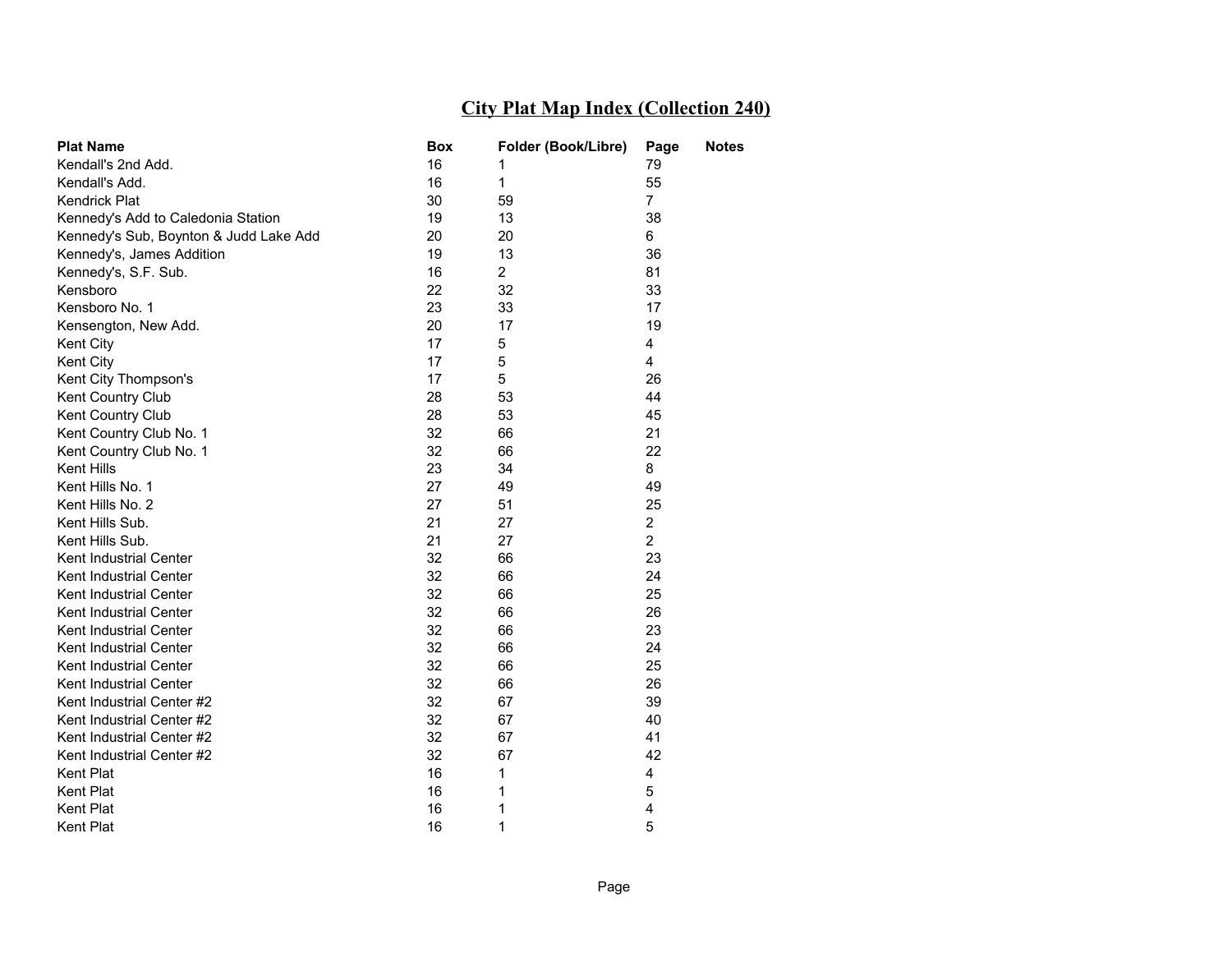| <b>Plat Name</b>                             | <b>Box</b> | Folder (Book/Libre) | Page           | <b>Notes</b> |
|----------------------------------------------|------------|---------------------|----------------|--------------|
| Kent, Village of, N of Bridge St.            | 20         | 19                  | 13             |              |
| Kent, Village of, N of Bridge St.            | 20         | 19                  | 13             |              |
| Kent, Village of, S. of Bridge St.           | 20         | 19                  | 12             |              |
| Kent, Village of, S. of Bridge St.           | 20         | 19                  | 12             |              |
| <b>Kentfield Park</b>                        | 26         | 46                  | 14             |              |
| Kentfield Park No. 1                         | 27         | 50                  | 21             |              |
| Kentview                                     | 26         | 47                  | 31             |              |
| Kentwood Hills                               | 29         | 57                  | 14             |              |
| Kentwood Hills No. 1                         | 30         | 59                  | 39             |              |
| Kentwood Hills No. 2                         | 31         | 63                  | 11             |              |
| Kentwood Hills No. 2                         | 31         | 63                  | 12             |              |
| Kentwood Hills No. 3                         | 31         | 64                  | 25             |              |
| Kentwood Hills No. 3                         | 31         | 64                  | 26             |              |
| Kentwood Industrial park                     | 33         | 68                  | 6              |              |
| Kentwood Industrial park                     | 33         | 68                  | $\overline{7}$ |              |
| <b>Kenwood Addition</b>                      | 19         | 12                  | 21             |              |
| Kenwood Replatted Addition                   | 19         | 14                  | 14             |              |
| Keyes & Buck Plat                            | 22         | 31                  | 5              |              |
| Keyhill Plat                                 | 23         | 34                  | $\overline{7}$ |              |
| Kibbens Parkway Add.                         | 24         | 38                  | 26             |              |
| Kies Add to Casnovia                         | 16         | $\overline{2}$      | 77             |              |
| Killinger's Add.                             | 17         | 6                   | 46             |              |
| Kilstrom, O. E. Sub                          | 21         | 26                  | 37             |              |
| <b>Kimberly Park</b>                         | 32         | 65                  | 9              |              |
| <b>Kimberly Park</b>                         | 32         | 65                  | 10             |              |
| Kindey's E.L. Add                            | 20         | 21                  | 33             |              |
| King & Amphlett                              | 16         | $\overline{2}$      | 55             |              |
| Kings, Mrs. Add                              | 16         | $\overline{2}$      | 58             |              |
| Kinsey, Boys & Wilmarth's Add                | 20         | 23                  | 11             |              |
| Kinsey, Buys Sub.                            | 20         | 22                  | 9              |              |
| Kinsey, WM.H. Add                            | 22         | 29                  | 30             |              |
| Kinsey's & Buys Add to City of G.R.          | 21         | 25                  | 3              |              |
| Kinsey's Add to Village of Caledonia Station | 17         | 4                   | 19             |              |
| Kirtlands 2nd Add.                           | 19         | 14                  | 28             |              |
| Kirtlands Add                                | 18         | 9                   | 30             |              |
| Kleynenberg Plat                             | 33         | 69                  | 12             |              |
| Kloosterman Plat                             | 26         | 47                  | 18             |              |
| Knapp & Richen's Add                         | 19         | 12                  | 37             |              |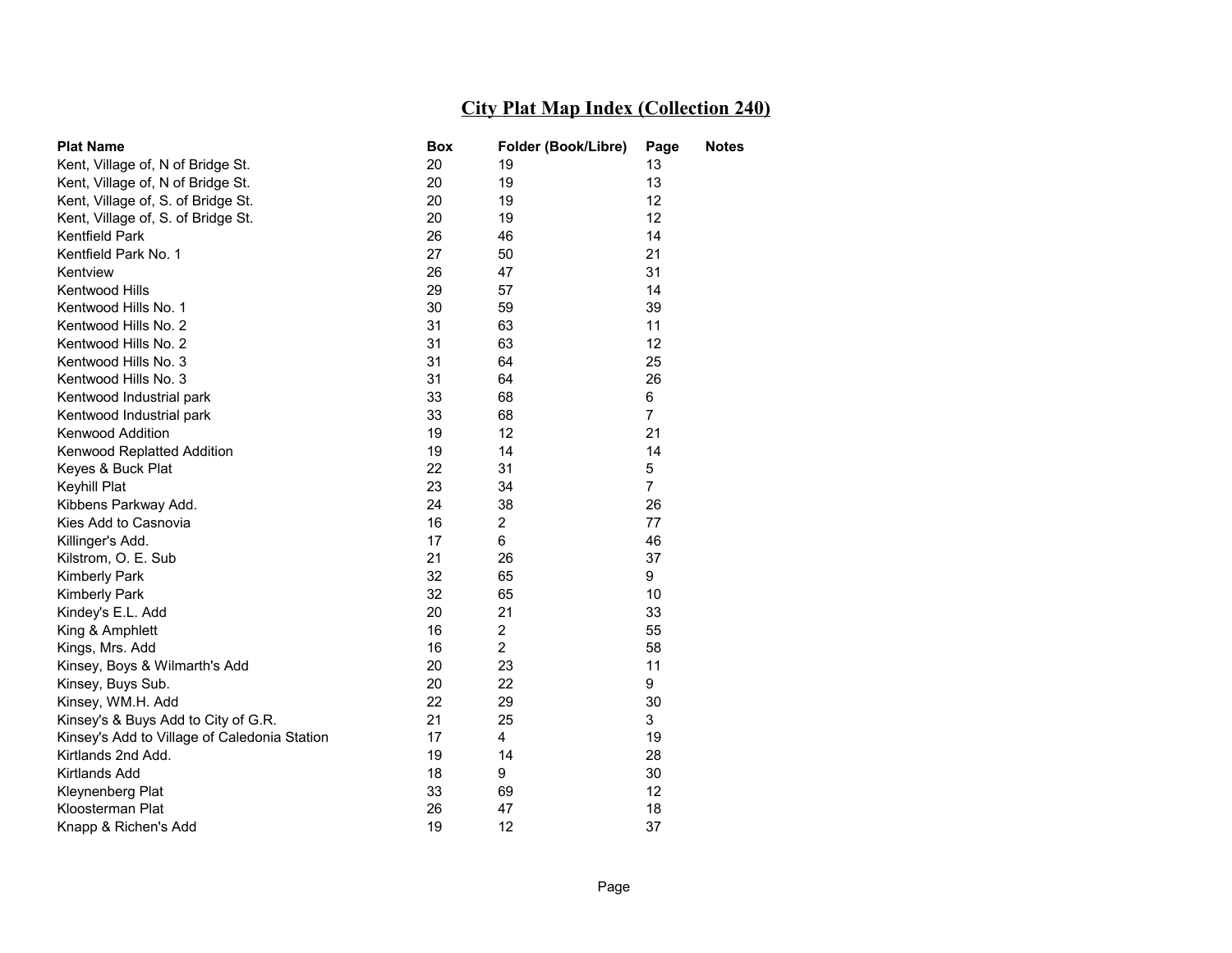| <b>Plat Name</b>                | Box | Folder (Book/Libre) | Page           | <b>Notes</b> |
|---------------------------------|-----|---------------------|----------------|--------------|
| Knapp Hills                     | 26  | 45                  | 33             |              |
| Knapp Hills No. 1               | 26  | 46                  | 34             |              |
| Knapp Hills No. 2               | 26  | 46                  | 35             |              |
| Knapp Ranches Plat              | 29  | 56                  | 50             |              |
| Knapp Ranches Plat No. 1        | 29  | 57                  | 50             |              |
| Knapp Ranches Plat No. 2        | 30  | 61                  | 19             |              |
| Knapp Sub & Knapp & Co. Sub.    | 17  | 5                   | 43             |              |
| <b>Knollcrest Acres</b>         | 30  | 61                  | 29             |              |
| <b>Knollcrest Estates</b>       | 31  | 64                  | 11             |              |
| Knollcrest Estates No. 1        | 31  | 64                  | 47             |              |
| Knollcrest Estates No. 2        | 33  | 69                  | 44             |              |
| Knollcrest Estates No. 3        | 33  | 69                  | 42             |              |
| Knollcrest Estates No. 3        | 33  | 69                  | 43             |              |
| Knollcrest Vista                | 30  | 60                  | 18             |              |
| <b>Knollcrest Vista</b>         | 30  | 60                  | 19             |              |
| Knollcrest Vista No. 1          | 31  | 62                  | 42             |              |
| Knollcrest Vista No. 1          | 31  | 62                  | 43             |              |
| Knowlson, A.B. Add              | 21  | 25                  | 28             |              |
| Kohlbeck Addition               | 30  | 59                  | 44             |              |
| Kolistra & Salm's Add.          | 19  | 15                  | 28             |              |
| Konkle Chamberlain Plat         | 23  | 34                  | 3              |              |
| Konkle's Add to West Plainfield | 24  | 39                  | 16             |              |
| Kooiman Add.                    | 22  | 31                  | $\overline{7}$ |              |
| Kooistra & Brace Add.           | 19  | 15                  | 4              |              |
| Korhonen Addition               | 30  | 60                  | 39             |              |
| Kornoelje Addition              | 27  | 49                  | 16             |              |
| Korstange Plat                  | 27  | 49                  | 36             |              |
| Koster & Van Dyke Add.          | 22  | 29                  | 26             |              |
| <b>Kragt Plat</b>               | 27  | 51                  | 12             |              |
| Kragt, Jim Plat                 | 27  | 52                  | 19             |              |
| Kragt, Jim Plat No. 1           | 28  | 53                  | 24             |              |
| Kragt, Jim Plat No. 2           | 31  | 62                  | 4              |              |
| Kramer Add.                     | 26  | 48                  | 58             |              |
| <b>Kreft Plat</b>               | 24  | 37                  | 33             |              |
| Kreiser Add.                    | 26  | 47                  | 11             |              |
| Kremers, Al. Plat               | 27  | 50                  | $\overline{7}$ |              |
| Kremers, Al. Plat No. 1         | 27  | 52                  | 21             |              |
| Kremers, Al. Plat No. 2         | 28  | 54                  | 5              |              |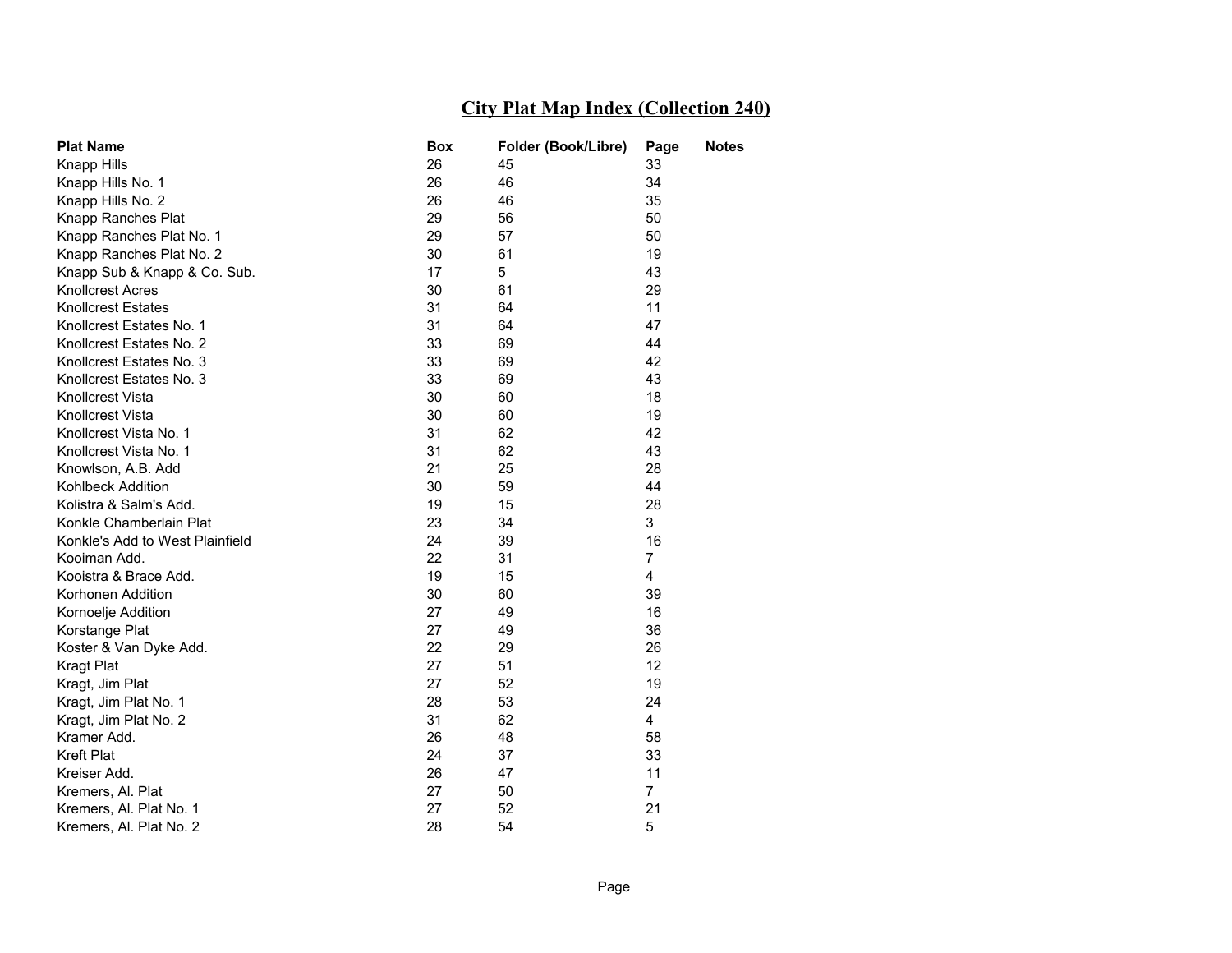| <b>Plat Name</b>                             | Box | Folder (Book/Libre) | Page           | <b>Notes</b> |
|----------------------------------------------|-----|---------------------|----------------|--------------|
| Kremers, Al. Plat No. 3                      | 29  | 56                  | 20             |              |
| Kremers, Al. Plat No. 4                      | 29  | 58                  | 33             |              |
| Krombeen Plat                                | 26  | 48                  | 27             |              |
| Kroodsma & De Hoop 2nd Add.                  | 20  | 22                  | 32             |              |
| Kroodsma & De Hoop Add.                      | 20  | 20                  | 8              |              |
| Kroodsma & Van Koevering Add.                | 22  | 29                  | 14             |              |
| Kroodsma Add.                                | 19  | 16                  | 17             |              |
| Kroodsma, Henry Add to Village of Grandville | 21  | 26                  | 42             |              |
| Kruppvilla Add.                              | 31  | 63                  | 45             |              |
| Kuipers Add.                                 | 23  | 35                  | 26             |              |
| Kuiphof, Benjamin                            | 25  | 44                  | 5              |              |
| Lad's Plat                                   | 23  | 33                  | 37             |              |
| Ladd Sunnyside Plat                          | 27  | 50                  | 31             |              |
| Lafayette Acres                              | 23  | 35                  | 12             |              |
| <b>Lake Drive Estates</b>                    | 22  | 30                  | 20             |              |
| Lake Drive Homesites                         | 24  | 38                  | 5              |              |
| Lake Drive Manor                             | 22  | 31                  | 29             |              |
| Lake Fores Plat                              | 28  | 54                  | 38             |              |
| Lake Forest Park                             | 21  | 26                  | 36             |              |
| Lake Michigan Drive Estates                  | 25  | 44                  | 6              |              |
| <b>Lakeland Oaks Plat</b>                    | 33  | 69                  | 15             |              |
| <b>Lakeland Oaks Plat</b>                    | 33  | 69                  | 16             |              |
| <b>Lakeview Estates</b>                      | 31  | 62                  | 46             |              |
| <b>Lakeview Estates</b>                      | 31  | 62                  | 46             |              |
| Lakeview Estates No. 1                       | 31  | 62                  | 50             |              |
| Lakeview Estates No. 1                       | 31  | 62                  | 51             |              |
| Lakeview Estates No. 2                       | 32  | 67                  | 22             |              |
| Lakeview Estates No. 2                       | 32  | 67                  | 22             |              |
| Lakeview Estates No. 2                       | 32  | 67                  | 23             |              |
| Lakeview Estates No. 2                       | 32  | 67                  | 23             |              |
| Lakeview Estates No. 3                       | 33  | 68                  | 24             |              |
| Lakeview Estates No. 3                       | 33  | 68                  | 24             |              |
| Lakeview Estates No. 3                       | 33  | 68                  | 25             |              |
| Lakeview Estates No. 3                       | 33  | 68                  | 25             |              |
| Lakewood Addition                            | 28  | 55                  | 42             |              |
| <b>Lakewood Addition</b>                     | 28  | 55                  | 42             |              |
| Lakewood Hills Sub.                          | 21  | 28                  | $\overline{2}$ |              |
| Lakewood Hills Sub. #1                       | 23  | 33                  | 6              |              |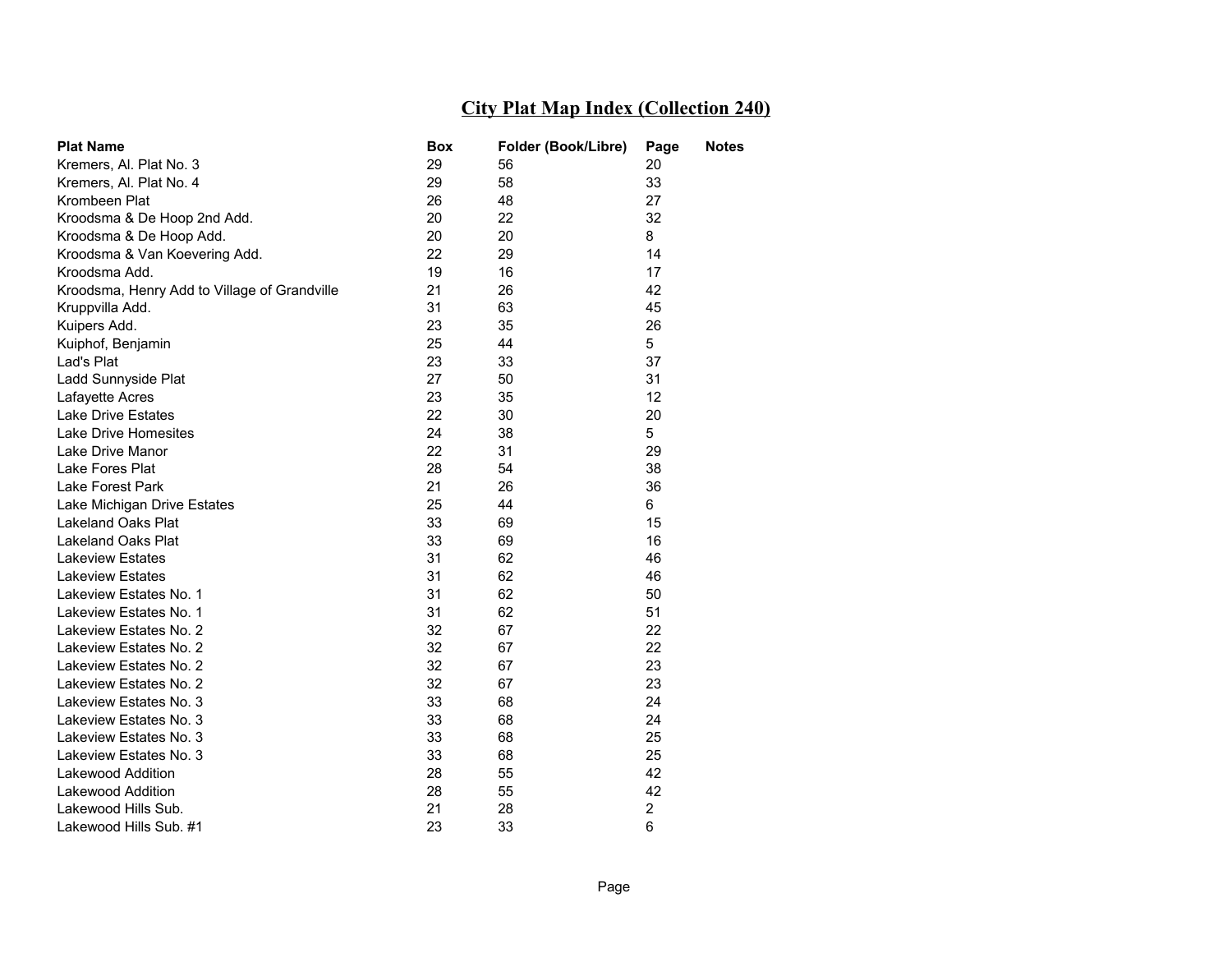| <b>Plat Name</b>               | Box | Folder (Book/Libre) | Page           | <b>Notes</b> |
|--------------------------------|-----|---------------------|----------------|--------------|
| Lakewood Park                  | 21  | 26                  | 16             |              |
| Lamar Extension Plat           | 32  | 29                  | 27             |              |
| Lamar Plat                     | 21  | 27                  | 34             |              |
| Lamb & Toren's East Side Add   | 18  | 11                  | 32             |              |
| Lamb & Toren's West Side Add   | 18  | 10                  | 33             |              |
| Lamoreaux Add                  | 19  | 16                  | 21             |              |
| Lamoreaux Farm Section         | 21  | 25                  | 4              |              |
| Lamoreaux Hill Plat            | 27  | 51                  | 3              |              |
| Lamoreaux Hill Plat            | 27  | 51                  | 3              |              |
| Lamoreaux's Supervisor Plat    | 26  | 48                  | 24             |              |
| Lamoreaux's Supervisor Plat    | 26  | 48                  | 25             |              |
| Lamoreaux's Supervisor Plat #1 | 26  | 48                  | 38             |              |
| Lamoreaux's Supervisor Plat #2 | 26  | 48                  | 39             |              |
| Lamoreaux's Supervisor Plat #2 | 26  | 48                  | 40             |              |
| Lamoreaux's Supervisor Plat #2 | 26  | 48                  | 41             |              |
| Lamoreaux's Supervisor Plat #2 | 26  | 48                  | 42             |              |
| Lamoreaux's Supervisor Plat #2 | 26  | 48                  | 39             |              |
| Lamoreaux's Supervisor Plat #2 | 26  | 48                  | 40             |              |
| Lamoreaux's Supervisor Plat #2 | 26  | 48                  | 41             |              |
| Lamoreaux's Supervisor Plat #2 | 26  | 48                  | 42             |              |
| Lamparter's, George Sub        | 16  | $\overline{2}$      | 44             |              |
| Lampert Add                    | 20  | 24                  | 24             |              |
| Lamse Addition                 | 28  | 55                  | 3              |              |
| Lancaster Plat                 | 30  | 61                  | 36             |              |
| Lane and Walsh's East Leonard  | 22  | 29                  | 15             |              |
| Lanes Sub of Jones Add         | 24  | 37                  | 3              |              |
| Lang, Walter                   | 25  | 44                  | 33             |              |
| Langdon Plat                   | 23  | 35                  | 16             |              |
| Langdon Plat No. 1             | 24  | 37                  | 9              |              |
| Langerak & Van Dongen Add.     | 22  | 30                  | 16             |              |
| Lankamp, Gerrit Sub.           | 21  | 26                  | 15             |              |
| Laraway Plaza                  | 31  | 64                  | 9              |              |
| Laraway's Lake Add             | 17  | 5                   | 32             |              |
| Larges Cable Road Add.         | 18  | 8                   | 9              |              |
| Las Vegas Highlands            | 32  | 66                  | 8              |              |
| Las Vegas Highlands No. 2      | 33  | 68                  | 10             |              |
| Lass Add                       | 19  | 15                  | $\overline{2}$ |              |
| Lavina Plat                    | 30  | 59                  | 19             |              |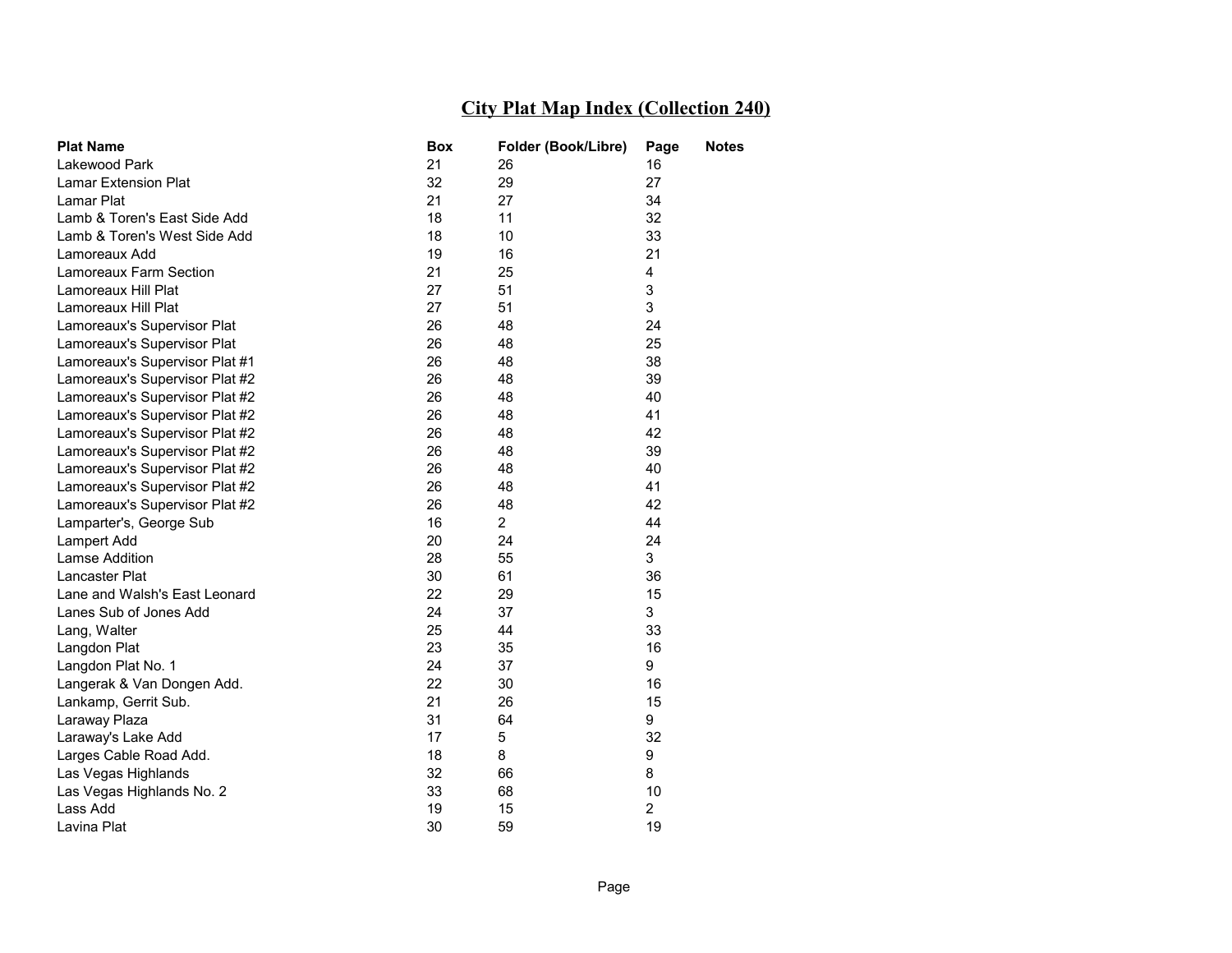| <b>Plat Name</b>                       | <b>Box</b> | Folder (Book/Libre) | Page | <b>Notes</b> |
|----------------------------------------|------------|---------------------|------|--------------|
| Lavins Sub.                            | 19         | 13                  | 15   |              |
| Lawndale sub.                          | 22         | 30                  | 36   |              |
| Le Baron, WM.E. Plat                   | 28         | 55                  | 16   |              |
| Lee's Add. Lowell                      | 16         | $\overline{2}$      | 29   |              |
| Leisure Home Site                      | 32         | 66                  | 14   |              |
| Lena Damstra Plat                      | 28         | 55                  | 45   |              |
| Lena Damstra Plat                      | 28         | 55                  | 45   |              |
| Lenger Plat                            | 29         | 58                  | 10   |              |
| Lenger-Kool Plat                       | 21         | 27                  | 42   |              |
| Lennox Add                             | 20         | 21                  | 10   |              |
| Lentz Add                              | 21         | 25                  | 12   |              |
| Leo Add.                               | 20         | 17                  | 21   |              |
| Leonard & Co's Add                     | 16         | $\overline{2}$      | 16   |              |
| <b>Leonard Covell Roads</b>            | 22         | 32                  | 21   |              |
| Leonard Fuller Plat                    | 24         | 38                  | 11   |              |
| Leonard Garden Homesites               | 21         | 26                  | 29   |              |
| Leonard Place Add                      | 22         | 30                  | 25   |              |
| Level Acres                            | 22         | 29                  | 3    |              |
| Levi Bros, Add.                        | 17         | 3                   | 22   |              |
| Lewis Wabasis Park                     | 26         | 45                  | 34   |              |
| Lexo's, Henry Add.                     | 21         | 25                  | 17   |              |
| Leyden Plat                            | 21         | 28                  | 18   |              |
| Liberty Add.                           | 20         | 23                  | 37   |              |
| Libson, Village of                     | 17         | 5                   | 42   |              |
| Libson, Village of                     | 17         | 5                   | 42   |              |
| <b>Lilac Acres</b>                     | 21         | 28                  | 21   |              |
| Lime Lake Plat                         | 31         | 63                  | 33   |              |
| Lincoln Hills                          | 33         | 70                  | 16   |              |
| Lincoln Lake, Big Island Park          | 21         | 28                  | 39   |              |
| Lincoln Lake, Big Island Park          | 21         | 28                  | 39   |              |
| Lincoln Lake, Silver Beach Resort Plat | 21         | 25                  | 14   |              |
| Lincoln Lake, Silver Beach Resort Plat | 21         | 25                  | 14   |              |
| Lincoln Lawn                           | 24         | 37                  | 34   |              |
| Lincoln Park Add                       | 18         | 8                   | 23   |              |
| Lincoln Plat                           | 20         | 18                  | 15   |              |
| Linda Plat                             | 29         | 57                  | 46   |              |
| Linda Plat No. 1                       | 30         | 60                  | 20   |              |
| Little Crooked Lake                    | 21         | 26                  | 31   |              |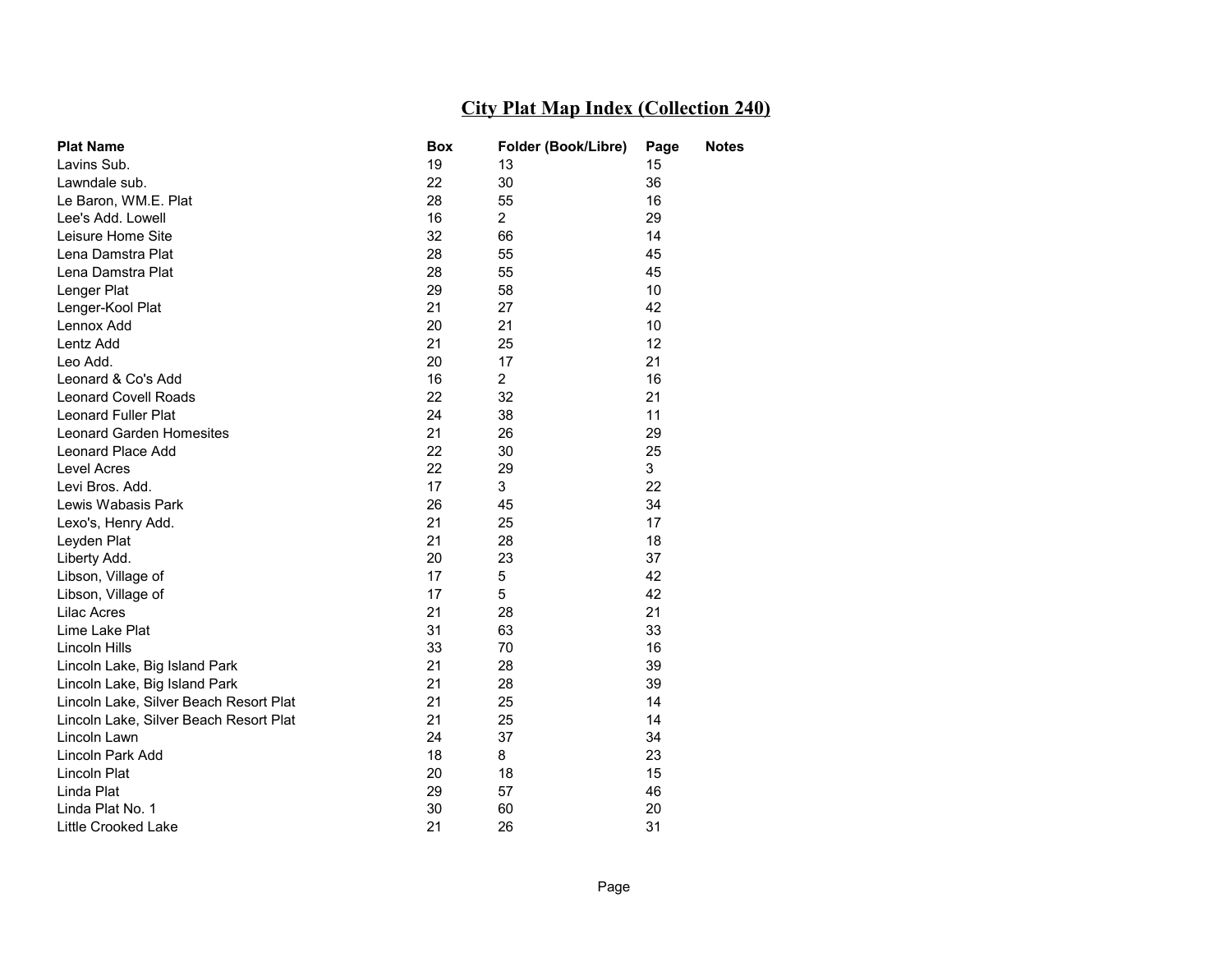| <b>Plat Name</b>                          | Box | Folder (Book/Libre) | Page | <b>Notes</b> |
|-------------------------------------------|-----|---------------------|------|--------------|
| <b>Little Farms Plat</b>                  | 26  | 48                  | 2    |              |
| Livingston Addition to North Park         | 20  | 20                  | 36   |              |
| Lock Plat                                 | 27  | 52                  | 3    |              |
| Lock Plat No. 1                           | 30  | 60                  | 20   |              |
| Locke Ave Sub.                            | 26  | 47                  | 42   |              |
| Locke Plat                                | 22  | 30                  | 9    |              |
| <b>Lockhart Plat</b>                      | 27  | 50                  | 33   |              |
| London Plat                               | 26  | 45                  | 5    |              |
| London's 1st Add.                         | 20  | 23                  | 18   |              |
| London's Lake Add to Village of East G.R. | 20  | 19                  | 27   |              |
| London's Sub.                             | 20  | 22                  | 22   |              |
| Long's & Tanner & Taylors                 | 19  | 15                  | 33   |              |
| Long's & Tanner & Taylors                 | 19  | 15                  | 33   |              |
| Long's Addition                           | 16  | $\overline{2}$      | 89   |              |
| Long's Addition                           | 16  | $\overline{2}$      | 89   |              |
| Long's P. D. Plat                         | 25  | 43                  | 31   |              |
| Longacre Est.                             | 31  | 63                  | 36   |              |
| Longview                                  | 26  | 48                  | 44   |              |
| Lonsdale Acres                            | 22  | 32                  | 36   |              |
| Lookout Sub.                              | 21  | 26                  | 28   |              |
| Loralee Plat                              | 29  | 57                  | 36   |              |
| Louis Holtman plat                        | 23  | 34                  | 19   |              |
| Louise Rose Plat                          | 29  | 57                  | 26   |              |
| Louise Rose Plat                          | 29  | 57                  | 26   |              |
| Loveless Plat                             | 26  | 46                  | 16   |              |
| Loveless Plat No. 1                       | 27  | 50                  | 34   |              |
| Lowell                                    | 16  | $\overline{2}$      | 55   |              |
| Lucas Plat                                | 30  | 61                  | 5    |              |
| Lucas Plat No. 1                          | 32  | 65                  | 31   |              |
| Luce & Hunts Addition                     | 19  | 12                  | 19   |              |
| Luce Addition                             | 19  | 14                  | 10   |              |
| Luce Sub of Luce Addition                 | 19  | 16                  | 13   |              |
| Luce, R.C. Sub.                           | 19  | 12                  | 14   |              |
| Luther's Addition                         | 19  | 15                  | 24   |              |
| Luton's Additon                           | 18  | 11                  | 6    |              |
| Lynch, Gary Addition                      | 20  | 24                  | 29   |              |
| Lynch, Mary Addition                      | 20  | 23                  | 21   |              |
| Lynch's, Timothy Addition                 | 20  | 20                  | 4    |              |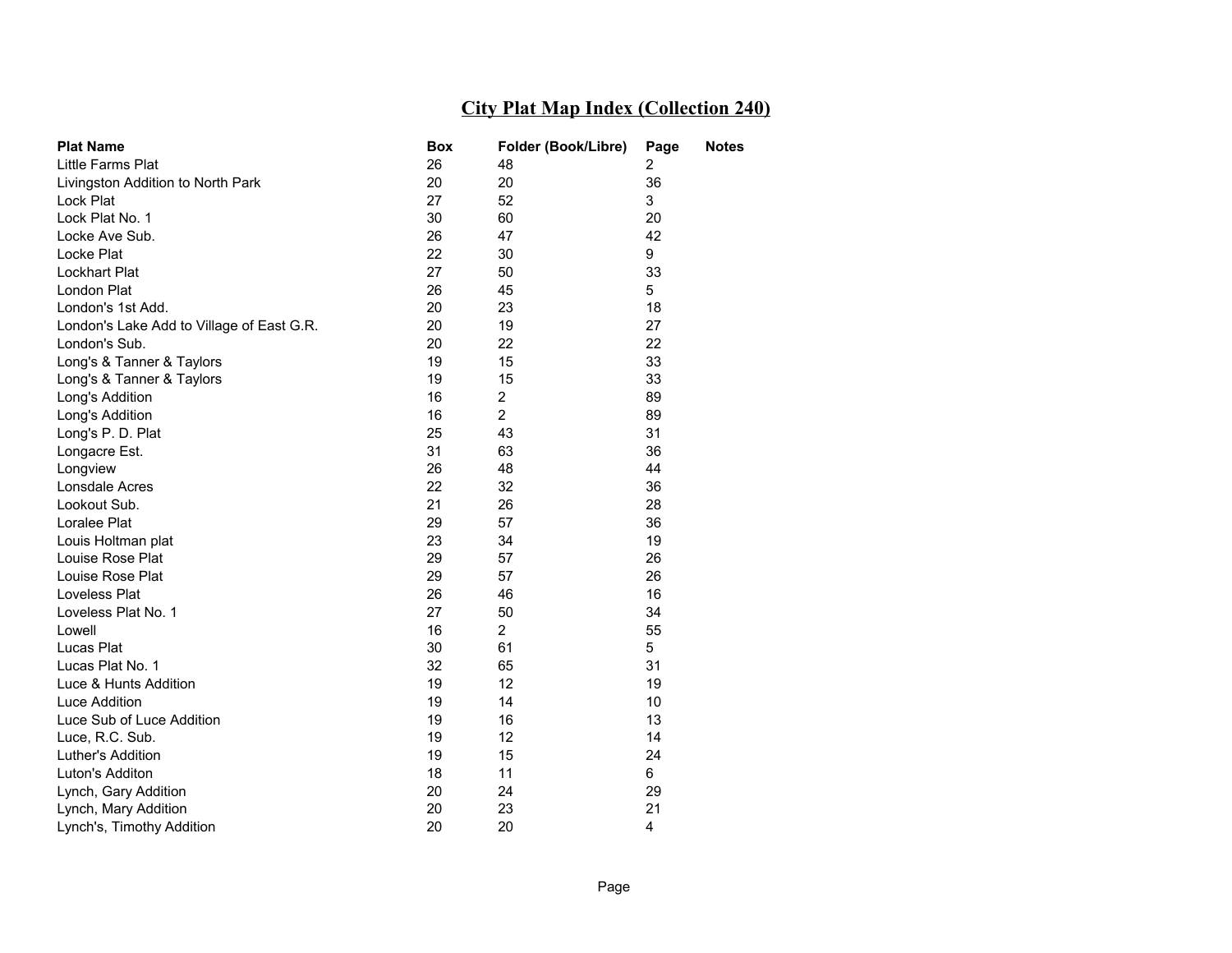| <b>Plat Name</b>            | <b>Box</b> | Folder (Book/Libre) | Page           | <b>Notes</b> |
|-----------------------------|------------|---------------------|----------------|--------------|
| Lynn Johnson Plat           | 27         | 51                  | 23             |              |
| Lynwood Plat                | 22         | 32                  | $\mathbf{1}$   |              |
| Lyon St; Sub.               | 16         | $\overline{2}$      | 63             |              |
| Lyon, Sanford Plat          | 19         | 14                  | 35             |              |
| Mackus Plat                 | 26         | 46                  | 18             |              |
| MacLaren's                  | 17         | 3                   | 6              |              |
| Madelyn Plat                | 28         | 54                  | 39             |              |
| Madelyn Plat No. 1          | 28         | 55                  | 22             |              |
| Madison Boulevard Add.      | 22         | 30                  | 5              |              |
| Mae Thy Gardens             | 22         | 32                  | 11             |              |
| Manhattan Beach             | 30         | 59                  | 29             |              |
| Manhattan East              | 32         | 66                  | 19             |              |
| <b>Manhattan Meadows</b>    | 32         | 66                  | 20             |              |
| Manhattan Sub               | 24         | 39                  | $\overline{7}$ |              |
| Mann, Moon & Hills Add.     | 18         | 11                  | 31             |              |
| <b>Manwaring Park</b>       | 30         | 60                  | 43             |              |
| Maple Creek Plat            | 30         | 60                  | 43             |              |
| Maple Creek Plat #1         | 31         | 64                  | 6              |              |
| Maple Forest Plat           | 30         | 61                  | 26             |              |
| Maple Hill Estates          | 33         | 69                  | 24             |              |
| Maple Row Plat              | 22         | 30                  | 11             |              |
| Maplehurst Park             | 21         | 25                  | 16             |              |
| Maplevale Plat              | 26         | 48                  | 15             |              |
| Maplevale Plat No. 1        | 27         | 49                  | 20             |              |
| Maplevale Plat No. 2        | 27         | 51                  | 4              |              |
| Maplevale Plat No. 3        | 28         | 53                  | 3              |              |
| Maplevale Plat No. 4        | 28         | 55                  | 40             |              |
| <b>Maplevalley Gardens</b>  | 29         | 56                  | 11             |              |
| Maplewood Add.              | 20         | 20                  | 27             |              |
| Mar-Jon Plat                | 27         | 51                  | 19             |              |
| Mar-Jon Plat                | 27         | 51                  | 19             |              |
| Mar-Law Plat                | 27         | 52                  | 17             |              |
| <b>Maracaibo Shores</b>     | 32         | 67                  | 6              |              |
| Maracaibo Shores            | 32         | 67                  | $\overline{7}$ |              |
| Marek-Priest Plat           | 22         | 32                  | 4              |              |
| Maris Add.                  | 18         | 9                   | 12             |              |
| Maris, A.M. 2nd Add.        | 19         | 16                  | 32             |              |
| Maris, A.M. Diamond St; Add | 19         | 16                  | 27             |              |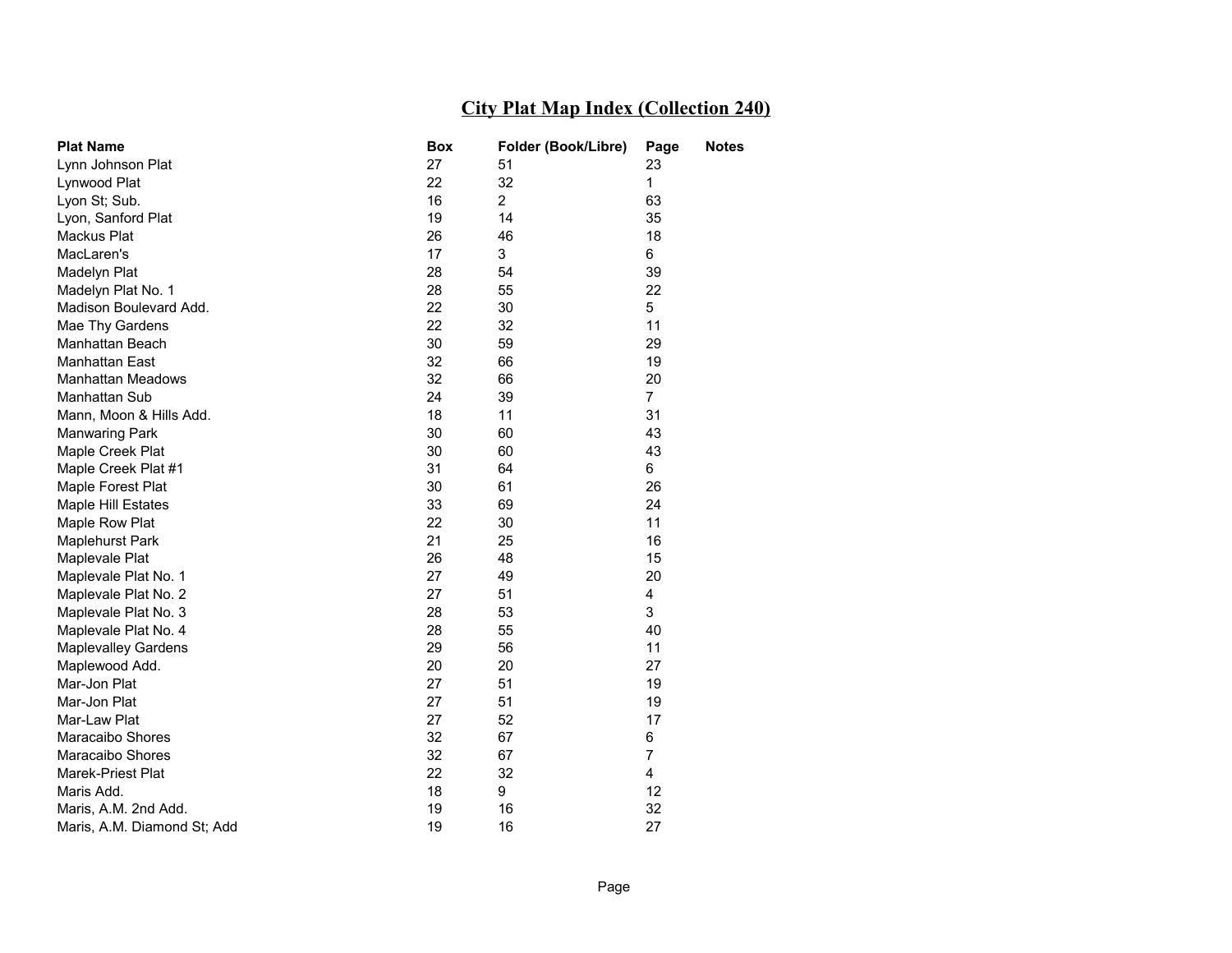| <b>Plat Name</b>               | Box | Folder (Book/Libre) | Page           | <b>Notes</b> |
|--------------------------------|-----|---------------------|----------------|--------------|
| Maris, A.M. Mills St. Add.     | 19  | 16                  | 28             |              |
| Marshall Park Plat, Cannon Twp | 21  | 25                  | 29             |              |
| <b>Martin Addition</b>         | 28  | 53                  | 16             |              |
| Martin East Belt Plat No. 1    | 33  | 68                  | 48             |              |
| Martin East Belt Plat No. 1    | 33  | 68                  | 49             |              |
| Martin, J. B. Add.             | 21  | 25                  | 31             |              |
| Martin's Add. (Cemetery)       | 20  | 24                  | 30             |              |
| Martin's California St. Plat   | 21  | 26                  | 27             |              |
| Martin's Veto St; Plat         | 22  | 31                  | 33             |              |
| Martindale Park Add            | 20  | 23                  | 33             |              |
| Mary Plat                      | 27  | 50                  | 6              |              |
| Maryburg Plat                  | 22  | 32                  | 27             |              |
| Maryburg Plat #1               | 26  | 48                  | 5              |              |
| Marywood Add.                  | 21  | 26                  | 26             |              |
| Mason's L.G. & Co.             | 16  | $\overline{2}$      | 1              |              |
| Mason's Sub. A.B.              | 19  | 14                  | 24             |              |
| Masonic Home 2nd Add.          | 20  | 21                  | 11             |              |
| Masonic Home 3rd Add.          | 21  | 25                  | 6              |              |
| Masonic Home Add.              | 20  | 21                  | 11             |              |
| Maston Lake Plat.              | 21  | 27                  | 11             |              |
| Matzat Plat                    | 26  | 47                  | 24             |              |
| Matzens, Anthony Sub.          | 26  | 45                  | 41             |              |
| Mauzy Plat                     | 26  | 47                  | 24             |              |
| Mayfair Plat                   | 22  | 31                  | 19             |              |
| Mayfair Plat No. 1             | 26  | 47                  | 39             |              |
| Mayfiar Plat No. 2             | 27  | 50                  | 45             |              |
| Mayfield Heights               | 32  | 65                  | 23             |              |
| Mayhew Wood Plat               | 22  | 31                  | $\mathbf 1$    |              |
| Mayhew Wood Plat No. 1         | 23  | 33                  | 20             |              |
| Maynard Plat                   | 23  | 34                  | 18             |              |
| Maynard Plat No. 1             | 24  | 37                  | 22             |              |
| <b>McArthur's Park</b>         | 22  | 29                  | $\overline{7}$ |              |
| McArthur's Park Add. #1        | 24  | 39                  | 30             |              |
| McArthur's Park Add.#2         | 29  | 57                  | 17             |              |
| McCarty's Sub, N.              | 22  | 30                  | 19             |              |
| McCollum Plat                  | 25  | 44                  | 16             |              |
| McCollum, Sarah A. Add.        | 19  | 14                  | 34             |              |
| McConnell Add.                 | 23  | 36                  | 18             |              |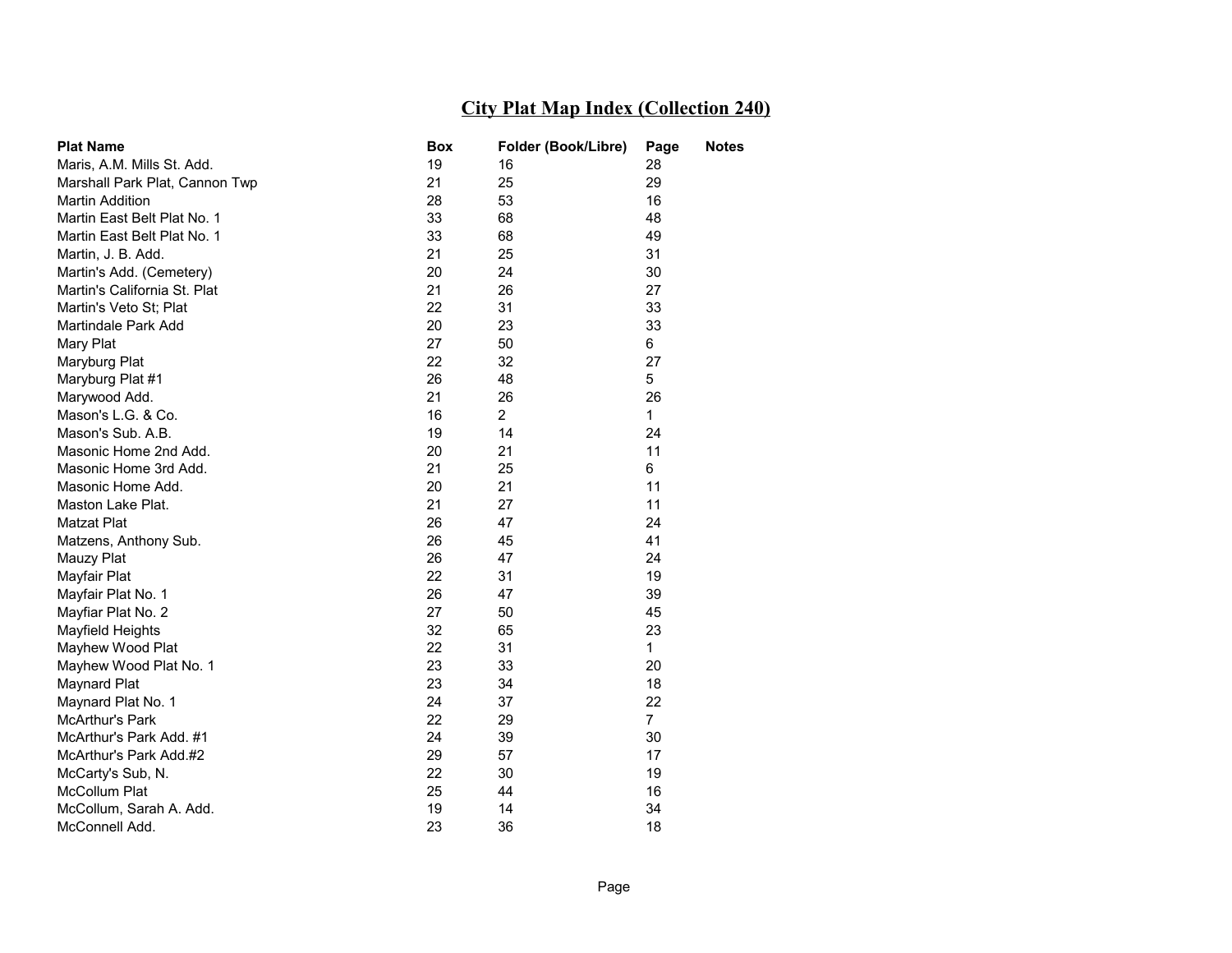| <b>Plat Name</b>                     | Box | Folder (Book/Libre) | Page            | <b>Notes</b> |
|--------------------------------------|-----|---------------------|-----------------|--------------|
| McConnell, E.L                       | 16  | 2                   | 73              |              |
| McConnell, Margaret R.               | 18  | $\overline{7}$      | 20              |              |
| McConnell's Sub.                     | 19  | 15                  | 37              |              |
| McCord's Plat                        | 20  | 23                  | 34              |              |
| McCurdy's Add.                       | 17  | 6                   | 27              |              |
| McDowell's Sub.                      | 17  | 4                   | 5               |              |
| McElwee Resort                       | 21  | 27                  | 21              |              |
| McElwee's Add                        | 17  | 4                   | 30              |              |
| McGurrin's Sub.                      | 17  | 6                   | 12 <sup>2</sup> |              |
| McKay & Molloy's John Ball Park Add/ | 20  | 21                  | 27              |              |
| McKay, Frank D. Sub.                 | 20  | 22                  | 10              |              |
| McKee & Morman (McKee & Norman?)     | 18  | 9                   | 25              |              |
| McKee's Add.                         | 18  | 7                   | 9               |              |
| McLee's Sub.                         | 20  | 21                  | 6               |              |
| McPherson's 1st Add.                 | 19  | 12                  | 1               |              |
| McQueen Doyle Park                   | 21  | 27                  | 23              |              |
| McQueen Doyle Park No. 1             | 22  | 30                  | 10              |              |
| McReynolds, B.F. Sub.                | 17  | 6                   | 45              |              |
| McVeigh, Marion A. Addition          | 28  | 53                  | 23              |              |
| McWethy, O.J.Plat                    | 25  | 44                  | 10              |              |
| <b>Meadow Brook</b>                  | 29  | 57                  | 1               |              |
| <b>Meadow Craft Plat</b>             | 24  | 37                  | 4               |              |
| Meadowlawn Plat                      | 27  | 51                  | 21              |              |
| Meadowlawn Plat No. 1                | 27  | 51                  | 43              |              |
| Meadowlawn Plat No. 2                | 28  | 55                  | 13              |              |
| Meadowlawn Plat No. 3                | 29  | 58                  | $\overline{2}$  |              |
| Meadview Plat                        | 28  | 53                  | 50              |              |
| Medler's Add.                        | 18  | 9                   | 28              |              |
| Meinema Add.                         | 19  | 16                  | 35              |              |
| <b>Melody Acres</b>                  | 28  | 54                  | 13              |              |
| <b>Memorial Park Plat</b>            | 28  | 55                  | 32              |              |
| Mercer & Durkee Add.                 | 19  | 13                  | 35              |              |
| Mercer's Heirs Sub.                  | 22  | 29                  | 13              |              |
| Mercer's Lakeview Park 1st Add.      | 20  | 23                  | 25              |              |
| Mercer's Lakeview Park Add.          | 19  | 16                  | 30              |              |
| <b>Mercian Addition</b>              | 27  | 51                  | 46              |              |
| Merrill & Nims Add.                  | 17  | 3                   | $\overline{7}$  |              |
| <b>Merritt Mills Addition</b>        | 29  | 58                  | 30              |              |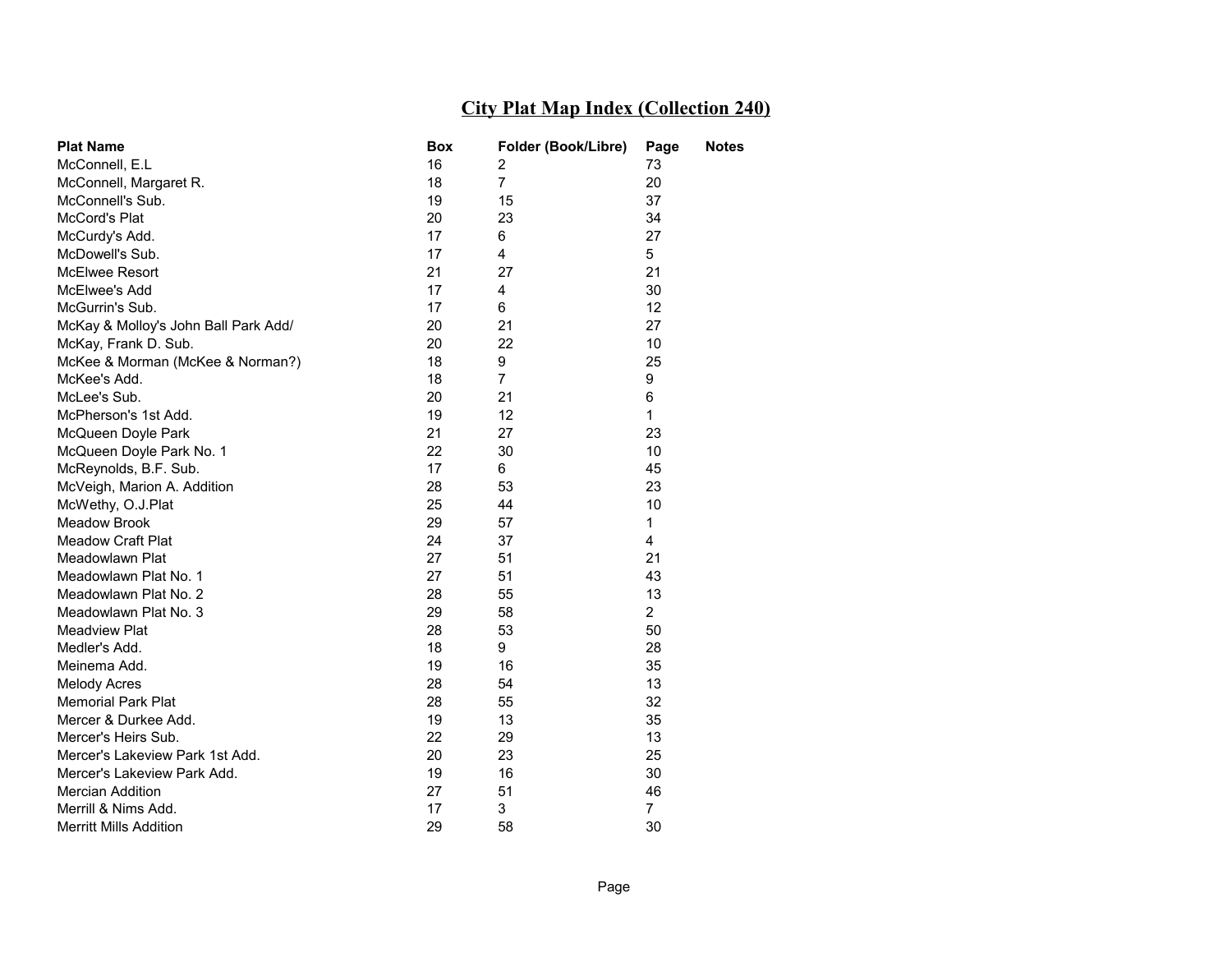| <b>Plat Name</b>                        | Box | Folder (Book/Libre) | Page            | <b>Notes</b> |
|-----------------------------------------|-----|---------------------|-----------------|--------------|
| Merritt's sub of Alberts Add.           | 19  | 12                  | 35              |              |
| Merritt's, O. J. Add.                   | 18  | 11                  | 11              |              |
| Merritts, O.J. of Moore's Banner Add    | 19  | 15                  | 12 <sub>2</sub> |              |
| Mesa Verde Plat                         | 28  | 55                  | 1               |              |
| Meurs Plat                              | 23  | 35                  | 5               |              |
| Meyer Add No. 1                         | 24  | 38                  | 27              |              |
| Meyer Add.                              | 20  | 19                  | 19              |              |
| Meyering Land Co's Lake Drive Est. Sub. | 22  | 30                  | 20              |              |
| Meyering Land Co's Maryland Est. Sub.   | 22  | 31                  | 6               |              |
| Meyering Land Maryland Est. Sub. No. 1  | 23  | 33                  | 38              |              |
| Meyers Add to Caledonia                 | 18  | 8                   | 37              |              |
| Meyers Lakeview Plat                    | 32  | 65                  | 34              |              |
| Meyers Lakeview Plat                    | 32  | 65                  | 35              |              |
| Meyjes Sub (Stewarts Add)               | 21  | 27                  | 19              |              |
| <b>Michell Plat</b>                     | 23  | 35                  | 6               |              |
| Michigan Maples                         | 28  | 55                  | 14              |              |
| Michigan Maples No. 1                   | 29  | 56                  | 17              |              |
| Michigan Oak Plat                       | 28  | 53                  | 15              |              |
| Michigan Oak Plat No. 1                 | 29  | 57                  | 27              |              |
| <b>Middlesex Farms</b>                  | 26  | 46                  | 10              |              |
| <b>Middleton Plat</b>                   | 31  | 63                  | 46              |              |
| Miedema and Bremer Addition             | 29  | 56                  | 27              |              |
| Miedema and Bremer Addition No. 1       | 30  | 59                  | 28              |              |
| Mike's Addition                         | 27  | 52                  | 47              |              |
| Mike's Addition                         | 27  | 52                  | 48              |              |
| Milan Plat                              | 26  | 48                  | 47              |              |
| Milk's, G.F. Sub.                       | 22  | 32                  | 16              |              |
| Millbrook Estates                       | 23  | 33                  | 16              |              |
| Millbrook Gardens                       | 30  | 60                  | 25              |              |
| Miller's Add.                           | 18  | 10                  | 13              |              |
| Miller's Parkway                        | 26  | 46                  | 9               |              |
| Millers, John. T.                       | 17  | 3                   | 17              |              |
| Mills 2nd Add.                          | 20  | 21                  | 4               |              |
| Mills Add.                              | 17  | 6                   | 18              |              |
| Miner & Murray's Sub                    | 19  | 14                  | 30              |              |
| Miner, Jed Add.                         | 18  | 11                  | 17              |              |
| Mineral Springs Park, Add.              | 18  | 10                  | 10              |              |
| Minor-Martin Plat                       | 25  | 44                  | 34              |              |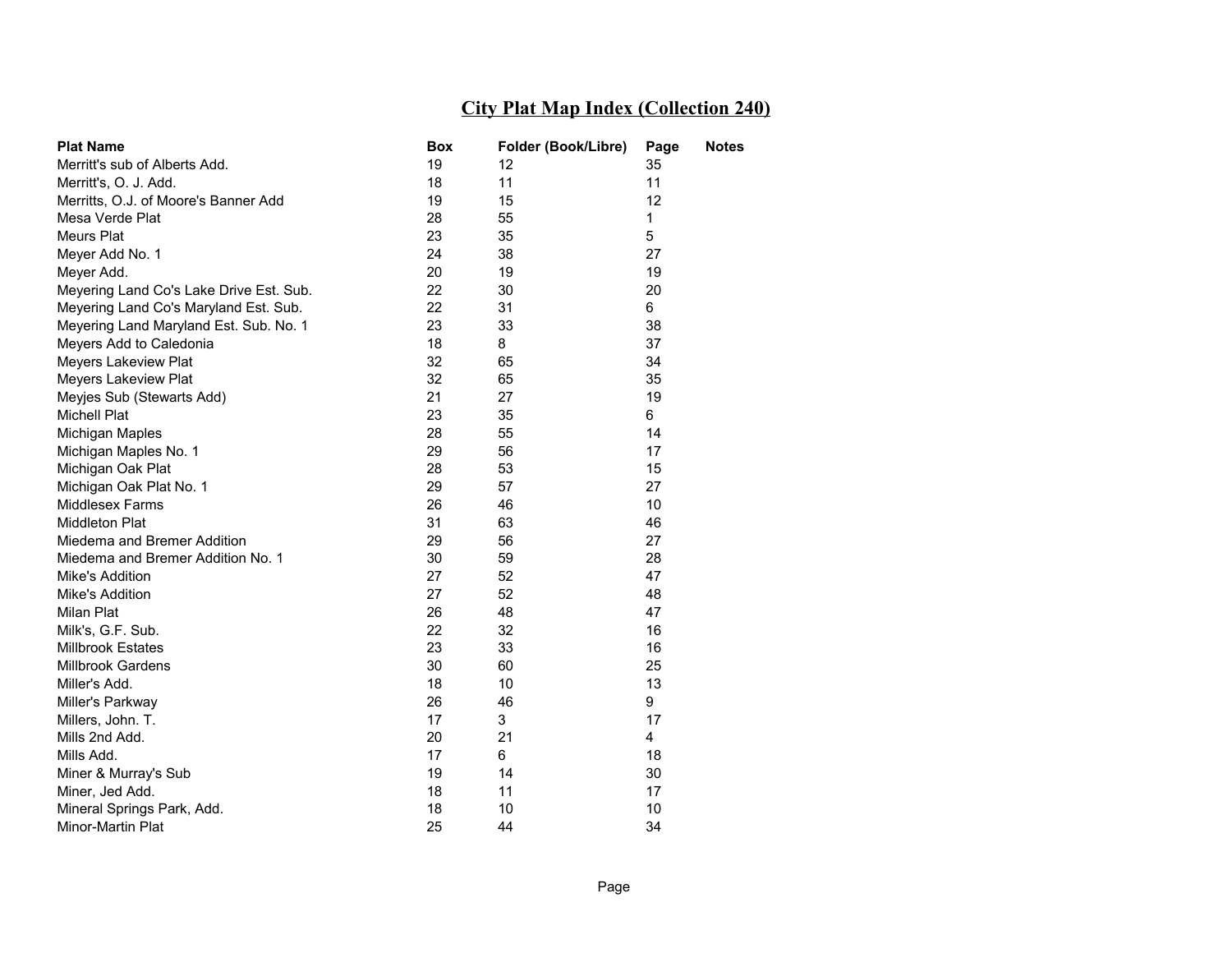| <b>Plat Name</b>                | <b>Box</b> | Folder (Book/Libre) | Page           | <b>Notes</b> |
|---------------------------------|------------|---------------------|----------------|--------------|
| Misner's WM.H.Sub.              | 23         | 34                  | 4              |              |
| <b>Mission Plat</b>             | 30         | 60                  | 35             |              |
| Mission Plat No. 1              | 31         | 63                  | 22             |              |
| Mohl & Van Alstine Add.         | 19         | 13                  | 23             |              |
| Mohrhardts, J. A. Add.          | 20         | 17                  | 35             |              |
| Mol-Dykstra Plat                | 24         | 38                  | 36             |              |
| Molesta Plat                    | 23         | 35                  | 9              |              |
| <b>Molleres Plat</b>            | 21         | 27                  | 13             |              |
| Molloy Farm Plat                | 27         | 51                  | 2              |              |
| Molloy's Pine Ave. Ad.          | 23         | 33                  | $\overline{7}$ |              |
| Molloy's Replat of Wyoming Park | 20         | 19                  | 21             |              |
| Molloys Add.                    | 21         | 25                  | 38             |              |
| Mona Add.                       | 22         | 30                  | 22             |              |
| Monte Vista                     | 31         | 64                  | 48             |              |
| Montgomery's Sub.               | 18         | 7                   | 35             |              |
| Moody's Add.                    | 18         | $\overline{7}$      | 17             |              |
| Moore Industrial Park           | 32         | 66                  | 50             |              |
| Moore's Banner Add.             | 18         | 10                  | $\overline{7}$ |              |
| Morely Plat                     | 22         | 32                  | 35             |              |
| Morgan & Pierce Sub.            | 17         | 3                   | 4              |              |
| Morgan, A.W. Add.               | 20         | 23                  | 38             |              |
| Morgan's Add.                   | 18         | 10                  | 3              |              |
| Morhard's Sub.                  | 17         | 3                   | 16             |              |
| Morhards 2nd Add                | 17         | 6                   | 26             |              |
| Morhards 3rd Sub.               | 19         | 13                  | 29             |              |
| Morris Add.                     | 17         | 6                   | 32             |              |
| Morrison Add.                   | 16         | 1                   | 57             |              |
| Morrison Add.                   | 16         | 1                   | 65             |              |
| Mt. Vernon Park                 | 27         | 52                  | 35             |              |
| Mt. Vernon Park No. 1           | 29         | 58                  | 26             |              |
| Mt. Vernon Park No. 2           | 30         | 60                  | 15             |              |
| Mueller & Oesterle's Sub.       | 19         | 13                  | 3              |              |
| <b>Mulick Park Plat</b>         | 27         | 50                  | 11             |              |
| Munro's Resub of White's Add.   | 18         | 8                   | 36             |              |
| Munshaw Plat                    | 27         | 52                  | 38             |              |
| Munshaw Plat No. 1              | 28         | 55                  | 44             |              |
| Myer's Lake Park                | 20         | 22                  | 23             |              |
| Nagel's, John C. 1st            | 20         | 24                  | 36             |              |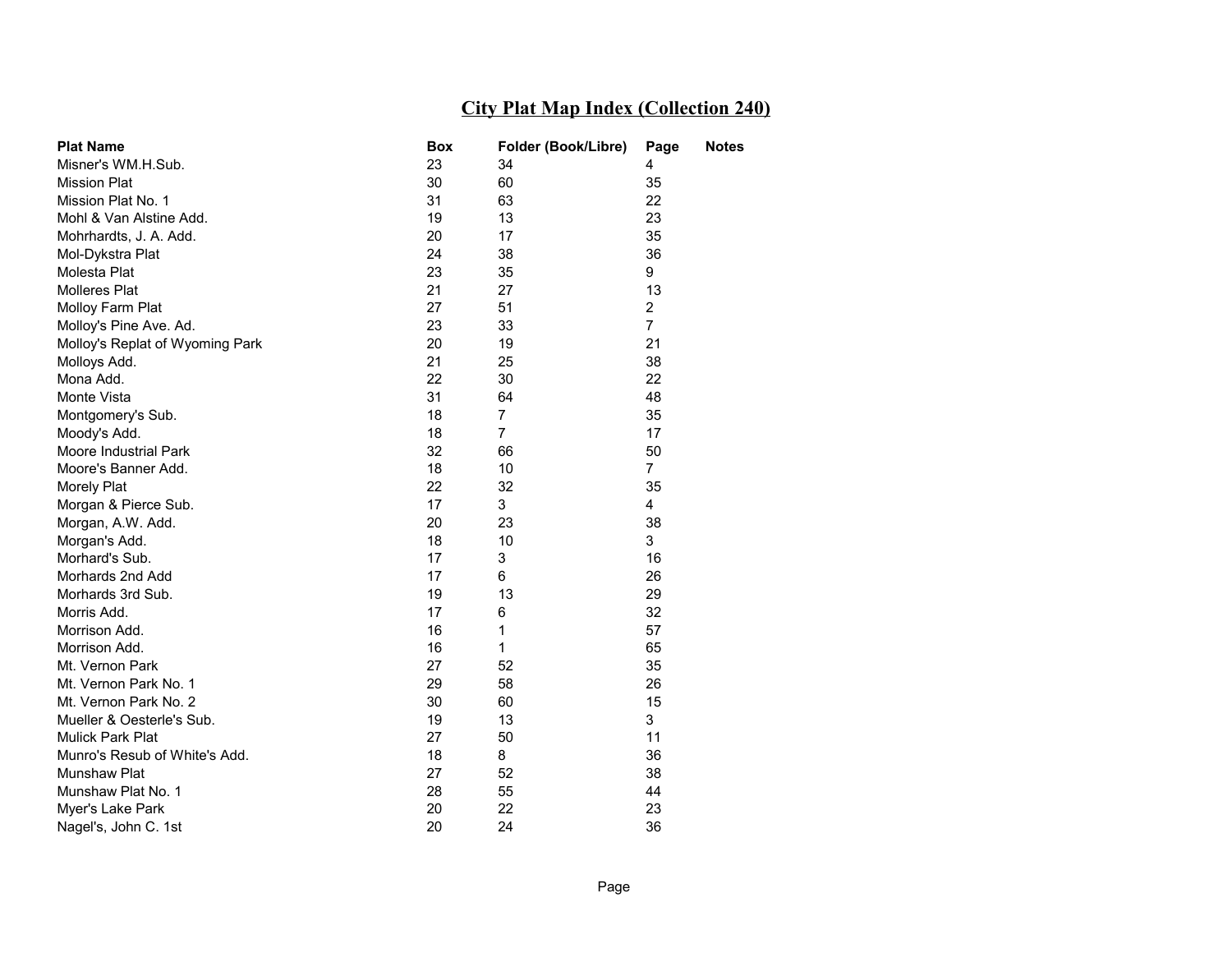| <b>Plat Name</b>                                  | Box | Folder (Book/Libre)     | Page           | <b>Notes</b> |
|---------------------------------------------------|-----|-------------------------|----------------|--------------|
| Nagel's, John C. Add.                             | 20  | 23                      | 13             |              |
| Nagel's, Martin C. Add.                           | 20  | 23                      | 20             |              |
| Nagele's 2nd Add.                                 | 17  | 6                       | 22             |              |
| Nagele's 3rd Add.                                 | 18  | $\overline{7}$          | 38             |              |
| Nagele's 4th Add.                                 | 19  | 14                      | 20             |              |
| Nagele's Add.                                     | 17  | 5                       | 38             |              |
| Nancy Additon                                     | 29  | 58                      | 3              |              |
| Nanninga & Setsma Add.                            | 19  | 14                      | 16             |              |
| Nanninga, Oosting & Mienema Add.                  | 18  | 10                      | 37             |              |
| Nash 2nd Add.                                     | 17  | 6                       | 21             |              |
| Nash, 1st Add. (Sparta)                           | 16  | $\overline{\mathbf{c}}$ | 92             |              |
| Nash, 1st Add. (Sparta)                           | 16  | $\overline{2}$          | 92             |              |
| <b>National Park</b>                              | 24  | 38                      | 9              |              |
| <b>National Park</b>                              | 24  | 38                      | 9              |              |
| Neighborhood Sub.                                 | 20  | 24                      | 32             |              |
| Nell Bouma Plat                                   | 27  | 52                      | 15             |              |
| Nelson Ave. Sub.                                  | 26  | 47                      | $\overline{2}$ |              |
| Nelson Saur Add.                                  | 31  | 63                      | 39             |              |
| Nelson's Add to Cedar Springs                     | 17  | 5                       | 14             |              |
| Nelson's John B; Loyalty Park Sub of Brown's Add. | 20  | 23                      | 10             |              |
| Nevins Plat                                       | 28  | 55                      | 47             |              |
| New Kensington Add.                               | 20  | 17                      | 19             |              |
| <b>Newark Heights</b>                             | 23  | 35                      | 37             |              |
| Newell, Cowels Plat                               | 25  | 44                      | $\overline{7}$ |              |
| Newhall Jr. Plat                                  | 29  | 58                      | 11             |              |
| Newhof, Edward Plat                               | 27  | 49                      | 41             |              |
| Newhof, John                                      | 26  | 47                      | 17             |              |
| Newhof, John Plat No. 1                           | 27  | 49                      | 18             |              |
| Nielsen Subdiv.                                   | 27  | 51                      | 20             |              |
| Nixon, Plat                                       | 21  | 28                      | 33             |              |
| Nolan Bros. Plat                                  | 20  | 21                      | 39             |              |
| Nolan John Plat                                   | 22  | 31                      | 10             |              |
| Norman Wesley Frazier Plat                        | 29  | 56                      | 12             |              |
| Normon Wesley Frazier Plat No.1                   | 29  | 56                      | 13             |              |
| North Bostwick Park, Cannon Twp                   | 21  | 25                      | 9              |              |
| North Botswick Park No. 1                         | 22  | 30                      | 1              |              |
| North Brownville                                  | 17  | 3                       | 39             |              |
| North Brownville                                  | 17  | 3                       | 39             |              |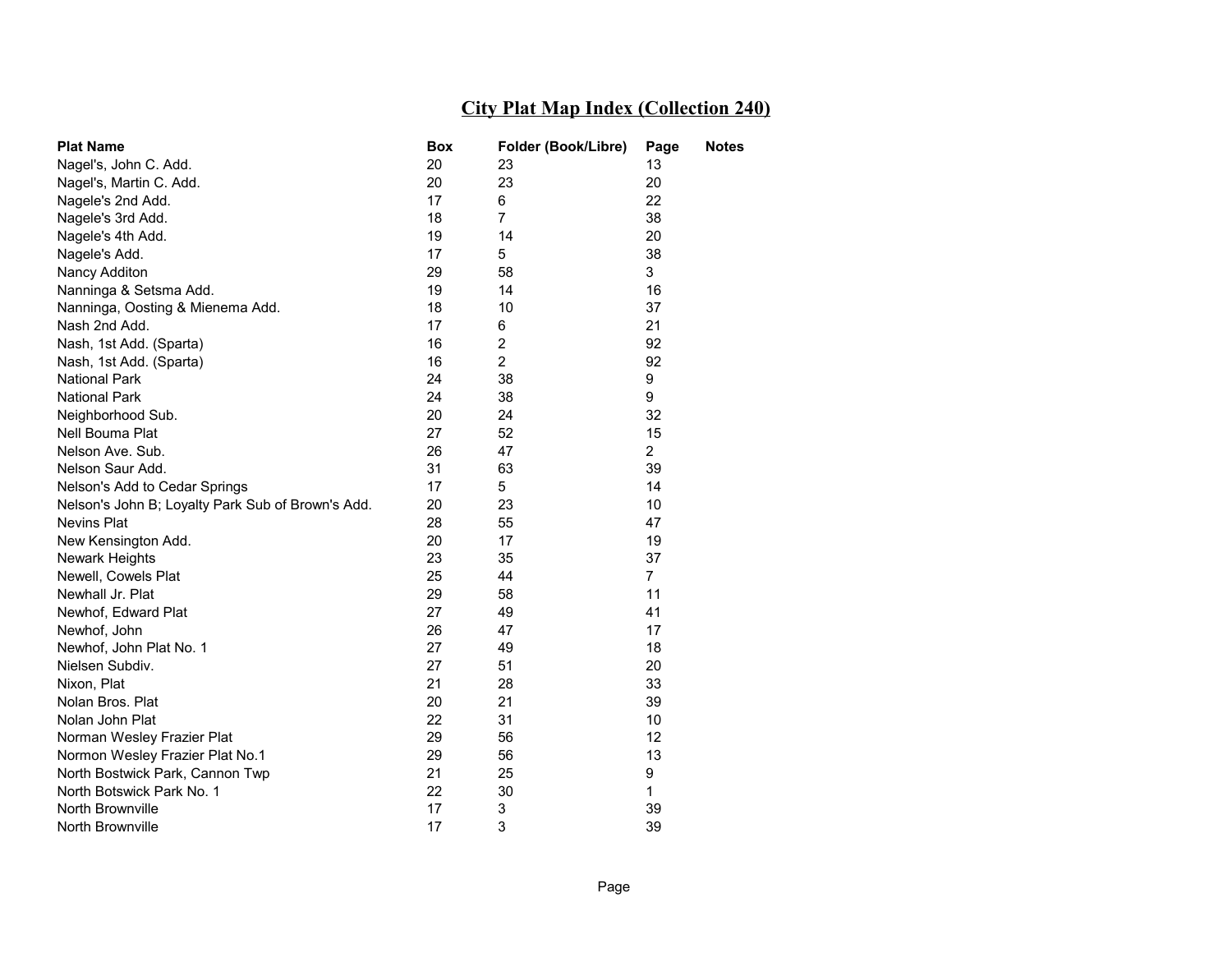| <b>Plat Name</b>                          | Box | Folder (Book/Libre) | Page           | <b>Notes</b> |
|-------------------------------------------|-----|---------------------|----------------|--------------|
| North Park Place Ad.                      | 18  | 11                  | 36             |              |
| North Park Place Add.#2                   | 19  | 12                  | 6              |              |
| Northedge Plat                            | 22  | 29                  | 25             |              |
| Northern Aire Estates                     | 31  | 63                  | 47             |              |
| Northern Aire Estates Replat              | 33  | 68                  | 39             |              |
| Northgate                                 | 27  | 51                  | 30             |              |
| Northgate No. 1                           | 28  | 53                  | 31             |              |
| Northgate No. 1                           | 28  | 53                  | 31             |              |
| Northgate No. 2                           | 28  | 55                  | 4              |              |
| Northland Plat                            | 32  | 66                  | 33             |              |
| Northouse Plat                            | 26  | 47                  | 26             |              |
| Northouse Plat No. 1                      | 27  | 50                  | 35             |              |
| Northouse Plat No. 2                      | 27  | 52                  | 37             |              |
| Northouse Plat No. 3                      | 28  | 53                  | 34             |              |
| Northouse Subdivision                     | 29  | 57                  | 24             |              |
| Northrop's 2nd Add.                       | 17  | 5                   | 17             |              |
| Northrop's 3rd Add.                       | 17  | 6                   | 37             |              |
| Northrop's 4th Add.                       | 18  | 7                   | 34             |              |
| Northrop's Add.                           | 16  | $\overline{2}$      | 94             |              |
| Northrop's, N.W. 5th Add.                 | 19  | 12                  | 33             |              |
| Northrop's, N.W. Fulton & Fuller St. Add. | 19  | 15                  | 26             |              |
| Northview Highlands                       | 31  | 62                  | 44             |              |
| Northview Highlands #1                    | 32  | 65                  | 17             |              |
| Northville                                | 28  | 54                  | 20             |              |
| Northville                                | 28  | 54                  | 20             |              |
| Northville No. 1                          | 29  | 56                  | 6              |              |
| Northville No. 2                          | 30  | 60                  | 16             |              |
| Northville No. 3                          | 30  | 60                  | 26             |              |
| Northville No. 4                          | 30  | 60                  | 48             |              |
| Northville No. 5                          | 30  | 60                  | 49             |              |
| Northville No. 5                          | 30  | 60                  | 50             |              |
| Northville No. 6                          | 32  | 65                  | 19             |              |
| Northville No. 7                          | 32  | 65                  | 19             |              |
| Northville No. 8                          | 33  | 69                  | 6              |              |
| Northville No. 8                          | 33  | 69                  | $\overline{7}$ |              |
| Northwest Hilltop Add.                    | 30  | 61                  | 35             |              |
| <b>Northwood Gardens</b>                  | 24  | 37                  | 5              |              |
| Northwood Homesites                       | 22  | 32                  | 35             |              |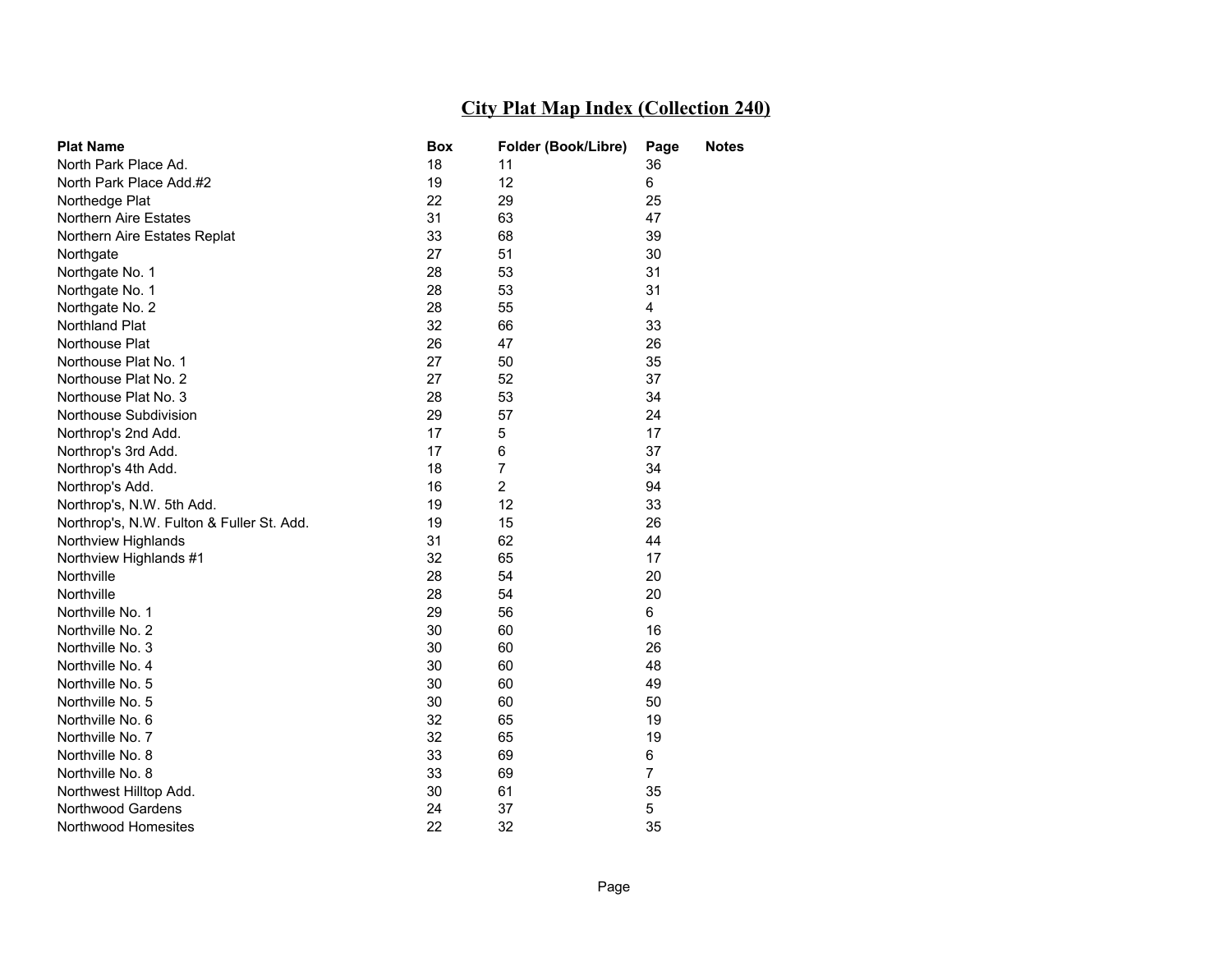| <b>Plat Name</b>             | Box | Folder (Book/Libre) | Page           | <b>Notes</b> |
|------------------------------|-----|---------------------|----------------|--------------|
| Nortnern Aire Estates No. 2  | 33  | 68                  | 2              |              |
| Nortons, C.M. Add.           | 20  | 22                  | 28             |              |
| O-Wash-Ta-Nong               | 20  | 22                  | 17             |              |
| O'Harrow & Hinyan Add.       | 19  | 16                  | 11             |              |
| O'Keefe Add.                 | 19  | 16                  | 25             |              |
| Oak Brook Valley             | 31  | 63                  | 10             |              |
| Oak Forest Addition          | 30  | 59                  | 30             |              |
| Oak Grove Plat               | 24  | 38                  | 18             |              |
| Oak Knolls Plat              | 29  | 57                  | 30             |              |
| Oak Knolls Plat No.1         | 30  | 59                  | 36             |              |
| Oak Park Add.                | 21  | 26                  | $\overline{7}$ |              |
| Oak Valley Add.              | 21  | 26                  | 30             |              |
| Oakcrest Plat                | 27  | 49                  | 39             |              |
| Oakcrest Plat No. 1          | 28  | 54                  | 3              |              |
| Oakdale Park 2nd Add.        | 18  | 8                   | 14             |              |
| Oakdale Park Add.            | 18  | $\overline{7}$      | 28             |              |
| Oakfield Twp. Assessors Plat | 26  | 47                  | 28             |              |
| Oakfield Twp. Assessors Plat | 26  | 47                  | 29             |              |
| Oakhurst Sub.                | 25  | 43                  | 33             |              |
| Oakland Add.                 | 20  | 17                  | $\mathbf{1}$   |              |
| Oakland Beach Park           | 22  | 29                  | 36             |              |
| Oaklawn Plat                 | 22  | 31                  | 36             |              |
| Oakleigh Estates             | 31  | 64                  | 36             |              |
| Oakleigh Estates             | 31  | 64                  | 36             |              |
| Oakleigh Estates No. 1       | 32  | 67                  | 14             |              |
| Oakleigh Highlands           | 26  | 46                  | 12             |              |
| Oakleigh Highlands No. 1     | 27  | 49                  | 17             |              |
| Oakleigh Highlands No. 2     | 28  | 53                  | 47             |              |
| Oakleigh Highlands No. 3     | 28  | 55                  | 29             |              |
| Oakleigh Plat                | 26  | 46                  | 17             |              |
| Oakley, Add.                 | 20  | 21                  | 13             |              |
| Oakridge Plat                | 24  | 37                  | 14             |              |
| Oakview Plat                 | 27  | 50                  | 27             |              |
| Oakwood 2nd Add. (Cemetery)  | 19  | 16                  | 31             |              |
| Oakwood 3rd Add. (Cemetery)  | 20  | 24                  | 37             |              |
| Oakwood Heights              | 23  | 33                  | 29             |              |
| Oakwood Park                 | 21  | 28                  | 26             |              |
| Oakwood Terrace              | 23  | 36                  | 3              |              |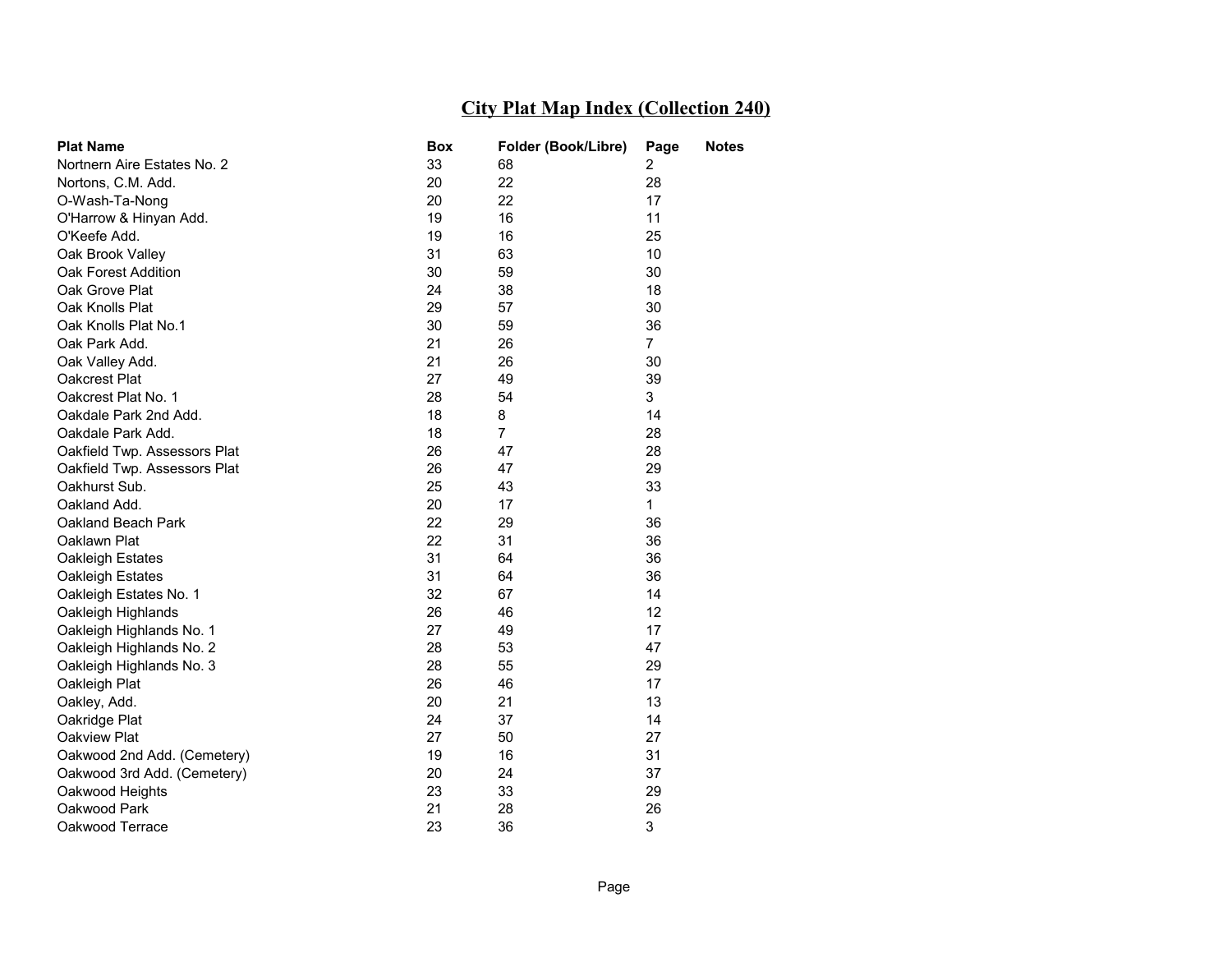| <b>Plat Name</b>                    | <b>Box</b> | Folder (Book/Libre) | Page           | <b>Notes</b> |
|-------------------------------------|------------|---------------------|----------------|--------------|
| Oates Add.                          | 23         | 35                  | 29             |              |
| Odetta Plat                         | 28         | 55                  | 26             |              |
| <b>Old Orchard Estates</b>          | 32         | 67                  | 34             |              |
| Olin Lake Park                      | 21         | 26                  | 39             |              |
| Oliver Wilkinson's Silver Lake Plat | 21         | 25                  | 10             |              |
| Olmstead's Sub.                     | 19         | 13                  | 30             |              |
| Olson Plat                          | 31         | 63                  | 37             |              |
| <b>Olthof Plat</b>                  | 27         | 52                  | 14             |              |
| Oltman & Brummerler Add.            | 20         | 18                  | 9              |              |
| Onieda Hills                        | 23         | 36                  | 16             |              |
| Oppenhuizen, M. Plat no. 1          | 26         | 45                  | 30             |              |
| <b>Orchard Estates</b>              | 31         | 63                  | 29             |              |
| Orchard Hill Add.                   | 18         | 11                  | $\mathbf 1$    |              |
| <b>Orchard Hills Plat</b>           | 28         | 54                  | 24             |              |
| <b>Orchard Homes Plat</b>           | 23         | 33                  | 41             |              |
| Orchard Homes Plat                  | 32         | 66                  | 41             |              |
| <b>Orchard Homesites</b>            | 27         | 49                  | 27             |              |
| Orchard Park                        | 22         | 31                  | 18             |              |
| Orchard plat                        | 23         | 34                  | 42             |              |
| <b>Orchard View Plat</b>            | 27         | 50                  | 47             |              |
| Orlando Annex                       | 23         | 35                  | 40             |              |
| Orlando Park                        | 23         | 34                  | 36             |              |
| Osterhout Add. To City of G.R.      | 20         | 24                  | 34             |              |
| Ostman Add.                         | 28         | 55                  | 35             |              |
| <b>Ottawa Hills</b>                 | 21         | 25                  | 34             |              |
| Ottawa Hills No. 1                  | 21         | 27                  | $\overline{7}$ |              |
| Ottawa Hills No. 2                  | 21         | 28                  | 22 A           |              |
| Ottawa Hills No. 2                  | 21         | 28                  | 22 B           |              |
| Ottawa hills No. 3                  | 24         | 39                  | 17             |              |
| Overbrook Plat                      | 25         | 44                  | 3              |              |
| P & S Plat                          | 29         | 56                  | 34             |              |
| P & S Plat No.1                     | 29         | 57                  | 44             |              |
| Paddock's Sub.                      | 18         | $\overline{7}$      | 15             |              |
| Page's Sub.                         | 17         | 4                   | 39             |              |
| Paima Plat                          | 26         | 48                  | 59             |              |
| Paima Plat No. 1                    | 27         | 51                  | 49             |              |
| Paima Plat No. 2                    | 28         | 54                  | 49             |              |
| Paine & Anderson to Sparta          | 17         | 5                   | 51             |              |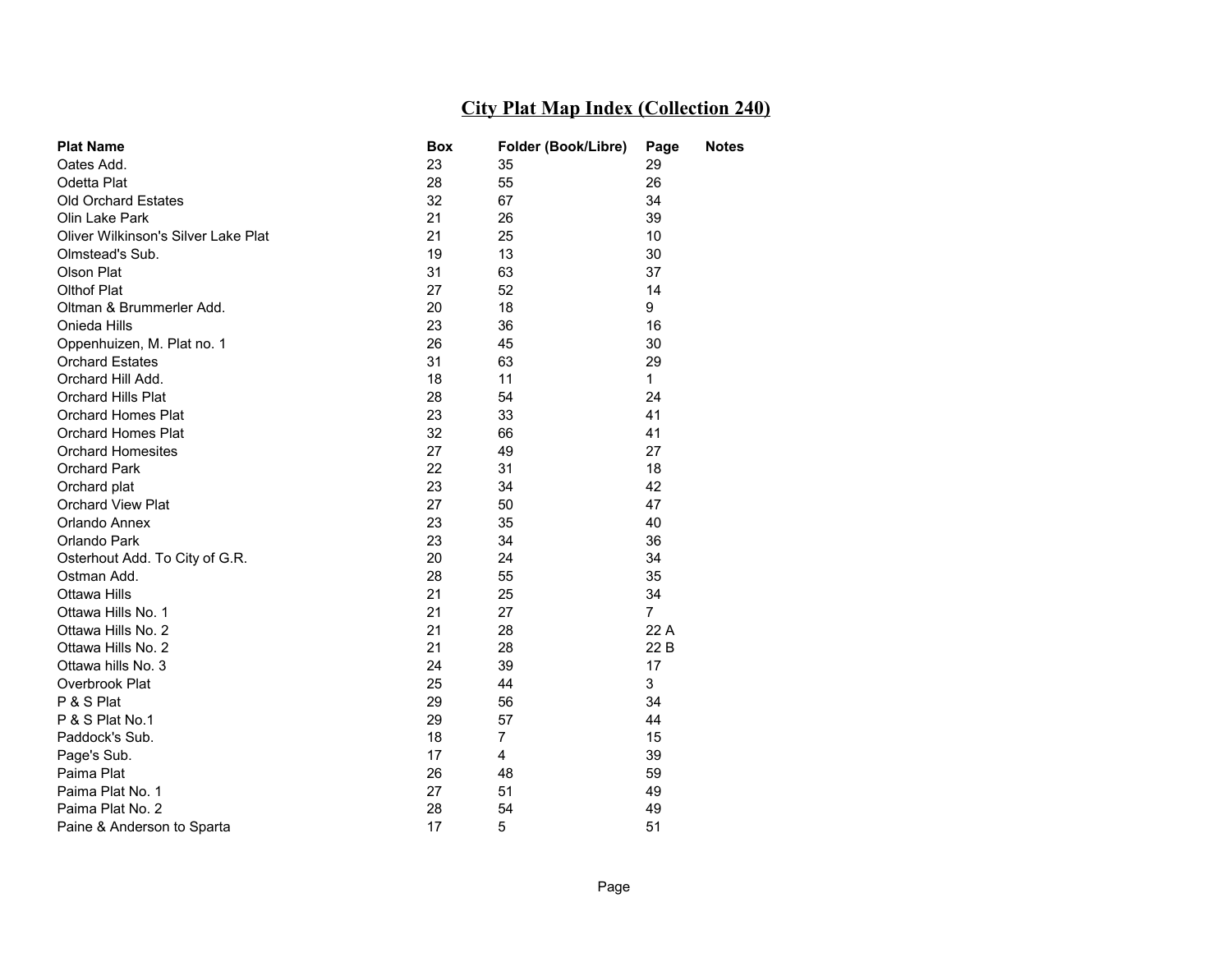| <b>Plat Name</b>                                | Box | Folder (Book/Libre) | Page           | Notes |
|-------------------------------------------------|-----|---------------------|----------------|-------|
| Panfil's Assessor's Plat No. 1 Lots 1 to 9      | 24  | 39                  | 22             |       |
| Panfil's Assessor's Plat No. 10 Lots 186 to 204 | 24  | 40                  | 5              | L     |
| Panfil's Assessor's Plat No. 11 Lots 205 to 215 | 24  | 39                  | 32             |       |
| Panfil's Assessor's Plat No. 12 Lots 216 to 220 | 24  | 39                  | 32             |       |
| Panfil's Assessor's Plat No. 13 Lots 221 to 226 | 24  | 39                  | 33             |       |
| Panfil's Assessor's Plat No. 14 Lots 227 to 237 | 24  | 39                  | 34             |       |
| Panfil's Assessor's Plat No. 15 Lots 238 to 254 | 24  | 39                  | 35             |       |
| Panfil's Assessor's Plat No. 16 Lots 255 to 267 | 24  | 39                  | 36             |       |
| Panfil's Assessor's Plat No. 17 Lots 268 to 299 | 24  | 39                  | 37             |       |
| Panfil's Assessor's Plat No. 18 Lots 300 to 312 | 24  | 39                  | 38             |       |
| Panfil's Assessor's Plat No. 19 Lots 313 to 316 | 24  | 39                  | 39             |       |
| Panfil's Assessor's Plat No. 2 Lots 10 to 50    | 24  | 39                  | 23             |       |
| Panfil's Assessor's Plat No. 20 Lots 317 to 364 | 24  | 39                  | 40             |       |
| Panfil's Assessor's Plat No. 21 Lots 365 to 391 | 24  | 40                  | $\mathbf{1}$   |       |
| Panfil's Assessor's Plat No. 22 Lots 392 to 437 | 24  | 40                  | $\overline{2}$ |       |
| Panfil's Assessor's Plat No. 23 Lots 438 to 464 | 24  | 40                  | 3              |       |
| Panfil's Assessor's Plat No. 24 Lots 465 to 474 | 24  | 40                  | 6              |       |
| Panfil's Assessor's Plat No. 25 Lots 475 to 484 | 24  | 40                  | $\overline{7}$ |       |
| Panfil's Assessor's Plat No. 26 Lots 485 to 519 | 24  | 40                  | 8              |       |
| Panfil's Assessor's Plat No. 27 Lots 520 to 548 | 24  | 40                  | 9              |       |
| Panfil's Assessor's Plat No. 28 Lots 549 to 562 | 24  | 40                  | 10             |       |
| Panfil's Assessor's Plat No. 29 Lots 563 to 577 | 24  | 40                  | 11             |       |
| Panfil's Assessor's Plat No. 3 Lots 51 to 64    | 24  | 39                  | 24             |       |
| Panfil's Assessor's Plat No. 30 Lots 578 to 595 | 24  | 40                  | 12             |       |
| Panfil's Assessor's Plat No. 31 Lots 596 to 605 | 24  | 40                  | 13             |       |
| Panfil's Assessor's Plat No. 32 Lots 606 to 623 | 24  | 40                  | 14             |       |
| Panfil's Assessor's Plat No. 33 Lots 624 to 631 | 24  | 40                  | 15             |       |
| Panfil's Assessor's Plat No. 34 Lots 632 to 641 | 24  | 40                  | 16             |       |
| Panfil's Assessor's Plat No. 35 Lots 642 to 695 | 24  | 40                  | 17             |       |
| Panfil's Assessor's Plat No. 36 Lots 696 to 710 | 24  | 40                  | 18             |       |
| Panfil's Assessor's Plat No. 37 Lots 711 to 726 | 24  | 40                  | 19             |       |
| Panfil's Assessor's Plat No. 38 Lots 727 to 733 | 24  | 40                  | 20             |       |
| Panfil's Assessor's Plat No. 39 Lots 734 to 764 | 24  | 40                  | 21             |       |
| Panfil's Assessor's Plat No. 4 Lots 65 to 104   | 24  | 39                  | 25             |       |
| Panfil's Assessor's Plat No. 40 Lots 765 to 784 | 24  | 40                  | 22             |       |
| Panfil's Assessor's Plat No. 41 Lots 785 to 790 | 24  | 40                  | 23             |       |
| Panfil's Assessor's Plat No. 42 Lots 791 to 811 | 24  | 40                  | 33             |       |
| Panfil's Assessor's Plat No. 43 Lots 812 to 827 | 24  | 40                  | 24             |       |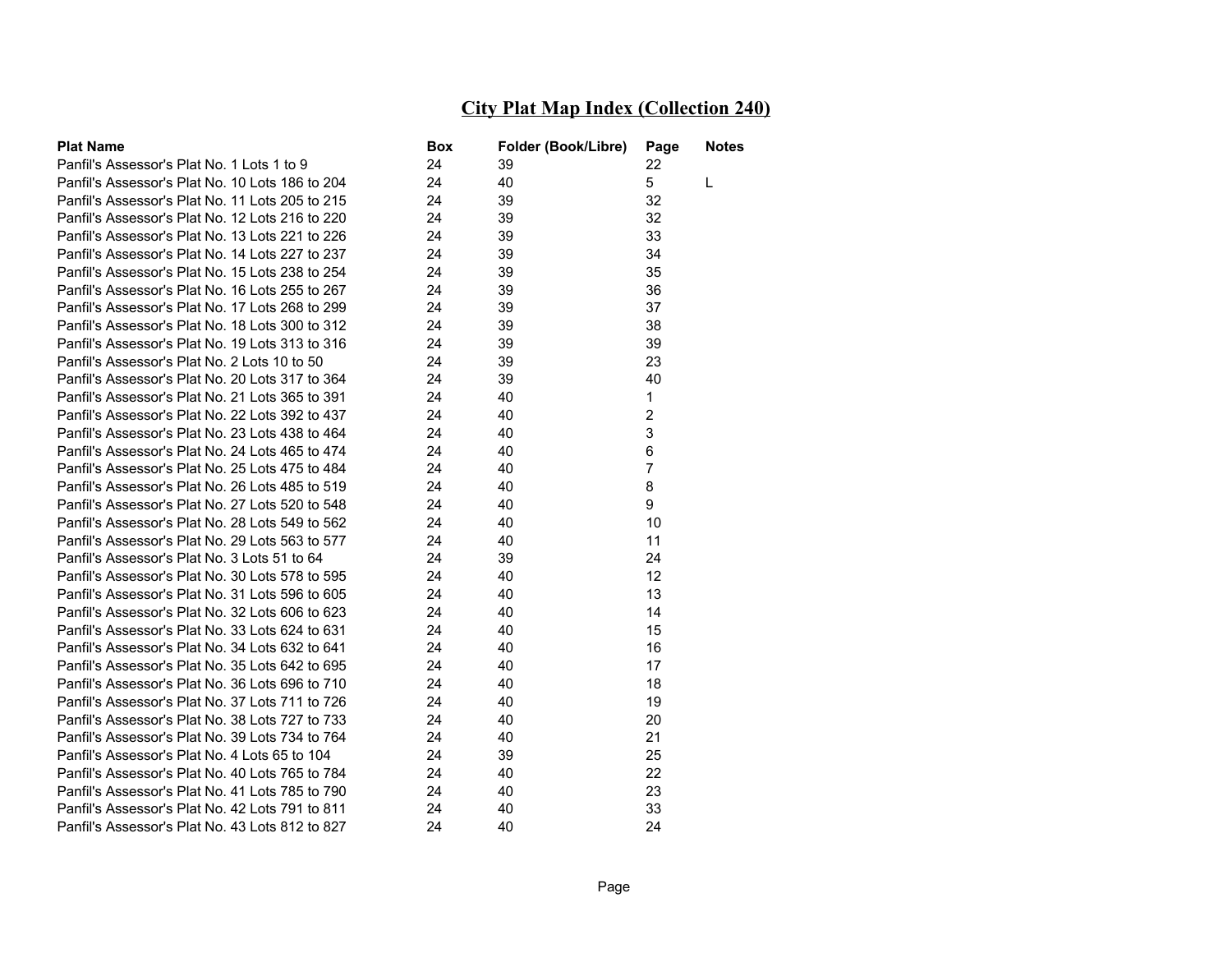| <b>Plat Name</b>                                  | Box | Folder (Book/Libre) | Page           | <b>Notes</b> |
|---------------------------------------------------|-----|---------------------|----------------|--------------|
| Panfil's Assessor's Plat No. 44 Lots 828 to 848   | 24  | 40                  | 25             |              |
| Panfil's Assessor's Plat No. 45 Lots 849 to 867   | 24  | 40                  | 26             |              |
| Panfil's Assessor's Plat No. 46 Lots 868 to 881   | 24  | 40                  | 27             |              |
| Panfil's Assessor's Plat No. 47 Lots 882 to 890   | 24  | 40                  | 28             |              |
| Panfil's Assessor's Plat No. 48 Lots 891 to 898   | 24  | 40                  | 29             |              |
| Panfil's Assessor's Plat No. 49 Lots 899 to 904   | 24  | 40                  | 34             |              |
| Panfil's Assessor's Plat No. 5 Lots 105 to 115    | 24  | 39                  | 26             |              |
| Panfil's Assessor's Plat No. 50 Lots 905 to 924   | 24  | 40                  | 35             |              |
| Panfil's Assessor's Plat No. 51 Lots 925 to 1075  | 24  | 40                  | 36             |              |
| Panfil's Assessor's Plat No. 52 Lots 1076 to 1103 | 24  | 40                  | 37             |              |
| Panfil's Assessor's Plat No. 53 Lots 1104 to 1154 | 24  | 40                  | 38             |              |
| Panfil's Assessor's Plat No. 54 Lots 1155 to 1230 | 24  | 40                  | 39             |              |
| Panfil's Assessor's Plat No. 55 Lots 1231 to 1298 | 24  | 40                  | 30             |              |
| Panfil's Assessor's Plat No. 56 Lots 1299 to 1396 | 24  | 40                  | 31             |              |
| Panfil's Assessor's Plat No. 6 Lots 116 to 131    | 24  | 39                  | 27             |              |
| Panfil's Assessor's Plat No. 7 Lots 132 to 139    | 24  | 39                  | 28             |              |
| Panfil's Assessor's Plat No. 8 Lots 140 to 147    | 24  | 39                  | 29             |              |
| Panfil's Assessor's Plat No. 9 Lots 148 to 185    | 24  | 40                  | $\overline{4}$ |              |
| <b>Pantlind Home Sites</b>                        | 21  | 25                  | 20             |              |
| Pantlind Home Sites No. 1                         | 21  | 25                  | 33             |              |
| Pantlind's V.A.                                   | 18  | $\overline{7}$      | $\overline{7}$ |              |
| Paris Hall Park                                   | 23  | 33                  | 42             |              |
| Paris Highlands                                   | 23  | 34                  | 28             |              |
| Paris Park                                        | 22  | 30                  | 35             |              |
| Paris Park Gardens                                | 31  | 62                  | 48             |              |
| Paris Park Gardens                                | 31  | 62                  | 48             |              |
| Paris Park No. 1                                  | 23  | 33                  | 11             |              |
| Paris Park No. 2                                  | 23  | 34                  | 33             |              |
| Paris Park No. 3                                  | 23  | 35                  | 13             |              |
| Paris Road Uplands                                | 22  | 30                  | 39             |              |
| Park Home Add.                                    | 20  | 22                  | 12             |              |
| Park Place Plat                                   | 23  | 34                  | 12             |              |
| Park Plat                                         | 24  | 37                  | 31             |              |
| Park Ridge Add                                    | 18  | 10                  | 26             |              |
| Park Side Plat Add                                | 20  | 18                  | 30             |              |
| Park View Add                                     | 20  | 20                  | 22             |              |
| Parkside Gardens Addition                         | 30  | 60                  | 33             |              |
| <b>Parkview Estates</b>                           | 28  | 53                  | 26             |              |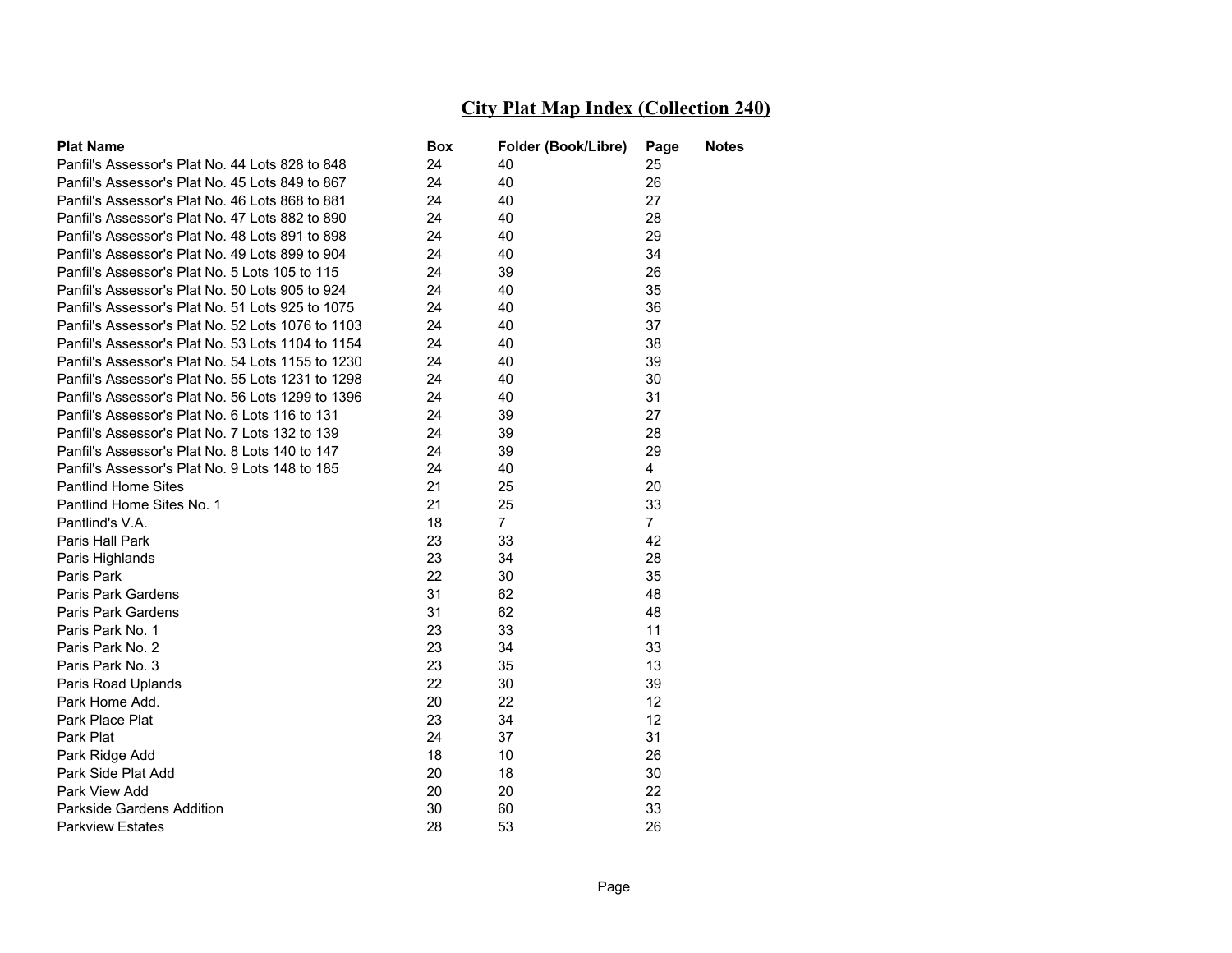| <b>Plat Name</b>                 | Box | Folder (Book/Libre) | Page           | <b>Notes</b> |
|----------------------------------|-----|---------------------|----------------|--------------|
| <b>Parkview Farms</b>            | 29  | 58                  | 35             |              |
| <b>Parkview Heights</b>          | 28  | 53                  | 36             |              |
| Parkview Heights No. 1           | 28  | 54                  | $\overline{7}$ |              |
| Parkview Heights No. 2           | 29  | 56                  | 41             |              |
| Parkwood Addition No. 2          | 29  | 57                  | 5              |              |
| Parkwood Addition No. 3          | 29  | 58                  | $\overline{7}$ |              |
| Parkwood Addition No. 4          | 30  | 59                  | 18             |              |
| Parkwood Addition No. 5          | 33  | 69                  | 45             |              |
| Parkwood Addition No. 5          | 33  | 69                  | 46             |              |
| <b>Parkwood Estates</b>          | 31  | 64                  | 3              |              |
| Parkwood Plat                    | 27  | 51                  | 42             |              |
| Parkwood Plat No. 1              | 28  | 54                  | 18             |              |
| Parrott's - Clement              | 20  | 18                  | 33             |              |
| Pasadena Park                    | 21  | 28                  | $\overline{4}$ |              |
| Paterson's Add.                  | 18  | 10                  | 21             |              |
| Patten Add.                      | 19  | 14                  | 31             |              |
| Patterson Industrial Park        | 33  | 69                  | 49             |              |
| Patterson Industrial Park        | 33  | 69                  | 50             |              |
| Paul Leonard Plat                | 27  | 52                  | $\overline{2}$ |              |
| Paul, Amos Plat                  | 24  | 40                  | 40             |              |
| Paulo Add.                       | 20  | 20                  | 38             |              |
| Pauls Sub of Boynton & Judd Lake | 19  | 12                  | 32             |              |
| Pauls, John 2nd Add              | 20  | 21                  | 18             |              |
| Pauls, John Add                  | 20  | 19                  | 40             |              |
| Pebble Plane Plat                | 21  | 28                  | 28             |              |
| Peck & Veenboer's 1st Add        | 18  | $\overline{7}$      | 37             |              |
| Peck & Veenboer's 2nd Add        | 18  | $\overline{7}$      | 39             |              |
| Peck & Veenboer's 4th Add        | 18  | 10                  | 35             |              |
| Peck's, Thomas Add               | 20  | 17                  | 11             |              |
| Pell's Add                       | 20  | 18                  | 18             |              |
| Pembroke Park                    | 23  | 34                  | 25             |              |
| Peninsula Park                   | 21  | 27                  | 5              |              |
| Peninsula Park                   | 21  | 27                  | 5              |              |
| <b>Pennell Park</b>              | 21  | 27                  | 24             |              |
| Pennell Park No. 1               | 24  | 37                  | 35             |              |
| Pennell's, John Wesley Sub       | 17  | 4                   | 14             |              |
| Pennellwood                      | 22  | 32                  | 40             |              |
| Penney's, Add J.                 | 17  | 5                   | 33             |              |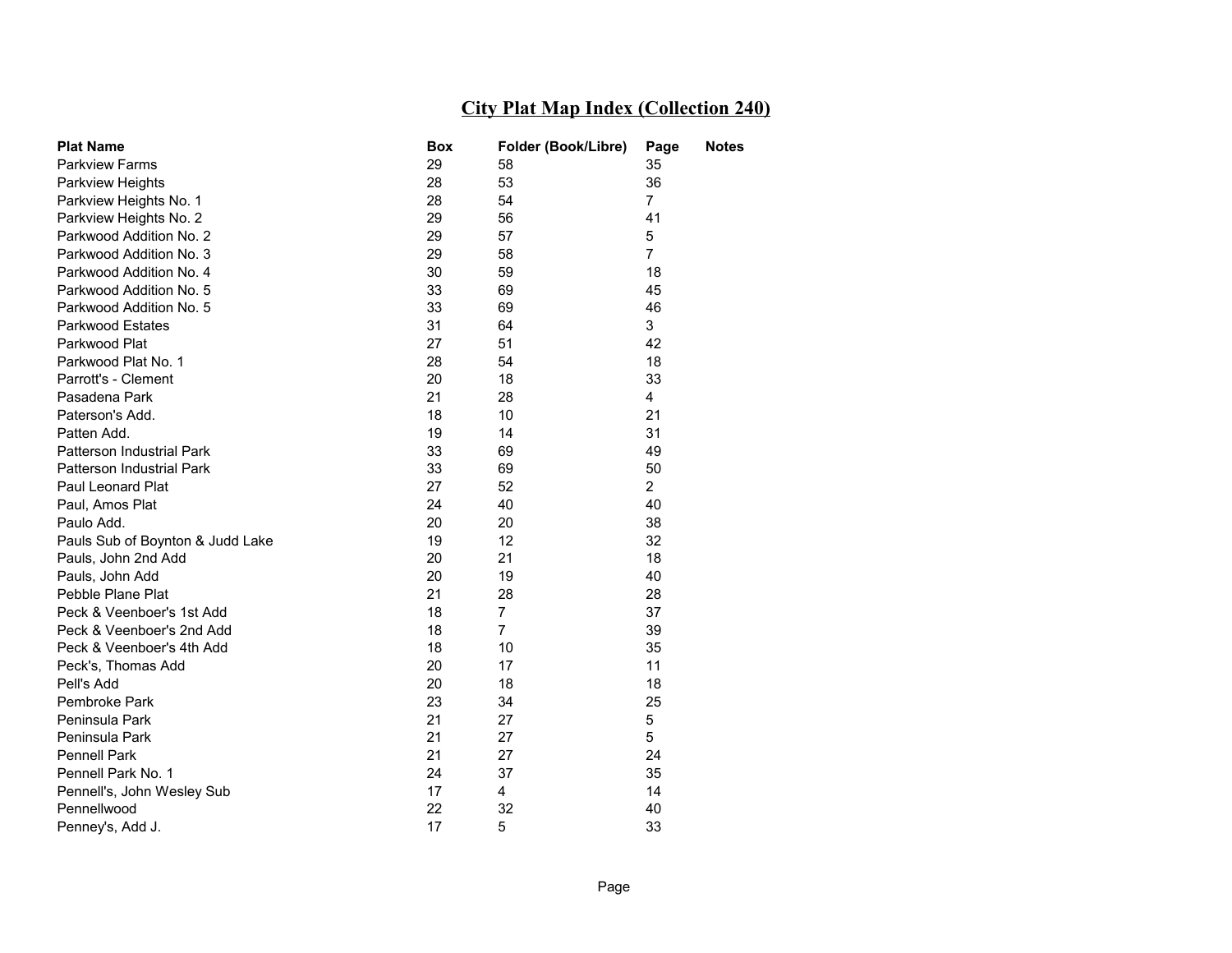| <b>Plat Name</b>                 | Box | Folder (Book/Libre) | Page         | <b>Notes</b> |
|----------------------------------|-----|---------------------|--------------|--------------|
| Penniel's Fair Ground Add        | 19  | 12                  | 24           |              |
| Peoples Savings Bank Add         | 19  | 16                  | 18           |              |
| Perkins & Phelps Sub.            | 21  | 26                  | 11           |              |
| Perkins Add                      | 20  | 19                  | 26           |              |
| Perkins, G.W. Sub.               | 17  | 4                   | 20           |              |
| Perry's Add to Grandville        | 20  | 20                  | 32           |              |
| Pettibone, Chas. C. & Co.        | 17  | 5                   | 52           |              |
| Pettibone, K.S. (Prev. Rec 1-35) | 20  | 19                  | 9            |              |
| Pettit, O.W. Add                 | 18  | 11                  | 35           |              |
| Pezet Plat                       | 26  | 48                  | 46           |              |
| <b>Pheasant Hills</b>            | 27  | 50                  | 49           |              |
| Pheasant Hills No. 1             | 28  | 53                  | 10           |              |
| Pheasant Hills No. 2             | 29  | 56                  | 10           |              |
| Phelps, Glenn C. Sub             | 24  | 39                  | 1            |              |
| Phernambucq Plat                 | 22  | 32                  | 26           |              |
| <b>Phillips Add</b>              | 21  | 27                  | 8            |              |
| <b>Picketts Add</b>              | 18  | 9                   | 39           |              |
| Picketts, Burton St. Add         | 20  | 23                  | 8            |              |
| Picketts, J.D. Plat              | 20  | 23                  | 35           |              |
| Pierce & Stevens Sub.            | 17  | 3                   | 19           |              |
| Pierce, Harley Sub               | 20  | 20                  | 16           |              |
| Pine Acres                       | 32  | 66                  | 27           |              |
| <b>Pine Bluff Homesites</b>      | 28  | 54                  | 44           |              |
| Pine Bluff Homesites No. 1       | 31  | 62                  | 10           |              |
| <b>Pine Creek Estates</b>        | 31  | 63                  | 28           |              |
| Pine Creek Estates No. 2         | 33  | 68                  | 22           |              |
| Pine Creek Plat                  | 28  | 55                  | 50           |              |
| Pine Creek Plat No. 1            | 29  | 56                  | 30           |              |
| Pine Creek Plat No. 2            | 29  | 56                  | 38           |              |
| Pine Creek Plat No. 3            | 29  | 58                  | $\mathbf{1}$ |              |
| Pine Creek Plat No. 4            | 30  | 59                  | 34           |              |
| Pine Creek Plat No. 5            | 30  | 60                  | 32           |              |
| Pine Grove                       | 27  | 51                  | 31           |              |
| <b>Pine Grove Estates</b>        | 32  | 65                  | 18           |              |
| Pine Grove Estates No. 1         | 32  | 66                  | 42           |              |
| Pine Hill                        | 21  | 28                  | 31           |              |
| Pine Hill Cemetery No. 1         | 30  | 59                  | 37           |              |
| Pine Island View Park            | 26  | 45                  | 32           |              |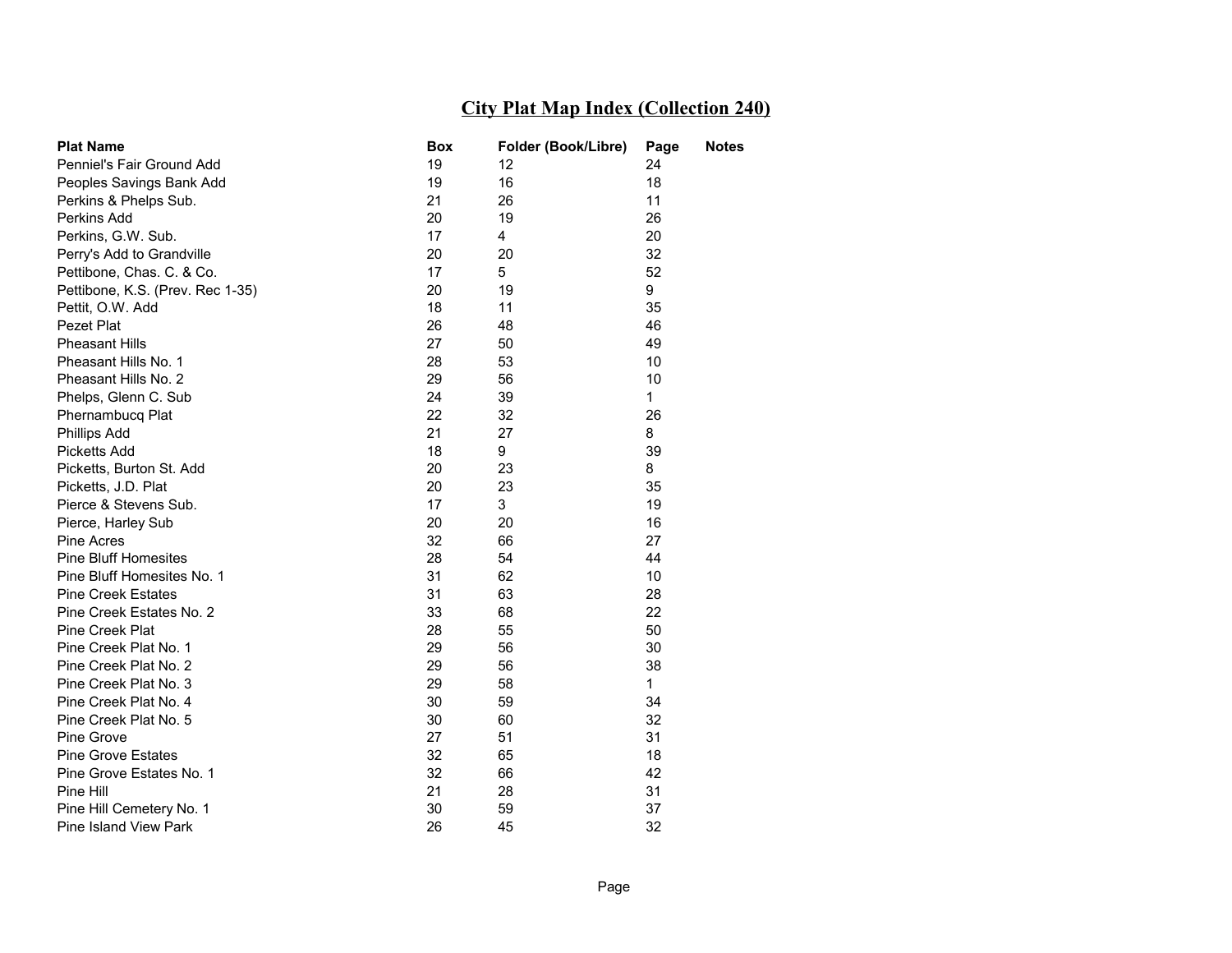| <b>Plat Name</b>                               | Box | Folder (Book/Libre) | Page           | <b>Notes</b> |
|------------------------------------------------|-----|---------------------|----------------|--------------|
| <b>Pine Island View Park</b>                   | 26  | 45                  | 32             |              |
| Pine Meadows                                   | 29  | 56                  | 42             |              |
| Pine Meadows No. 1                             | 29  | 58                  | 13             |              |
| Pine Meadows No. 2                             | 30  | 59                  | 43             |              |
| Pine Meadows No. 3                             | 30  | 61                  | 15             |              |
| Pine Meadows No. 4                             | 31  | 62                  | 23             |              |
| Pine Meadows No. 5                             | 31  | 63                  | 4              |              |
| Pine Meadows No. 6                             | 32  | 65                  | 15             |              |
| Pine Meadows No. 6                             | 32  | 65                  | 16             |              |
| Pine Ridge Sub.                                | 22  | 31                  | $\overline{4}$ |              |
| <b>Pinecrest Plat</b>                          | 32  | 65                  | 44             |              |
| Pines the Ramsdells Sub.                       | 21  | 28                  | 15             |              |
| Pines, The Cannon Twp                          | 20  | 24                  | 35             |              |
| <b>Pineview Acres</b>                          | 30  | 59                  | 11             |              |
| Pioneer Plat                                   | 22  | 32                  | 10             |              |
| Pitsch Sub.                                    | 30  | 59                  | 16             |              |
| Pitt's Sub.                                    | 16  | $\overline{2}$      | 83             |              |
| <b>Plainfield Acres</b>                        | 23  | 36                  | 34             |              |
| Plainfield Ave Add                             | 17  | 6                   | 13             |              |
| Plainfield Heights Add                         | 22  | 30                  | 29             |              |
| Plainfield Heights Add No. 1                   | 22  | 32                  | 32             |              |
| Plainfield Heights Add No. 2                   | 24  | 37                  | 21             |              |
| Plainfield Highlands                           | 31  | 64                  | 17             |              |
| Plainfield Highlands no. 2                     | 33  | 69                  | $\mathbf{1}$   |              |
| <b>Plainfield Park</b>                         | 23  | 33                  | 15             |              |
| <b>Plainfield Pines</b>                        | 24  | 38                  | 16             |              |
| Plainield, West Village of (Robert Konkle Add) | 24  | 39                  | 16             |              |
| <b>Plainview Park</b>                          | 21  | 25                  | 18             |              |
| Plas Addition                                  | 29  | 57                  | 45             |              |
| <b>Plaster Creek Boulevard</b>                 | 22  | 29                  | 9              |              |
| <b>Plaster Creek Park Plat</b>                 | 22  | 29                  | 18             |              |
| Play Ground Heights, Paris Twp.                | 20  | 22                  | 11             |              |
| <b>Pleasant Hills Resort</b>                   | 21  | 27                  | 16             |              |
| <b>Pleasant Homes</b>                          | 27  | 51                  | 33             |              |
| <b>Pleasant Ridge Farms</b>                    | 28  | 53                  | 20             |              |
| <b>Pleasantview Plat</b>                       | 32  | 65                  | 29             |              |
| <b>Pletts Add</b>                              | 18  | 11                  | 22             |              |
| <b>Plymouth Heights Plat</b>                   | 23  | 34                  | 14             |              |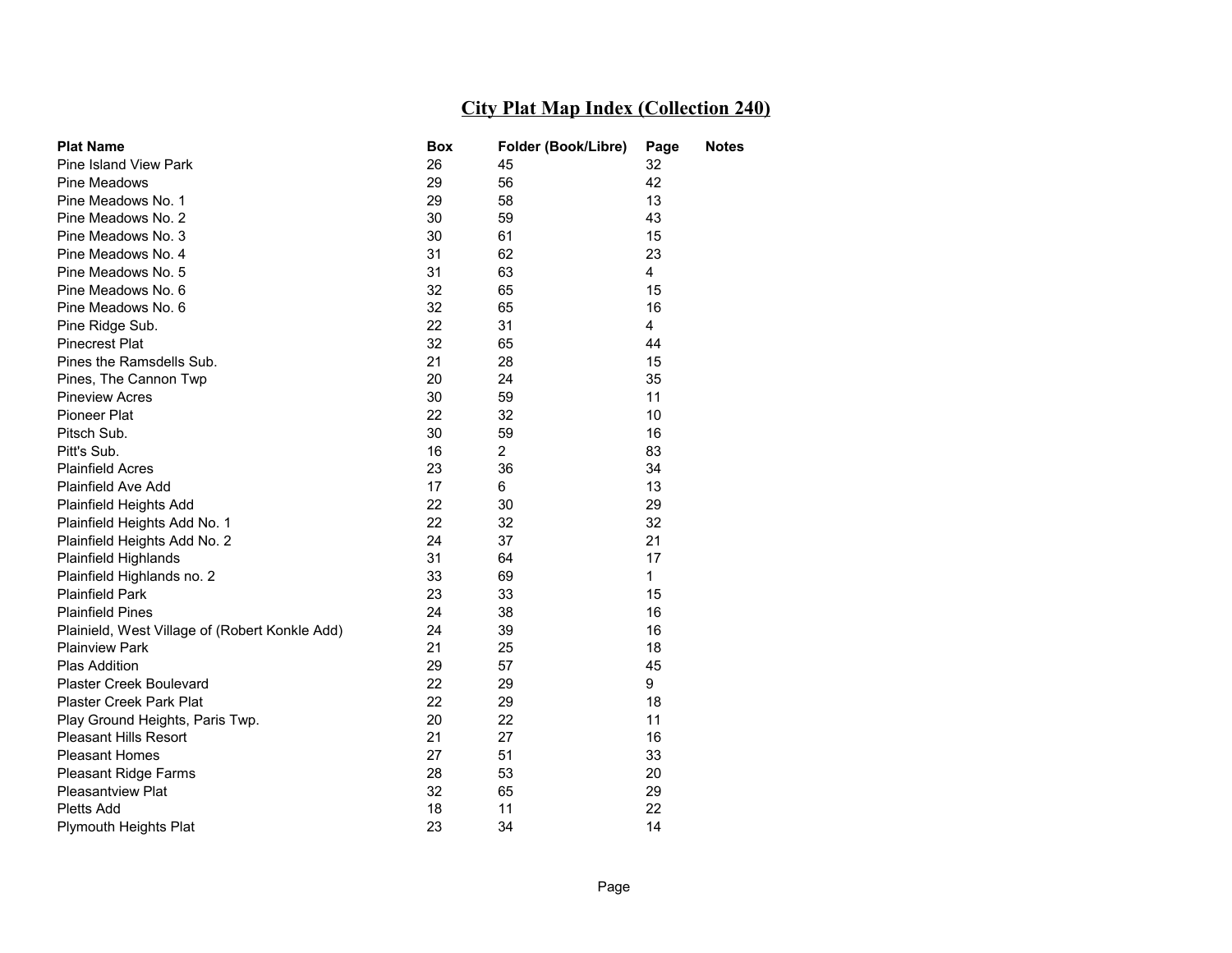| <b>Plat Name</b>                | <b>Box</b> | Folder (Book/Libre) | Page | <b>Notes</b> |
|---------------------------------|------------|---------------------|------|--------------|
| Plymouth Heights Plat No. 1     | 23         | 34                  | 38   |              |
| Plymouth Heights Plat No. 2     | 23         | 34                  | 39   |              |
| Plymouth Heights Plat No. 3     | 23         | 35                  | 36   |              |
| <b>Plymouth Terrace</b>         | 28         | 53                  | 43   |              |
| Point Je-Ne-Be                  | 21         | 27                  | 40   |              |
| <b>Pointview Plat</b>           | 32         | 67                  | 24   |              |
| <b>Pointview Plat</b>           | 32         | 67                  | 24   |              |
| <b>Pointview Plat</b>           | 32         | 67                  | 24   |              |
| Poplar Howe                     | 23         | 35                  | 38   |              |
| Poplar Howe                     | 23         | 35                  | 38   |              |
| Popma -Barron                   | 26         | 48                  | 34   |              |
| Popular Homesites Plat          | 22         | 31                  | 26   |              |
| Porter Homesites                | 26         | 46                  | 26   |              |
| Porter's L. Add                 | 16         | $\overline{2}$      | 19   |              |
| Post Brothers Plat              | 27         | 52                  | 27   |              |
| Post, Agnes plat                | 27         | 52                  | 26   |              |
| Posts' Plat of Pine Island Lake | 20         | 22                  | 6    |              |
| Potawatami Camp Sec             | 21         | 25                  | 11   |              |
| Potter Plat                     | 21         | 28                  | 10   |              |
| Powell, E.Sub                   | 17         | 5                   | 40   |              |
| Powers 2nd Add                  | 17         | 3                   | 28   |              |
| Powers Add                      | 16         | 2                   | 85   |              |
| Powers Paris Add                | 17         | 3                   | 23   |              |
| Powers Paris Add                | 17         | 3                   | 24   |              |
| Powers Pine Add                 | 22         | 29                  | 19   |              |
| Powers Pine Add No.1            | 22         | 30                  | 8    |              |
| Powers, M.F. Add                | 20         | 23                  | 19   |              |
| Powers, W.T. Sub.               | 17         | 6                   | 44   |              |
| Preusse, Albin Plat             | 26         | 47                  | 1    |              |
| <b>Princeton Estates</b>        | 31         | 62                  | 6    |              |
| Princeton Estates No. 1         | 31         | 64                  | 49   |              |
| Princeton Estates No. 1         | 31         | 64                  | 50   |              |
| Princeton Estates No. 2         | 33         | 69                  | 3    |              |
| Prniceton Estates No. 2         | 33         | 69                  | 4    |              |
| Proos, John Add                 | 22         | 31                  | 39   |              |
| Provins, L. S. 2nd Add          | 18         | $\overline{7}$      | 33   |              |
| Provins, L.S. 3rd Add           | 20         | 19                  | 23   |              |
| Provins, L.S. Add               | 18         | $\overline{7}$      | 16   |              |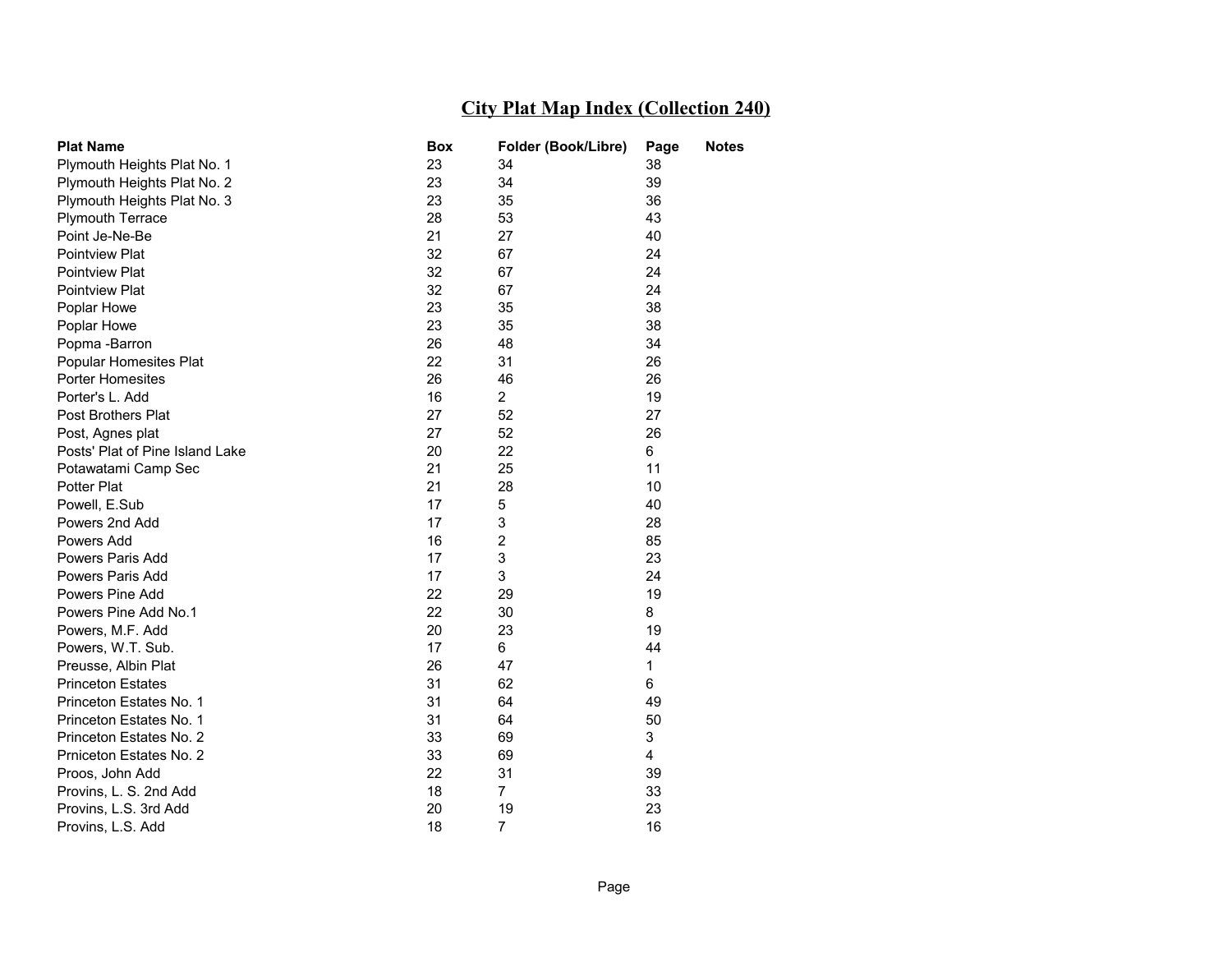| <b>Plat Name</b>               | Box | Folder (Book/Libre) | Page           | <b>Notes</b> |
|--------------------------------|-----|---------------------|----------------|--------------|
| Provins, Sub of Tregents Add   | 20  | 19                  | 24             |              |
| Purchase Plat                  | 26  | 48                  | 26             |              |
| Purchase Plat                  | 26  | 48                  | 26             |              |
| Purchase Plat No. 1            | 27  | 51                  | $\overline{7}$ |              |
| Purchase Plat No. 1            | 27  | 51                  | $\overline{7}$ |              |
| Purchase Plat No. 2            | 27  | 52                  | 36             |              |
| Purchase Plat No. 2            | 27  | 52                  | 36             |              |
| <b>Pursel Plat</b>             | 22  | 29                  | 33             |              |
| Putney's Add to Kent City      | 20  | 17                  | 32             |              |
| Pyne Point                     | 30  | 59                  | 6              |              |
| Quigley Park                   | 20  | 19                  | 1              |              |
| Quimby's Add                   | 16  | $\overline{2}$      | $\overline{7}$ |              |
| Quint Sub.                     | 25  | 44                  | 40             |              |
| Quint, Henry Z.                | 27  | 49                  | 42             |              |
| Quintus Sub.                   | 16  | $\mathbf{2}$        | 80             |              |
| Quist - Jaarsma                | 26  | 45                  | 40             |              |
| <b>Radcliffe Estates</b>       | 31  | 63                  | $\overline{2}$ |              |
| <b>Radcliffe Estates</b>       | 31  | 63                  | 3              |              |
| Radcliffe Estates No. 2        | 33  | 68                  | 23             |              |
| Ramsdell Plat                  | 26  | 46                  | 28             |              |
| Ramsdell Plat #1               | 26  | 48                  | 45             |              |
| Ramsdell Plat #2               | 27  | 49                  | 31             |              |
| <b>Ranch Homesites</b>         | 27  | 49                  | 15             |              |
| Ranch Homesites No. 2          | 28  | 53                  | 12             |              |
| Ranch Homesites No. 3          | 29  | 57                  | $\overline{2}$ |              |
| Ranch Homesites No. 4          | 29  | 58                  | 18             |              |
| Ranch Homesites No. 5          | 30  | 60                  | 30             |              |
| Ranch Homesites No.1           | 27  | 52                  | $\mathbf{1}$   |              |
| Rathbone's 2nd Addition        | 20  | 20                  | 28             |              |
| Rathbone's Addition 1st Add.   | 20  | 17                  | $\overline{2}$ |              |
| Rathbun Brookside Estate       | 27  | 52                  | 16             |              |
| Rathbun, L.K. Sub.             | 18  | 9                   | 11             |              |
| Ravenswood Golf Addition       | 28  | 55                  | 36             |              |
| Ravenswood Plat                | 22  | 32                  | 5              |              |
| <b>Rawlings Plat</b>           | 23  | 33                  | 18             |              |
| Raymond & Rodenbaug Bros. Add. | 19  | 13                  | 19             |              |
| Raymond Park Addition          | 18  | 9                   | 5              |              |
| Reed, T.E. Add.                | 20  | 19                  | 37             |              |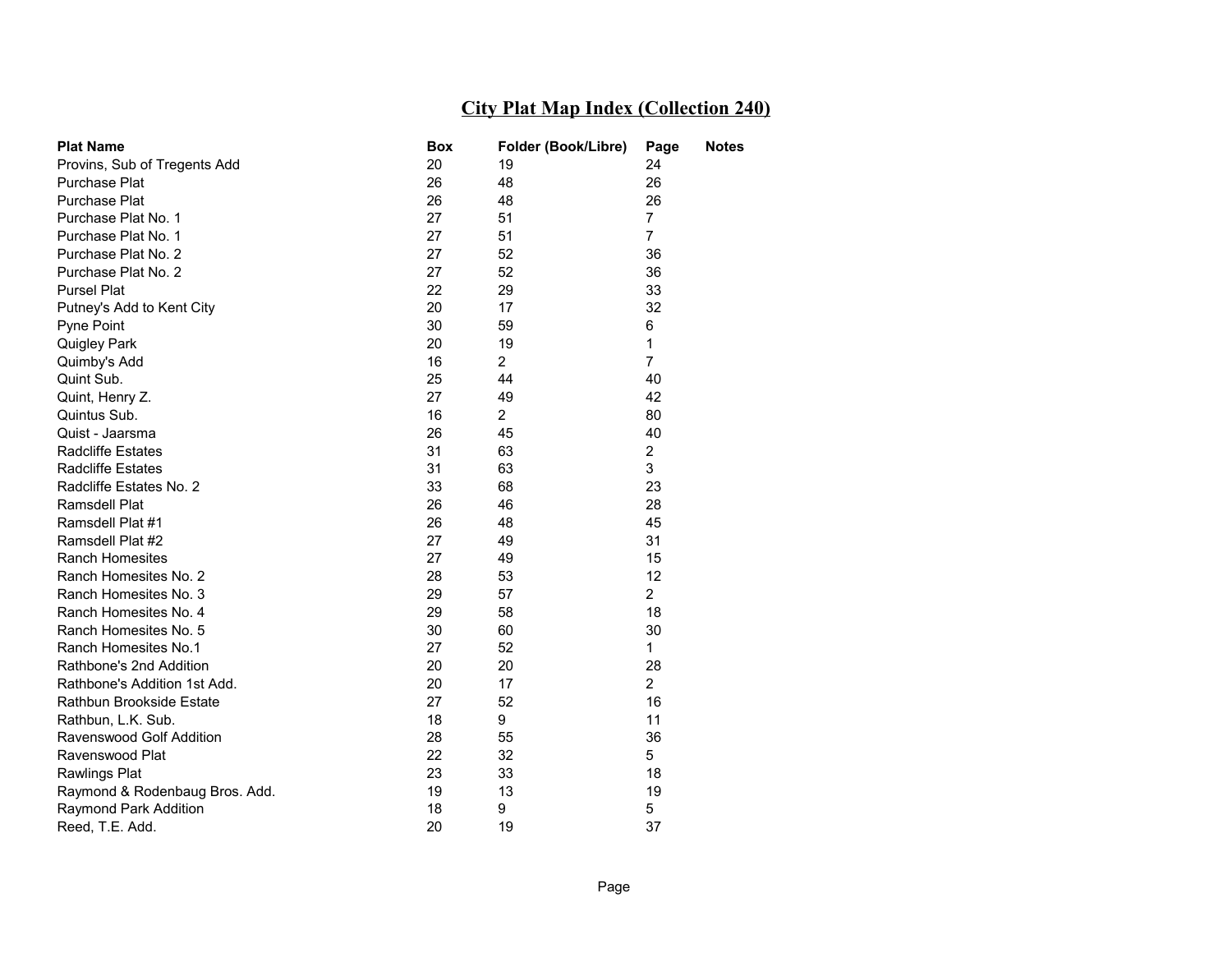| <b>Plat Name</b>                      | <b>Box</b> | Folder (Book/Libre) | Page        | <b>Notes</b> |
|---------------------------------------|------------|---------------------|-------------|--------------|
| Reed's Lake Highlands                 | 24         | 39                  | 3           |              |
| Reed's Park                           | 21         | 25                  | 24          |              |
| Reen, Ellen Add.                      | 18         | 10                  | 14          |              |
| Remington, S.H. Add.                  | 19         | 12                  | 9           |              |
| Remington's Add.                      | 20         | 19                  | 10          |              |
| Remington's Add.                      | 20         | 19                  | 11          |              |
| Rest Lawn Add. Sparta Cemetery        | 24         | 39                  | 14          |              |
| <b>Rest Lawn Cemetery</b>             | 23         | 34                  | 37          |              |
| Rest Lawn Cemetery No. 1              | 23         | 36                  | 6           |              |
| Rest Lawn Cemetery No. 2              | 24         | 37                  | 24          |              |
| <b>Restmore Plat</b>                  | 28         | 53                  | 48          |              |
| <b>Resurrection Cemetery</b>          | 26         | 48                  | 23          |              |
| Resurrection Cemetery No. 1           | 26         | 48                  | $\mathbf 1$ |              |
| Resurrection Cemetery No. 2           | 27         | 49                  | 21          |              |
| Reynold & Franklins 2nd Ad.           | 18         | 10                  | 31          |              |
| Reynold & Franklins 3rd Add.          | 18         | 11                  | 4           |              |
| Reynold & Franklins 4th Add.          | 18         | 11                  | 14          |              |
| Reynold & Franklins Add.              | 18         | 8                   | 15          |              |
| Reynold & Franklins Sub of 2nd Add.   | 18         | 11                  | 15          |              |
| Rezen Plat                            | 30         | 60                  | 14          |              |
| Richard & Wickham                     | 16         | $\overline{2}$      | 55          |              |
| Richard's 2nd Add.                    | 19         | 13                  | 11          |              |
| Richard's Add.                        | 17         | 6                   | 9           |              |
| Richardons's, G.S. to Cascade         | 17         | 3                   | 11          |              |
| Richards Fairplains Plat              | 22         | 29                  | 12          |              |
| Richards Fairplains Replat            | 26         | 46                  | 20          |              |
| Richards Park Add.                    | 18         | 11                  | 33          |              |
| Richards, T.F. & C. F. Tuttle Sub.    | 16         | $\overline{c}$      | 67          |              |
| Richmond                              | 16         | $\overline{2}$      | 78          |              |
| Richmond Park Add                     | 22         | 30                  | 31          |              |
| <b>Ridgebrook Estates</b>             | 32         | 67                  | 45          |              |
| Ridgemoor Country Club Est. No. 1     | 31         | 63                  | 23          |              |
| Ridgemoor Country Club Est. No. 1     | 31         | 63                  | 24          |              |
| Ridgemoor Country Club Est. No. 2     | 32         | 65                  | 14          |              |
| Ridgemoor Country Club Est. No. 3     | 32         | 67                  | 27          |              |
| Ridgemoor Country Club Est. No. 3     | 32         | 67                  | 28          |              |
| <b>Ridgemoor Country Club Estates</b> | 30         | 61                  | 44          |              |
| <b>Ridgemoor Country Club Estates</b> | 30         | 61                  | 45          |              |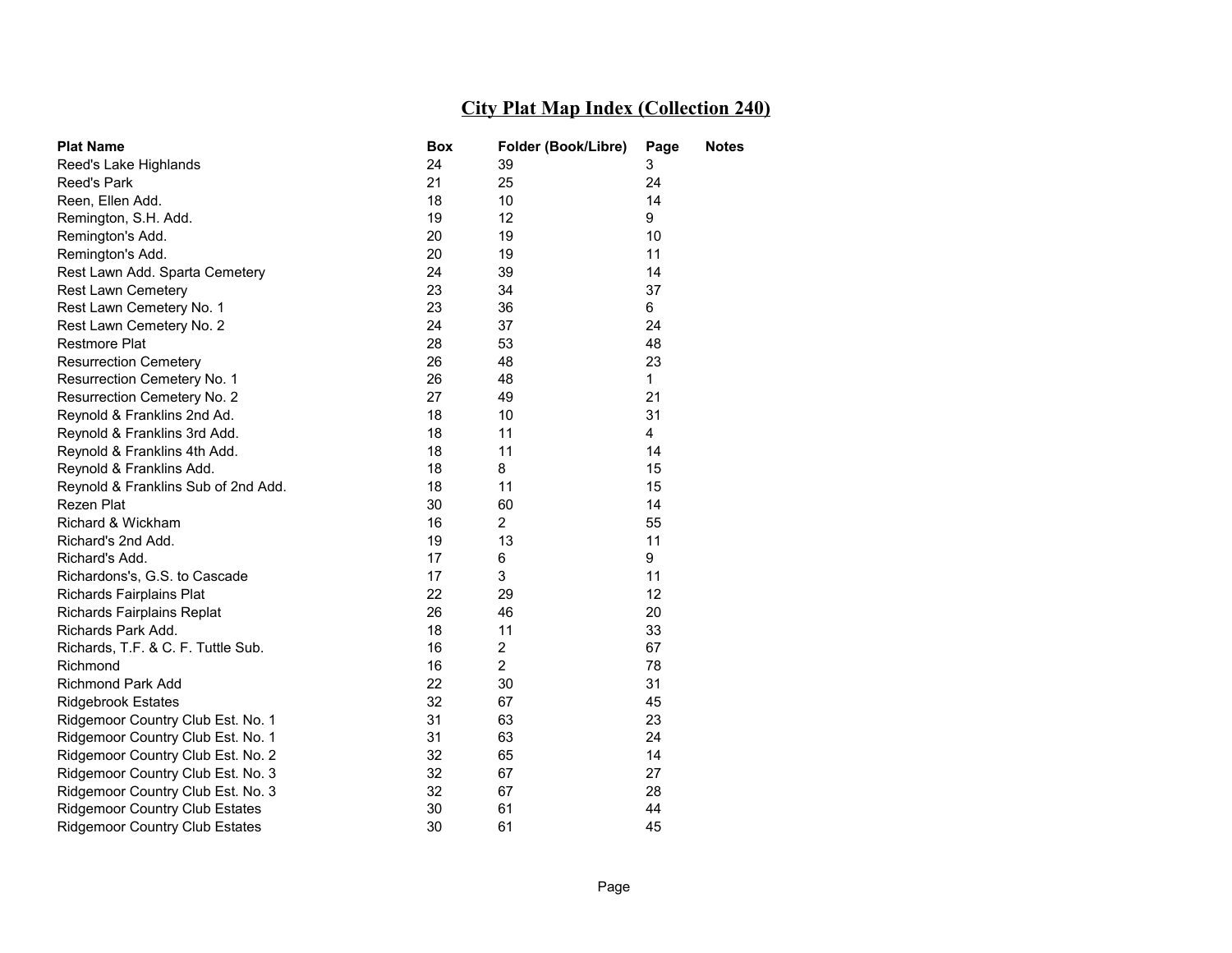| <b>Plat Name</b>                | Box | Folder (Book/Libre) | Page         | <b>Notes</b> |
|---------------------------------|-----|---------------------|--------------|--------------|
| Ridgemoor Golf Ridge Plat       | 32  | 66                  | 30           |              |
| Ridgemoor Golf Ridge Plat       | 32  | 66                  | 31           |              |
| Ridgemoor Golf Ridge Plat No. 2 | 33  | 70                  | 5            |              |
| Ridgemoor Golf Ridge Plat No. 2 | 33  | 70                  | 6            |              |
| Ridgemoor Professional Park     | 31  | 63                  | 19           |              |
| Ridgeview Est.                  | 31  | 63                  | 41           |              |
| <b>Ridgeview Plat</b>           | 30  | 59                  | 9            |              |
| Ridgeway Plat                   | 26  | 48                  | 57           |              |
| Ridgewood Oak Park              | 21  | 28                  | 32           |              |
| Ridgewood Plat                  | 20  | 17                  | 41           |              |
| Righters Add.                   | 20  | 24                  | 21           |              |
| <b>Ringelberg Plat</b>          | 27  | 51                  | 22           |              |
| <b>Riverbend Homesites</b>      | 26  | 45                  | 16           |              |
| <b>Riverbend Plat</b>           | 27  | 50                  | $\mathbf{1}$ |              |
| <b>Riverside Gardens</b>        | 21  | 26                  | 13           |              |
| Riverside Gardens Add No. 1     | 21  | 26                  | 20           |              |
| Riverside Gardens Add No. 10    | 26  | 46                  | 24           |              |
| Riverside Gardens Add No. 11    | 26  | 47                  | 13           |              |
| Riverside Gardens Add No. 11    | 26  | 47                  | 13           |              |
| Riverside Gardens Add No. 12    | 26  | 48                  | 51           |              |
| Riverside Gardens Add No. 13    | 27  | 49                  | 8            |              |
| Riverside Gardens Add No. 14    | 27  | 49                  | 29           |              |
| Riverside Gardens Add No. 14    | 27  | 49                  | 29           |              |
| Riverside Gardens Add No. 15    | 27  | 49                  | 45           |              |
| Riverside Gardens Add No. 16    | 27  | 50                  | 23           |              |
| Riverside Gardens Add No. 17    | 27  | 50                  | 43           |              |
| Riverside Gardens Add No. 18    | 27  | 51                  | 28           |              |
| Riverside Gardens Add No. 19    | 28  | 53                  | 17           |              |
| Riverside Gardens Add No. 2     | 21  | 26                  | 20           |              |
| Riverside Gardens Add No. 20    | 28  | 53                  | 27           |              |
| Riverside Gardens Add No. 21    | 28  | 54                  | 28           |              |
| Riverside Gardens Add No. 21    | 28  | 54                  | 28           |              |
| Riverside Gardens Add No. 3     | 21  | 27                  | 6            |              |
| Riverside Gardens Add No. 4     | 21  | 28                  | 27           |              |
| Riverside Gardens Add No. 5     | 22  | 29                  | 38           |              |
| Riverside Gardens Add No. 6     | 22  | 30                  | 12           |              |
| Riverside Gardens Add No. 7     | 24  | 38                  | 19           |              |
| Riverside Gardens Add No. 8     | 24  | 39                  | 21           |              |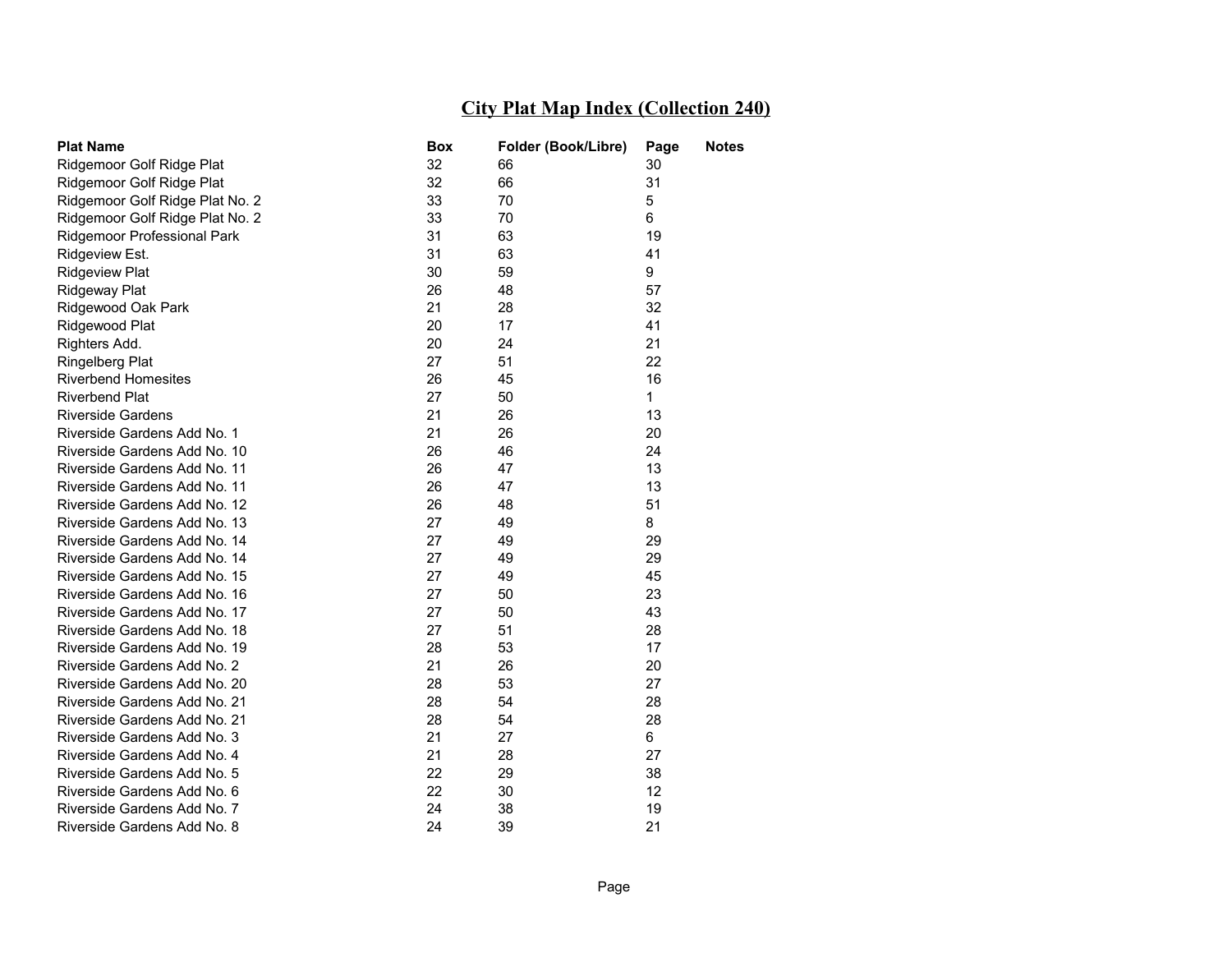| <b>Plat Name</b>                         | Box | Folder (Book/Libre) | Page           | <b>Notes</b> |
|------------------------------------------|-----|---------------------|----------------|--------------|
| Riverside Gardens Add No. 9              | 25  | 43                  | 29             |              |
| <b>Riverside Park Plat</b>               | 23  | 34                  | 9              |              |
| Riverside Terrace                        | 25  | 44                  | 9              |              |
| Riverside Terrace No. 1                  | 26  | 47                  | 36             |              |
| Riverside Terrace No. 2                  | 27  | 49                  | 6              |              |
| Riverside Terrace No. 3                  | 27  | 50                  | 26             |              |
| <b>Riverview Homesites</b>               | 21  | 27                  | 26             |              |
| <b>Riverview Meadows</b>                 | 32  | 65                  | 33             |              |
| Riverview Meadows #3                     | 33  | 69                  | 40             |              |
| Riverview Meadows No. 1                  | 32  | 66                  | 15             |              |
| Riverview Meadows No. 2                  | 33  | 68                  | 12             |              |
| Riverview Meadows No. 2                  | 33  | 68                  | 13             |              |
| Riverview Park, Plainfield               | 20  | 23                  | $\mathbf 1$    |              |
| <b>Riverview Plat</b>                    | 20  | 19                  | 17             |              |
| Roberts Add. (See Blue Print 24-3 Plats) | 16  | $\overline{2}$      | 54             |              |
| Roberts, Peter                           | 23  | 36                  | 23             |              |
| Robinhood                                | 23  | 34                  | 6              |              |
| <b>Robinson Road Plat</b>                | 21  | 27                  | 20             |              |
| Robinson, E.R. Plat                      | 25  | 44                  | 38             |              |
| Robinson, Eugene Sub.                    | 19  | 12                  | 22             |              |
| Robinson, Lacey & Bowne's Riverside Add. | 19  | 13                  | 16             |              |
| Robinson, Lacey & Bowne's Riverside Add. | 19  | 13                  | 16             |              |
| Robinson's Fairground Add (Corrected)    | 17  | 5                   | 28             |              |
| Robinson's Fairground Add.               | 17  | 3                   | $\mathbf{1}$   |              |
| Robinson's Sub.                          | 19  | 13                  | 22             |              |
| <b>Rock View Estates</b>                 | 32  | 65                  | 50             |              |
| Rockford Village Builders Plat           | 29  | 57                  | 38             |              |
| Rockford Village Builders Plat No. 1     | 29  | 58                  | 24             |              |
| Rockford Village Builders Plat No. 2     | 30  | 59                  | 25             |              |
| Rockford Village Builders Plat No. 3     | 30  | 60                  | 47             |              |
| Rockford Village Builders Plat No. 4     | 31  | 64                  | 15             |              |
| Rockford, Village of                     | 20  | 19                  | 5              |              |
| Rockford, Village of                     | 20  | 19                  | 6              |              |
| Rockford, Village of                     | 20  | 19                  | $\overline{7}$ |              |
| <b>Rockhill Acres</b>                    | 29  | 58                  | 27             |              |
| <b>Rockhill Acres</b>                    | 29  | 58                  | 28             |              |
| Rockhill Acres No. 1                     | 30  | 61                  | 50             |              |
| Rockhill Acres No. 2                     | 32  | 67                  | 11             |              |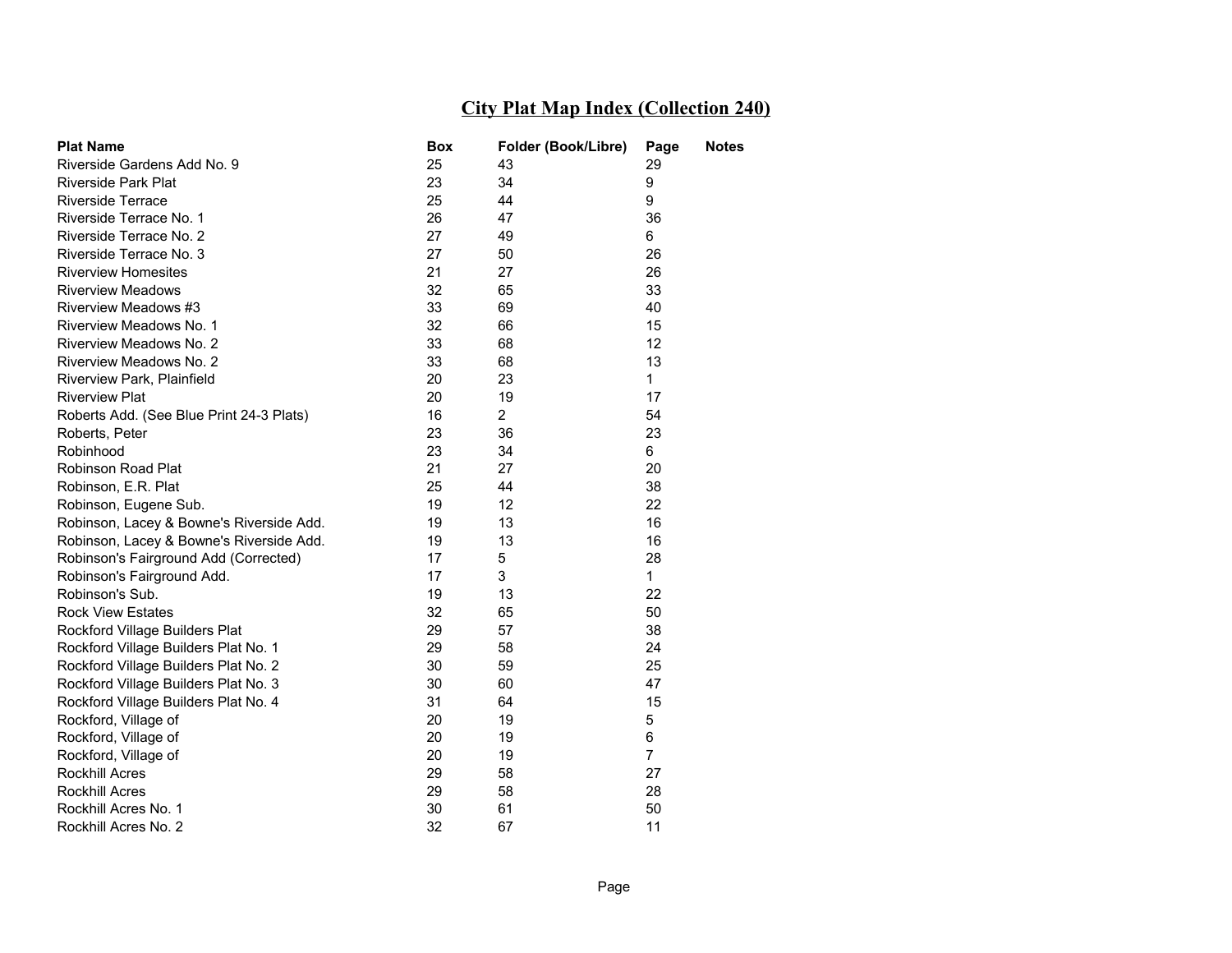| <b>Plat Name</b>                       | Box | Folder (Book/Libre) | Page           | <b>Notes</b> |
|----------------------------------------|-----|---------------------|----------------|--------------|
| Rodal Plat                             | 27  | 52                  | 23             |              |
| Rodal Plat No. 1                       | 28  | 54                  | 9              |              |
| Rodal Plat No. 2                       | 28  | 55                  | 46             |              |
| Rodenhouse Valley Avenue Addition      | 27  | 52                  | 12             |              |
| Rodenhouse, A. Plat                    | 22  | 31                  | 15             |              |
| Rodenhouse, A. Plat No. 1              | 24  | 38                  | 31             |              |
| Roger's & Mc Donald Add to Mill Creek  | 19  | 16                  | 3              |              |
| Rogers Heights                         | 26  | 45                  | 3              |              |
| Rogers Heights Plat No. 1              | 26  | 46                  | 4              |              |
| Rogers Heights Plat No. 10             | 27  | 50                  | 28             |              |
| Rogers Heights Plat No. 2              | 26  | 46                  | 5              |              |
| Rogers Heights Plat No. 3              | 26  | 46                  | 22             |              |
| Rogers Heights Plat No. 4              | 26  | 46                  | 30             |              |
| Rogers Heights Plat No. 5              | 26  | 46                  | 42             |              |
| Rogers Heights Plat No. 6              | 26  | 47                  | 5              |              |
| Rogers Heights Plat No. 7              | 26  | 47                  | 12             |              |
| Rogers Heights Plat No. 8              | 26  | 48                  | 9              |              |
| Rogers Heights Plat No. 9              | 26  | 48                  | 54             |              |
| Rogue Hill                             | 33  | 68                  | 19             |              |
| Rogue River Estates                    | 32  | 66                  | 39             |              |
| Rogue River Road Plat                  | 30  | 59                  | 23             |              |
| Rogue Valley Addition                  | 27  | 49                  | 1.             |              |
| <b>Rolling Acres Estates</b>           | 31  | 64                  | 31             |              |
| Romence Plat                           | 26  | 46                  | 39             |              |
| Romence Plat No. 1                     | 27  | 52                  | $\overline{7}$ |              |
| Romence Plat No. 2                     | 27  | 52                  | 38             |              |
| Roosevelt Plat                         | 22  | 32                  | 20             |              |
| Roosevelt Plat No. 1                   | 24  | 37                  | $\overline{2}$ |              |
| Roosien Addition                       | 31  | 64                  | 8              |              |
| Roosien Addition No.1                  | 32  | 67                  | 12             |              |
| Roosien's Wyoming Township Plat        | 27  | 50                  | 17             |              |
| Roosien's Wyoming Township Plat No. 1  | 27  | 51                  | 34             |              |
| <b>Rosalie Plat</b>                    | 26  | 48                  | 23             |              |
| Rosalie Plat No. 1                     | 27  | 49                  | 5              |              |
| Rose Sub of Closterhouse & Wilson Plat | 20  | 21                  | 23             |              |
| Rosecrest                              | 27  | 49                  | 5              |              |
| Rosecrest Plat No. 1                   | 28  | 53                  | 33             |              |
| Roselawn Park                          | 22  | 32                  | 8              |              |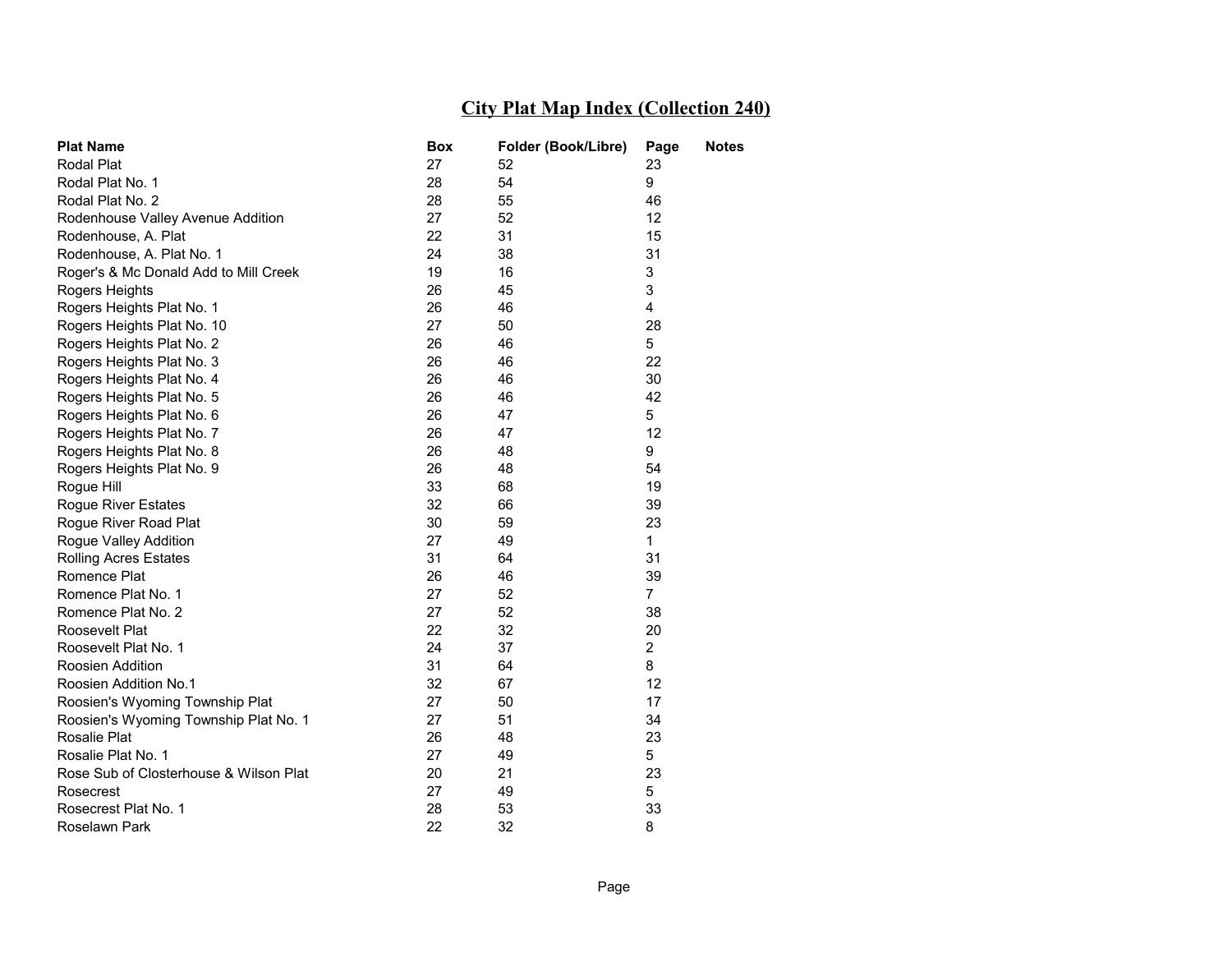| <b>Plat Name</b>             | <b>Box</b> | Folder (Book/Libre) | Page           | <b>Notes</b> |
|------------------------------|------------|---------------------|----------------|--------------|
| Roselawn Park No. 1          | 22         | 32                  | 23             |              |
| Rosema's Sub.                | 19         | 15                  | 40             |              |
| <b>Rosemont Gardens</b>      | 20         | 22                  | $\overline{7}$ |              |
| Rosewood Park Addition       | 29         | 58                  | 43             |              |
| Ross Add.                    | 20         | 17                  | 33             |              |
| <b>Ross Station</b>          | 16         | $\overline{2}$      | 54             |              |
| Ross, Dr. Add.               | 20         | 22                  | 27             |              |
| <b>Rothwood Acres</b>        | 33         | 70                  | 50             |              |
| <b>Rottschafer Plat</b>      | 22         | 31                  | 12             |              |
| Rouge River Acres            | 21         | 28                  | 25             |              |
| Rowe Add.                    | 19         | 13                  | 12             |              |
| Rowe's 2nd Add               | 19         | 15                  | 21             |              |
| Rowe's Sub of Fairmount Park | 20         | 22                  | 20             |              |
| Royal Elm Park               | 23         | 33                  | 14             |              |
| Royal Elm Park               | 23         | 33                  | 14             |              |
| Royal Oak Estates Sub.       | 23         | 36                  | 39             |              |
| Royal Oaks Plat              | 24         | 37                  | 23             |              |
| <b>Royal Point</b>           | 21         | 26                  | 12             |              |
| Roys Avenue Addition         | 29         | 58                  | 25             |              |
| Rozema, Harold A. Plat       | 27         | 50                  | 14             |              |
| Rozsa Plat                   | 26         | 47                  | 37             |              |
| <b>Ruck Plat</b>             | 24         | 37                  | 36             |              |
| Rudy, W.H. Riverfront Plat   | 21         | 26                  | $\overline{2}$ |              |
| Rudy's W.H. Coit Road Plat   | 23         | 33                  | 10             |              |
| Rudy's W.H. Coit Road Plat   | 23         | 33                  | 10             |              |
| Rumsey 2nd Farm Add.         | 19         | 15                  | 30             |              |
| Rumsey 3rd Farm Add.         | 20         | 18                  | 27             |              |
| Rumsey Farm Add              | 18         | 8                   | 6              |              |
| <b>Ruth Plat</b>             | 29         | 58                  | 12             |              |
| <b>Ruthven Park</b>          | 21         | 28                  | 37             |              |
| Ruthven Park No. 1           | 22         | 31                  | 8              |              |
| <b>Rysdorp Plat</b>          | 27         | 49                  | 25             |              |
| Rysdorp Plat No. 1           | 27         | 52                  | 32             |              |
| Ryskamp's, Henry C. Add.     | 20         | 20                  | 5              |              |
| Saint John's Gardens         | 29         | 58                  | 50             |              |
| Saint John's Gardens No. 1   | 30         | 60                  | 7              |              |
| Saint Judes Plat             | 28         | 54                  | 23             |              |
| Salvisburg Sub               | 22         | 30                  | 15             |              |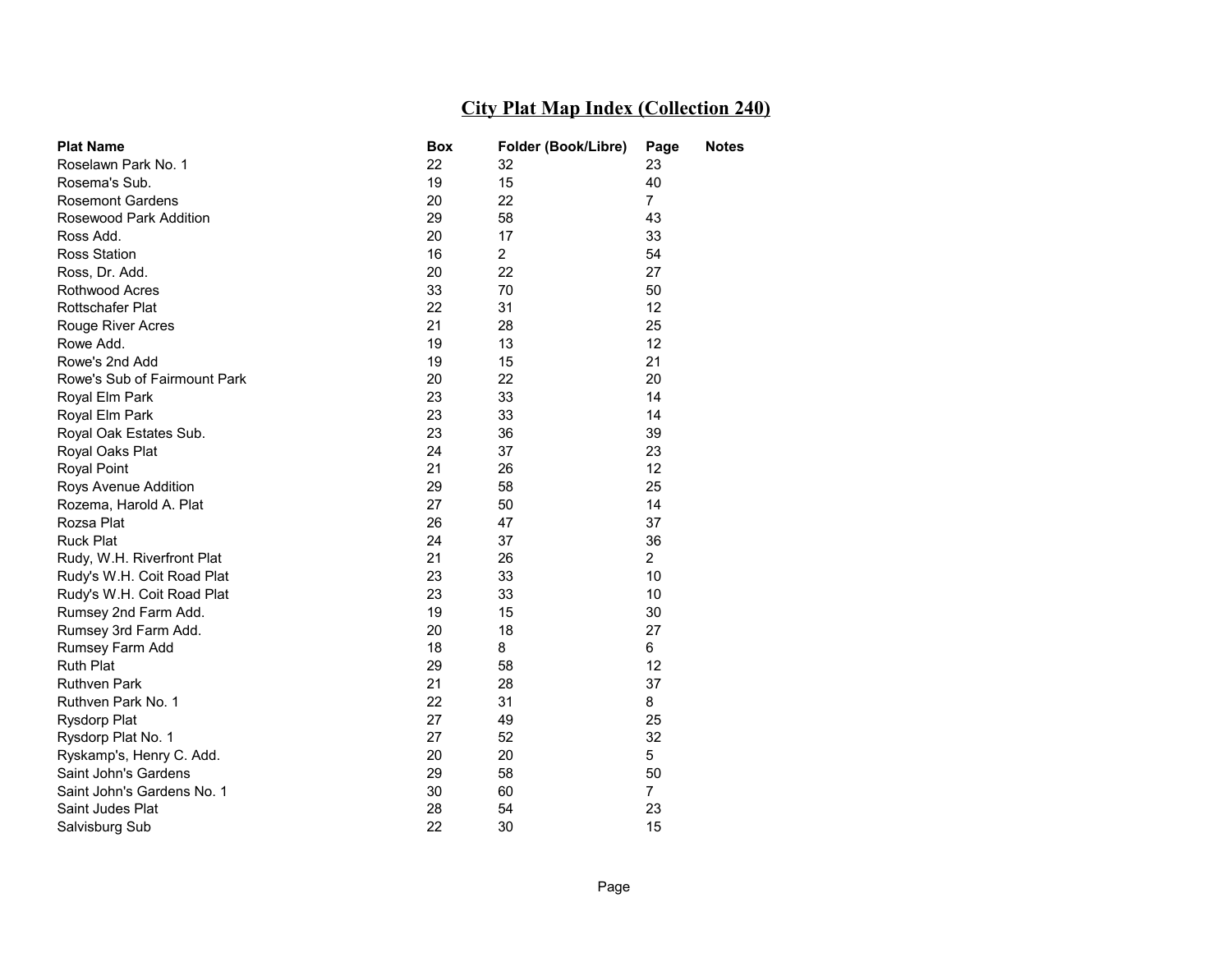| <b>Plat Name</b>                                    | Box | Folder (Book/Libre) | Page           | <b>Notes</b> |
|-----------------------------------------------------|-----|---------------------|----------------|--------------|
| San Deforti                                         | 26  | 45                  | 24             |              |
| San Lu Rae, Addn                                    | 20  | 22                  | 18             |              |
| Sand Lake                                           | 16  | $\overline{2}$      | 64             |              |
| Sand Lake                                           | 16  | $\overline{2}$      | 65             |              |
| Sandy Creek Plat                                    | 29  | 58                  | 14             |              |
| Sandy Creek Plat No. 1                              | 30  | 59                  | 26             |              |
| Sandy Creek Plat No.2                               | 30  | 60                  | 41             |              |
| Santa Marie Park                                    | 20  | 23                  | 27             |              |
| Sarafis Carlton Avenue Plat                         | 27  | 50                  | 41             |              |
| Saunders, Dr; H.G. Add                              | 19  | 14                  | 21             |              |
| <b>Scally Plat</b>                                  | 22  | 31                  | $\overline{2}$ |              |
| <b>Scenic View Plat</b>                             | 30  | 59                  | 33             |              |
| Schimperle Park                                     | 24  | 39                  | 15             |              |
| School Street Addn.                                 | 19  | 15                  | 5              |              |
| School Sub.                                         | 21  | 26                  | 19             |              |
| Schott, J.H. Sub                                    | 17  | 5                   | 18             |              |
| <b>Schowalter Plat</b>                              | 27  | 50                  | 32             |              |
| Scram Add.                                          | 19  | 16                  | 29             |              |
| Scranton's Add                                      | 17  | 5                   | 21             |              |
| Scribner & Turner's 2nd Add                         | 17  | 3                   | 9              |              |
| Scribner & Turner's 2nd Add                         | 17  | 3                   | 10             |              |
| Scribner & Turner's 2nd Lettered Lots               | 17  | 3                   | 9              |              |
| Scribner & Turner's 2nd Lettered Lots               | 17  | 3                   | 10             |              |
| Scribner & Turner's Add.                            | 16  | $\mathbf{1}$        | 47             |              |
| Scribner Bros. Add.                                 | 18  | 8                   | 17             |              |
| Scribner's Add. (See Blue Print 24-2) (V-260 Deeds) | 20  | 24                  | $\overline{2}$ |              |
| Segwun                                              | 16  | $\mathbf{1}$        | 45             |              |
| Sellin Jackson's Add.                               | 22  | 31                  | 35             |              |
| Seymour Add.                                        | 20  | 21                  | 14             |              |
| Shadowlane Plat                                     | 30  | 61                  | 42             |              |
| Shady Creek Plat                                    | 32  | 65                  | 3              |              |
| Shady Knoll                                         | 23  | 33                  | 13             |              |
| Shady Park, Long Lake                               | 23  | 34                  | 41             |              |
| <b>Shady Shore</b>                                  | 21  | 27                  | 12             |              |
| Shag Bark Plat                                      | 22  | 30                  | $\overline{2}$ |              |
| Shanahan Plat of Brookvale                          | 20  | 21                  | 31             |              |
| Shangria-La Heights                                 | 26  | 45                  | $\overline{2}$ |              |
| Shangria-La Heights No. 1                           | 26  | 48                  | 4              |              |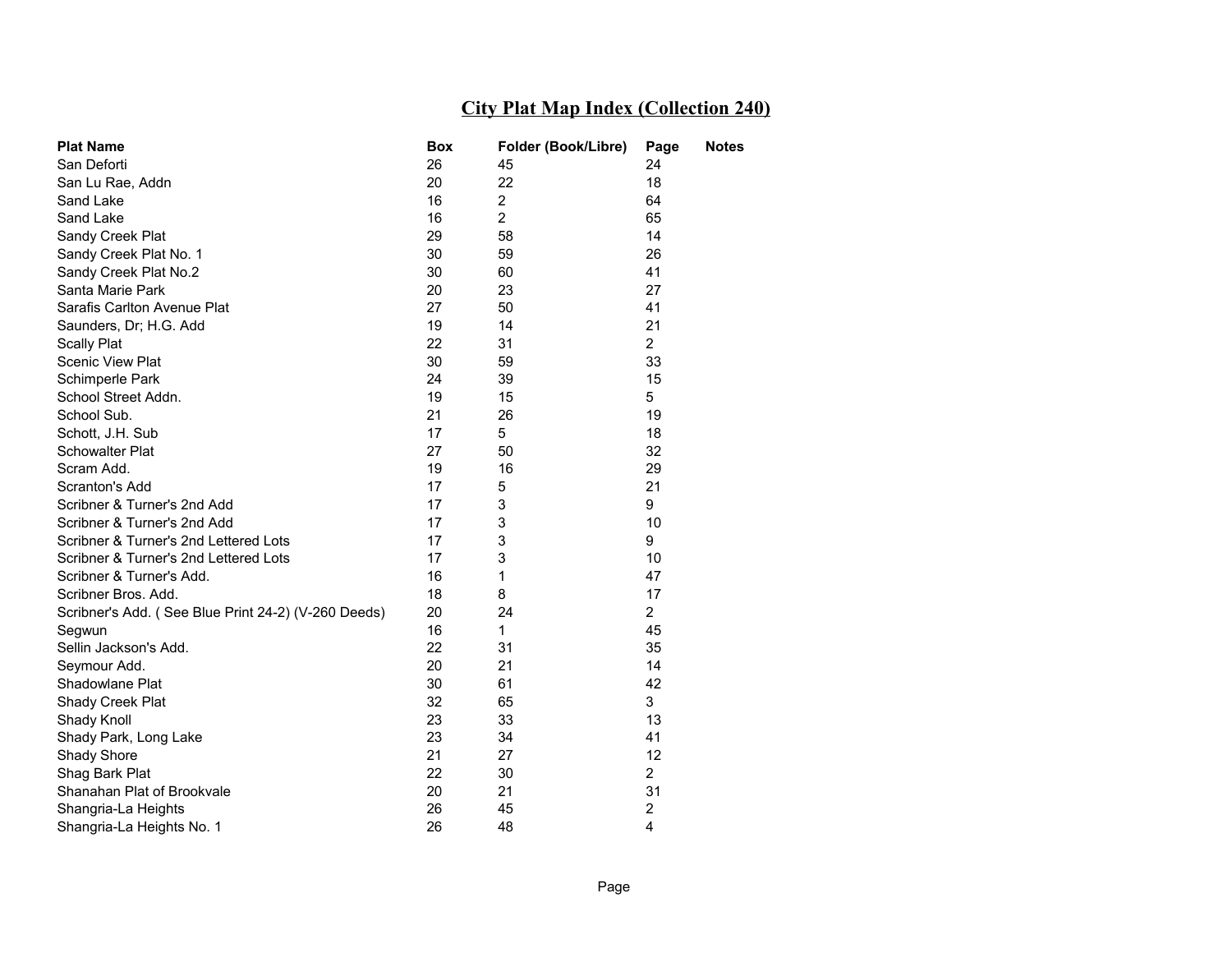| <b>Plat Name</b>                  | Box | Folder (Book/Libre) | Page           | <b>Notes</b> |
|-----------------------------------|-----|---------------------|----------------|--------------|
| Shanks, A.H. Add.                 | 22  | 31                  | 34             |              |
| Shaw, J.C. Sub.                   | 17  | 6                   | 28             |              |
| Shaw's Plat of Walker             | 20  | 20                  | $\overline{2}$ |              |
| <b>Shawmut Hills</b>              | 24  | 37                  | 25             |              |
| <b>Shawmut Hills</b>              | 24  | 37                  | 26             |              |
| Shawmut Hills No.1                | 27  | 49                  | 33             |              |
| Shepard's Add.                    | 16  | 1                   | 21             |              |
| Sherman Park                      | 19  | 16                  | $\overline{7}$ |              |
| Sherwood Forest                   | 27  | 51                  | 4              |              |
| Sherwood Forest No. 1             | 28  | 54                  | 5              |              |
| Sherwood Forest No. 2             | 28  | 55                  | 41             |              |
| Shopdale 1st Add.                 | 20  | 17                  | 24             |              |
| Silver Creek Park Add             | 18  | 9                   | $\overline{7}$ |              |
| Silver Lake Park, Cannon Township | 20  | 23                  | 3              |              |
| <b>Silverwick Country Estates</b> | 31  | 64                  | 16             |              |
| Simon Farm Plat                   | 31  | 62                  | 33             |              |
| Simon's Sub of Nash               | 20  | 21                  | 15             |              |
| Simpson Addition                  | 28  | 55                  | 10             |              |
| Sinclair's Sub.                   | 17  | 6                   | 16             |              |
| Skinner, & Provin's Sub.          | 17  | 5                   | 34             |              |
| Skinner, A.L. Add                 | 17  | 3                   | 20             |              |
| Sky and Meadows Plat              | 27  | 50                  | 13             |              |
| Sky and Meadows Plat No. 2        | 27  | 51                  | 47             |              |
| Sky and Meadows Plat No. 3        | 29  | 56                  | 14             |              |
| Sky and Meadows Plat No.1         | 27  | 51                  | 15             |              |
| Skyway Plat                       | 32  | 67                  | 17             |              |
| Skyway Plat                       | 32  | 67                  | 18             |              |
| Slagter Plat                      | 33  | 69                  | 37             |              |
| Slater Heights                    | 26  | 48                  | 16             |              |
| Slater's Cascade Plat             | 26  | 48                  | 52             |              |
| Sleeping Dew Camp                 | 21  | 27                  | 31             |              |
| Sluyter's, M.Paris Twp.           | 20  | 22                  | 24             |              |
| Smeldey & Ruthven's Sub.          | 20  | 17                  | 12             |              |
| Smith, C.B. Add.                  | 16  | $\overline{2}$      | 27             |              |
| Smith, Canton Add.                | 17  | 4                   | 26             |              |
| Smith, Cordian, Sparta            | 16  | 2                   | 44             |              |
| Smith, Henry, Farm Add.           | 25  | 43                  | 38             |              |
| Smith, Israel 2nd Add, Sparta     | 17  | 6                   | 24             |              |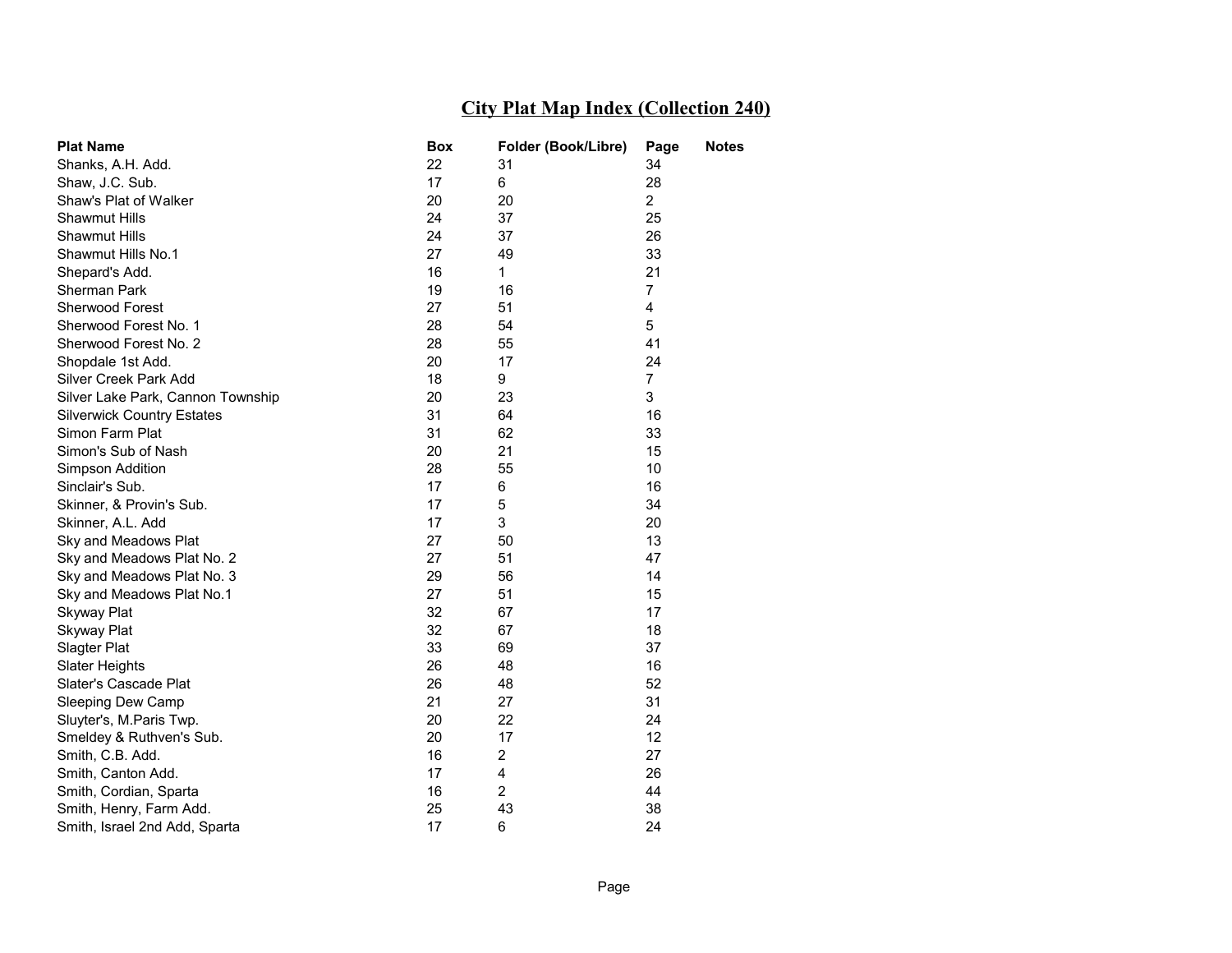| <b>Plat Name</b>                           | Box | Folder (Book/Libre) | Page           | <b>Notes</b> |
|--------------------------------------------|-----|---------------------|----------------|--------------|
| Smith, Israel Add                          | 17  | 5                   | 36             |              |
| Smith, Israel Add                          | 17  | 5                   | 45             |              |
| Smith, J. Aldrich, Sub.                    | 17  | 4                   | 37             |              |
| Smith, R.H. & L. McCurdy's Sub.            | 17  | 5                   | 11             |              |
| Smith, Reuben J.; Add.                     | 18  | 9                   | $\overline{2}$ |              |
| Smith, WM. Alden, Resub                    | 18  | 8                   | 5              |              |
| Smith's & Van Allen (See Blue Print 39-13) | 20  | 24                  | 16             |              |
| Smith's, E.A. Plat of Brower Lake          | 20  | 24                  | 27             |              |
| Smith's, E.A. Plat of Brower Lake No. 1    | 21  | 26                  | 5              |              |
| Smith's, E.A. Plat of Brower Lake No. 2    | 21  | 26                  | 6              |              |
| Smith's, E.A. Plat of Brower Lake No. 3    | 22  | 31                  | 22             |              |
| Smiths Add to Cedar Springs                | 16  | 1                   | 29             |              |
| Smiths Add.                                | 23  | 36                  | 24             |              |
| Smitter's Plat of Wyoming Twp.             | 20  | 23                  | 12             |              |
| Snell's Add.; Mrs.                         | 16  | $\overline{2}$      | 35             |              |
| Snyder, H.P. Add                           | 19  | 12                  | 5              |              |
| Snyder, S.W.; Plat                         | 23  | 34                  | 22             |              |
| Sobieski Add.                              | 20  | 18                  | 13             |              |
| Soft Water Lake Plat                       | 22  | 29                  | 37             |              |
| Somerdyke Plat                             | 21  | 27                  | 30             |              |
| Sommerville Plat                           | 27  | 50                  | 50             |              |
| South End Add                              | 19  | 16                  | 15             |              |
| South Garden Park Add.                     | 21  | 28                  | 23             |              |
| South Grand Rapids, Village of             | 18  | 7                   | 18             |              |
| South Kent Plat                            | 26  | 46                  | 13             |              |
| South Kent Plat No. 1                      | 26  | 46                  | 15             |              |
| South Lawn Park                            | 21  | 26                  | 34             |              |
| South Moorland                             | 24  | 37                  | 8              |              |
| South Park Add.                            | 18  | 10                  | 29             |              |
| South Riverside Gardens Sub.               | 25  | 44                  | 15             |              |
| South Riverside Gardens Sub.               | 25  | 44                  | 15             |              |
| South Rosewood Plat                        | 23  | 34                  | 24             |              |
| South Sparta Heights                       | 26  | 48                  | 36             |              |
| South View Add.                            | 20  | 17                  | 36             |              |
| Southwest Ranches                          | 28  | 55                  | 39             |              |
| Southwest Ranches No. 1                    | 29  | 57                  | 43             |              |
| Southwest Ranches No. 2                    | 29  | 58                  | 32             |              |
| Southwick & Wright                         | 16  | $\overline{2}$      | 93             |              |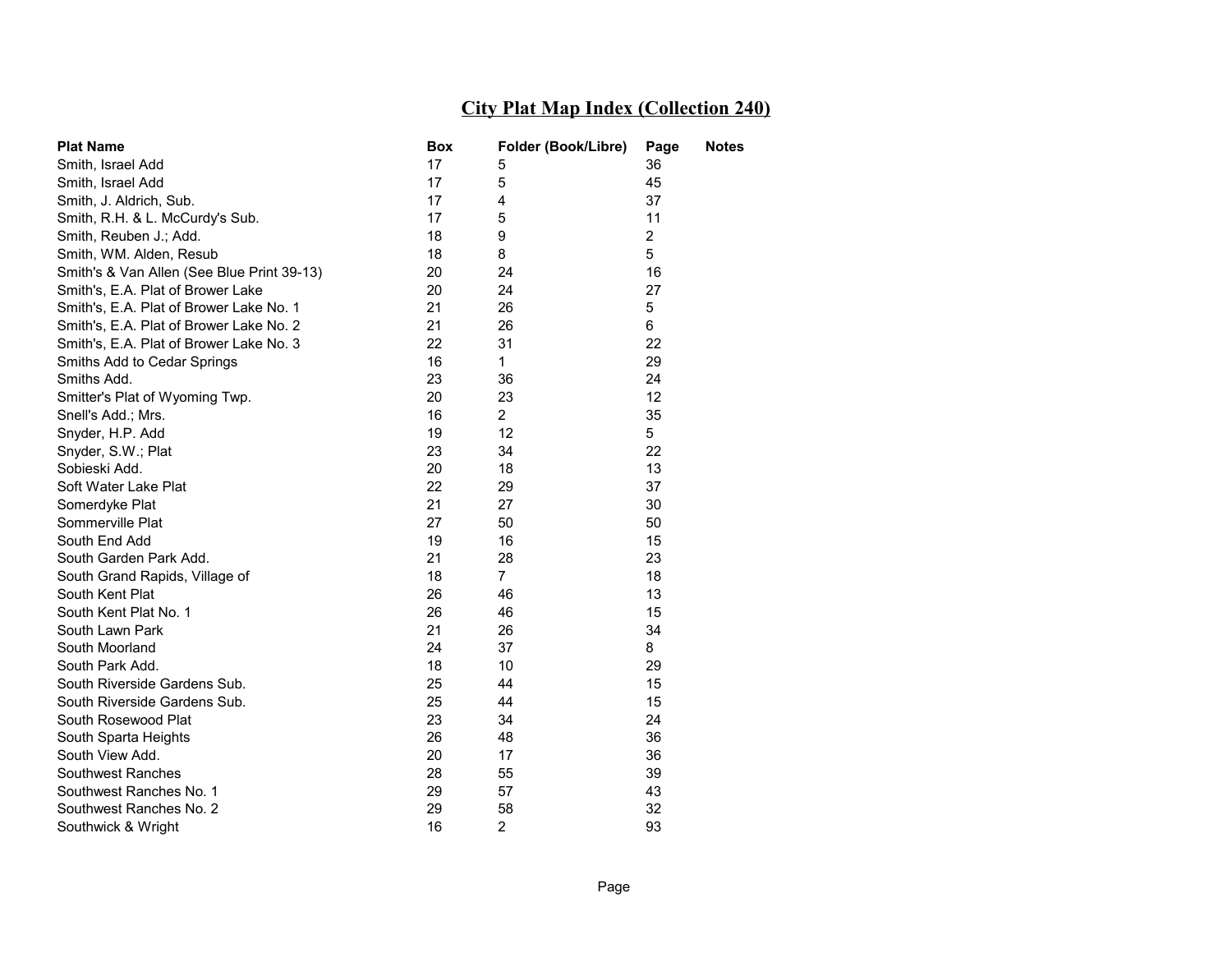| <b>Plat Name</b>                                 | Box | Folder (Book/Libre) | Page           | <b>Notes</b> |
|--------------------------------------------------|-----|---------------------|----------------|--------------|
| Southwick Add                                    | 16  | 2                   | 61             |              |
| Southwick Sub.                                   | 17  | 6                   | 41             |              |
| Sowerby Addition                                 | 27  | 51                  | 39             |              |
| Sowerby Addition No. 1                           | 30  | 61                  | 34             |              |
| Sparta                                           | 16  | $\overline{2}$      | 5              |              |
| Sparta                                           | 16  | $\overline{2}$      | 5              |              |
| Sparta Heights Add.                              | 24  | 38                  | 20             |              |
| Sparta Heights Home Add.                         | 24  | 39                  | 5              |              |
| Sparta Silver Creek Park                         | 33  | 69                  | 9              |              |
| Sparta Silver Creek Park                         | 33  | 69                  | 10             |              |
| Speestra Plat                                    | 31  | 63                  | 14             |              |
| Spring Oaks Plat                                 | 33  | 70                  | $\overline{7}$ |              |
| Spring Oaks Plat                                 | 33  | 70                  | 8              |              |
| Springbrook Plat                                 | 26  | 47                  | 19             |              |
| Springbrook Plat No. 1                           | 29  | 56                  | 46             |              |
| Springbrook Plat No. 2                           | 29  | 58                  | 42             |              |
| Sriver, Alva P. Add.                             | 20  | 18                  | 32             |              |
| Stadt's Sub.                                     | 25  | 43                  | 34             |              |
| Stadt's Sub. No. 1                               | 25  | 43                  | 40             |              |
| Stafford & Gardners' Burton Heights Add.         | 19  | 16                  | 24             |              |
| Stafford, Trankla & Gardner Add.                 | 20  | 17                  | 27             |              |
| Stanbridge Gardens                               | 26  | 45                  | 35             |              |
| Standale                                         | 26  | 45                  | 23             |              |
| Standale                                         | 26  | 45                  | 23             |              |
| Stander, J. H. Add.                              | 21  | 26                  | 38             |              |
| <b>Steed Plat</b>                                | 27  | 50                  | 44             |              |
| Stehouwer Plat                                   | 27  | 51                  | 32             |              |
| Steinman's Assessors Plat No. 1 Lots 1 to 21     | 25  | 42                  | 1              |              |
| Steinman's Assessors Plat No. 10 Lots 240 to 327 | 25  | 41                  | 5              |              |
| Steinman's Assessors Plat No. 11 Lots 328 to 343 | 25  | 41                  | 6              |              |
| Steinman's Assessors Plat No. 12 Lots 344 to 349 | 25  | 41                  | 7              |              |
| Steinman's Assessors Plat No. 13 Lots 350 to 381 | 25  | 42                  | 6              |              |
| Steinman's Assessors Plat No. 14 Lots 382 to 433 | 25  | 42                  | $\overline{7}$ |              |
| Steinman's Assessors Plat No. 15 Lots 434 to 444 | 25  | 41                  | 8              |              |
| Steinman's Assessors Plat No. 16 Lots 445 to 455 | 25  | 41                  | 9              |              |
| Steinman's Assessors Plat No. 17 Lots 456 to 460 | 25  | 41                  | 10             |              |
| Steinman's Assessors Plat No. 18 Lots 461 to 504 | 25  | 41                  | 11             |              |
| Steinman's Assessors Plat No. 19 Lots 505 to 519 | 25  | 41                  | 12             |              |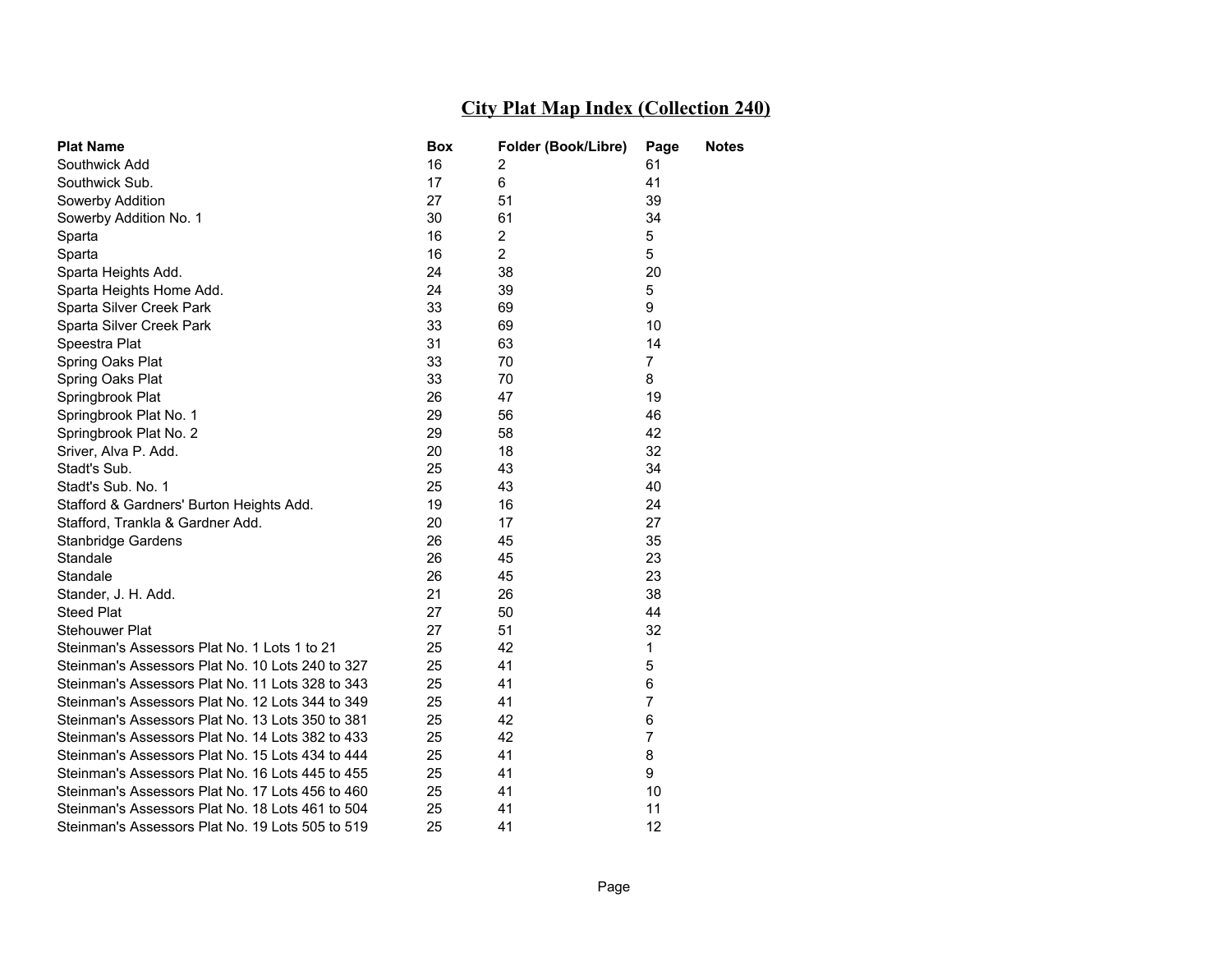| <b>Plat Name</b>                                   | Box | Folder (Book/Libre) | Page           | Notes |
|----------------------------------------------------|-----|---------------------|----------------|-------|
| Steinman's Assessors Plat No. 2 Lots 22 to 43      | 25  | 41                  | 1              |       |
| Steinman's Assessors Plat No. 20 Lots 520 to 536   | 25  | 41                  | 13             |       |
| Steinman's Assessors Plat No. 21 Lots 537 to 555   | 25  | 41                  | 14             |       |
| Steinman's Assessors Plat No. 22 Lots 556 to 564   | 25  | 41                  | 15             |       |
| Steinman's Assessors Plat No. 23 Lots 565 to 582   | 25  | 41                  | 16             |       |
| Steinman's Assessors Plat No. 24 Lots 583 to 595   | 25  | 41                  | 17             |       |
| Steinman's Assessors Plat No. 25 Lots 596 to 627   | 25  | 41                  | 18             |       |
| Steinman's Assessors Plat No. 26 Lots 628 to 672   | 25  | 41                  | 19             |       |
| Steinman's Assessors Plat No. 27 Lots 673 to 682   | 25  | 41                  | 20             |       |
| Steinman's Assessors Plat No. 28 Lots 683 to 749   | 25  | 42                  | 8              |       |
| Steinman's Assessors Plat No. 29 Lots 750 to 756   | 25  | 41                  | 21             |       |
| Steinman's Assessors Plat No. 3 Lots 44 to 118     | 25  | 41                  | $\overline{2}$ |       |
| Steinman's Assessors Plat No. 30 Lots 757 to 795   | 25  | 41                  | 22             |       |
| Steinman's Assessors Plat No. 31 Lots 796 to 835   | 25  | 41                  | 23             |       |
| Steinman's Assessors Plat No. 32 Lots 836 to 850   | 25  | 41                  | 24             |       |
| Steinman's Assessors Plat No. 33 Lots 851 to 866   | 25  | 41                  | 25             |       |
| Steinman's Assessors Plat No. 34 Lots 867 to 1007  | 25  | 41                  | 26             |       |
| Steinman's Assessors Plat No. 35 Lots 1008 to 1014 | 25  | 41                  | 27             |       |
| Steinman's Assessors Plat No. 36 Lots 1015 to 1023 | 25  | 42                  | 9              |       |
| Steinman's Assessors Plat No. 37 Lots 1024 to 1094 | 25  | 42                  | 10             |       |
| Steinman's Assessors Plat No. 38 Lots 1095 to 1114 | 25  | 42                  | 11             |       |
| Steinman's Assessors Plat No. 39 Lots 1115 to 1142 | 25  | 41                  | 28             |       |
| Steinman's Assessors Plat No. 4 Lots 119 to 142    | 25  | 41                  | 3              |       |
| Steinman's Assessors Plat No. 40 Lots 1143 to 1148 | 25  | 41                  | 29             |       |
| Steinman's Assessors Plat No. 41 Lots 1149 to 1163 | 25  | 42                  | 12             |       |
| Steinman's Assessors Plat No. 42 Lots 1164 to 1269 | 25  | 42                  | 13             |       |
| Steinman's Assessors Plat No. 43 Lots 1270 to 1278 | 25  | 42                  | 14             |       |
| Steinman's Assessors Plat No. 44 Lots 1279 to 1292 | 25  | 42                  | 15             |       |
| Steinman's Assessors Plat No. 45 Lots 1293 to 1376 | 25  | 42                  | 16             |       |
| Steinman's Assessors Plat No. 46 Lots 1377 to 1382 | 25  | 42                  | 17             |       |
| Steinman's Assessors Plat No. 47 Lots 1383 to 1399 | 25  | 41                  | 30             |       |
| Steinman's Assessors Plat No. 48 Lots 1400 to 1417 | 25  | 42                  | 18             |       |
| Steinman's Assessors Plat No. 49 Lots 1418 to 1452 | 25  | 41                  | 31             |       |
| Steinman's Assessors Plat No. 5 Lots 143 to 181    | 25  | 42                  | 2              |       |
| Steinman's Assessors Plat No. 50 Lots 1453 to 1470 | 25  | 41                  | 32             |       |
| Steinman's Assessors Plat No. 51 Lots 1471 to 1516 | 25  | 42                  | 19             |       |
| Steinman's Assessors Plat No. 52 Lots 1517 to 1568 | 25  | 42                  | 20             |       |
| Steinman's Assessors Plat No. 53 Lots 1569 to 1606 | 25  | 42                  | 21             |       |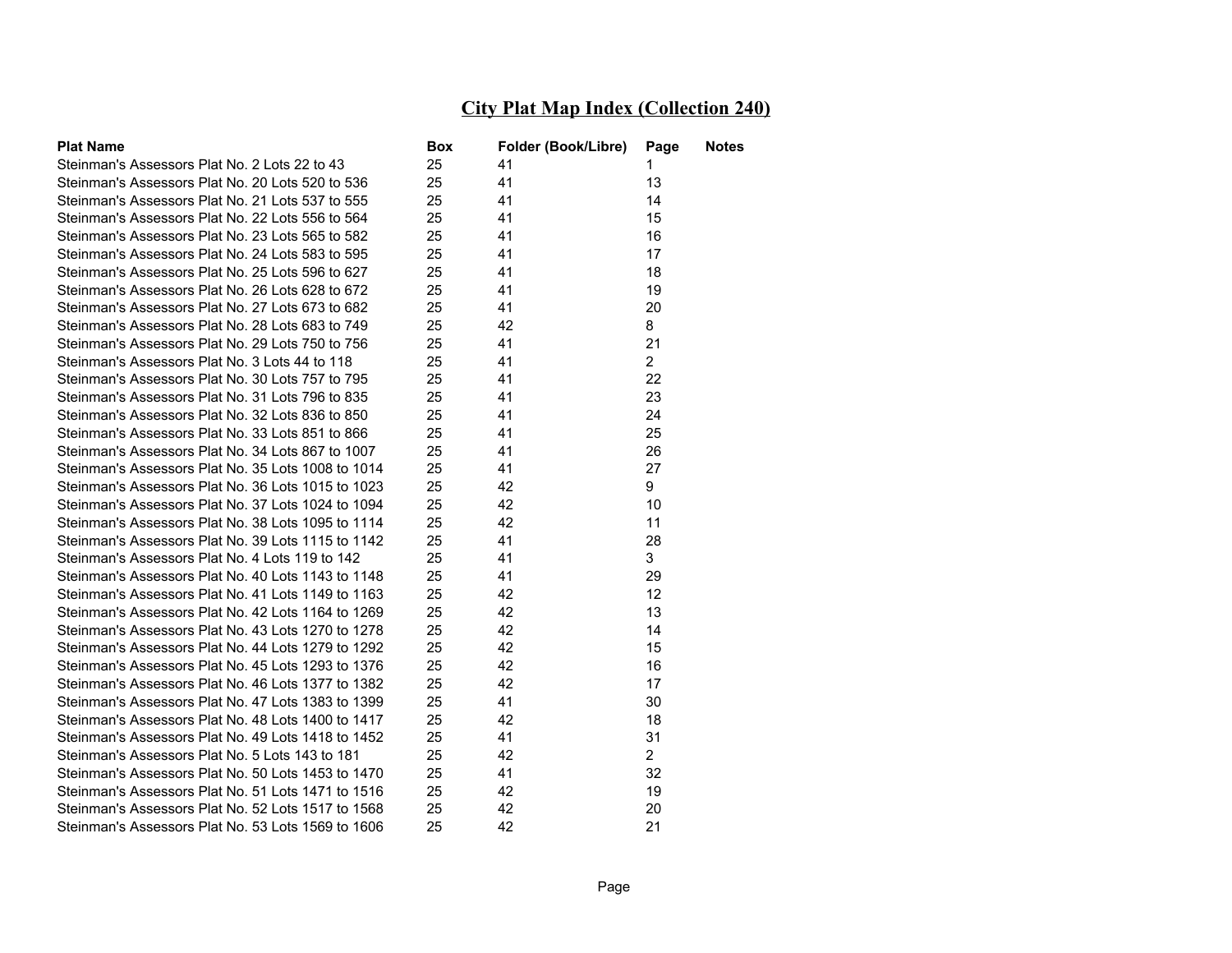| <b>Plat Name</b>                                   | Box | Folder (Book/Libre) | Page           | Notes |
|----------------------------------------------------|-----|---------------------|----------------|-------|
| Steinman's Assessors Plat No. 54 Lots 1607 to 1646 | 25  | 42                  | 22             |       |
| Steinman's Assessors Plat No. 55 Lots 1647 to 1655 | 25  | 41                  | 33             |       |
| Steinman's Assessors Plat No. 56 Lots 1656 to 1660 | 25  | 42                  | 23             |       |
| Steinman's Assessors Plat No. 57 Lots 1662 to 1669 | 25  | 41                  | 34             |       |
| Steinman's Assessors Plat No. 58 Lots 1670 to 1685 | 25  | 41                  | 35             |       |
| Steinman's Assessors Plat No. 59 Lots 1686 to 1752 | 25  | 41                  | 36             |       |
| Steinman's Assessors Plat No. 6 Lots 182 to 202    | 25  | 41                  | $\overline{4}$ |       |
| Steinman's Assessors Plat No. 60 Lots 1753 to 1759 | 25  | 41                  | 37             |       |
| Steinman's Assessors Plat No. 61 Lots 1760 to 1769 | 25  | 41                  | 38             |       |
| Steinman's Assessors Plat No. 7 Lots 203 to 216    | 25  | 42                  | 3              |       |
| Steinman's Assessors Plat No. 8 Lots 217 to 226    | 25  | 42                  | 4              |       |
| Steinman's Assessors Plat No. 9 lots 227 to 239    | 25  | 42                  | 5              |       |
| Stekette C.J. Plat                                 | 27  | 51                  | 41             |       |
| <b>Stekette Homesites</b>                          | 21  | 26                  | 35             |       |
| Stekette, George A. Subdivision                    | 27  | 51                  | 45             |       |
| Sterk & Bosma Plat                                 | 27  | 51                  | 6              |       |
| Stevens & Pierce Add.                              | 17  | 5                   | $\overline{2}$ |       |
| Stevens & Pierce Sub.                              | 17  | 3                   | 19             |       |
| Stevens, R.H. Add                                  | 19  | 12                  | 36             |       |
| Stevens, Supervisor Plat                           | 28  | 53                  | 8              |       |
| Stevens, Wilder D. Add.                            | 17  | 6                   | 39             |       |
| Stevens, Wilder D. Sub.                            | 19  | 15                  | 38             |       |
| Stevenson & Long's Add.                            | 19  | 12                  | 10             |       |
| Stewart & Ives Add.                                | 16  | 1                   | 59             |       |
| Stewart & Ives Add.                                | 16  | 1                   | 59             |       |
| Stewart Add.                                       | 20  | 18                  | 19             |       |
| <b>Stiles Munson Plat</b>                          | 27  | 51                  | $\mathbf{1}$   |       |
| Stiles Munson Plat No. 1                           | 27  | 52                  | 30             |       |
| <b>Stiles Plat</b>                                 | 26  | 48                  | 50             |       |
| Stiles Plat No. 1                                  | 27  | 49                  | 22             |       |
| Stiles, herbert E. 2nd Add.                        | 20  | 20                  | 31             |       |
| Stiles, Herbert E. Add.                            | 20  | 20                  | 20             |       |
| Stocking & Allen's                                 | 23  | 36                  | 21             |       |
| Stocking & Smith's Sub.                            | 17  | 6                   | 4              |       |
| <b>Stocking Addition</b>                           | 18  | 9                   | 1              |       |
| Stocking's 2nd Addition                            | 20  | 21                  | 8              |       |
| <b>Stokker Plat</b>                                | 23  | 35                  | $\overline{7}$ |       |
| Stone & Seeley's, Sand Lake                        | 17  | 5                   | 20             |       |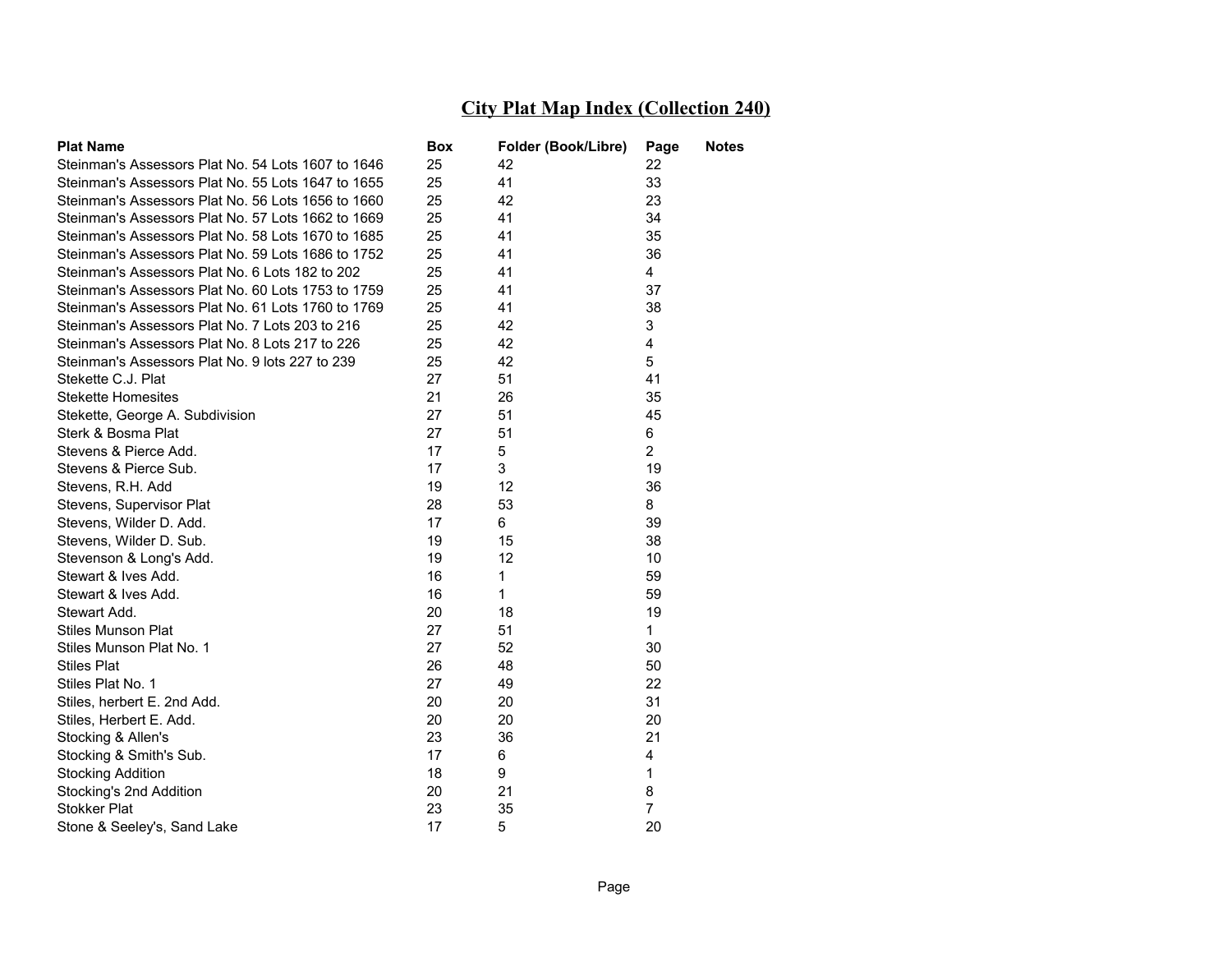| <b>Plat Name</b>                                | Box | Folder (Book/Libre) | Page           | <b>Notes</b> |
|-------------------------------------------------|-----|---------------------|----------------|--------------|
| Stone Hills                                     | 27  | 49                  | 13             |              |
| Stone Hills No. 1                               | 27  | 52                  | 18             |              |
| Stone Hills No. 2                               | 30  | 59                  | 46             |              |
| Stone's, F.A. Add                               | 19  | 14                  | 3              |              |
| Stone's, H.G. 2nd Ad.                           | 17  | 6                   | 14             |              |
| Stone's, H.G. Add                               | 17  | 5                   | $\overline{7}$ |              |
| Stone's, H.G. Add                               | 17  | 5                   | $\overline{7}$ |              |
| Stone's, H.G. Add                               | 17  | 5                   | 37             |              |
| Stone's, H.G. Add.                              | 17  | 5                   | 37             |              |
| Storm Plat                                      | 28  | 54                  | 27             |              |
| <b>Stout Plat</b>                               | 33  | 68                  | 40             |              |
| Stout, Harley                                   | 21  | 28                  | 20             |              |
| Stow & Parish Add.                              | 18  | 9                   | 13             |              |
| Stowell's Add to Comstock Park                  | 20  | 18                  | 17             |              |
| Stowell's East Terrace, Comstock Park           | 20  | 20                  | 10             |              |
| Stows Add.                                      | 18  | 10                  | 9              |              |
| Streeters Add.                                  | 26  | 46                  | 11             |              |
| <b>Streeters Jefrey Street Addition</b>         | 27  | 50                  | 18             |              |
| <b>Streeters Ronald Street Addition</b>         | 27  | 51                  | 50             |              |
| Stuart, Miner & Morman's                        | 19  | 14                  | 18             |              |
| Sub of Blks 3 & 6 Wenham's Add. (Deeds 23-184)  | 20  | 24                  | 8              |              |
| Sub of Blks B, C, & D of L.G. Mason & Co's Sub. | 17  | 5                   | 10             |              |
| Sub of Lot 102 or C & C Partition Plat          | 17  | 5                   | 3              |              |
| Sub of Reynolds & Franklines 2nd Add.           | 18  | 11                  | 15             |              |
| Suburban Shroes                                 | 22  | 30                  | 23             |              |
| Suburban Shroes                                 | 22  | 30                  | 23             |              |
| <b>Summer Downs</b>                             | 32  | 67                  | 16             |              |
| Summit View Plat                                | 32  | 65                  | 13             |              |
| Sun Glo Park                                    | 22  | 30                  | 24             |              |
| Sunfish Lake Park                               | 21  | 28                  | 35             |              |
| Sungarden Homesites                             | 23  | 35                  | 25             |              |
| Sunny Acres Addition                            | 30  | 60                  | 6              |              |
| Sunny Acres Addition No. 1                      | 31  | 63                  | 30             |              |
| Sunny Acres Addition No. 1                      | 31  | 63                  | 30             |              |
| Sunny Side Add                                  | 18  | 8                   | 3              |              |
| Sunny Side Add No. 1                            | 22  | 32                  | 37             |              |
| Sunnyfield Hills                                | 31  | 63                  | 4              |              |
| Sunrise Add.                                    | 21  | 28                  | 38             |              |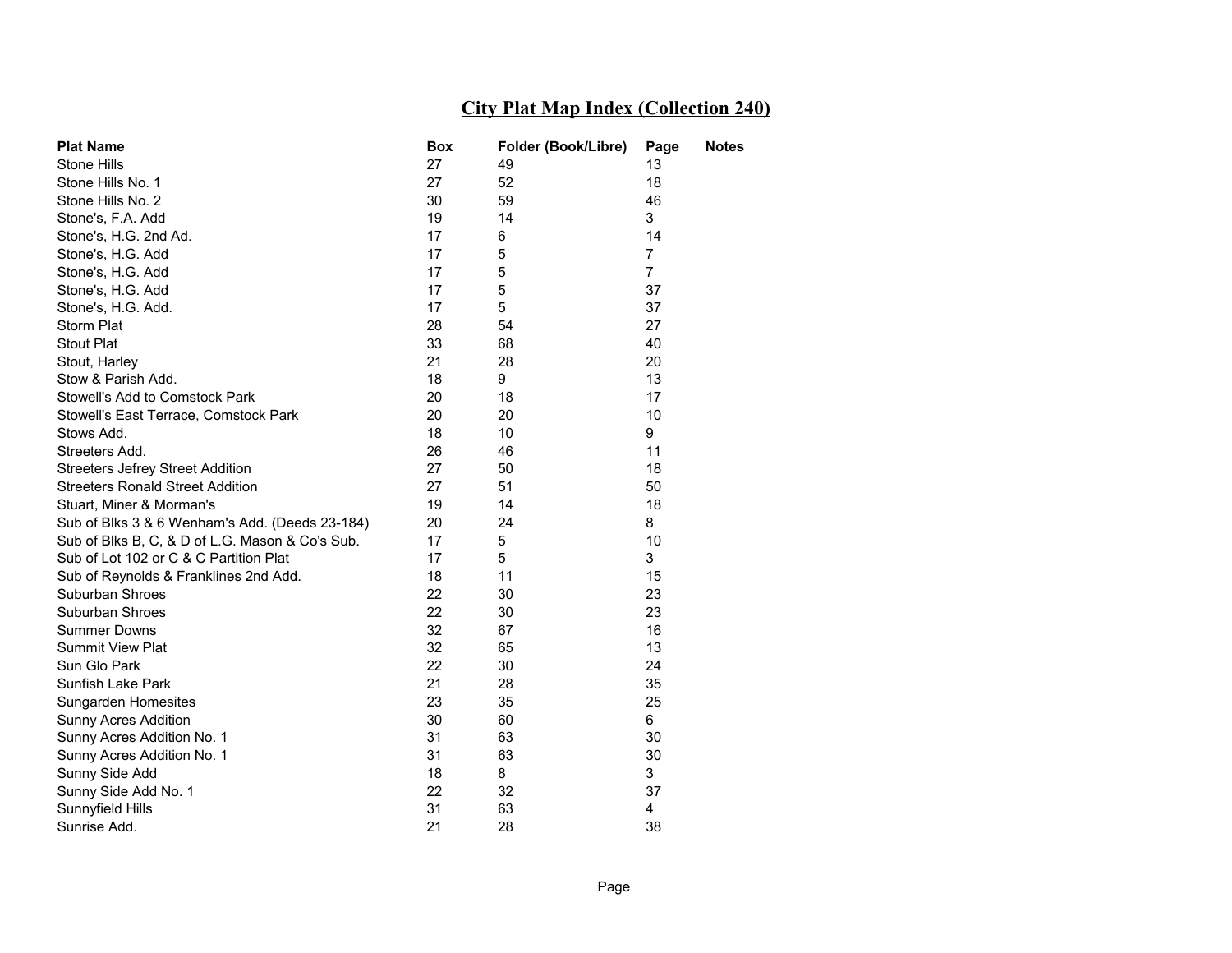| <b>Plat Name</b>                  | Box | Folder (Book/Libre) | Page           | <b>Notes</b> |
|-----------------------------------|-----|---------------------|----------------|--------------|
| <b>Sunset Gardens</b>             | 23  | 35                  | 35             |              |
| Sunset Hills Sub.                 | 24  | 37                  | 12             |              |
| <b>Sunset Park</b>                | 23  | 35                  | 3              |              |
| <b>Sunset Shores</b>              | 27  | 49                  | 19             |              |
| Sunset Shores No. 1               | 27  | 50                  | 12             |              |
| Sunset Shores No. 2               | 27  | 52                  | 25             |              |
| <b>Sunset Strip Plat</b>          | 29  | 58                  | 46             |              |
| <b>Sunshine Acres</b>             | 31  | 63                  | 15             |              |
| Sunshine Acres No. 1              | 32  | 66                  | 6              |              |
| Supervisor's Plat of Camp Lake    | 32  | 67                  | 19             |              |
| Supervisor's Plat of Wabasis Camp | 26  | 45                  | 26             |              |
| Supervisor's Plat of Wabasis Camp | 26  | 45                  | 26             |              |
| Susan Addition                    | 30  | 59                  | $\overline{2}$ |              |
| Sweet & Smith's Add, Lowell       | 18  | $\overline{7}$      | 13             |              |
| Sweet St. Sub.                    | 19  | 14                  | 8              |              |
| Sweet Sub.                        | 19  | 12                  | $\overline{7}$ |              |
| Swiontek & Whalen Add             | 18  | 10                  | 4              |              |
| Sylvan Park                       | 23  | 35                  | 21             |              |
| Sylvan Park Addition No. 1        | 28  | 54                  | 47             |              |
| Sylvan Shores                     | 31  | 62                  | 13             |              |
| Taft Ave. Plat                    | 26  | 45                  | 17             |              |
| <b>Taft Park</b>                  | 30  | 61                  | 41             |              |
| Talsma Add.                       | 20  | 18                  | 10             |              |
| Tanner & Miller Sub.              | 16  | 2                   | 95             |              |
| Tanner Taylor Add.                | 16  | $\overline{2}$      | 95             |              |
| Tanner Taylor Add.                | 16  | $\overline{2}$      | 95             |              |
| Tanner, W.W. Add.                 | 19  | 16                  | 16             |              |
| Tanner's Add                      | 16  | $\overline{2}$      | 47             |              |
| Tausend Add.                      | 23  | 33                  | 23             |              |
| Taylor & McReynolds, Sub.         | 17  | 4                   | 32             |              |
| Taylor. C.H.                      | 16  | 1                   | 37             |              |
| Taylor's Add.                     | 21  | 25                  | $\overline{7}$ |              |
| Teachout, Marvin & Fogg's Sub     | 19  | 14                  | 11             |              |
| Tekax Add. To Village of S.G.R.   | 19  | 15                  | 17             |              |
| <b>Temple Emanuel Cemetery</b>    | 21  | 26                  | 22             |              |
| Ten Haaf's Add.                   | 17  | 6                   | 19             |              |
| <b>Terminal Addiiton</b>          | 20  | 21                  | 12             |              |
| The Heights, Add.                 | 20  | 21                  | 12             |              |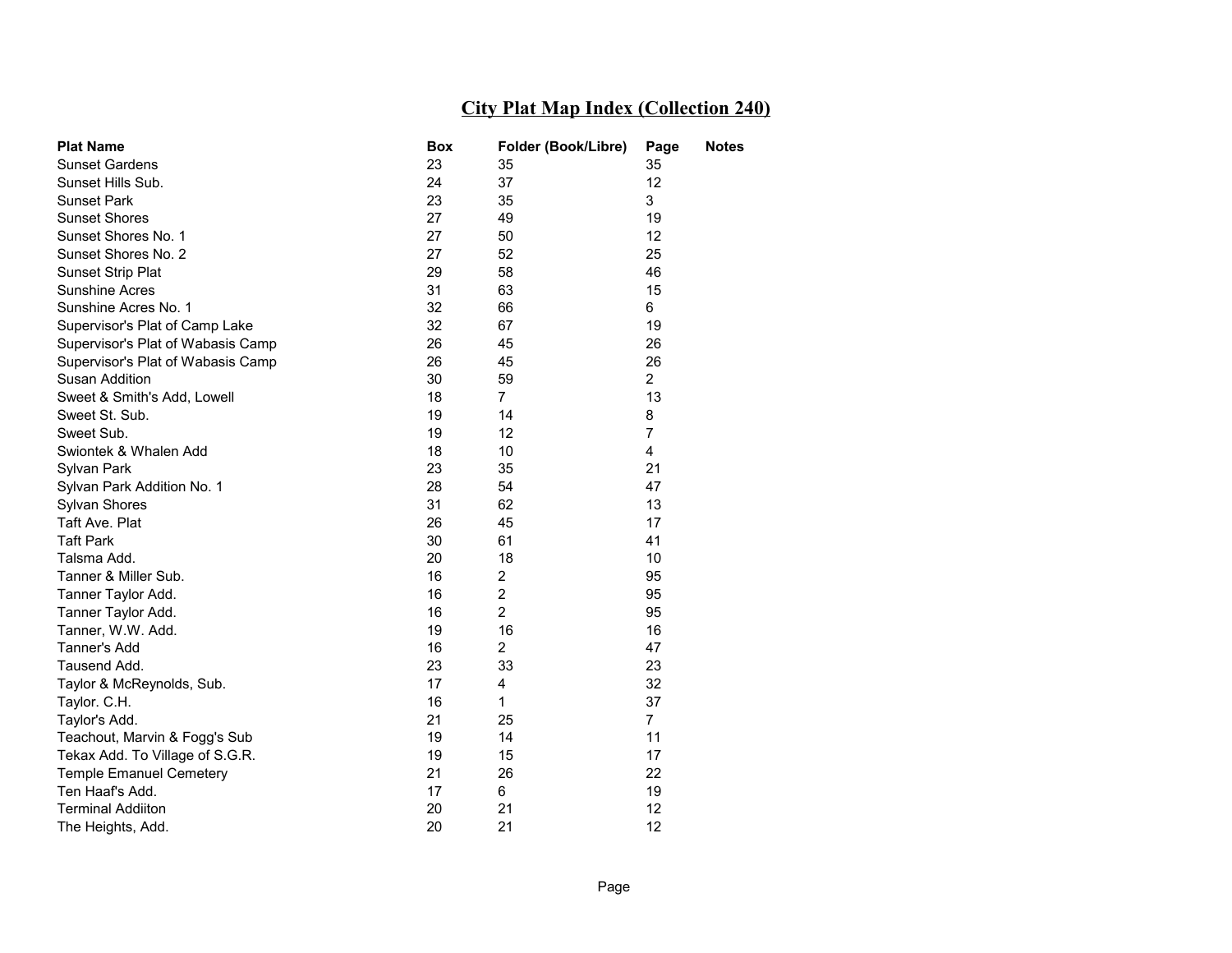| <b>Plat Name</b>                   | <b>Box</b> | Folder (Book/Libre) | Page           | <b>Notes</b> |
|------------------------------------|------------|---------------------|----------------|--------------|
| <b>Thomas Addition</b>             | 27         | 50                  | 4              |              |
| <b>Thomas Lake Plat</b>            | 26         | 46                  | 8              |              |
| Thomas, O.B. Plat                  | 31         | 62                  | 39             |              |
| Thompson, H.E. Add.                | 18         | 10                  | 15             |              |
| Thompson's Add. To Kent City       | 17         | 5                   | 26             |              |
| <b>Thornapple Dales</b>            | 24         | 38                  | 14             |              |
| <b>Thornapple Downs</b>            | 28         | 54                  | 33             |              |
| <b>Thornapple Downs</b>            | 28         | 54                  | 33             |              |
| <b>Thornapple Homesites</b>        | 23         | 35                  | 10             |              |
| Thornapple River Shore Estates     | 32         | 66                  | 36             |              |
| Thornapple River Shore Estates     | 32         | 66                  | 36             |              |
| <b>Thornapple Shores</b>           | 27         | 49                  | $\overline{2}$ |              |
| <b>Thornapple Shores</b>           | 27         | 49                  | $\overline{2}$ |              |
| Thornapple Valley Plat             | 28         | 53                  | 40             |              |
| Thornapple Valley Plat             | 28         | 53                  | 40             |              |
| Thornapple Valley Plat No. 1       | 30         | 60                  | 21             |              |
| Thornapple Valley Plat No. 1       | 30         | 60                  | 21             |              |
| <b>Thornwood Pointe</b>            | 28         | 53                  | 9              |              |
| <b>Thunderbird Plat</b>            | 28         | 53                  | 9              |              |
| Tibbs Add.                         | 18         | $\overline{7}$      | 27             |              |
| Tillitson's Add.                   | 21         | 26                  | 18             |              |
| Tixkokob Add, to Village of S.G.R. | 18         | 11                  | $\overline{7}$ |              |
| Tolford, Beckwith & Co.            | 17         | 4                   | 27             |              |
| <b>Toots Homestead Plat</b>        | 25         | 44                  | 37             |              |
| Town and Country                   | 27         | 52                  | 42             |              |
| Town and Country Shopping Center   | 29         | 57                  | 10             |              |
| Town and Country Shopping Center   | 29         | 57                  | 11             |              |
| Towner & Sutter Add                | 20         | 18                  | 24             |              |
| Towner, S.S. (Byron Center)        | 16         | $\overline{2}$      | 42             |              |
| Towner's, L.C. Add.                | 20         | 24                  | 19             |              |
| <b>Travista Park</b>               | 22         | 31                  | 27             |              |
| Treadway's Add. To Kent City       | 17         | 5                   | 27             |              |
| <b>Trebeau Plat</b>                | 28         | 53                  | 49             |              |
| Tregent's P. Sub.                  | 16         | $\overline{2}$      | 57             |              |
| Trouts, J.F. Add                   | 18         | 9                   | 21             |              |
| Tuft's, C.W. 2nd Add.              | 19         | 14                  | 12             |              |
| Tuft's, C.W. Add.                  | 18         | 11                  | 24             |              |
| <b>Tuinstra Plat</b>               | 26         | 45                  | 8              |              |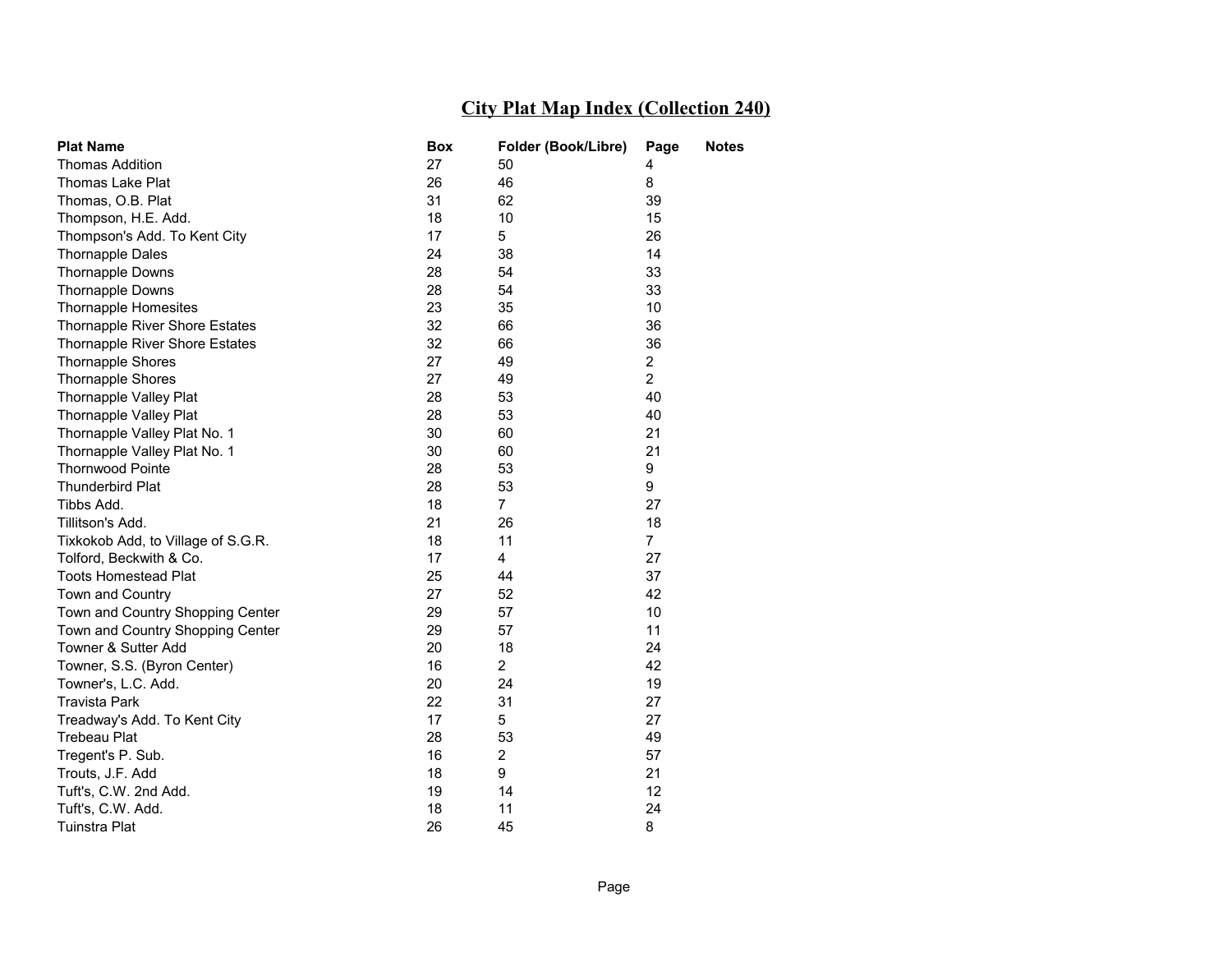| <b>Plat Name</b>                       | Box | Folder (Book/Libre) | Page           | <b>Notes</b> |
|----------------------------------------|-----|---------------------|----------------|--------------|
| Tulip Farm Add.                        | 21  | 26                  | 27             |              |
| Tulum Add.                             | 19  | 15                  | 18             |              |
| Turner, Salem T. Add.                  | 19  | 15                  | 18             |              |
| Tusch's Sub. F.W.                      | 16  | $\overline{c}$      | 40             |              |
| Tuttle & Campau's Add.                 | 20  | 21                  | 29             |              |
| Tuttle Bros. Sub.                      | 17  | 3                   | 19             |              |
| Twin Brook Industrial Park             | 32  | 67                  | 8              |              |
| Twin Brook Industrial Park             | 32  | 67                  | 9              |              |
| Tyron's 2nd Add.                       | 23  | 36                  | 19             |              |
| Tyron's Add.                           | 20  | 24                  | 5              |              |
| Uhl's, David E., Sud.                  | 19  | 15                  | 36             |              |
| Underhill, C.A. No. 1                  | 22  | 29                  | 17             |              |
| Underhill, C.A. to Village of Rockford | 20  | 20                  | 21             |              |
| Underwood & Jenk's Addition            | 19  | 14                  | 19             |              |
| Underwood & Jenk's Addition            | 19  | 14                  | 19             |              |
| Underwood's Addition                   | 19  | 13                  | 24             |              |
| Uneeda Rest                            | 26  | 45                  | 19             |              |
| Union Boulevard Addition               | 18  | 11                  | 21             |              |
| Upham Sub.                             | 26  | 47                  | 8              |              |
| Upper Lake Plat                        | 26  | 48                  | 33             |              |
| Upper Lake Plat No. 1                  | 28  | 54                  | 34             |              |
| Upper Lake Plat No. 1                  | 28  | 54                  | 34             |              |
| Upper Lake Plat No. 2                  | 30  | 61                  | 33             |              |
| Urbana Plat                            | 26  | 48                  | 60             |              |
| Urbana Plat No. 1                      | 27  | 49                  | 24             |              |
| Urbana Plat No. 2                      | 27  | 50                  | $\overline{2}$ |              |
| Urbana Plat No. 3                      | 27  | 50                  | 16             |              |
| Urbana Plat No. 4                      | 27  | 51                  | 48             |              |
| Urbana Plat No. 5                      | 28  | 53                  | 46             |              |
| Urbana Plat No. 6                      | 28  | 55                  | 43             |              |
| Uxmal Add to Village of South G.R.     | 18  | 9                   | 10             |              |
| Valley View Plat                       | 27  | 52                  | 6              |              |
| <b>Valley Vista</b>                    | 30  | 61                  | 30             |              |
| Valley Vista No. 1                     | 32  | 66                  | 3              |              |
| Valley Vista No. 2                     | 32  | 66                  | 28             |              |
| Valley Vista No. 3                     | 33  | 68                  | 8              |              |
| Valley Vista No. 4                     | 33  | 68                  | 28             |              |
| Valley Vista No. 4                     | 33  | 68                  | 29             |              |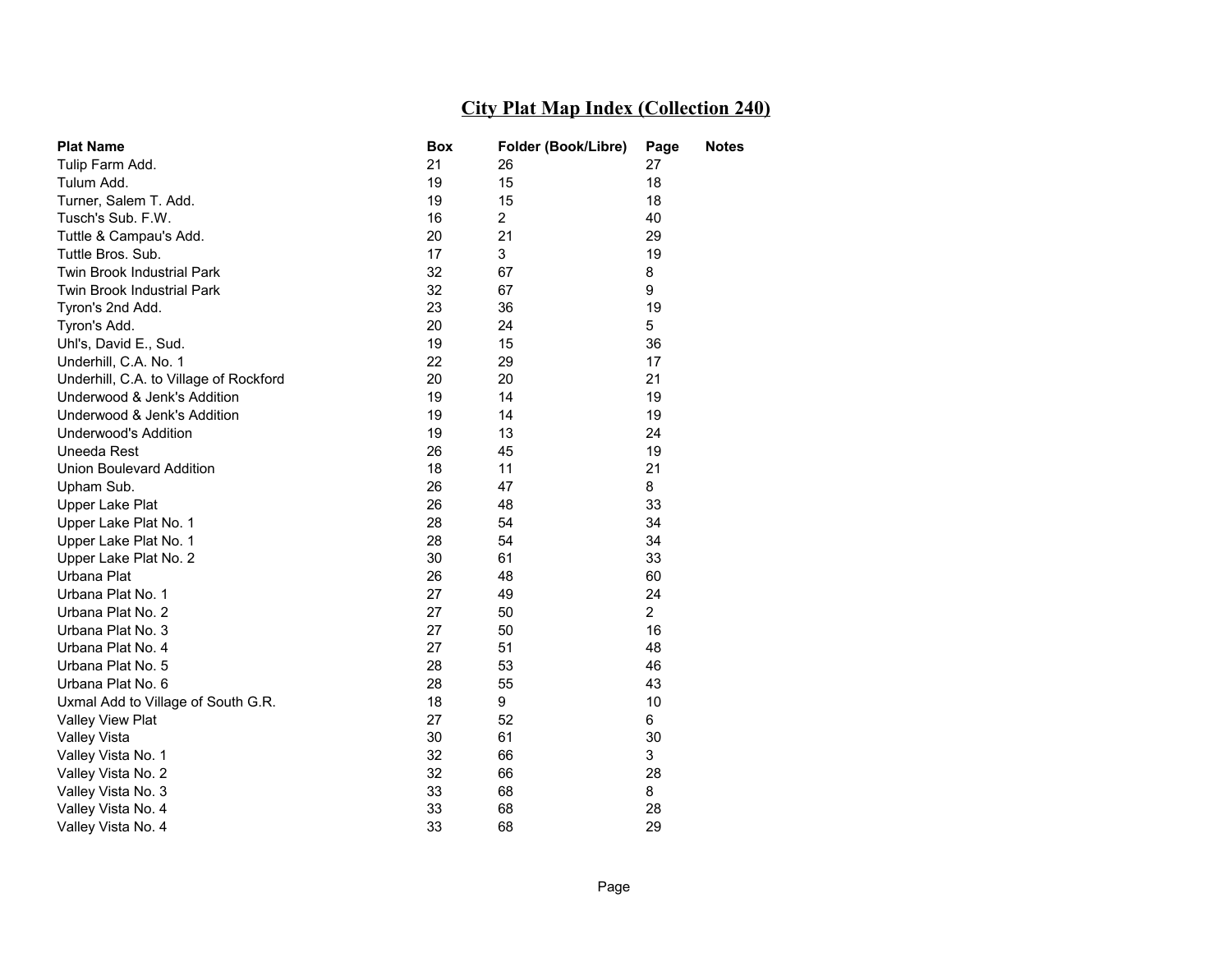| <b>Plat Name</b>                   | Box | Folder (Book/Libre) | Page           | <b>Notes</b> |
|------------------------------------|-----|---------------------|----------------|--------------|
| Valley Vista No. 5                 | 33  | 69                  | 25             |              |
| Valley Vista No. 5                 | 33  | 69                  | 26             |              |
| Value Highlands                    | 30  | 61                  | 28             |              |
| Van Allen Plat                     | 22  | 32                  | 12             |              |
| Van Anden's Add.                   | 19  | 12                  | 26             |              |
| Van Bree's, Arie, Add.             | 17  | 6                   | 25             |              |
| Van Buren & Turner's Add.          | 16  | $\overline{2}$      | 31             |              |
| Van Buren & Turner's Add.          | 16  | $\overline{2}$      | 31             |              |
| Van Buren Plat                     | 25  | 43                  | 35             |              |
| Van Elst Plat                      | 28  | 54                  | 45             |              |
| Van Elst Plat No. 1                | 29  | 58                  | 22             |              |
| Van Ess Plat                       | 28  | 55                  | 23             |              |
| Van Ess Plat No. 1                 | 29  | 57                  | 21             |              |
| Van Ess, G; Sub                    | 24  | 38                  | 39             |              |
| Van Houten Plat                    | 26  | 48                  | 43             |              |
| Van Houten's Supervisor Plat       | 27  | 50                  | 40             |              |
| Van Leeuwen & Gezon's Sub.         | 17  | 4                   | 13             |              |
| Van Leeuwen WM. 2NE West Side Add. | 18  | 9                   | 3              |              |
| Van Leeuwen's Add                  | 17  | 4                   | 10             |              |
| Van Leeuwen's Fulton St. Add.      | 19  | 15                  | 6              |              |
| Van Noord Plat                     | 31  | 64                  | $\overline{7}$ |              |
| Van Oostenbrugge Bros. Add         | 20  | 20                  | 39             |              |
| Van Singel Plat                    | 26  | 48                  | 17             |              |
| Vanden Berg Plat                   | 27  | 49                  | 23             |              |
| Vanden Berg Plat No. 1             | 28  | 53                  | 4              |              |
| Vander Laan Plat                   | 22  | 31                  | 13             |              |
| Vander Leest Add.                  | 20  | 18                  | 6              |              |
| Vander Leest Add.                  | 20  | 18                  | 6              |              |
| Vander Markt Addition              | 30  | 61                  | 11             |              |
| Vander Stolpe's 2nd Add.           | 19  | 12                  | 11             |              |
| Vander Stolpe's 3rd Add.           | 20  | 19                  | 36             |              |
| Vander Stolpe's Add.               | 18  | 9                   | 32             |              |
| Vander Veen's Add.                 | 19  | 16                  | 9              |              |
| Vanderpool, C.R. Add.              | 20  | 18                  | 25             |              |
| Vanderschuur Plat                  | 22  | 30                  | 3              |              |
| Vandertuin Plat                    | 29  | 56                  | 1              |              |
| Vandertuin Plat No. 1              | 29  | 58                  | 19             |              |
| Vandyke Plat                       | 23  | 34                  | 5              |              |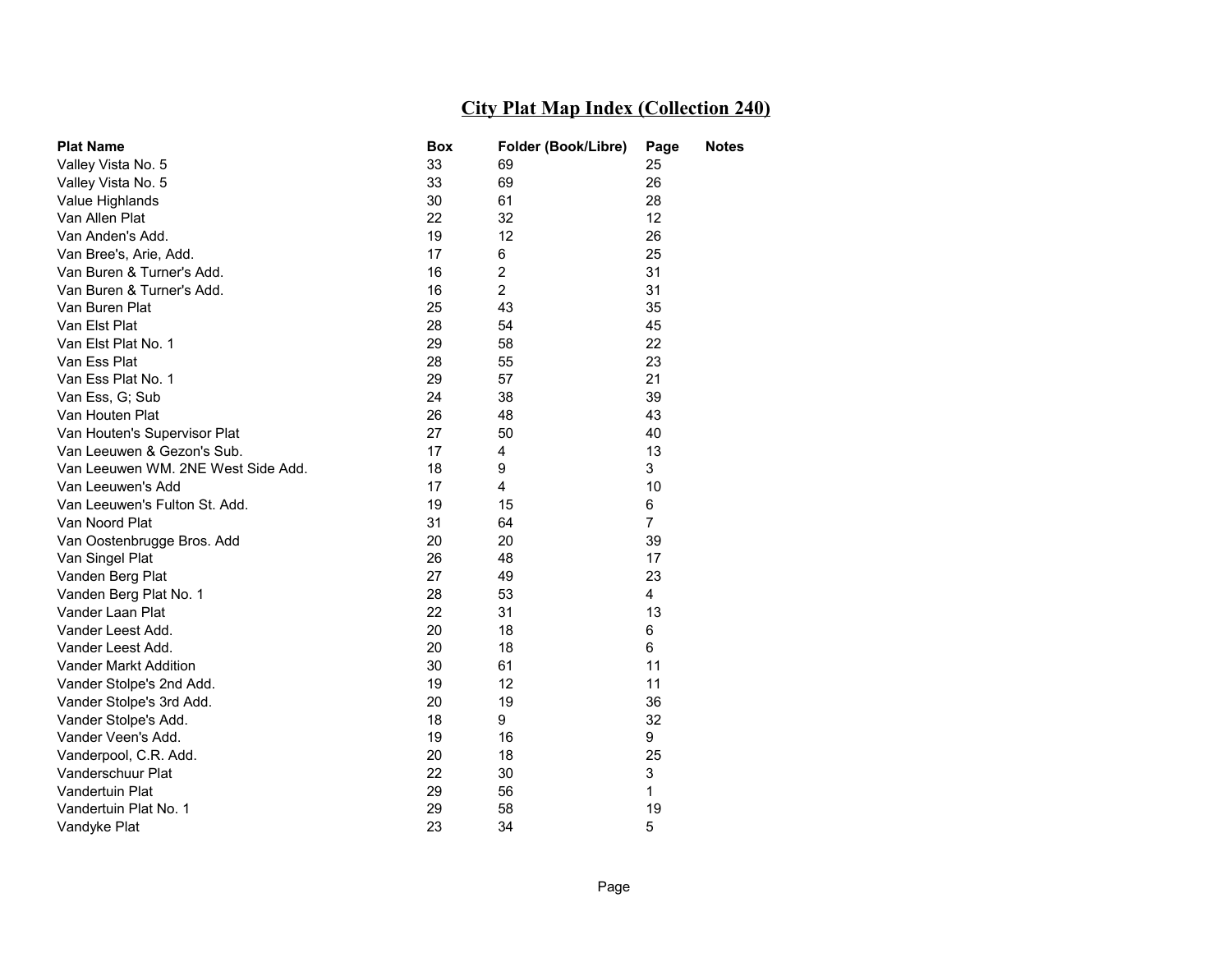| <b>Plat Name</b>                | <b>Box</b> | Folder (Book/Libre) | Page           | <b>Notes</b> |
|---------------------------------|------------|---------------------|----------------|--------------|
| Vedders, H.A. Sub.              | 17         | 5                   | 9              |              |
| Veenstra Plat                   | 30         | 59                  | 1              |              |
| Venema Plat                     | 24         | 38                  | 32             |              |
| Vergennes Plat                  | 28         | 55                  | 49             |              |
| Vergennes Plat No. 1            | 30         | 59                  | 35             |              |
| Vergennes Plat No. 2            | 31         | 63                  | 25             |              |
| Verhey Plat                     | 30         | 59                  | 20             |              |
| Verkerke's Add.                 | 18         | 8                   | 18             |              |
| <b>Vetting Addition</b>         | 29         | 58                  | 16             |              |
| <b>Vidro Estates</b>            | 29         | 58                  | 19             |              |
| Village of Alto                 | 19         | 12                  | 18             |              |
| Village of Ars                  | 26         | 46                  | 38             |              |
| Village of South Grand Rapids   | 18         | $\overline{7}$      | 18             |              |
| Vine Hill Plat                  | 29         | 56                  | 18             |              |
| Vine Hill Plat No. 1            | 31         | 62                  | 25             |              |
| Vine Hill Plat No. 2            | 32         | 67                  | 38             |              |
| Vinkemulder Plat                | 26         | 46                  | 33             |              |
| Vinkemulders Sub.               | 23         | 35                  | $\mathbf{1}$   |              |
| Vinkemulders Sub.               | 23         | 35                  | $\overline{2}$ |              |
| Vis Plat                        | 23         | 33                  | 22             |              |
| Visoski Add.                    | 19         | 13                  | 8              |              |
| Visser Add.                     | 18         | 10                  | 28             |              |
| Vlug Plat                       | 26         | 46                  | 36             |              |
| Volkema Plat                    | 26         | 45                  | 20             |              |
| Volkema Plat (Corrected)        | 26         | 45                  | 31             |              |
| Voorheis & Miller               | 17         | 5                   | 8              |              |
| Vredevoogd Plat                 | 27         | 52                  | 34             |              |
| Vredevoogd Plat No. 1           | 29         | 57                  | 40             |              |
| Vredevoogd Plat No. 2           | 31         | 62                  | $\mathbf{1}$   |              |
| Wabasis Camp (Supervisors Plat) | 26         | 45                  | 26             |              |
| Wabasis Camp (Supervisors Plat) | 26         | 45                  | 26             |              |
| Wabasis, Lewis Park             | 26         | 45                  | 34             |              |
| Wait & Gardner's Sub.           | 19         | 12                  | 34             |              |
| Wakehurst Add.                  | 19         | 15                  | 25             |              |
| Walcott's Peach Ridge Add.      | 31         | 63                  | 26             |              |
| <b>Walcrath Plat</b>            | 23         | 36                  | 14             |              |
| Walcrath Plat No. 1             | 29         | 57                  | 3              |              |
| Walker Heights Sub. No.1        | 23         | 34                  | 35             |              |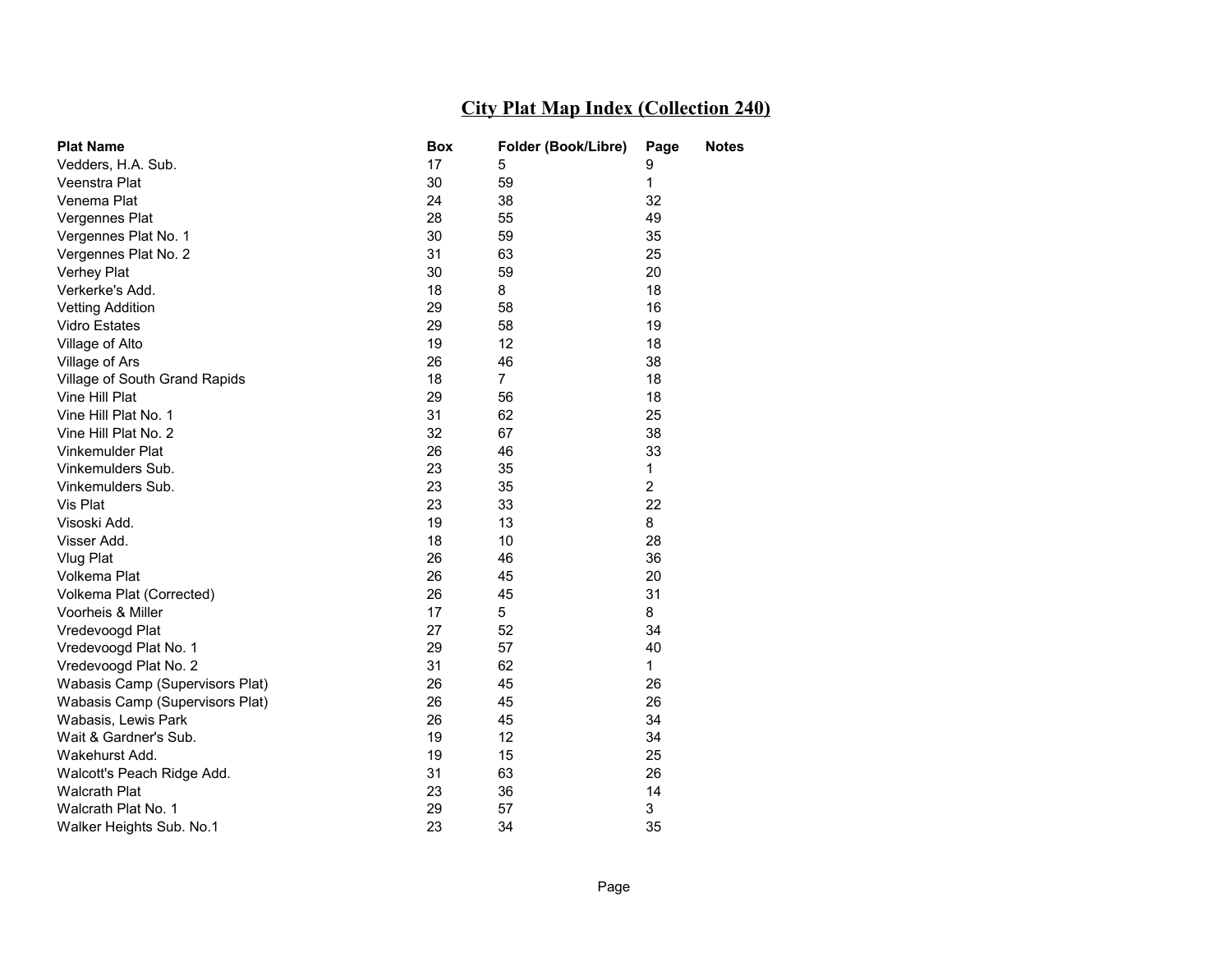| <b>Plat Name</b>                                       | Box | Folder (Book/Libre) | Page           | <b>Notes</b> |
|--------------------------------------------------------|-----|---------------------|----------------|--------------|
| <b>Walker Plat</b>                                     | 29  | 58                  | 37             |              |
| Walker Woods                                           | 30  | 59                  | 38             |              |
| Walker's Add.                                          | 19  | 13                  | 5              |              |
| <b>Wallace-Powers Park</b>                             | 24  | 38                  | 29             |              |
| Wallin & Thum Add.                                     | 19  | 16                  | 4              |              |
| <b>Wallins Add</b>                                     | 17  | 6                   | 11             |              |
| Wallins Sub.                                           | 18  | 9                   | 37             |              |
| <b>Walnut Acres</b>                                    | 21  | 28                  | 13             |              |
| <b>Walnut Park</b>                                     | 20  | 22                  | 29             |              |
| Walsh Sub.                                             | 25  | 44                  | 4              |              |
| Walter Lang Add. (Under L)                             | 25  | 44                  | 33             |              |
| Wanrooy's Add.                                         | 21  | 27                  | 4              |              |
| Ward Homestead Add.                                    | 18  | 10                  | 23             |              |
| Ward; S.C. Sub.                                        | 17  | 4                   | 47             |              |
| Ware, E.; Add-Sand Lake                                | 16  | $\overline{2}$      | 99             |              |
| <b>Warren Plat</b>                                     | 29  | 56                  | 3              |              |
| Wartrous Add.                                          | 17  | 6                   | 38             |              |
| Washburn, B.F. Sub.                                    | 16  | 2                   | 18             |              |
| Washburn, B.F. Sub.                                    | 16  | $\overline{c}$      | 18             |              |
| Waters-Fletcher Lakeland Plat                          | 25  | 44                  | 20             |              |
| Waters, O.S. Sub.                                      | 19  | 13                  | 37             |              |
| <b>Watkins Add</b>                                     | 20  | 22                  | 33             |              |
| Watson & Kuiper                                        | 20  | 17                  | 25             |              |
| Watson & Weston                                        | 17  | 6                   | 34             |              |
| Watson, A.B. Sub. (with Smith& Van Allens)             | 17  | 5                   | 46             |              |
| Weatherly's Add.                                       | 17  | 5                   | 48             |              |
| Weatherly's Sub.                                       | 19  | 12                  | 27             |              |
| Webster Brenners Homesteads                            | 21  | 28                  | $\overline{7}$ |              |
| Wedgewood Homesites                                    | 34  | 72                  | 43             |              |
| Wedgewood Plat                                         | 23  | 35                  | 39             |              |
| Weichsler Sub; H.O. Brandau Farm Sub                   | 24  | 37                  | 37             |              |
| Weichsler Sub; H.O. Brandau Farm Sub                   | 24  | 37                  | 37             |              |
| Welch Sub.                                             | 20  | 20                  | $\mathbf{1}$   |              |
| <b>Weller Park</b>                                     | 20  | 24                  | 33             |              |
| Wellerwood                                             | 26  | 47                  | 35             |              |
| Welton's                                               | 23  | 36                  | 22             |              |
| <b>Wendler Plat</b>                                    | 22  | 31                  | 11             |              |
| Wenham's Add (also S30 T7 R11 and S25 T7 R12 and S3620 |     | 24                  | 6              |              |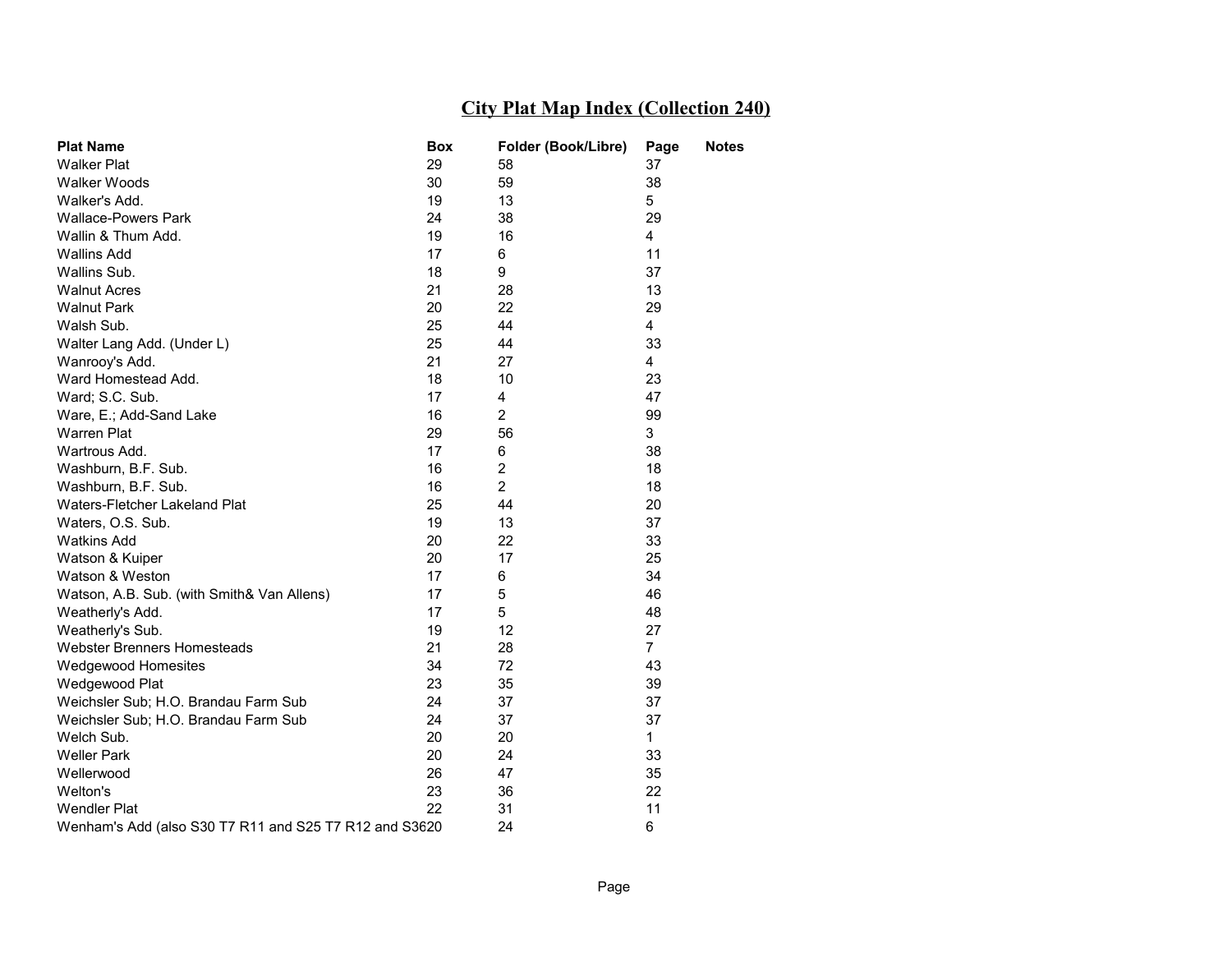| <b>Plat Name</b>                                       | Box | Folder (Book/Libre) | Page         | <b>Notes</b> |
|--------------------------------------------------------|-----|---------------------|--------------|--------------|
| Wenham's Add (also S30 T7 R11 and S25 T7 R12 and S3620 |     | 24                  | 7            |              |
| Wenham's Sub of Blks 3&6 Wenhams Add                   | 20  | 24                  | 8            |              |
| <b>Wesorick Sub</b>                                    | 22  | 29                  | 32           |              |
| West Elm Plat                                          | 24  | 38                  | 30           |              |
| West Hill Acres                                        | 31  | 64                  | 45           |              |
| West Moorland Plat                                     | 27  | 49                  | 38           |              |
| West Moorland Plat No. 1                               | 28  | 55                  | 17           |              |
| West Park Add                                          | 20  | 21                  | 26           |              |
| West Point Park, Bass Lake                             | 24  | 40                  | 32           |              |
| West Sode Add                                          | 17  | 5                   | 49           |              |
| West, Ben E. Add.                                      | 26  | 48                  | 48           |              |
| <b>Westdorp Plat</b>                                   | 22  | 29                  | 32           |              |
| Westgate by Ladd                                       | 28  | 55                  | 30           |              |
| <b>Westgate Meadows</b>                                | 28  | 55                  | 48           |              |
| Westgate Meadows No. 1                                 | 29  | 56                  | 9            |              |
| Westgate Meadows No. 2                                 | 29  | 56                  | 15           |              |
| Westgate Meadows No. 3                                 | 29  | 57                  | 35           |              |
| Westgate Meadows No. 4                                 | 30  | 61                  | 20           |              |
| Westgate Plat                                          | 24  | 38                  | 10           |              |
| Westgate Village                                       | 29  | 56                  | 36           |              |
| Westgate Village No. 1                                 | 29  | 57                  | 34           |              |
| Westgate Village No. 2                                 | 29  | 57                  | 47           |              |
| Westgate Village No. 3                                 | 29  | 58                  | 38           |              |
| Westgate Village No. 4                                 | 30  | 59                  | 8            |              |
| Westgate Village No. 5                                 | 30  | 60                  | $\mathbf{1}$ |              |
| Westgate Village No. 6                                 | 30  | 61                  | 22           |              |
| Westgate Village Woods                                 | 31  | 62                  | 8            |              |
| Westgate Village Woods No. 1                           | 31  | 62                  | 29           |              |
| Westgate Village Woods No. 2                           | 31  | 63                  | 5            |              |
| Westgate Village Woods No. 3                           | 31  | 63                  | 31           |              |
| Westgate Village Woods No. 4                           | 31  | 64                  | 12           |              |
| Westgate Village Woods No. 4                           | 31  | 64                  | 13           |              |
| Westgate Village Woods No. 5                           | 31  | 64                  | 39           |              |
| Westgate Village Woods No. 5                           | 31  | 64                  | 40           |              |
| Westgate Village Woods No. 6                           | 32  | 65                  | 24           |              |
| Westgate Village Woods No. 7                           | 32  | 66                  | 16           |              |
| Westgate Village Woods No. 7                           | 32  | 66                  | 17           |              |
| Westgate Village Woods No. 8                           | 32  | 66                  | 48           |              |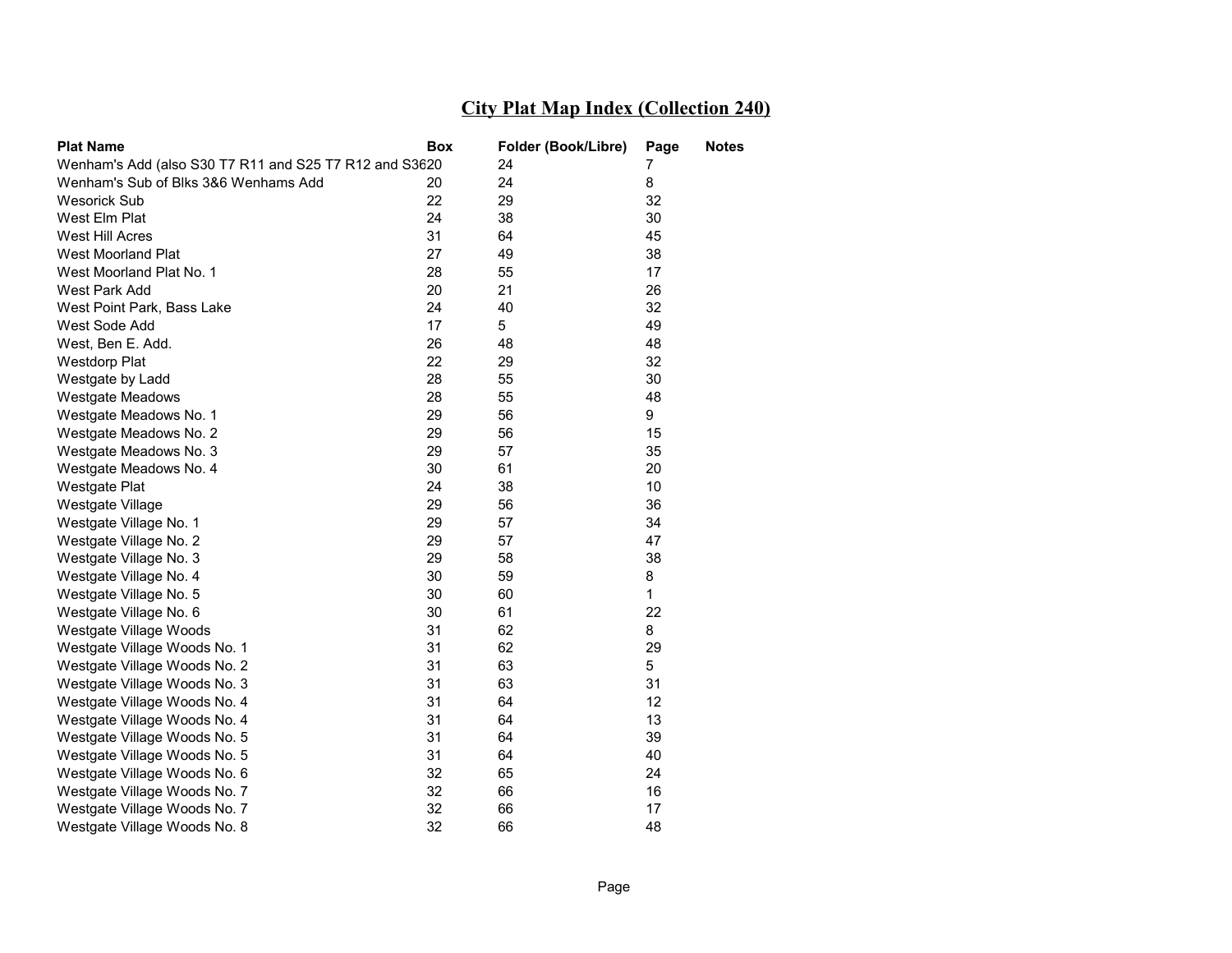| <b>Plat Name</b>                                       | Box | Folder (Book/Libre) | Page                    | Notes |
|--------------------------------------------------------|-----|---------------------|-------------------------|-------|
| Westgate Village Woods No. 8                           | 32  | 66                  | 49                      |       |
| Weston & Low's Addition                                | 18  | 9                   | 22                      |       |
| Weston & Meigs 2nd Add                                 | 18  | 8                   | 11                      |       |
| Weston & Meigs 2nd Add Replatted                       | 18  | 9                   | 8                       |       |
| Weston & Meigs 3rd Add                                 | 18  | 9                   | 9                       |       |
| Weston & Meigs 4th Add.                                | 18  | 8                   | 31                      |       |
| Weston & Meigs Add                                     | 18  | 8                   | $\mathbf{1}$            |       |
| Weston & Meigs Sub.                                    | 18  | 7                   | 32                      |       |
| Weston, Dudley & Soule's Sub                           | 17  | 4                   | 36                      |       |
| <b>Westview Plat</b>                                   | 27  | 49                  | 35                      |       |
| Westview Plat No. 1                                    | 27  | 50                  | 20                      |       |
| Westwood Plat                                          | 27  | 52                  | 4                       |       |
| Whalen Acres plat                                      | 27  | 50                  | 3                       |       |
| Whalen Heights Plat                                    | 26  | 48                  | 3                       |       |
| Whalen-Eardley Ranch Sites                             | 27  | 51                  | 8                       |       |
| Whalen-Eardley Ranch Sites No. 1                       | 28  | 53                  | 38                      |       |
| Whalen, Andrew Add                                     | 19  | 13                  | 34                      |       |
| Whalen, Mary A. Plat                                   | 23  | 34                  | $\overline{2}$          |       |
| Whalen's 2nd Interurban Plat                           | 20  | 18                  | 21                      |       |
| Whalen's 3rd Interurban Plat                           | 20  | 18                  | 22                      |       |
| Whalen's Add to Hamilton Park                          | 20  | 19                  | 16                      |       |
| Whalen's Interurban Plat                               | 20  | 18                  | 20                      |       |
| Whalen's Replatted Add of Whalen's 3rd Interurban Plat | 20  | 19                  | 32                      |       |
| Whalen's, Edmund, Add                                  | 20  | 23                  | 24                      |       |
| Whalen's, Thomas Add                                   | 20  | 19                  | $\overline{2}$          |       |
| <b>Wheeler Add</b>                                     | 18  | 8                   | 35                      |       |
| <b>Whippie Add</b>                                     | 16  | $\overline{2}$      | 66                      |       |
| <b>Whirlaway Plat</b>                                  | 32  | 65                  | 25                      |       |
| <b>Whispering Brook</b>                                | 32  | 66                  | $\overline{\mathbf{4}}$ |       |
| <b>Whispering Brook</b>                                | 32  | 66                  | 5                       |       |
| Whispering Brook No. 1                                 | 32  | 67                  | 20                      |       |
| Whispering Brook No. 1                                 | 32  | 67                  | 21                      |       |
| Whispering Brook No. 2                                 | 32  | 67                  | 50                      |       |
| Whispering Brook No. 3                                 | 33  | 68                  | 34                      |       |
| <b>Whispering Hills Estates</b>                        | 31  | 62                  | 5                       |       |
| Whispering Hills Estates No. 1                         | 32  | 65                  | 27                      |       |
| Whispering Hills Estates No. 2                         | 32  | 67                  | 43                      |       |
| Whispering Hills Estates No. 3                         | 33  | 69                  | $\overline{2}$          |       |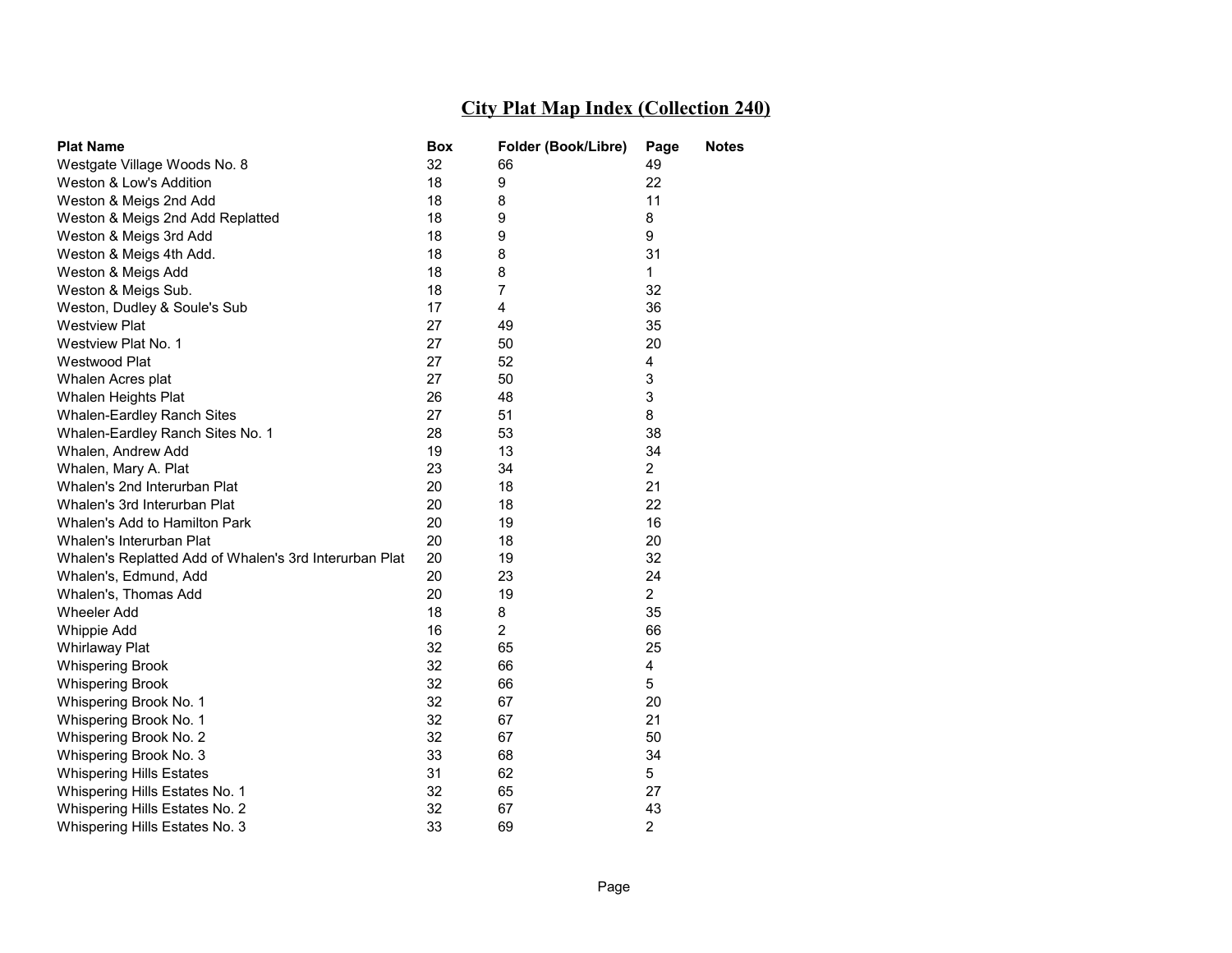| <b>Plat Name</b>                     | <b>Box</b> | Folder (Book/Libre) | Page         | <b>Notes</b> |
|--------------------------------------|------------|---------------------|--------------|--------------|
| <b>Whispering Pines</b>              | 31         | 64                  | 22           |              |
| Whispering Pines No. 1               | 32         | 65                  | 28           |              |
| Whispering Pines No. 2               | 32         | 66                  | 40           |              |
| Whispering Pines No. 3               | 33         | 68                  | 17           |              |
| Whispering Pines No. 4               | 33         | 69                  | 17           |              |
| Whispering Pines No. 5               | 33         | 70                  | $\mathbf{1}$ |              |
| White & Brooks Brothers Sub.         | 18         | 11                  | 5            |              |
| White & Cody's Add                   | 18         | $\overline{7}$      | 21           |              |
| White Hills Plat                     | 28         | 55                  | 12           |              |
| White Hills Plat Extension           | 31         | 64                  | 14           |              |
| White S, Add.                        | 17         | 4                   | 40           |              |
| White, John B; Add                   | 18         | 9                   | 27           |              |
| White, Morris, J; Sub                | 22         | 31                  | 21           |              |
| White, T. Stewart                    | 18         | 8                   | 21           |              |
| White's 2nd Add                      | 17         | 6                   | 10           |              |
| White's 3rd Add.                     | 18         | 8                   | 33           |              |
| White's Sub.                         | 24         | 39                  | 4            |              |
| Whites Fair Ground Add               | 19         | 13                  | 13           |              |
| <b>Whitney Creek Park</b>            | 24         | 37                  | 10           |              |
| Whitney Creek Park No. 1             | 31         | 63                  | 13           |              |
| Whitney's Add to Kent City           | 19         | 16                  | 12           |              |
| <b>Wieland Add</b>                   | 18         | $\overline{7}$      | 12           |              |
| Wieland Add to City of G.R.          | 18         | 10                  | 8            |              |
| Wielsma Plat                         | 28         | 53                  | 6            |              |
| Wielsma Plat No. 1                   | 28         | 54                  | 48           |              |
| <b>Wienand Plat</b>                  | 26         | 48                  | 37           |              |
| Wienand Plat No. 1                   | 30         | 60                  | 46           |              |
| Wights Add                           | 19         | 15                  | 15           |              |
| Wilcox Sub of San Lu Rae Add         | 24         | 39                  | 11           |              |
| <b>Wildermere Park</b>               | 22         | 29                  | 39           |              |
| Wildwood                             | 27         | 49                  | 46           |              |
| Wilkinson, Oliver, Silverlake Plat   | 21         | 25                  | 10           |              |
| Wilks Add                            | 22         | 32                  | 39           |              |
| Willards Twin Spruce Plat            | 30         | 61                  | 32           |              |
| <b>Williams Add</b>                  | 23         | 36                  | 20           |              |
| Williams Add to Village of Sand Lake | 20         | 23                  | 5            |              |
| Williams Supervisors Plat            | 27         | 49                  | 4            |              |
| Williams Supervisors Plat            | 27         | 49                  | 4            |              |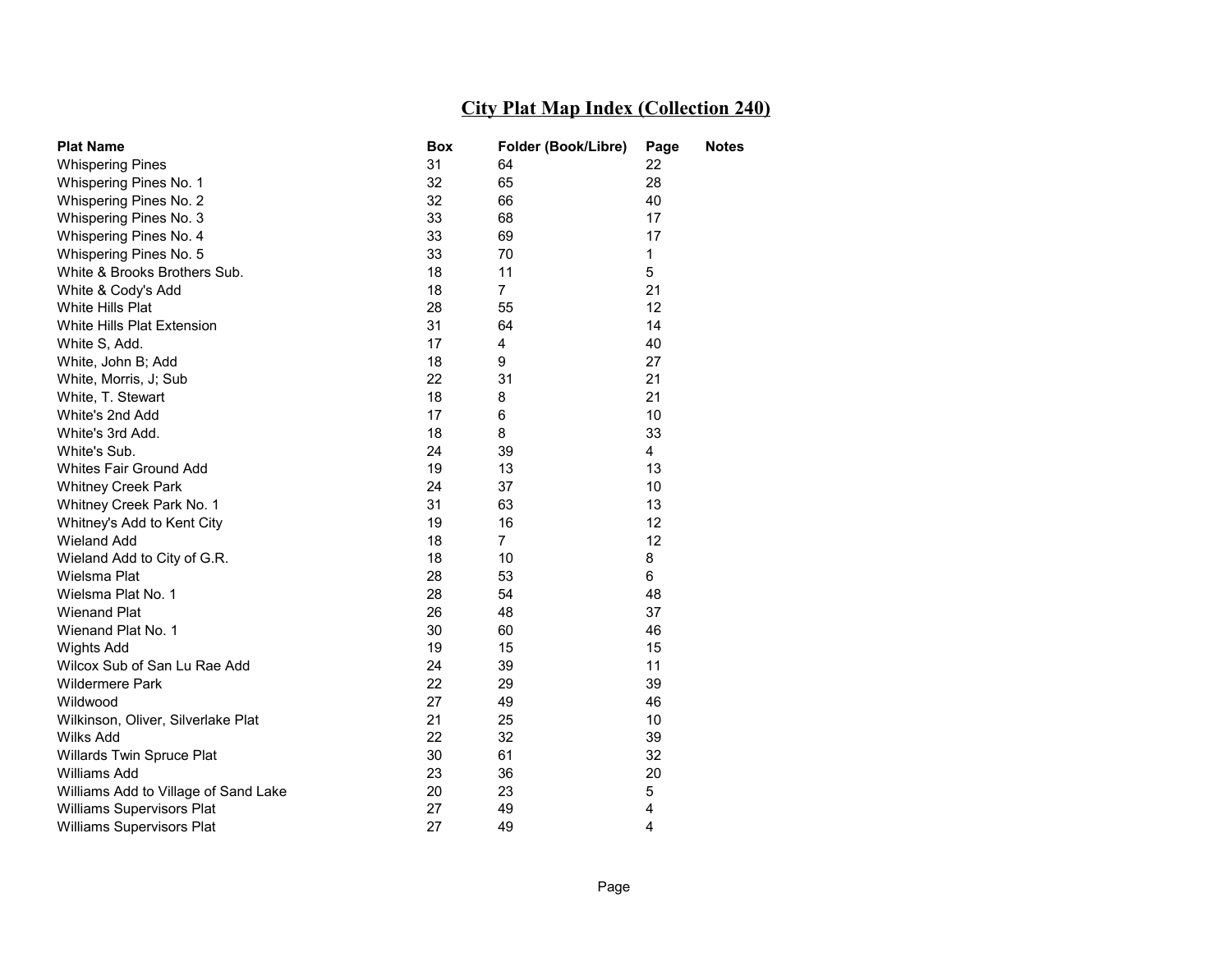| <b>Plat Name</b>                              | Box | Folder (Book/Libre) | Page            | Notes |
|-----------------------------------------------|-----|---------------------|-----------------|-------|
| <b>Willow Park Add</b>                        | 31  | 63                  | 50              |       |
| Wilmarths & Bevier Sub                        | 16  | $\mathbf{1}$        | 89              |       |
| Wilnella Plat                                 | 30  | 60                  | 10              |       |
| Wilson & Chalmer's Garden Add                 | 20  | 21                  | 19              |       |
| Wilson & Chalmers 3rd Add to Wyoming Twp Park | 20  | 20                  | 14              |       |
| Wilson & Chalmers 4th Add to Wyoming Park     | 20  | 21                  | $\mathbf{1}$    |       |
| Wilson & Chalmers Add to Wyoming Park         | 20  | 20                  | 11              |       |
| Wilson & Chalmers Boulevard Add               | 20  | 22                  | 25              |       |
| Windwood Hills                                | 32  | 65                  | 12              |       |
| Windwood Hills                                | 32  | 65                  | 11              |       |
| Winegar & Stevens                             | 17  | 4                   | 17              |       |
| <b>Winsor Add</b>                             | 18  | 7                   | 22              |       |
| Winsor, Harriet P; Add                        | 18  | $\overline{7}$      | 31              |       |
| Wise & Carrier's Alger Park Add               | 18  | 9                   | 14              |       |
| Withey East Belt Plat No. 1                   | 33  | 68                  | 50              |       |
| Withey East Belt Plat No. 1                   | 33  | 68                  | 51              |       |
| Withey East Belt Plat No. 2                   | 33  | 69                  | 31              |       |
| Withey's Add                                  | 16  | $\mathbf 1$         | 85              |       |
| Wolf, G.A. Add                                | 18  | 11                  | 19              |       |
| Wolven Add                                    | 19  | 14                  | 22              |       |
| <b>Wolverine Plat</b>                         | 21  | 25                  | 36              |       |
| Wood Sub                                      | 16  | $\overline{2}$      | 28              |       |
| Wood, J.C. Sub                                | 19  | 13                  | 28              |       |
| Wood's Add                                    | 20  | 18                  | 14              |       |
| Woodbeck Lake Plat                            | 26  | 45                  | 18              |       |
| <b>Woodcliff Park</b>                         | 20  | 22                  | 21              |       |
| <b>Woodfield Plat</b>                         | 30  | 61                  | 12              |       |
| <b>Woodfield Plat</b>                         | 30  | 61                  | 12 <sub>2</sub> |       |
| Woodfield Plat                                | 30  | 61                  | 12              |       |
| <b>Woodhaven Homesites</b>                    | 32  | 65                  | 39              |       |
| Woodhaven Homesites                           | 32  | 65                  | 38              |       |
| <b>Woodland Add</b>                           | 19  | 12                  | 15              |       |
| <b>Woodland Addition</b>                      | 21  | 26                  | 25              |       |
| <b>Woodland Estates</b>                       | 31  | 63                  | 18              |       |
| Woodland Estates No. 1                        | 32  | 67                  | 1               |       |
| <b>Woodland Park</b>                          | 21  | 26                  | 1               |       |
| Woodland Park No. 1                           | 27  | 51                  | 37              |       |
| Woodland Park No. 2                           | 27  | 52                  | 41              |       |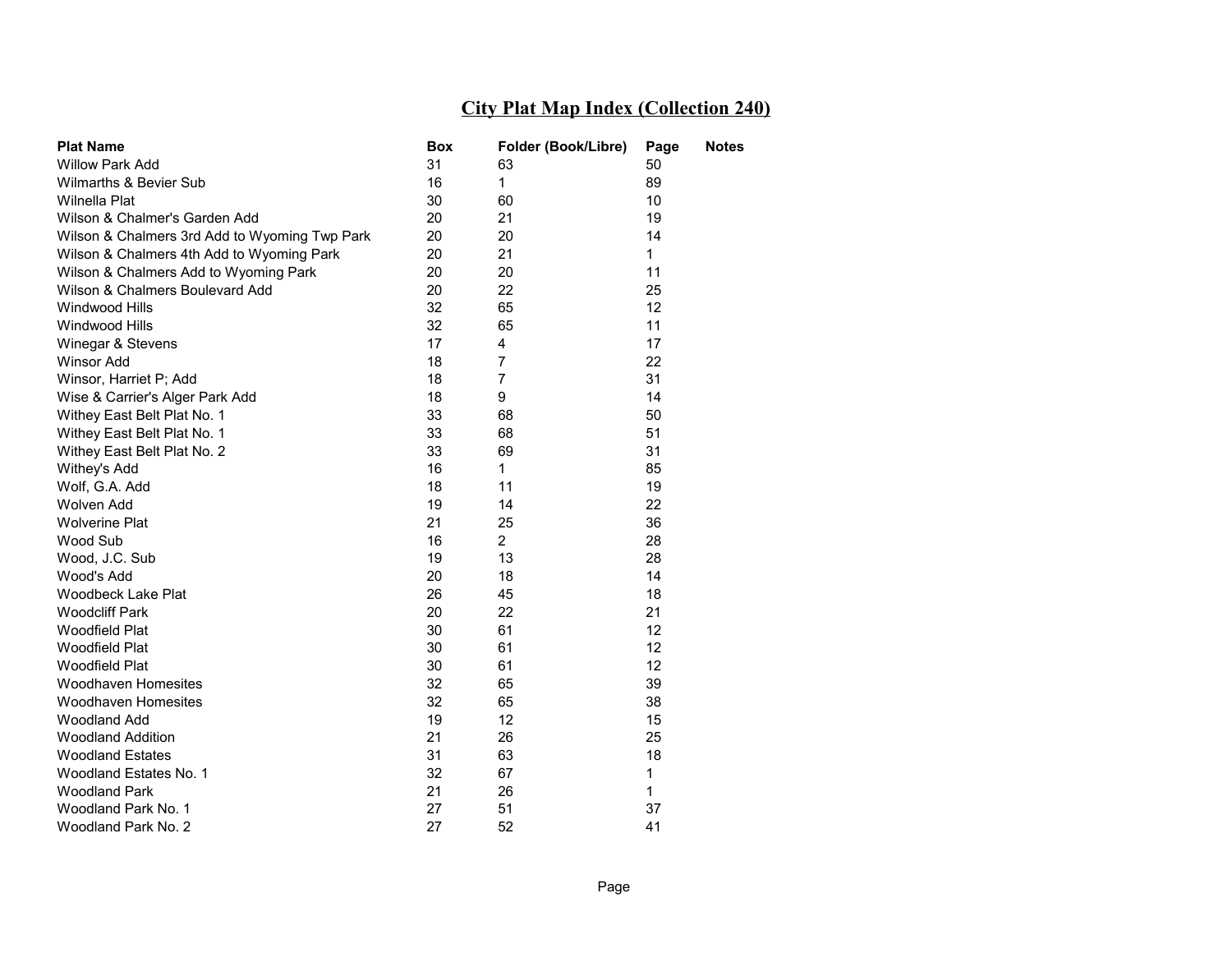| <b>Plat Name</b>             | <b>Box</b> | Folder (Book/Libre) | Page           | <b>Notes</b> |
|------------------------------|------------|---------------------|----------------|--------------|
| Woodland Park No. 3          | 28         | 53                  | 1              |              |
| <b>Woodlawn Addition</b>     | 21         | 26                  | 25             |              |
| Woodlawn Plat                | 29         | 56                  | $\overline{7}$ |              |
| Woodmere                     | 26         | 45                  | 6              |              |
| Woodside Add                 | 20         | 17                  | 26             |              |
| Woodworth Plat               | 28         | 53                  | 25             |              |
| Workman's Add                | 18         | 9                   | 24             |              |
| Worm, Haas, Sub              | 21         | 26                  | 10             |              |
| Wormnest, J.K. Add           | 19         | 16                  | 33             |              |
| Wright's Sub of Stewarts Add | 20         | 18                  | 23             |              |
| Wright's, P.B. Add           | 20         | 23                  | 29             |              |
| Wurzburg's Add               | 19         | 14                  | 27             |              |
| Wurzburg's Add               | 19         | 14                  | 27             |              |
| Wustman Plat                 | 25         | 44                  | 32             |              |
| Wygman's W.A. Sub            | 21         | 27                  | 27             |              |
| Wykes Add                    | 19         | 16                  | 22             |              |
| <b>Wyoming Acres</b>         | 31         | 62                  | 9              |              |
| <b>Wyoming Estates</b>       | 31         | 64                  | 30             |              |
| <b>Wyoming Highlands</b>     | 28         | 54                  | $\mathbf{1}$   |              |
| <b>Wyoming Hills</b>         | 22         | 30                  | 34             |              |
| Wyoming Park 2nd Add         | 20         | 18                  | 26             |              |
| Wyoming Park Add             | 20         | 17                  | 37             |              |
| <b>Wyoming Ranches</b>       | 25         | 44                  | 21             |              |
| Wyoming Ranches No. 1        | 25         | 44                  | 27             |              |
| Wyoming Ranches No. 1        | 25         | 44                  | 27             |              |
| Wyoming Ranches No. 2        | 29         | 57                  | 25             |              |
| Wyoming Ranches No. 3        | 30         | 60                  | 23             |              |
| Wyoming Ranches No. 4        | 31         | 64                  | 29             |              |
| Wyoming Ranches No. 5        | 32         | 67                  | 5              |              |
| Wyoming Ranches No. 6        | 33         | 68                  | $\mathbf{1}$   |              |
| Wyoming Ranches No. 7        | 33         | 68                  | 32             |              |
| Wyoming Ranches No. 7        | 33         | 68                  | 33             |              |
| Wyoming Woods                | 30         | 60                  | 11             |              |
| Xcantul                      | 18         | 11                  | 9              |              |
| York's Sub                   | 20         | 22                  | 31             |              |
| Young Addition, Lowell       | 26         | 46                  | 2              |              |
| <b>Ysseldyke Plat</b>        | 29         | 56                  | 48             |              |
| Zaagman Plat                 | 29         | 57                  | 13             |              |